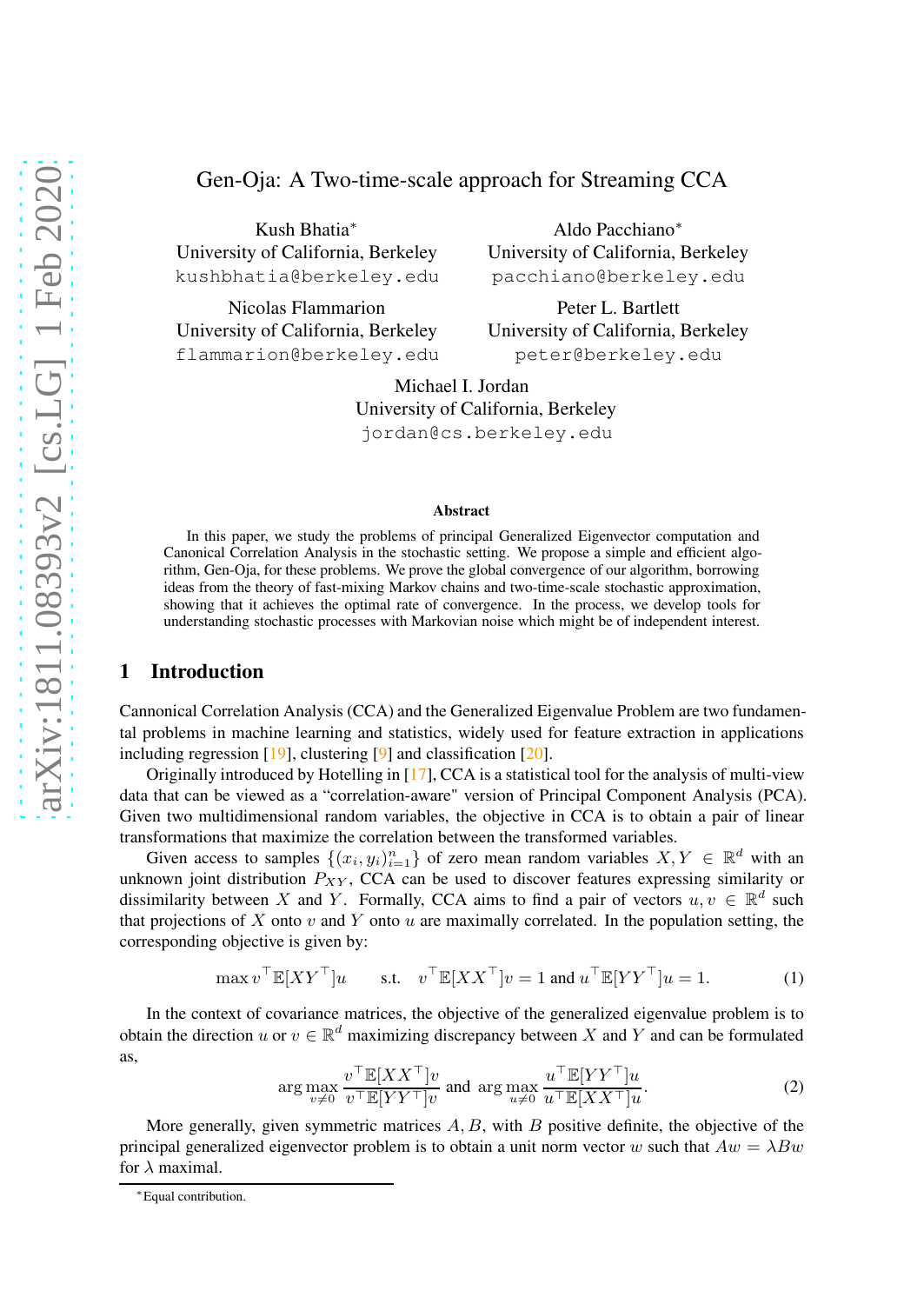CCA and the generalized eigenvalue problem are intimately related. In fact, the CCA problem can be cast as a special case of the generalized eigenvalue problem by solving for u and v in the following objective:

<span id="page-1-0"></span>
$$
\underbrace{\begin{pmatrix} 0 & \mathbb{E}[XY^{\top}] \\ \mathbb{E}[YX^{\top}] & 0 \end{pmatrix}}_{A} \begin{pmatrix} v \\ u \end{pmatrix} = \lambda \underbrace{\begin{pmatrix} \mathbb{E}[XX^{\top}] & 0 \\ 0 & \mathbb{E}[YY^{\top}] \end{pmatrix}}_{B} \begin{pmatrix} v \\ u \end{pmatrix}.
$$
 (3)

The optimization problems underlying both CCA and the generalized eigenvector problem are non-convex in general. While they admit closed-form solutions, even in the offline setting a direct computation requires  $\mathcal{O}(d^3)$  flops which is infeasible for large-scale datasets. Recently, there has been work on solving these problems by leveraging fast linear system solvers [\[15](#page-9-3), [2\]](#page-9-4) while requiring complete knowledge of the matrices A and B.

In the stochastic setting, the difficulty increases because the objective is to maximize a ratio of expectations, in contrast to the standard setting of stochastic optimization [\[27](#page-10-1)], where the objective is the maximization of an expectation. There has been recent interest in understanding and developing efficient algorithms with provable convergence guarantees for such non-convex problems. [\[18](#page-9-5)] and [\[28](#page-10-2)] recently analyzed the convergence rate of Oja's algorithm [\[26](#page-10-3)], one of the most commonly used algorithm for streaming PCA.

In contrast, for the stochastic generalized eigenvalue problem and CCA problem, the focus has been to translate algorithms from the offline setting to the online one. For example, [\[12\]](#page-9-6) proposes a streaming algorithm for the stochastic CCA problem which utilizes a streaming SVRG method to solve an online least-squares problem. Despite being streaming in nature, this algorithm requires a non-trivial initialization and, in contrast to the spirit of streaming algorithms, updates its eigenvector estimate only after every few samples. This raises the following challenging question:

#### *Is it possible to obtain an efficient and provably convergent counterpart to Oja's Algorithm for computing the principal generalized eigenvector in the stochastic setting?*

In this paper, we propose a simple, globally convergent, *two-line* algorithm, Gen-Oja, for the stochastic principal generalized eigenvector problem and, as a consequence, we obtain a natural extension of Oja's algorithm for the streaming CCA problem. Gen-Oja is an iterative algorithm which works by updating two coupled sequences at every time step. In contrast with existing methods [\[18\]](#page-9-5), at each time step the algorithm can be seen as performing a step of Oja's method, with a noise term which is neither *zero mean* nor *conditionally independent*, but instead is Markovian in nature. The analysis of the algorithm borrows tools from the theory of fast mixing of Markov chains  $[11]$  $[11]$  as well as two-time-scale stochastic approximation [\[6,](#page-9-8) [7](#page-9-9), [8](#page-9-10)] to obtain an optimal (up to dimension dependence) fast convergence rate of  $\mathcal{O}(1/n)$ . Our main contribution can summarized in the following informal theorem (made formal in Section [5\)](#page-5-0).

**Main Result (informal).** With probability greater than  $4/5$ , one can obtain an  $\epsilon$ -accurate estimate of the generalized eigenvector in the stochastic setting using  $\mathcal{O}(1/\epsilon)$  unbiased independent samples of the matrices. The multiplicative pre-factors depend polynomially on the inverse eigengap and the dimension of the problem.

**Notation:** We denote by  $\lambda_i(M)$  and  $\sigma_i(M)$  the  $i^{th}$  largest eigenvalue and singular value of a square matrix  $M$ . For any positive semi-definite matrix  $N$ , we denote inner product in the  $N$ norm by  $\langle \cdot, \cdot \rangle_N$  and the corresponding norm by  $\| \cdot \|_N$ . We let  $\kappa_N = \frac{\lambda_{\max}(N)}{\lambda_{\min}(N)}$  denote the condition number of N. We denote the eigenvalues of the matrix  $B^{-1}A$  by  $\lambda_1 > \lambda_2 \geq ... \geq \lambda_d$  with  $(u_i)_{i=1}^d$  and  $(\tilde{u}_i)_{i=1}^d$  denoting the corresponding right and left eigenvectors of  $B^{-1}A$  whose existence is guaranteed by Lemma [24](#page-50-0) in Appendix [G.3.](#page-50-1) We use  $\Delta_{\lambda}$  to denote the eigengap  $\lambda_1 - \lambda_2$ .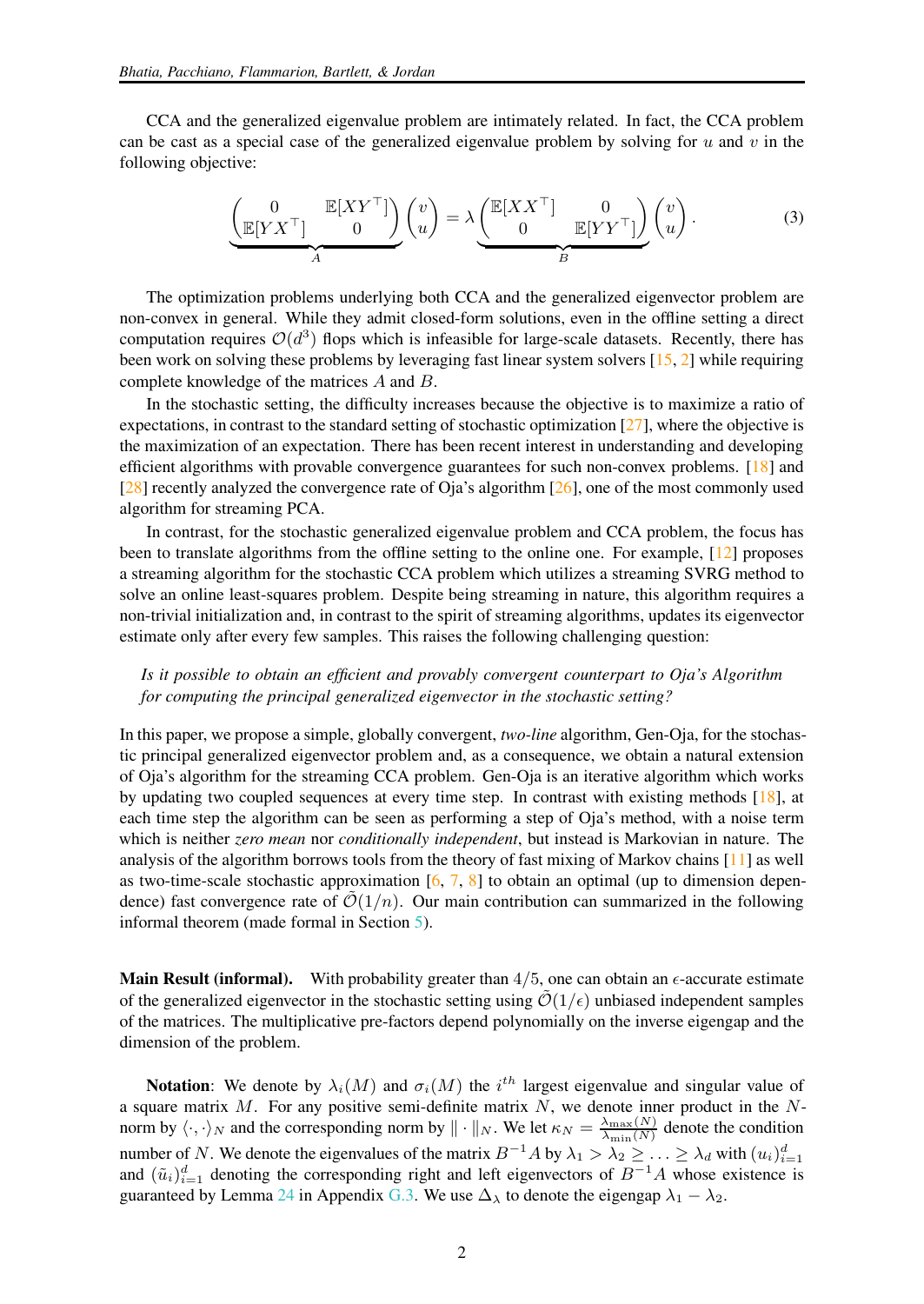### <span id="page-2-1"></span>2 Problem Statement

In this section, we focus on the problem of estimating principal generalized eigenvectors in a stochastic setting. The generalized eigenvector,  $v_i$ , corresponding to a system of matrices  $(A, B)$ , where  $A \in \mathbb{R}^{d \times d}$  is a symmetric matrix and  $B \in \mathbb{R}^{d \times d}$  is a symmetric positive definite matrix, satisfies

$$
Av_i = \lambda_i B v_i. \tag{4}
$$

The principal generalized eigenvector  $v_1$  $v_1$  corresponds to the vector with the largest value<sup>1</sup> of  $\lambda_i$ , or, equivalently,  $v_1$  is the principal eigenvector of the non-symmetric matrix  $B^{-1}A$ . The vector  $v_1$  also corresponds to the maximizer of the generalized Rayleigh quotient given by

$$
v_1 = \arg\max_{v \in \mathbb{R}^d} \frac{v^\top A v}{v^\top B v}.\tag{5}
$$

In the stochastic setting, we only have access to a sequence of matrices  $A_1, \ldots, A_n \in \mathbb{R}^{d \times d}$  and  $B_1, \ldots, B_n \in \mathbb{R}^{d \times d}$  assumed to be drawn i.i.d. from an unknown underlying distribution, such that  $\mathbb{E}[A_i] = A$  and  $\mathbb{E}[B_i] = B$  and the objective is to estimate  $v_1$  given access to  $\mathcal{O}(d)$  memory.

In order to quantify the error between a vector and its estimate, we define the following generalization of the sine with respect to the  $B$ -norm as,

$$
\sin^2_B(v, w) = 1 - \left(\frac{v^\top Bw}{\|v\|_B \|w\|_B}\right)^2.
$$
 (6)

#### 3 Related Work

PCA. There is a vast literature dedicated to the development of computationally efficient algorithms for the PCA problem in the offline setting (see  $[24, 14]$  $[24, 14]$  and references therein). In the stochastic setting, sharp convergence results were obtained recently by  $[18]$  and  $[28]$  for the principal eigenvector computation problem using Oja's algorithm and later extended to the streaming k-PCA setting by [\[1\]](#page-9-12). They are able to obtain a  $\mathcal{O}(1/n)$  convergence rate when the eigengap of the matrix is positive and a  $\mathcal{O}(1/\sqrt{n})$  rate is attained in the gap free setting.

Offline CCA and generalized eigenvector. Computationally efficient optimization algorithms with finite convergence guarantees for CCA and the generalized eigenvector problem based on Empirical Risk Minimization (ERM) on a fixed dataset have recently been proposed in [\[15](#page-9-3), [32,](#page-10-5) [2\]](#page-9-4). These approaches work by reducing the CCA and generalized eigenvector problem to that of solving a PCA problem on a modified matrix M (e.g., for CCA,  $M = B^{-1/2} AB^{-1/2}$ ). This reformulation is then solved by using an approximate version of the Power Method that relies on a linear system solver to obtain the approximate power method step.  $[15, 2]$  $[15, 2]$  $[15, 2]$  propose an algorithm for the generalized eigenvector computation problem and instantiate their results for the CCA problem. [\[21](#page-10-6), [22](#page-10-7), [32](#page-10-5)] focus on the CCA problem by optimizing a different objective:

$$
\min \frac{1}{2} \hat{\mathbb{E}} |\phi^{\top} x_i - \psi^{\top} y_i|^2 + \lambda_x \|\phi\|_2^2 + \lambda_y \|\psi\|_2^2 \quad \text{s.t.} \quad \|\phi\|_{\hat{\mathbb{E}}[xx^{\top}]} = \|\psi\|_{\hat{\mathbb{E}}[yy^{\top}]} = 1,
$$

where  $\mathbb{\dot{E}}$  denotes the empirical expectation. The proposed methods utilize the knowledge of complete data in order to solve the ERM problem, and hence is unclear how to extend them to the stochastic setting.

<span id="page-2-0"></span><sup>&</sup>lt;sup>1</sup>Note that we consider here the largest *signed* value of  $\lambda_i$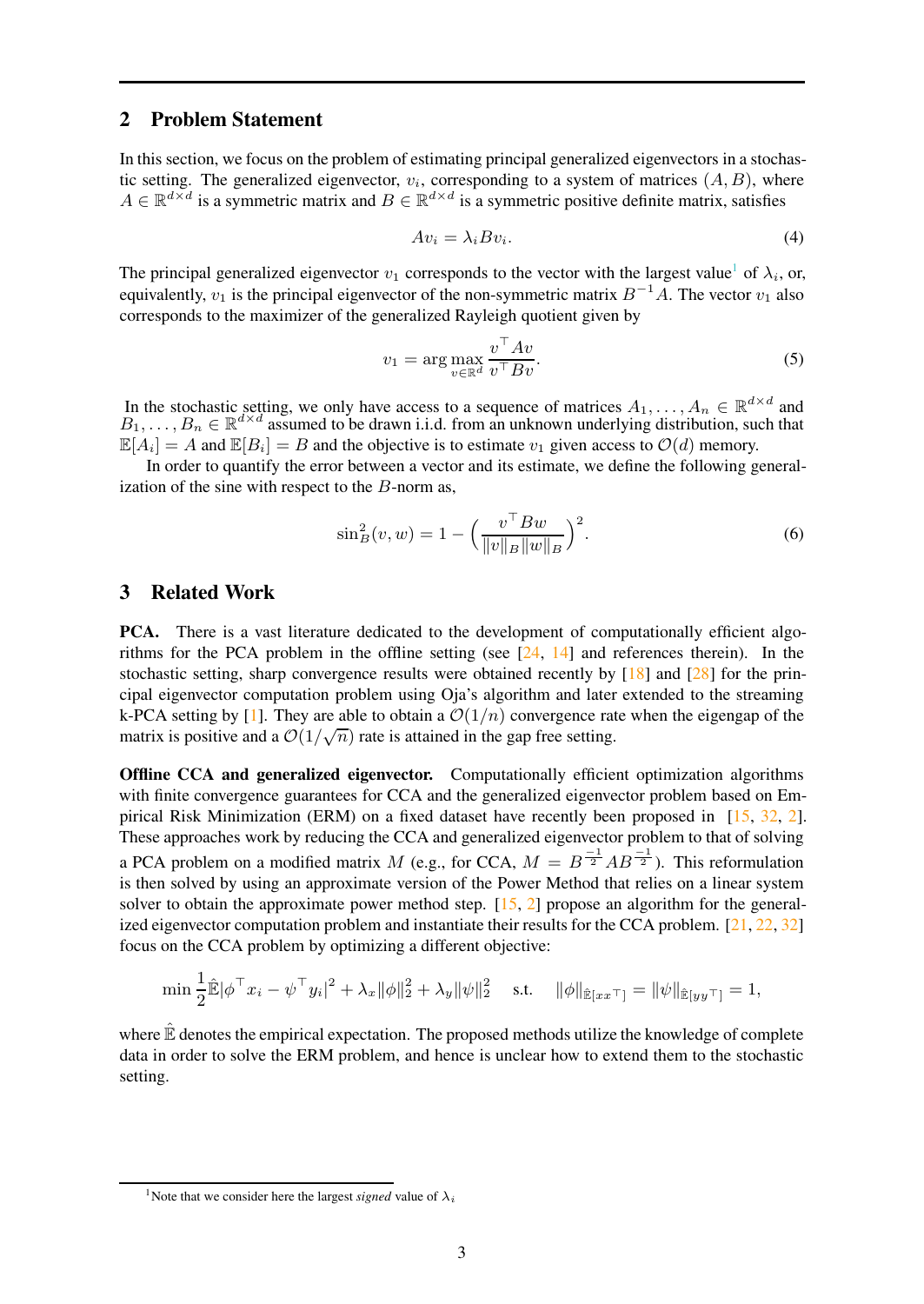#### **Algorithm 1:** Gen-Oja for Streaming  $Av = \lambda Bv$

**Input:** Time steps T, step size  $\alpha_t$  (Least Squares),  $\beta_t$  (Oja) **Initialize:**  $(w_0, v_0) \leftarrow$  sample uniformly from the unit sphere in  $\mathbb{R}^d$ ,  $\bar{v}_0 = v_0$ for  $t = 1, \ldots, T$  do Draw sample  $(A_t, B_t)$  $w_t \leftarrow w_{t-1} - \alpha_t (B_t w_{t-1} - A_t v_{t-1})$  $v'_t \leftarrow v_{t-1} + \beta_t w_t$  $v_t \leftarrow \frac{v'_t}{\|v_t\|_2}$ **Output:** Estimate of Principal Generalized Eigenvector:  $v_T$ 

Stochastic CCA and generalized eigenvector. There has been a dearth of work for solving these problems in the stochastic setting owing to the difficulties mentioned in Section [1.](#page-0-0) Recently, [\[12\]](#page-9-6) extend the algorithm of  $\left[32\right]$  from the offline to the streaming setting by utilizing a streaming version of the SVRG algorithm for the least squares system solver. Their algorithm, based on the shift and invert method, suffers from two drawbacks: a) contrary to the spirit of streaming algorithms, this method does not update its estimate at each iteration – it requires to use logarithmic samples for solving an online least squares problem, and, b) their algorithm critically relies on obtaining an estimate of  $\lambda_1$  to a small accuracy for which it requires to burn a few samples in the process. In comparison, Gen-Oja takes a *single* stochastic gradient step for the inner least squares problem and updates its estimate of the eigenvector after each sample. Perhaps the closest to our approach is  $[4]$ , who propose an online method by solving a convex relaxation of the CCA objective with an inexact stochastic mirror descent algorithm. Unfortunately, the computational complexity of their method is  $O(d^2)$  which renders it infeasible for large-scale problems.

## 4 Gen-Oja

<span id="page-3-0"></span>In this section, we describe our proposed approach for the stochastic generalized eigenvector problem (see Section [2\)](#page-2-1). Our algorithm Gen-Oja, described in Algorithm [1,](#page-3-0) is a natural extension of the popular Oja's algorithm used for solving the streaming PCA problem. The algorithm proceeds by iteratively updating two coupled sequences  $(w_t, v_t)$  at the same time:  $w_t$  is updated using one step of stochastic gradient descent with constant step-size to minimize  $w \,^\top B w - 2w \,^\top A v_t$  and  $v_t$  is updated using a step of Oja's algorithm. Gen-Oja has its roots in the theory of two-time-scale stochastic approximation, by viewing the sequence  $w_t$  as a fast mixing Markov chain and  $v_t$  as a slowly evolving one. In the sequel, we describe the evolution of the Markov chains  $(w_t)_{t>0},(v_t)_{t>0}$ , in the process outlining the intuition underlying Gen-Oja and understanding the key challenges which arise in the convergence analysis.

Oja's algorithm. Gen-Oja is closely related to the Oja's algorithm [\[26](#page-10-3)] for the streaming PCA problem. Consider a special case of the problem, when each  $B_t = I$ . In the offline setting, this reduces the generalized eigenvector problem to that of computing the principal eigenvector of A. With the setting of step-size  $\alpha_t = 1$ , Gen-Oja recovers the Oja's algorithm given by

$$
v_t = \frac{v_{t-1} + \beta_t A_t v_{t-1}}{\|v_{t-1} + \beta_t A_t v_{t-1}.\|}
$$

This algorithm is exactly a projected stochastic gradient ascent on the Rayleigh quotient  $v<sup>+</sup> Av$  (with a step size  $\beta_t$ ). Alternatively, it can be interpreted as a randomized power method on the matrix  $(I + \beta_t A)[16].$  $(I + \beta_t A)[16].$  $(I + \beta_t A)[16].$ 

Two-time-scale approximation. The theory of two-time-scale approximation forms the underlying basis for Gen-Oja. It considers coupled iterative systems where one component changes much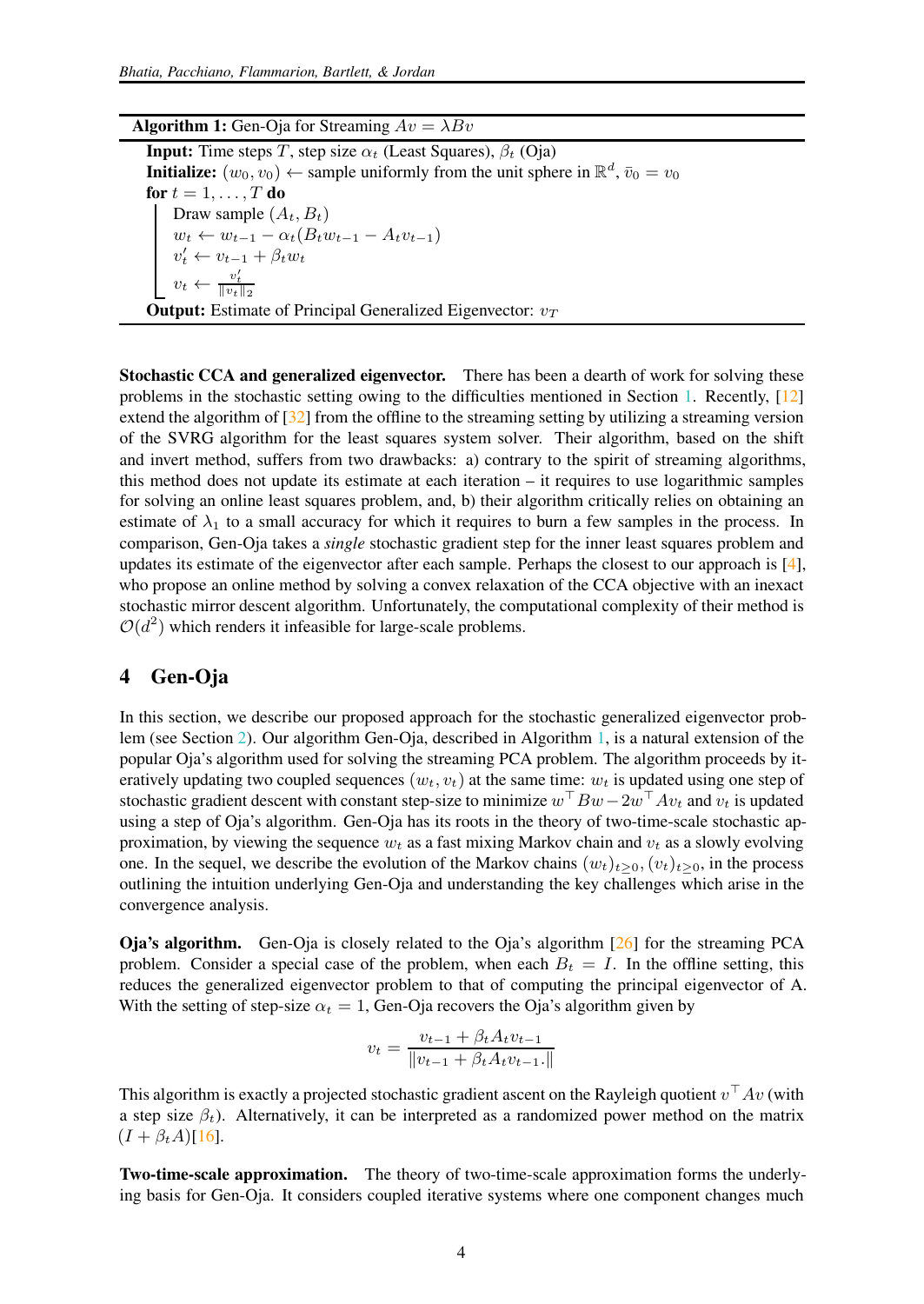faster than the other [\[7](#page-9-9), [8\]](#page-9-10). More precisely, its objective is to understand classical systems of the type:

<span id="page-4-0"></span>
$$
x_t = x_{t-1} + \alpha_t \left[ h \left( x_{t-1}, y_{t-1} \right) + \xi_t^1 \right] \tag{7}
$$

$$
y_t = y_{t-1} + \beta_t \left[ g(x_{t-1}, y_{t-1}) + \xi_t^2 \right],
$$
\n(8)

where g and h are the update functions and  $(\xi_t^1, \xi_t^2)$  correspond to the noise vectors at step t and typically assumed to be martingale difference sequences.

In the above model, whenever the two step sizes  $\alpha_t$  and  $\beta_t$  satisfy  $\beta_t/\alpha_t \to 0$ , the sequence  $y_t$ moves on a slower timescale than  $x_t$ . For any fixed value of y the dynamical system given by  $x_t$ ,

$$
x_t = x_{t-1} + \alpha_t [h(x_{t-1}, y) + \xi_t^1], \tag{9}
$$

converges to to a solution  $x^*(y)$ . In the coupled system, since the state variables  $x_t$  move at a much faster time scale, they can be seen as being close to  $x^*(y_t)$ , and thus, we can alternatively consider:

$$
y_t = y_{t-1} + \beta_t \left[ g\left(x_*(y_{t-1}), y_{t-1}\right) + \xi_t^2 \right]. \tag{10}
$$

If the process given by  $y_t$  above were to converge to  $y^*$ , under certain conditions, we can argue that the coupled process  $(x_t, y_t)$  converges to  $(x^*(y^*), y^*)$ . Intuitively, because  $x_t$  and  $y_t$  are evolving at different time-scales,  $x_t$  views the process  $y_t$  as quasi-constant while  $y_t$  views  $x_t$  as a process rapidly converging to  $x^*(y_t)$ .

Gen-Oja can be seen as a particular instance of the coupled iterative system given by Equations [\(7\)](#page-4-0) and [\(8\)](#page-4-0) where the sequence  $v_t$  evolves with a step-size  $\beta_t \approx \frac{1}{t}$ , much slower than the sequence  $w_t$ , which has a step-size of  $\alpha_t \approx \frac{1}{\log(t)}$ . Proceeding as above, the sequence  $v_t$  views  $w_t$  as having converged to  $B^{-1}Av_t + \xi_t$ , where  $\xi_t$  is a noise term, and the update step for  $v_t$  in Gen-Oja can be viewed as a step of Oja's algorithm, albeit with Markovian noise.

While previous works on the stochastic CCA problem required to use logarithmic independent samples to solve the inner least-squares problem in order to perform an approximate power method (or Oja) step, the theory of two-time-scale stochastic approximation suggests that it is possible to obtain a similar effect by evolving the sequences  $w_t$  and  $v_t$  at two different time scales.

**Understanding the Markov Process**  $\{w_t\}$ . In order to understand the process described by the sequence  $w_t$ , we consider the homogeneous Markov chain  $(w_t^v)$  defined by

<span id="page-4-2"></span>
$$
w_t^v = w_{t-1}^v - \alpha (B_t w_{t-1}^v - A_t v), \tag{11}
$$

for a constant vector v and we denote its t-step kernel by  $\pi_v^t$  [\[23](#page-10-8)]. This Markov process is an iterative linear model and has been extensively studied by  $[29, 10, 5]$  $[29, 10, 5]$  $[29, 10, 5]$  $[29, 10, 5]$  $[29, 10, 5]$ . It is known that for any stepsize  $\alpha \leq 2/R^2$ , the Markov chain  $(w_t^v)_{t\geq 0}$  admits a unique stationary distribution, denoted by  $\nu_v$ . In addition,

<span id="page-4-1"></span>
$$
W_2^2(\pi_v^t(w_0,\cdot),\nu_v) \le (1 - 2\mu\alpha(1 - \alpha R_B^2/2))^t \int_{\mathbb{R}^d} ||w_0 - w||_2^2 d\nu_v(w), \tag{12}
$$

where  $W_2^2(\lambda, \nu)$  denotes the Wasserstein distance of order 2 between probability measures  $\lambda$  and  $\nu$  (see, e.g., [\[31\]](#page-10-10) for more properties of  $W_2$ ). Equation [\(12\)](#page-4-1) implies that the iterative linear process described by [\(11\)](#page-4-2) mixes exponentially fast to the stationary distribution. This forms a crucial ingredient in our convergence analysis where we use the fast mixing to obtain a bound on the expected norm of the Markovian noise (see Lemma [1\)](#page-6-0).

Moreover, one can compute the mean  $\bar{w}^v$  of the process  $w_t$  under the stationary distribution by taking expectation under  $\nu_v$  on both sides in equation [\(11\)](#page-4-2). Doing so, we obtain,  $\bar{w}^v = B^{-1}Av$ . Thus, in our setting, since the  $v_t$  process evolves slowly, we can expect that  $w_t \approx B^{-1}Av_t$ , allowing Gen-Oja to mimic Oja's algorithm.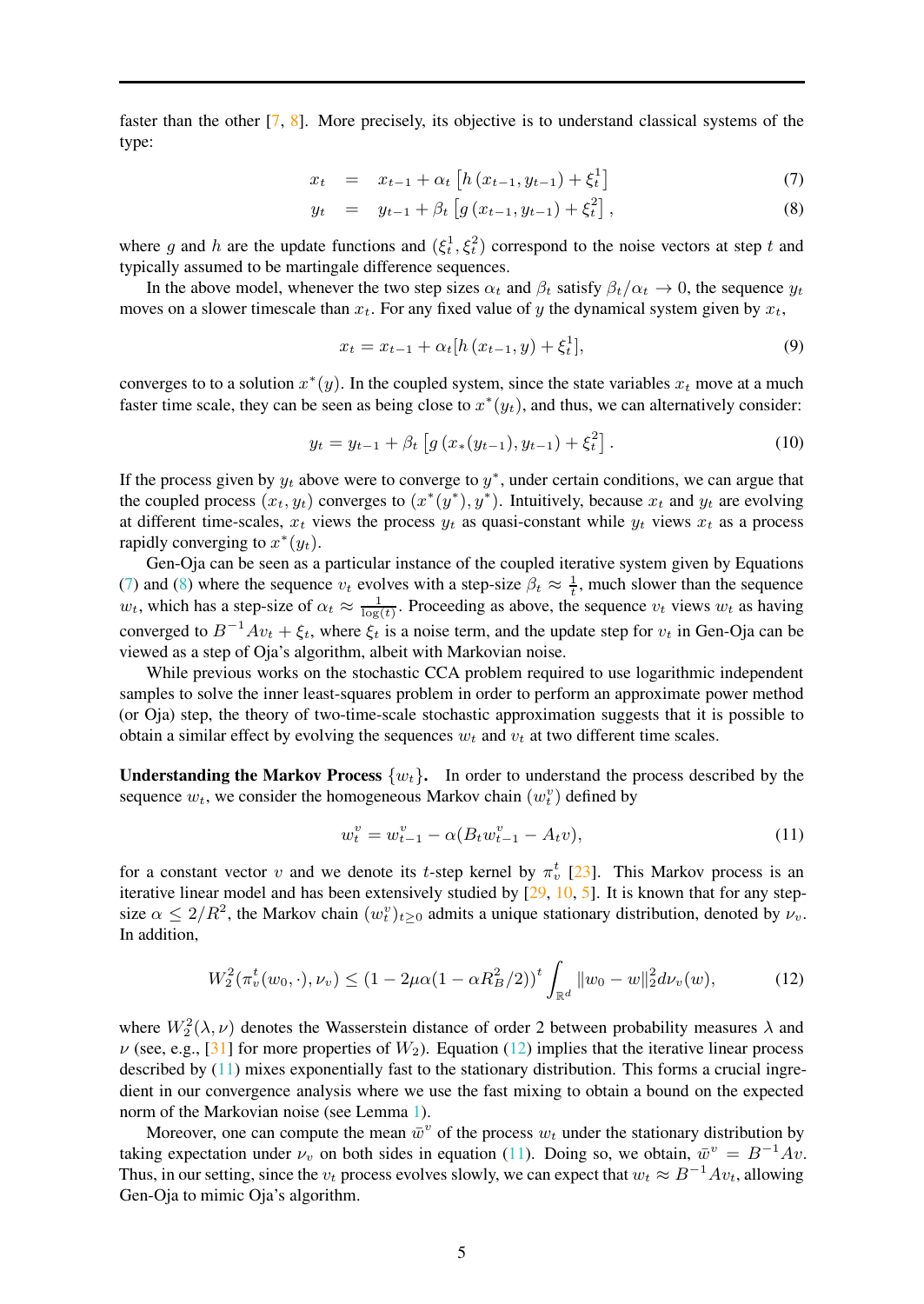#### <span id="page-5-0"></span>5 Main Theorem

In this section, we present our main convergence guarantee for Gen-Oja when applied to the streaming generalized eigenvector problem. We begin by listing the key assumptions required by our analysis:

- (A1) The matrices  $(A_i)_{i \geq 0}$  satisfy  $\mathbb{E}[A_i] = A$  for a symmetric matrix  $A \in \mathbb{R}^{d \times d}$ .
- (A2) The matrices  $(B_i)_{i>0}$  are such that each  $B_i \geq 0$  is symmetric and satisfies  $\mathbb{E}[B_i] = B$  for a symmetric matrix  $B \in \mathbb{R}^{d \times d}$  with  $B \succcurlyeq \mu I$  for  $\mu > 0$ .
- (A3) There exists  $R \ge 0$  such that  $\max\{||A_i||, ||B_i||\} \le R$  almost surely.

Under the assumptions stated above, we obtain the following convergence theorem for Gen-Oja with respect to the  $\sin^2 B$  distance, as described in Section [2.](#page-2-1)

<span id="page-5-1"></span>**Theorem 1** (Main Result). *Fix any*  $\delta > 0$  *and*  $\epsilon_1 > 0$ *. Suppose that the step sizes are set to*  $\alpha_t = \frac{c}{\log(d^2\beta + t)}$  *and*  $\beta_t = \frac{\gamma}{\Delta_{\lambda}(d^2\beta + t)}$  *for*  $\gamma > 1/2$ ,  $c > 1$  *and* 

$$
\beta = \max \left( \frac{20\gamma^2 \lambda_1^2}{\Delta_{\lambda}^2 d^2 \log \left( \frac{1+\delta/100}{1+\epsilon_1} \right)}, \frac{200 \left( \frac{R}{\mu} + \frac{R^3}{\mu^2} + \frac{R^5}{\mu^3} \right) \log \left( 1 + \frac{R^2}{\mu} + \frac{R^4}{\mu^2} \right)}{\delta \Delta_{\lambda}^2} \right).
$$

*Suppose that the number of samples* n *satisfy*

$$
\frac{d^2\beta + n}{\log^{\frac{1}{\min(1,2\gamma\lambda_1/\Delta_\lambda)}}(d^2\beta + n)} \ge \left(\frac{cd}{\delta_1 \min(1,\lambda_1)}\right)^{\frac{1}{\min(1,2\gamma\lambda_1/\Delta_\lambda)}}(d^3\beta + 1) \exp\left(\frac{c\lambda_1^2}{d^2}\right)
$$

*Then, the output*  $v_n$  *of Algorithm [1](#page-3-0) satisfies,* 

$$
\sin_B^2(u_1, v_n) \leq \frac{(2+\epsilon_1)cd \|\sum_{i=1}^d \tilde{u}_i \tilde{u}_i^{\top}\|_2 \log\left(\frac{1}{\delta}\right)}{\delta^2 \|\tilde{u}_1\|_2^2} \left(\frac{c\gamma^2 \log^3(d^2\beta+n)}{\Delta_{\lambda}^2(d^2\beta+n+1)} + \frac{cd}{\Delta_{\lambda}} \left(\frac{d^2\beta + \log^3(d^2\beta)}{d^2\beta+n+1}\right)^{2\gamma}\right),
$$

*with probability at least* 1 − δ *with* c *depending polynomially on parameters of the problem*  $\lambda_1, \kappa_B, R, \mu$ *. The parameter*  $\delta_1$  *is set as*  $\delta_1 = \frac{\epsilon_1}{2(2+\epsilon_1)}$ *.* 

The above result shows that with probability at least  $1 - \delta$ , Gen-Oja converges in the B-norm to the right eigenvector,  $u_1$ , corresponding to the maximum eigenvalue of the matrix  $B^{-1}A$ . Further, Gen-Oja exhibits an  $\mathcal{O}(1/n)$  rate of convergence, which is known to be optimal for stochastic approximation algorithms even with convex objectives [\[25](#page-10-11)].

**Comparison with Streaming PCA.** In the setting where  $B = I$ , and  $A \succeq 0$  is a covariance matrix, the principal generalized eigenvector problem reduces to performing PCA on the A. When compared with the results obtained for streaming PCA by [\[18](#page-9-5)], our corresponding results differ by a factor of dimension d and problem dependent parameters  $\lambda_1, \Delta_\lambda$ . We believe that such a dependence is not inherent to Gen-Oja but a consequence of our analysis. We leave this task of obtaining a dimension free bound for Gen-Oja as future work.

**Gap-independent step size:** While the step size for the sequence  $v_n$  in Gen-Oja depends on eigen-gap, which is a priori unknown, one can leverage recent results as in [\[30\]](#page-10-12) to get around this issue by using a streaming average step size.

## 6 Proof Sketch

In this section, we detail out the two key ideas underlying the analysis of Gen-Oja to obtain the convergence rate mentioned in Theorem [1:](#page-5-1) a) controlling the non i.i.d. Markovian noise term which is introduced because of the coupled Markov chains in Gen-Oja and b) proving that a noisy power method with such Markovian noise converges to the correct solution.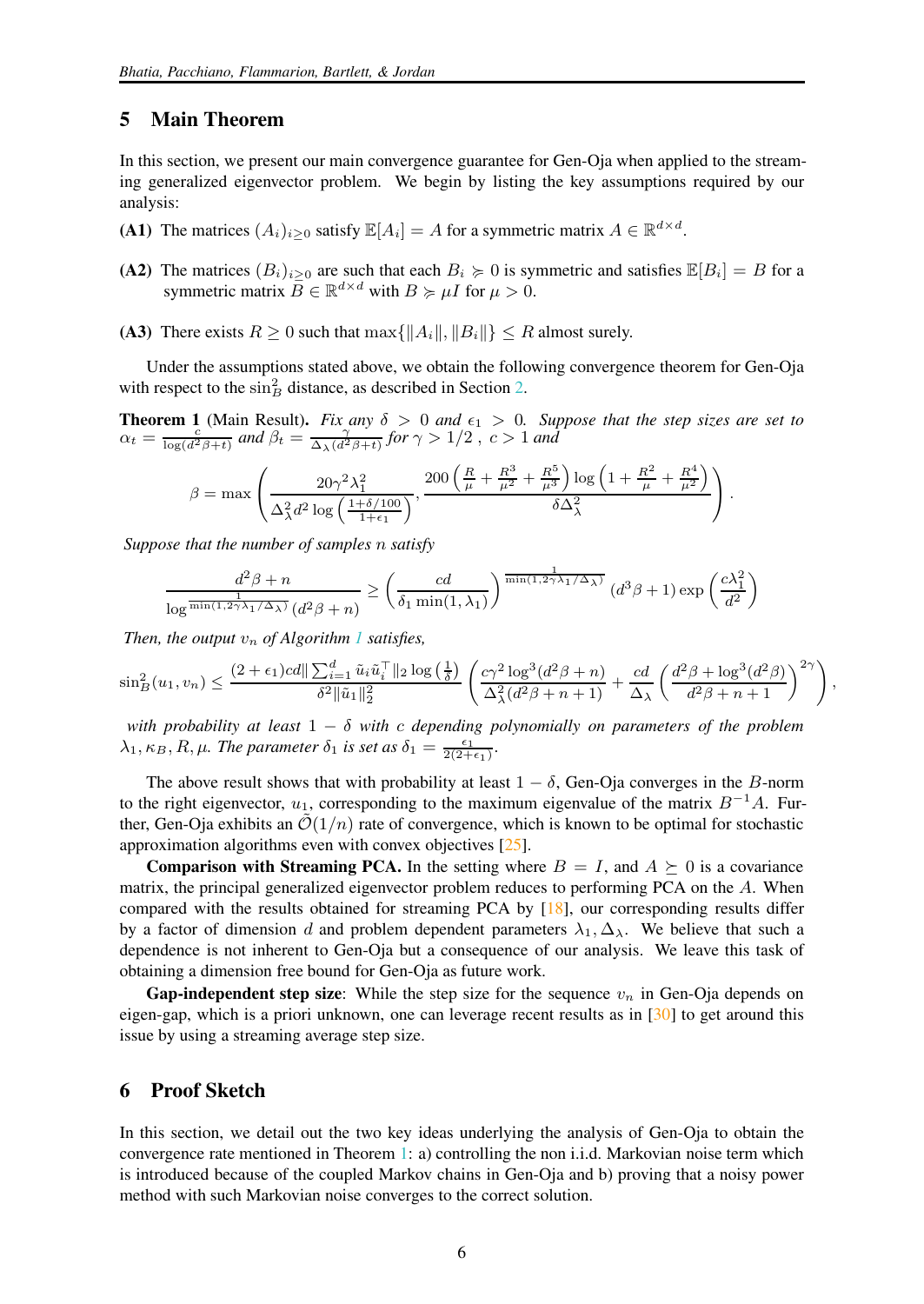**Controlling Markovian perturbations.** In order to better understand the sequence  $v_t$ , we rewrite the update as,

<span id="page-6-1"></span>
$$
v_t' = v_{t-1} + \beta_t w_t = v_{t-1} + \beta_t (B^{-1} A v_{t-1} + \xi_t),
$$
\n(13)

where  $\xi_t = w_t - B^{-1}Av_{t-1}$  is the prediction error which is a Markovian noise. Note that the noise term is neither *mean zero* nor a *martingale difference* sequence. Instead, the noise term  $\xi_t$ is dependent on all previous iterates, which makes the analysis of the process more involved. This framework with Markovian noise has been extensively studied by [\[6](#page-9-8), [3](#page-9-17)].

From the update in Equation [\(13\)](#page-6-1), we observe that Gen-Oja is performing an Oja update but with a controlled Markovian noise. However, we would like to highlight that classical techniques in the study of stochastic approximation with Markovian noise (as the *Poisson Equation* [\[6](#page-9-8), [23\]](#page-10-8)) were not enough to provide adequate control on the noise to show convergence.

In order to overcome this difficulty, we leverage the fast mixing of the chain  $w_t^v$  for understanding the Markovian noise. While it holds that  $\mathbb{E}[\|\xi_t\|_2] = \mathcal{O}(1)$  (see Appendix [C\)](#page-17-0), a key part of our analysis is the following lemma, the proof of which can be found in Appendix  $\overline{B}$ ).

<span id="page-6-0"></span>**Lemma 1.** *. For any choice of*  $k > 4 \frac{\lambda_1(B)}{\mu \alpha} \log(\frac{1}{\beta_{t+k}})$ , and assuming that  $||w_s|| \leq W_s$  for  $t \leq s \leq$  $t + k$ *we have that* 

$$
\|\mathbb{E}[\xi_{t+k}|\mathcal{F}_t]\|_2 = \mathcal{O}(\beta_t k^2 \alpha_t W_{t+k})
$$

Lemma [1](#page-6-0) uses the fast mixing of  $w_t$  to show that  $\|\mathbb{E}[\xi_t]|\mathcal{F}_{t-r}\|_2 = \tilde{\mathcal{O}}(\beta_t)$  where  $r = \mathcal{O}(\log t)$ , i.e., the magnitude of the expected noise is small conditioned on  $log(t)$  steps in the past.

Analysis of Oja's algorithm. The usual proofs of convergence for stochastic approximation define a Lyapunov function and show that it decreases sufficiently at each iteration. Oftentimes control on the per step rate of decrease can then be translated into a global convergence result. Unfortunately in the context of PCA, due to the non-convexity of the Raleigh quotient, the quality of the estimate  $v_t$ cannot be related to the previous  $v_{t-1}$ . Indeed  $v_t$  may become orthogonal to the leading eigenvector. Instead [\[18](#page-9-5)] circumvent this issue by leveraging the randomness of the initialization and adopt an operator view of the problem. We take inspiration from this approach in our analysis of Gen-Oja. Let  $G_i = w_i v_{i-1}^{\top}$  and  $H_t = \prod_{i=1}^t (I + \beta_i G_i)$ , Gen-Oja's update can be equivalently written as

$$
v_t = \frac{H_t v_0}{\|H_t v_0\|_2^2},
$$

pushing, for the analysis only, the normalization step at the end. This point of view enables us to analyze the improvement of  $H_t$  over  $H_{t-1}$  since allows one to interpret Oja's update as one step of power method on  $H_t$  starting on a random vector  $v_0$ . We present here an easy adaptation of [\[18](#page-9-5), Lemma 3.1] that takes into account the special geometry of the generalized eigenvector problem and the asymmetry of  $B^{-1}A$ . The proof can be found in Appendix [A.](#page-12-0)

<span id="page-6-2"></span>**Lemma 2.** Let  $H \in \mathbb{R}^{d \times d}$ ,  $(u_i)_{i=1}^d$  and  $(\tilde{u}_i)_{i=1}^d$  be the corresponding right and left eigenvectors of B <sup>−</sup><sup>1</sup><sup>A</sup> *and* <sup>w</sup> <sup>∈</sup> <sup>R</sup> d *chosen uniformly on the sphere, then with probability* 1−δ *(over the randomness in the initial iterate)*

<span id="page-6-3"></span>
$$
\sin^2_B(u_i, Hw) \le \frac{C \log(1/\delta)}{\delta} \frac{\text{Tr}(HH^\top \sum_{j \ne i} \tilde{u}_j \tilde{u}_j^\top)}{\tilde{u}_i^\top HH^\top \tilde{u}_i},\tag{14}
$$

*for some universal constant*  $C > 0$ *.* 

This lemma has the virtue of highly simplifying the challenging proof of convergence of Oja's algorithm. Indeed we only have to prove that  $H_t$  will be close to  $\prod_{i=1}^{t} (I + \beta_i B^{-1}A)$  for t large enough which can be interpreted as an analogue of the law of large numbers for the multiplication of matrices. This will ensure that  $\text{Tr}(H_t H_t^\top \sum_{j\neq i} \tilde{u}_j \tilde{u}_j^\top)$  is relatively small compared to  $\tilde{u}_i^\top H_t H_t^\top \tilde{u}_i$ and be enough with Lemma [2](#page-6-2) to prove Theorem [1.](#page-5-1) The proof follows the line of  $[18]$  with two additional tedious difficulties: the Markovian noise is neither unbiased nor independent of the previous iterates, and the matrix  $B^{-1}A$  is no longer symmetric, which is precisely why we consider the left eigenvector  $\tilde{u}_i$  in the right-hand side of Eq. [\(14\)](#page-6-3). We highlight two key steps: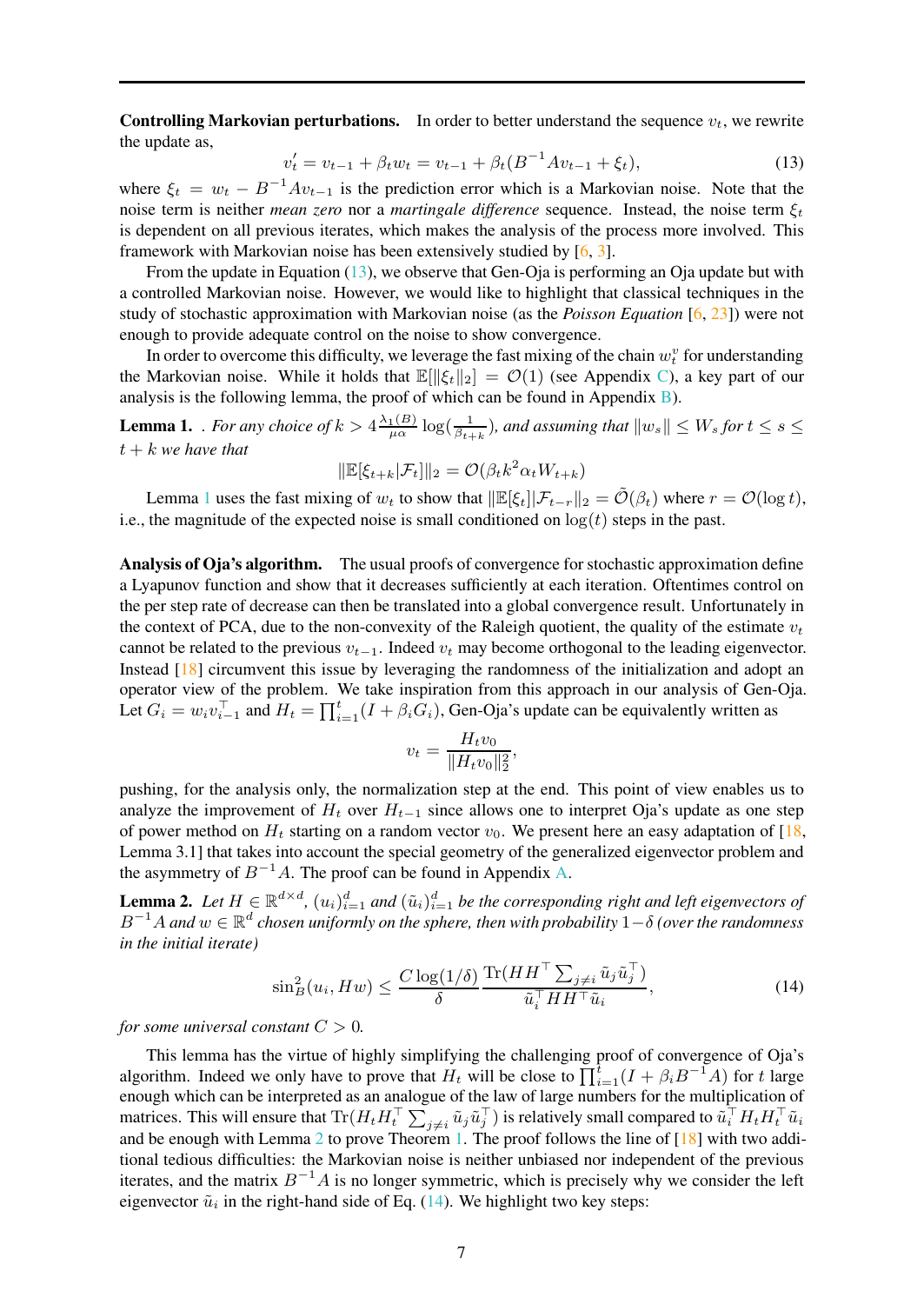- First we show that  $\mathbb{E} \text{Tr}(H_t H_t^\top \sum_{j \neq i} \tilde{u}_j \tilde{u}_j^\top)$  grows as  $\mathcal{O}(\exp(2\lambda_2 \sum_{i=1}^t \beta_i))$ , which implies by Markov's inequality the same bound on  $\text{Tr}(H_t H_t^{\top} \sum_{j \neq i} \tilde{u}_j \tilde{u}_j^{\top})$  with constant probability. See Lemmas [16](#page-28-0) for more details.
- Second we show that  $\text{Var } \tilde{u}_i^\top H_t H_t^\top \tilde{u}_i$  grows as  $\mathcal{O}(\exp(4\lambda_1 \sum_{i=1}^t \beta_i))$  and  $\mathbb{E} \tilde{u}_i^\top H H^\top \tilde{u}_i$ grows as  $\mathcal{O}(\exp(2\lambda_1 \sum_{i=1}^t \beta_i))$  which implies by Chebyshev's inequality the same bound for  $\tilde{u}_i^+HH^+\tilde{u}_i$  with constant probability. See Lemmas [17](#page-31-0) and [19](#page-37-0) for more details.

#### 7 Application to Canonical Correlation Analysis

Consider two random vectors  $X \in \mathbb{R}^d$  and  $Y \in \mathbb{R}^d$  with joint distribution  $P_{XY}$ . The objective of canonical correlation analysis in the population setting is to find the canonical correlation vectors  $\phi, \psi \in \mathbb{R}^{d,d}$  which maximize the correlation

$$
\max_{\phi, \psi} \frac{\mathbb{E}[(\phi^{\top}X)(\psi^{\top}Y)]}{\sqrt{\mathbb{E}[(\phi^{\top}X)^2]\mathbb{E}[(\psi^{\top}Y)^2]}}.
$$

This problem is equivalent to maximizing  $\phi^\top \mathbb{E}[XY^\top] \psi$  under the constraint  $\mathbb{E}[(\phi^\top X)^2] = \mathbb{E}[(\psi^\top Y)^2] =$ 1 and admits a closed form solution: if we define  $T = \mathbb{E}[XX^\top]^{-1/2} \mathbb{E}[XY^\top] \mathbb{E}[YY^\top]^{-1/2}$ , then the solution is  $(\phi_*, \psi_*) = (\mathbb{E}[XX^\top]^{-1/2} a_1 \mathbb{E}[YY^\top]^{-1/2} b_1)$  where  $a_1, b_1$  are the left and right principal singular vectors of T. By the KKT conditions, there exist  $\nu_1, \nu_2 \in \mathbb{R}$  such that this solution satisfies the stationarity equation

$$
\mathbb{E}[XY^{\top}]\psi = \nu_1 \mathbb{E}[XX^{\top}]\phi \quad \text{and} \quad \mathbb{E}[YX^{\top}]\phi = \nu_2 \mathbb{E}[YY^{\top}]\psi.
$$

Using the constraint conditions we conclude that  $\nu_1 = \nu_2$ . This condition can be written (for  $\lambda = \nu_1$ ) in the matrix form of Eq. [\(3\)](#page-1-0). As a consequence, finding the largest generalized eigenvector for the matrices  $(A, B)$  will recover the canonical correlation vector  $(\phi, \psi)$ . Solving the associated generalized streaming eigenvector problem, we obtain the following result for estimating the canonical correlation vector whose proof easily follows from Theorem [1](#page-5-1) (setting  $\gamma = 6$ ).

**Theorem 2.** Assume that  $\max\{||X||, ||Y||\} \leq R$  *a.s.*,  $\min\{\lambda_{\min}(\mathbb{E}[XX^\top]), \lambda_{\min}(\mathbb{E}[YY^\top])\} =$  $\mu > 0$  and  $\sigma_1(T) - \sigma_2(T) = \Delta > 0$ . Fix any  $\delta > 0$ , let  $\epsilon_1 \geq 0$ , and suppose the step sizes are set *to*  $\alpha_t = \frac{1}{2R^2 \log(d^2\beta + t)}$  *and*  $\beta_t = \frac{6}{\Delta(d^2\beta + t)}$  *and* 

$$
\beta = \max \left( \frac{720 \sigma_1^2}{\Delta^2 d^2 \log \left( \frac{1+\delta/100}{1+\epsilon_1} \right)}, \frac{200 \left( \frac{R}{\mu} + \frac{R^3}{\mu^2} + \frac{R^5}{\mu^3} \right) \frac{1}{\delta} \log (1 + \frac{R^2}{\mu} + \frac{R^4}{\mu^2})}{\Delta^2} \right)
$$

*Suppose that the number of samples* n *satisfy*

$$
\frac{d^2\beta + n}{\log^{\frac{1}{\min(1,12\lambda_1/\Delta_\lambda)}}(d^2\beta + n)} \ge \left(\frac{cd}{\delta_1 \min(1,\lambda_1)}\right)^{\frac{1}{\min(1,12\lambda_1/\Delta_\lambda)}}(d^3\beta + 1) \exp\left(\frac{c\lambda_1^2}{d^2}\right)
$$

*Then the output*  $(\phi_t, \psi_t)$  *of Algorithm [1](#page-3-0) applied to*  $(A, B)$  *defined above satisfies,* 

$$
\sin^2(B(\phi_*, \psi_*), (\phi_t, \psi_t)) \le \frac{(2 + \epsilon_1)cd^2 \log\left(\frac{1}{\delta}\right)}{\delta^2 \|\tilde{u}_1\|_2^2} \frac{\log^3(d^2\beta + n)}{\Delta^2(d^2\beta + n + 1)}
$$

,

*with probability at least* 1 − δ *with* c *depending on parameters of the problem and independent of* d *and*  $\Delta$  *where*  $\delta_1 = \frac{\epsilon_1}{2(2+\epsilon_1)}$ *.* 

We can make the following observations:

- The convergence guarantee are comparable with the sample complexity obtained by the ERM  $(t = \tilde{\mathcal{O}}(d/(\varepsilon \Delta^2))$  for sub-Gaussian variables and  $t = \tilde{\mathcal{O}}(1/(\varepsilon \Delta^2 \mu^2))$  for bounded variables)[\[12](#page-9-6)] and matches the lower bound  $t = \mathcal{O}(d/(\varepsilon \Delta^2))$  known for sparse CCA [\[13](#page-9-18)].
- The sample complexity in  $[12]$  is better in term of the dependence on d. They obtain the same rates as the ERM. The comparison with  $[4]$  is meaningless since they are in the gap free setting and their computational complexity is  $\mathcal{O}(d^2)$ .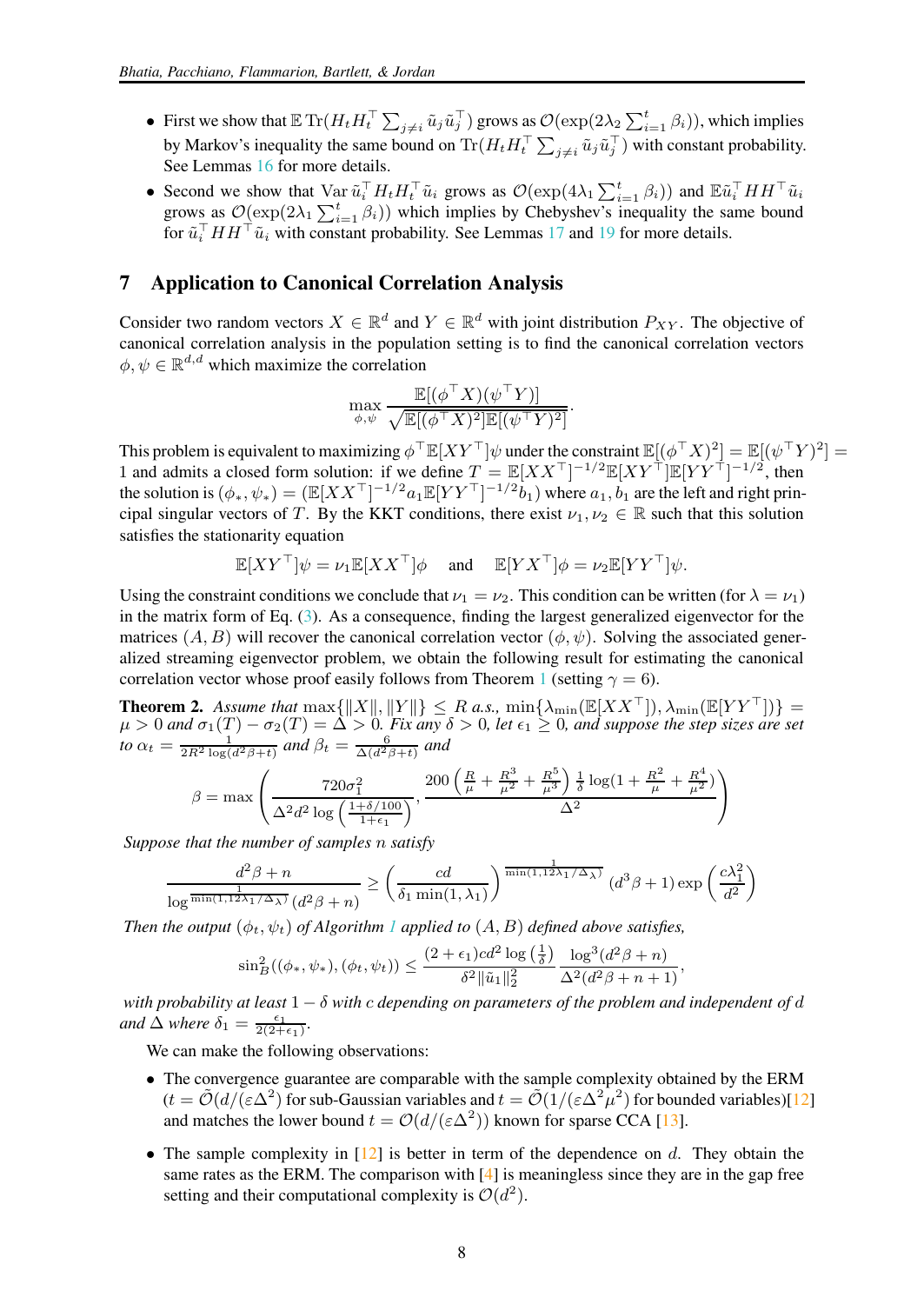

<span id="page-8-0"></span>Figure 1: Synthetic Generalized Eigenvalue problem. Left: Comparison with two-steps methods. Middle: Robustness to step size  $\alpha_t$ . Right: Robustness to step size  $\beta_t$  (Streaming averaged Gen-Oja is dashed).

## 8 Simulations

Here we illustrate the practical utility of Gen-Oja on a synthetic, streaming generalized eigenvector problem. We take  $d = 20$  and  $T = 10^6$ . The streams  $(A_t, B_t) \in (\mathbb{R}^{d \times d})^2$  are normally-distributed with covariance matrix A and B with random eigenvectors and eigenvalues decaying as  $1/i$ , for  $i = 1, \ldots, d$ . Here  $R^2$  denotes the radius of the streams with  $R^2 = \max\{\text{Tr }A, \text{Tr }B\}$ . All results are averaged over ten repetitions.

Comparison with two-steps methods. In the left plot of Figure [1](#page-8-0) we compare the behavior of Gen-Oja to different two-steps algorithms. Since the method by [\[4\]](#page-9-13) is of complexity  $\mathcal{O}(d^2)$ , we compare Gen-Oja to a method which alternates between one step of Oja's algorithm and  $\tau$  steps of averaged stochastic gradient descent with constant step size  $1/2R^2$ . Gen-Oja is converging at rate  $\mathcal{O}(1/t)$  whereas the other methods are very slow. For  $\tau = 10$ , the solution of the inner loop is too inaccurate and the steps of Oja are inefficient. For  $\tau = 10000$ , the output of the sgd steps is very accurate but there are too few Oja iterations to make any progress.  $\tau = 1000$  seems an optimal parameter choice but this method is slower than Gen-Oja by an order of magnitude.

Robustness to incorrect step-size  $\alpha$ . In the middle plot of Figure [1](#page-8-0) we compare the behavior of Gen-Oja for step size  $\alpha \in \{\alpha_*, \alpha_*/8, \alpha_*/16\}$  where  $\alpha_* = 1/R^2$ . We observe that Gen-Oja converges at a rate  $\mathcal{O}(1/t)$  independently of the choice of  $\alpha$ .

Robustness to incorrect step-size  $\beta_t$ . In the right plot of Figure [1](#page-8-0) we compare the behavior of Gen-Oja for step size  $\beta_t \in {\beta_*}/t$ ,  $\beta_*/16t$ ,  $\beta_*/\sqrt{i}$ ,  $\beta_*/16\sqrt{i}$ } where  $\beta_*$  corresponds to the minimal error after one pass over the data. We observe that Gen-Oja is not robust to the choice of the constant for step size  $\beta_t \propto 1/t$ . If the constant is too small, the rate of convergence is arbitrary slow. We observe that considering the streaming average of [\[30](#page-10-12)] on Gen-Oja with a step size  $\beta_t \propto 1/\sqrt{t}$ enables to recover the fast  $\mathcal{O}(1/t)$  convergence while being robust to constant misspecification.

## 9 Conclusion

We have proposed and analyzed a simple online algorithm to solve the streaming generalized eigenvector problem and applied it to CCA. This algorithm, inspired by two-time-scale stochastic approximation achieves a fast  $\mathcal{O}(1/t)$  convergence. Considering recovering the k-principal generalized eigenvector (for  $k > 1$ ) and obtaining a slow convergence rate  $\mathcal{O}(1/\sqrt{t})$  in the gap free setting are promising future directions. Finally, it would be worth considering removing the dimension dependence in our convergence guarantee.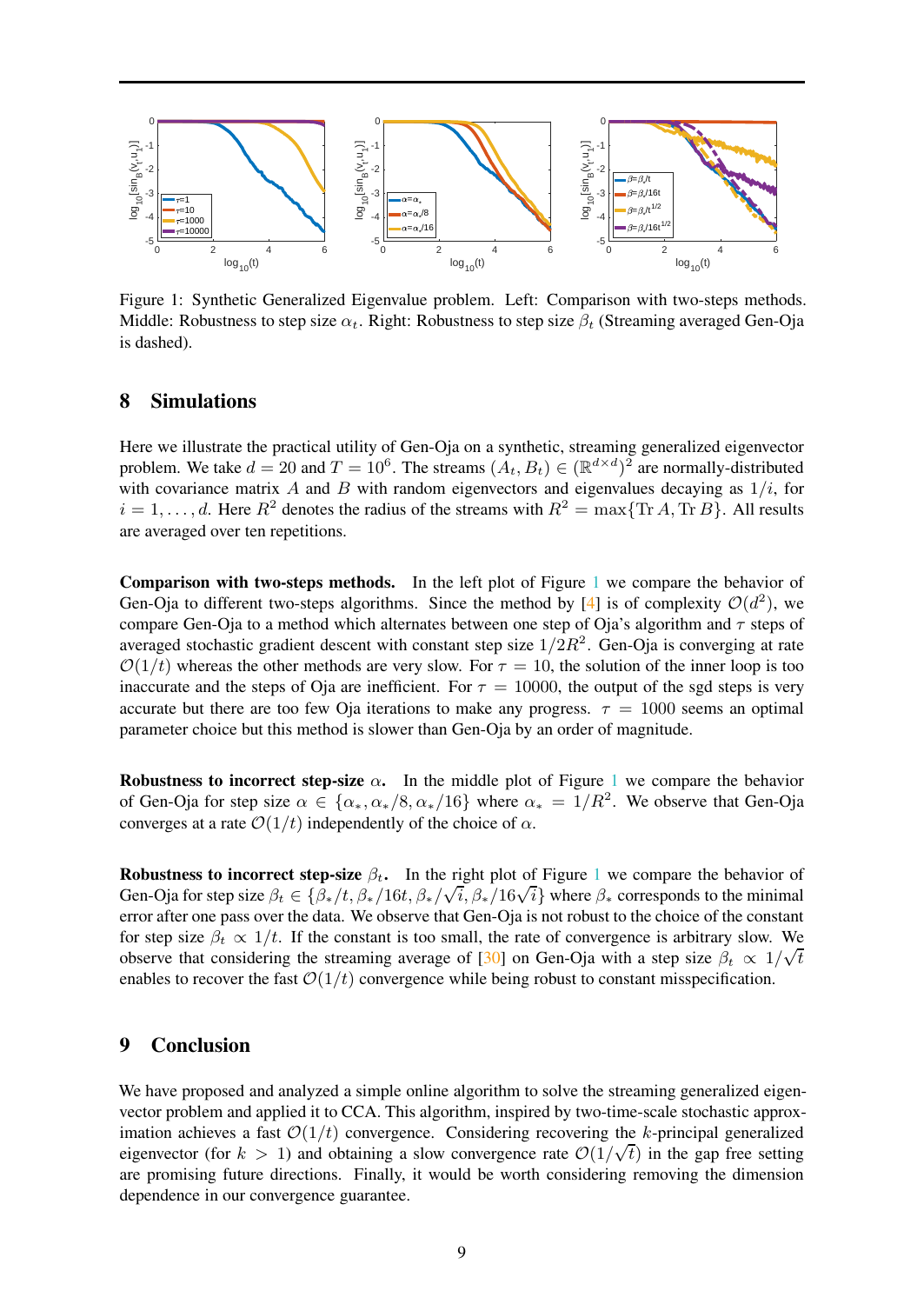#### Acknowledgements

We gratefully acknowledge the support of the NSF through grant IIS-1619362. AP acknowledges Huawei's support through a BAIR-Huawei PhD Fellowship. This work was supported in part by the Mathematical Data Science program of the Office of Naval Research under grant number N00014- 18-1-2764. This work was partially supported by AFOSR through grant FA9550-17-1-0308.

#### References

- <span id="page-9-12"></span>[1] Z. Allen-Zhu and Y. Li. First efficient convergence for streaming k-PCA: a global, gap-free, and nearoptimal rate. In *Foundations of Computer Science (FOCS), 2017 IEEE 58th Annual Symposium on*, pages 487–492. IEEE, 2017.
- <span id="page-9-4"></span>[2] Z. Allen-Zhu and Y. Li. Doubly accelerated methods for faster CCA and generalized eigendecomposition. In *International Conference on Machine Learning*, 2017.
- <span id="page-9-17"></span>[3] C. Andrieu, E. Moulines, and P. Priouret. Stability of stochastic approximation under verifiable conditions. *SIAM Journal on Control and Optimization*, 44(1):283–312, 2005.
- <span id="page-9-13"></span>[4] R. Arora, T. V. Marinov, P. Mianjy, and N. Srebro. Stochastic approximation for canonical correlation analysis. In *Advances in Neural Information Processing Systems*. 2017.
- <span id="page-9-16"></span>[5] F. Bach and E. Moulines. Non-strongly-convex smooth stochastic approximation with convergence rate O(1/n). In *Advances in Neural Information Processing Systems*, 2013.
- <span id="page-9-8"></span>[6] A. Benveniste, M. Métivier, and P. Priouret. *Adaptive Algorithms and Stochastic Approximations*. Springer Publishing Company, Incorporated, 1990.
- <span id="page-9-9"></span>[7] V. S. Borkar. Stochastic approximation with two time scales. *Systems & Control Letters*, 29(5):291–294, 1997.
- <span id="page-9-10"></span>[8] V. S. Borkar. *Stochastic Approximation: A Dynamical Systems Viewpoint*, volume 48. Springer, 2009.
- <span id="page-9-1"></span>[9] K. Chaudhuri, S. M. Kakade, K. Livescu, and K. Sridharan. Multi-view clustering via canonical correlation analysis. In *International Conference on Machine Learning*, pages 129–136, 2009.
- <span id="page-9-15"></span>[10] P. Diaconis and D. Freedman. Iterated random functions. *SIAM Review*, 41(1):45–76, 1999.
- <span id="page-9-7"></span>[11] A. Dieuleveut, A. Durmus, and F. Bach. Bridging the gap between constant step size stochastic gradient descent and Markov chains. *arXiv preprint arXiv:1707.06386*, 2017.
- <span id="page-9-6"></span>[12] C. Gao, D. Garber, N. Srebro, J. Wang, and W. Wang. Stochastic canonical correlation analysis. *arXiv preprint arXiv:1702.06533*, 2017.
- <span id="page-9-18"></span>[13] C. Gao, Z. Ma, and H. Zhou. Sparse CCA: Adaptive estimation and computational barriers. *The Annals of Statistics*, 45(5):2074–2101, 2017.
- <span id="page-9-11"></span>[14] D. Garber, E. Hazan, J. Jin, S. Kakade, C. Musco, P. Netrapalli, and A. Sidford. Faster eigenvector computation via shift-and-invert preconditioning. In *International Conference on Machine Learning*, 2016.
- <span id="page-9-3"></span>[15] R. Ge, C. Jin, S. Kakade, P. Netrapalli, and A. Sidford. Efficient algorithms for large-scale generalized eigenvector computation and canonical correlation analysis. In *International Conference on International Conference on Machine*, 2016.
- <span id="page-9-14"></span>[16] M. Hardt and E. Price. The noisy power method: A meta algorithm with applications. In *Advances in Neural Information Processing Systems*, pages 2861–2869, 2014.
- <span id="page-9-2"></span>[17] H. Hotelling. Relations between two sets of variates. *Biometrika*, 28(3/4):321–377, 1936.
- <span id="page-9-5"></span>[18] P. Jain, C. Jin, S. M. Kakade, P. Netrapalli, and A. Sidford. Streaming PCA: Matching matrix Bernstein and near-optimal finite sample guarantees for Oja's algorithm. In *Conference on Learning Theory*, 2016.
- <span id="page-9-0"></span>[19] S. M. Kakade and D. P. Foster. Multi-view regression via canonical correlation analysis. In *International Conference on Computational Learning Theory*, pages 82–96. Springer, 2007.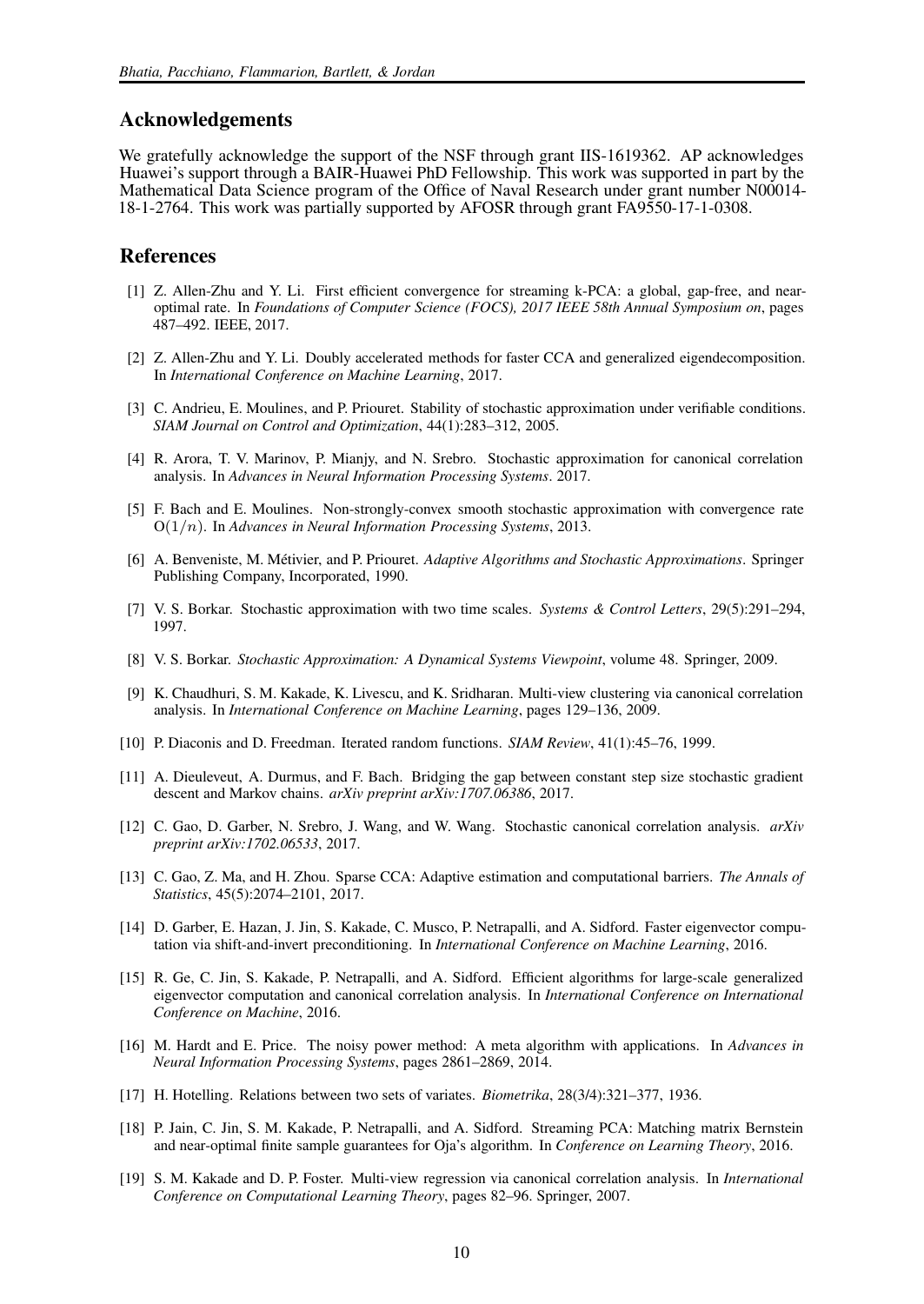- <span id="page-10-0"></span>[20] N. Karampatziakis and P. Mineiro. Discriminative features via generalized eigenvectors. *arXiv preprint arXiv:1310.1934*, 2013.
- <span id="page-10-6"></span>[21] Y. Lu and D. P. Foster. Large scale canonical correlation analysis with iterative least squares. In *Advances in Neural Information Processing Systems*, 2014.
- <span id="page-10-7"></span>[22] Z. Ma, Y. Lu, and D. Foster. Finding linear structure in large datasets with scalable canonical correlation analysis. In *International Conference on International Conference on Machine Learning*, 2015.
- <span id="page-10-8"></span>[23] S. P. Meyn and R. L. Tweedie. *Markov Chains and Stochastic Stability*. Cambridge University Press, 2009.
- <span id="page-10-4"></span>[24] C. Musco and C. Musco. Randomized block Krylov methods for stronger and faster approximate singular value decomposition. In *Advances in Neural Information Processing Systems*, 2015.
- <span id="page-10-11"></span>[25] A. S. Nemirovsky and D. B. Yudin. *Problem Complexity and Method Efficiency in Optimization*. Wiley-Interscience Series in Discrete Mathematics. John Wiley & Sons, 1983.
- <span id="page-10-3"></span>[26] E. Oja. Simplified neuron model as a principal component analyzer. *Journal of Mathematical Biology*, 15 (3):267–273, 1982.
- <span id="page-10-1"></span>[27] H. Robbins and S. Monro. A stochastic approximation method. *The Annals of Mathematical Statistics*, 22 (3):400–407, 1951.
- <span id="page-10-2"></span>[28] O. Shamir. Convergence of stochastic gradient descent for PCA. In *International Conference on Machine Learning*, 2016.
- <span id="page-10-9"></span>[29] D. Steinsaltz. Locally contractive iterated function systems. *Annals of Probability*, pages 1952–1979, 1999.
- <span id="page-10-12"></span>[30] N. Tripuraneni, N. Flammarion, F. Bach, and M. I. Jordan. Averaging stochastic gradient descent on Riemannian manifolds. In *Conference on Learning Theory*, 2018.
- <span id="page-10-10"></span>[31] C. Villani. *Optimal Transport: Old and New*, volume 338. Springer-Verlag Berlin Heidelberg, 2008.
- <span id="page-10-5"></span>[32] W. Wang, J. Wang, D. Garber, and N. Srebro. Efficient globally convergent stochastic optimization for canonical correlation analysis. In *Advances in Neural Information Processing Systems*, 2016.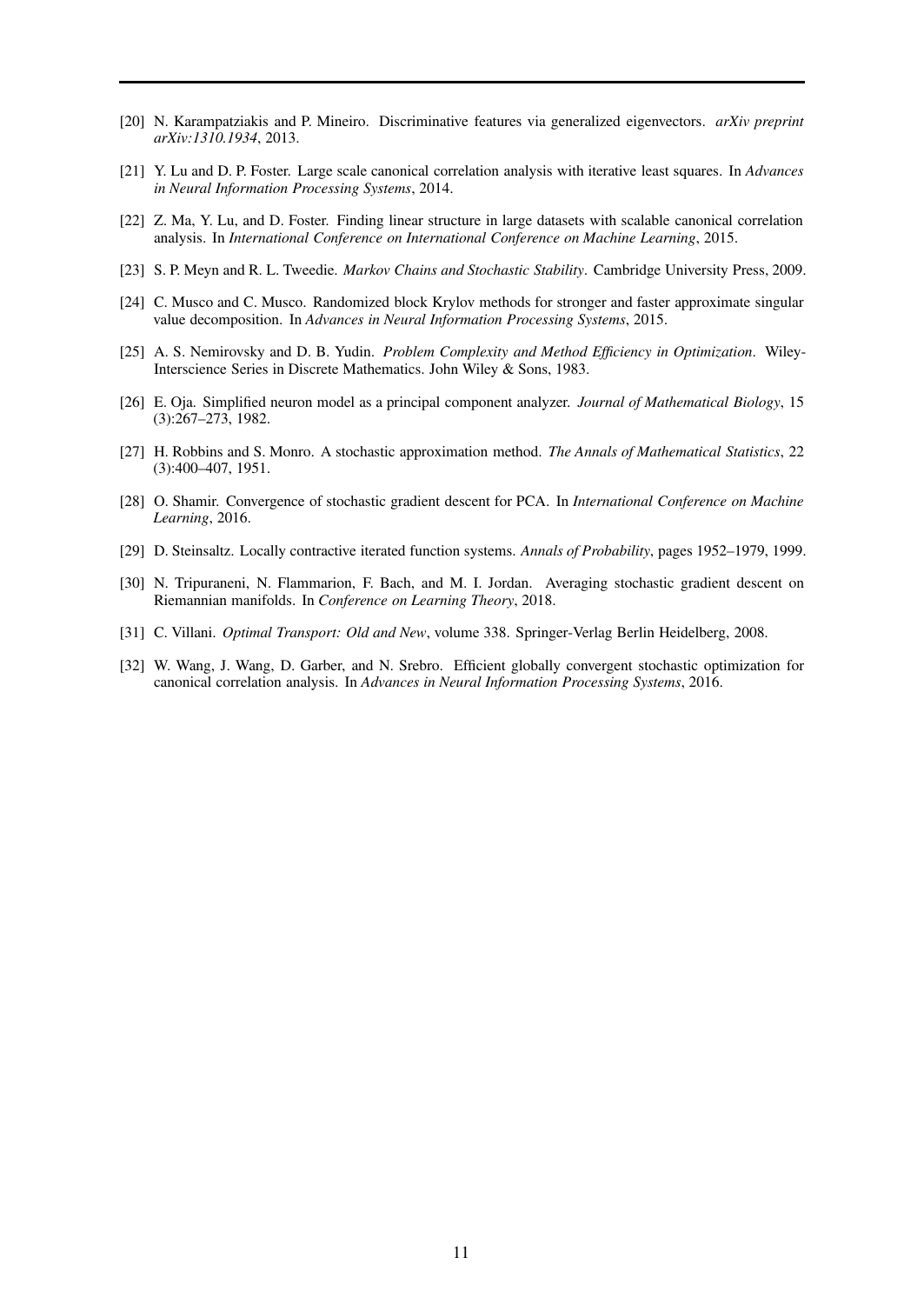## **Contents**

|   | A Proof of Lemma 2                                                                                                                                                                                                                                                                                                                                                                                                                                        | 13             |
|---|-----------------------------------------------------------------------------------------------------------------------------------------------------------------------------------------------------------------------------------------------------------------------------------------------------------------------------------------------------------------------------------------------------------------------------------------------------------|----------------|
|   | <b>B</b> Deviation bounds for fast-mixing Markov Chain                                                                                                                                                                                                                                                                                                                                                                                                    | 14             |
|   | C Controlling Markov Chain $w_t$                                                                                                                                                                                                                                                                                                                                                                                                                          | 18             |
|   | D Analysis burn in times                                                                                                                                                                                                                                                                                                                                                                                                                                  | 24             |
|   | <b>E</b> Analysis for Gen-Oja<br>E.1<br>Orthogonal Subspace: Upper Bound on Expectation of $\text{Tr}(V_{\perp}^\top H_t H_t^\top V_{\perp})$ 29<br>E.2<br>Lower Bound on Expectation of $\tilde{u}_1^{\top} H_t H_t^{\top} \tilde{u}_1 \dots \dots \dots \dots \dots \dots \dots \dots \dots \dots$ 32<br>E.3<br>Upper Bound on Variance of $\tilde{u}_1^{\top} H_t H_t^{\top} \tilde{u}_1 \dots \dots \dots \dots \dots \dots \dots \dots \dots$<br>E.4 | 26<br>34       |
| F | <b>Convergence Analysis and Main Result</b><br>F.1<br>E.2                                                                                                                                                                                                                                                                                                                                                                                                 | 41<br>47<br>49 |
|   | <b>G</b> Auxiliary Properties<br>G.1<br>G.2                                                                                                                                                                                                                                                                                                                                                                                                               | 50             |
|   |                                                                                                                                                                                                                                                                                                                                                                                                                                                           |                |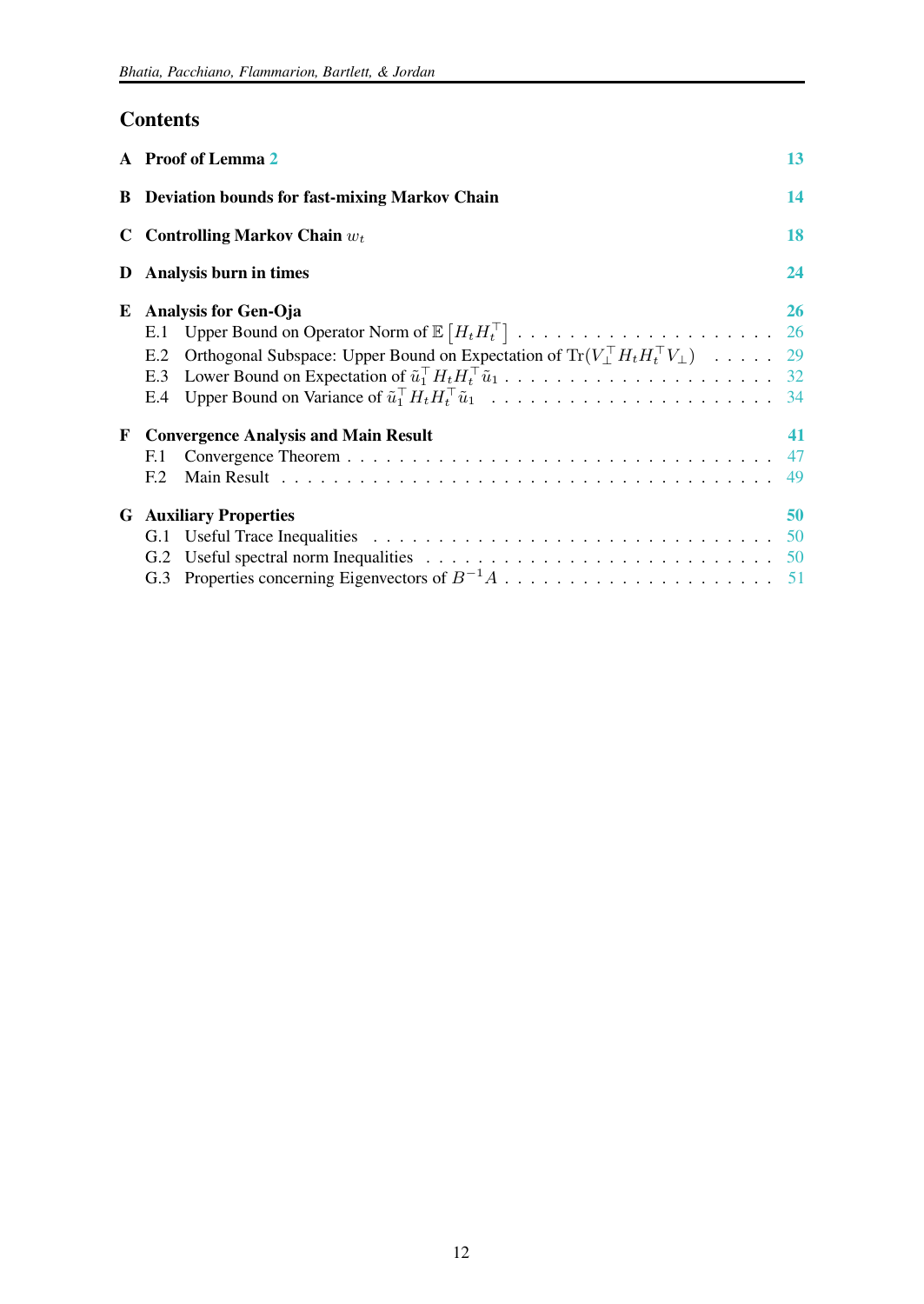## <span id="page-12-0"></span>A Proof of Lemma [2](#page-6-2)

We prove here the Lemma [2](#page-6-2) which is an easy adaptation of  $[18, \text{Lemma 3.1}]$ . We first recall it.

<span id="page-12-1"></span>**Lemma 3.** Let  $H \in \mathbb{R}^{d \times d}$ ,  $(u_i)_{i=1}^d$  and  $(\tilde{u}_i)_{i=1}^d$  the corresponding right and left eigenvectors of B <sup>−</sup><sup>1</sup><sup>A</sup> *and* <sup>w</sup> <sup>∈</sup> <sup>R</sup> d *chosen uniformly on the sphere, then with probability* 1−δ *(over the randomness in the initial iterate)*

$$
\sin^2_B(u_i, Hw) \leq \frac{C \log(1/\delta)}{\delta} \frac{\text{Tr}(HH^\top \sum_{j \neq i} \tilde{u}_j \tilde{u}_j^\top)}{\tilde{u}_i^\top HH^\top \tilde{u}_i},
$$

*for some universal constant*  $C > 0$ *.* 

*Proof.* We follow the proof of [\[18\]](#page-9-5). Given a B-normalized right eigenvector  $u_i$  of  $B^{-1}A$  and  $w = \frac{g}{\|g\|_2}$  for  $g \sim \mathcal{N}(0, I)$ , we consider:

$$
\sin^2_B(u_i, Hw) = 1 - \frac{(u_i^\top B Hw)^2}{w^\top H^\top B Hw} = \frac{g^\top H^\top B^{1/2} \left[I - B^{1/2} u_i u_i^\top B^{1/2}\right] B^{1/2} Hg}{g^\top H^\top B Hg}.
$$

Moreover following Lemma [24](#page-50-0) and denoting by  $\hat{u}_i$  the corresponding orthonormal family of eigenvectors of the symmetric matrix  $B^{-1/2}AB^{-1/2}$ , we have that  $u_i = B^{-1/2}\hat{u}_i$ . This yields:

$$
\left[I - B^{1/2} u_i u_i^\top B^{1/2}\right] = \left[I - \hat{u}_i \hat{u}_i^\top\right] = \sum_{j \neq i} \hat{u}_j \hat{u}_j^\top
$$

Using now that the left eigenvectors of  $B^{-1}A$  are given by  $\tilde{u}_i = Bu_i$ , we get

$$
\sin^2_B(u_i, Hw) = \frac{g^{\top} H^{\top} B^{1/2} \left[ \sum_{j \neq i} \hat{u}_j \hat{u}_j^{\top} \right] B^{1/2} Hg}{g^{\top} H^{\top} B Hg} = \frac{g^{\top} H^{\top} \left[ \sum_{j \neq i} \tilde{u}_j \tilde{u}_j^{\top} \right] Hg}{g^{\top} H^{\top} B Hg}.
$$

We may bound the denominator by

$$
g^\top H^\top B H g \geq g^\top H^\top B^{1/2} \hat{u}_i \hat{u}_i^\top B^{1/2} H g = g^\top H^\top \tilde{u}_i \tilde{u}_i^\top H g = (\tilde{u}_i^\top H g)^2 \geq \frac{\delta}{C_1} \tilde{u}_i^\top H H^\top \tilde{u}_i,
$$

where the last inequality follows as  $\tilde{u}_i^{\top} H g$  is a Gaussian random vector with variance  $||H^{\top} \tilde{u}_i||_2^2$ . We can also bound the numerator as

$$
g^{\top} H^{\top} \left[ \sum_{j \neq i} \tilde{u}_j \tilde{u}_j^{\top} \right] H g \leq C_2 \log(1/\delta) \operatorname{Tr} [H^{\top} \sum_{j \neq i} \tilde{u}_j \tilde{u}_j^{\top} H],
$$

since  $w^\top H^\top \left[ \sum_{j \neq i} \tilde{u}_j \tilde{u}_j^\top \right] H w$  is a  $\chi^2$  random variable with  $\text{Tr}[H^\top \sum_{j \neq i} \tilde{u}_j \tilde{u}_j^\top H]$  degrees of freedom. Therefore it exists a universal constant  $C > 0$  such that

$$
\sin^2_B(u_i, Hw) \le C \frac{\log(1/\delta)}{\delta} \frac{\text{Tr}[H^\top \sum_{j \neq i} \tilde{u}_j \tilde{u}_j^\top H]}{\tilde{u}_i^\top H H^\top \tilde{u}_i},
$$

with probability  $1 - \delta$ .

 $\Box$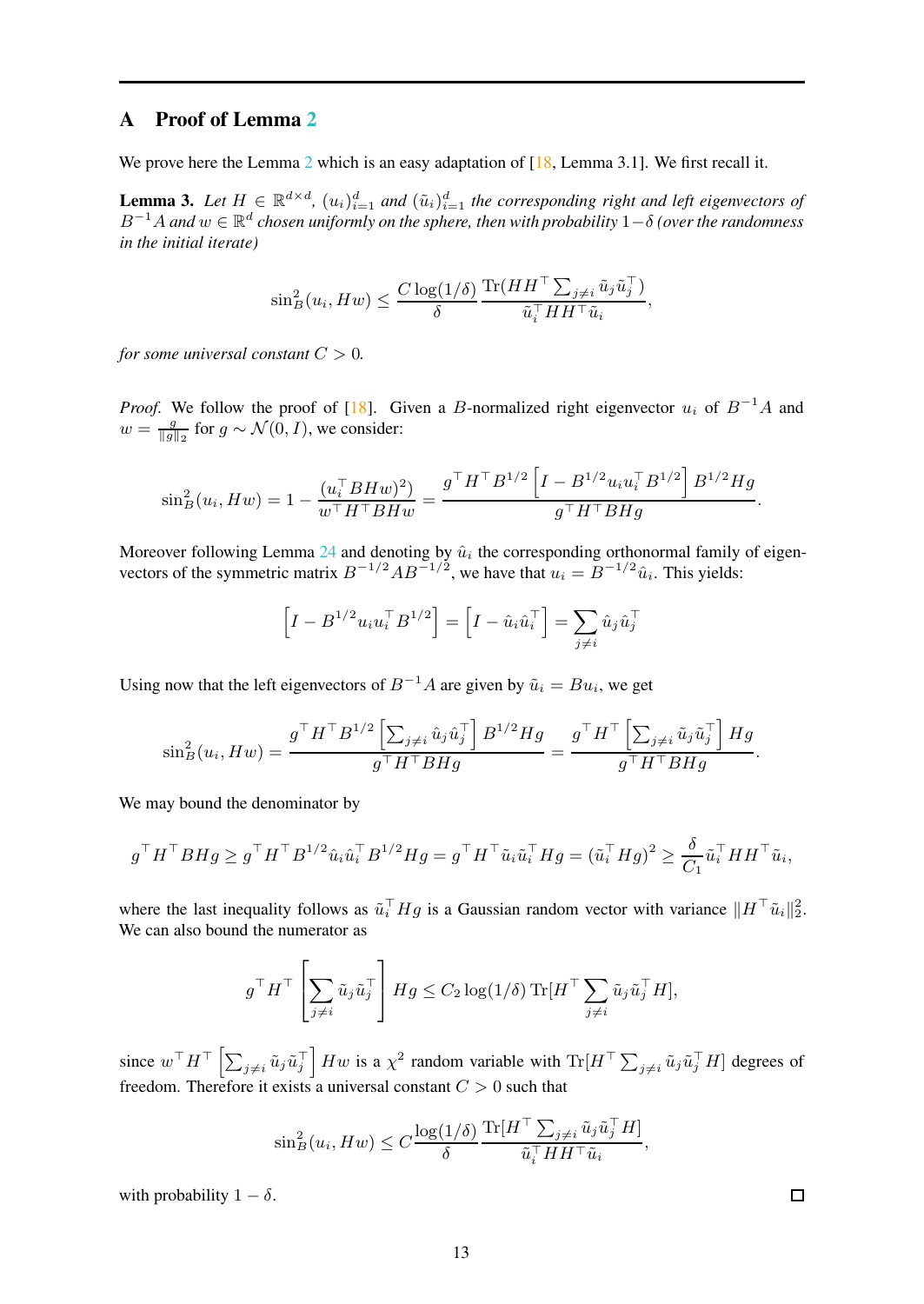#### <span id="page-13-0"></span>B Deviation bounds for fast-mixing Markov Chain

In this section, we prove an upper bound on  $\|\mathbb{E}[\epsilon_{t+k}|\mathcal{F}_t]\|_2$ , where  $\epsilon_t = (w_t - B^{-1}Aw_{t-1})v_{t-1}^{\top}$ and  $\mathcal{F}_t = \sigma(w_0, \dots, w_t)$  denotes the  $\sigma$ -algebra generated by  $w_0, \dots, w_t$ . For the purpose of this section, we denote the pointwise upperbound on  $||w_t||_2$  by  $W_t$ . To begin with, we consider bounding the error term considering a fixed step-size  $\alpha_t = \alpha$  in order to keep the analysis cleaner. In Lemma [6,](#page-16-0) we bound the deviation of chains with step-size  $\alpha_t = O(c/\log(d^2\beta + t))$  and fixed step size over a short horizon of length  $O(\log^2(1/\beta_t))$ 

In order to prove the requisite bound, consider the following Markov chain given by,

<span id="page-13-1"></span>
$$
\theta_{k+1} = \theta_k - \eta[f'(\theta_{(k)}) + \epsilon_{k+1}], \tag{15}
$$

where  $f : \mathbb{R}^d \to \mathbb{R}$  is some strongly convex function. We make use of the following proposition highlighting the fast-mixing property of constant step-size stochastic gradient descent from [\[11](#page-9-7)].

<span id="page-13-3"></span>**Proposition 1.** *For any step size*  $\alpha \in (0, 2/L_{\theta})$ *, the markov chain given by*  $(\theta_k)_{k>0}$  *defined by recursion* [\(15\)](#page-13-1), admits a unique stationary distribution  $\pi \in \mathcal{P}(\mathbb{R}^d)$ . In addition, for all  $\theta \in \mathbb{R}^d, k \in$ N*, we have,*

$$
W_2^2(R^k(\theta,\cdot),\pi) \le (1 - 2\mu_\theta \eta (1 - \eta L_\theta/2))^k \int_{\mathbb{R}^d} \|\theta - \theta'\|_2^2 d\pi(\theta'),\tag{16}
$$

*where*  $L_{\theta}$  *and*  $\mu_{\theta}$  *are the smoothness and the strong convexity parameters of f respectively.* 

Now, consider the Markov chain given by

<span id="page-13-2"></span>
$$
w_t^{k+1} = w_t^k - \alpha (B_k w_t^k - A_k v_t), \tag{17}
$$

where  $\mathbb{E}[B_k] = B, \mathbb{E}[A_k] = A, w_t^0 = w_t$  where  $w_t$  is as given by Algorithm [1.](#page-3-0) Equation [\(17\)](#page-13-2) represents the update step for the  $k^{th}$  step of a Markov chain starting at  $w_t$  and performing stochastic gradient updates on  $f_t(w) = 1/2w^\top Bw - w^\top Av_t$ .

For this function  $f_t$ , the smoothness constant  $L = \lambda_B$ . Further, proposition [1](#page-13-3) guarantees the existence of a unique stationary distribution  $\pi$  and we have that under the stationary distribution,

<span id="page-13-4"></span>
$$
\mathbb{E}_{\pi}[w_t^k] = B^{-1}Av_t.
$$
\n(18)

<span id="page-13-5"></span>**Lemma 4.** For the Markov chain given by [\(17\)](#page-13-2) with any step size  $\alpha \in (0, 2/\lambda_B)$ , for any  $k > \frac{\log(\frac{\lambda_1}{\epsilon})}{\log(1 - \frac{\alpha \lambda_1}{\epsilon})}$  $rac{\log(\frac{\epsilon}{2})}{\mu\alpha\left(1-\frac{\alpha\lambda_B}{2}\right)},$ *we have*

$$
\|\mathbb{E}[w_t^k - B^{-1}Av_t] | \mathcal{F}_t \|_2^2 \le \epsilon
$$

*Proof.* We know from [\(18\)](#page-13-4),  $B^{-1}Av_t = \mathbb{E}_{\pi}[w_t^k]$ . Now, we consider the term  $\|\mathbb{E}[w_t^k - B^{-1}Av_t] | \mathcal{F}_t \|_2^2$ ,

$$
\|\mathbb{E}[w_t^k - B^{-1}Av_t]|\mathcal{F}_t\|_2^2 = \|\mathbb{E}[w_t^k] - \mathbb{E}_{\pi}[w]|\mathcal{F}_t\|_2^2
$$
  
\n
$$
= \|\mathbb{E}_{\Gamma(R^k(w_t,\cdot),\pi)}[w_t^k - w]|\|_2^2
$$
  
\n
$$
\leq \mathbb{E}_{\Gamma(R^k(w_t,\cdot),\pi)}[\|w_t^k - w\|_2^2]
$$
  
\n
$$
\leq W_2^2(R^k(w_t,\cdot),\pi)
$$
  
\n
$$
\leq (1 - 2\mu\alpha(1 - \alpha\lambda_B/2))^k\lambda_1^2,
$$

where  $R^k(w_t, \cdot)$  denotes the k-step transition kernel of the Markov chain beginning from  $w_t$ ,  $\Gamma(R^k(w_t, \cdot), \pi)$ denotes any coupling of the distributions  $R^k(w_t, \cdot)$  and  $\pi$  and  $\mathbb{E}_{\Gamma(\cdot, \cdot)}$  denotes the expectation under the joint distribution, conditioned on  $\mathcal{F}_t$ . Now,  $\zeta_1$  follows from Jenson's inequality,  $\zeta_2$  follows by setting  $\Gamma(R^k(w_t, \cdot), \pi)$  to the coupling attaining the infimum in the wasserstein bound and  $\zeta_3$  fol-lows by using proposition [\(1\)](#page-13-3). The lemma now follows by setting  $k > \frac{\log(\frac{\lambda_1}{\epsilon})}{\sqrt{2\lambda_1}}$  $\frac{\log(\frac{\epsilon}{\epsilon})}{\mu \alpha \left(1 - \frac{\alpha \lambda_B}{2}\right)}$ . [see, e.g., [31](#page-10-10), for more properties of  $W_2$ ]  $\Box$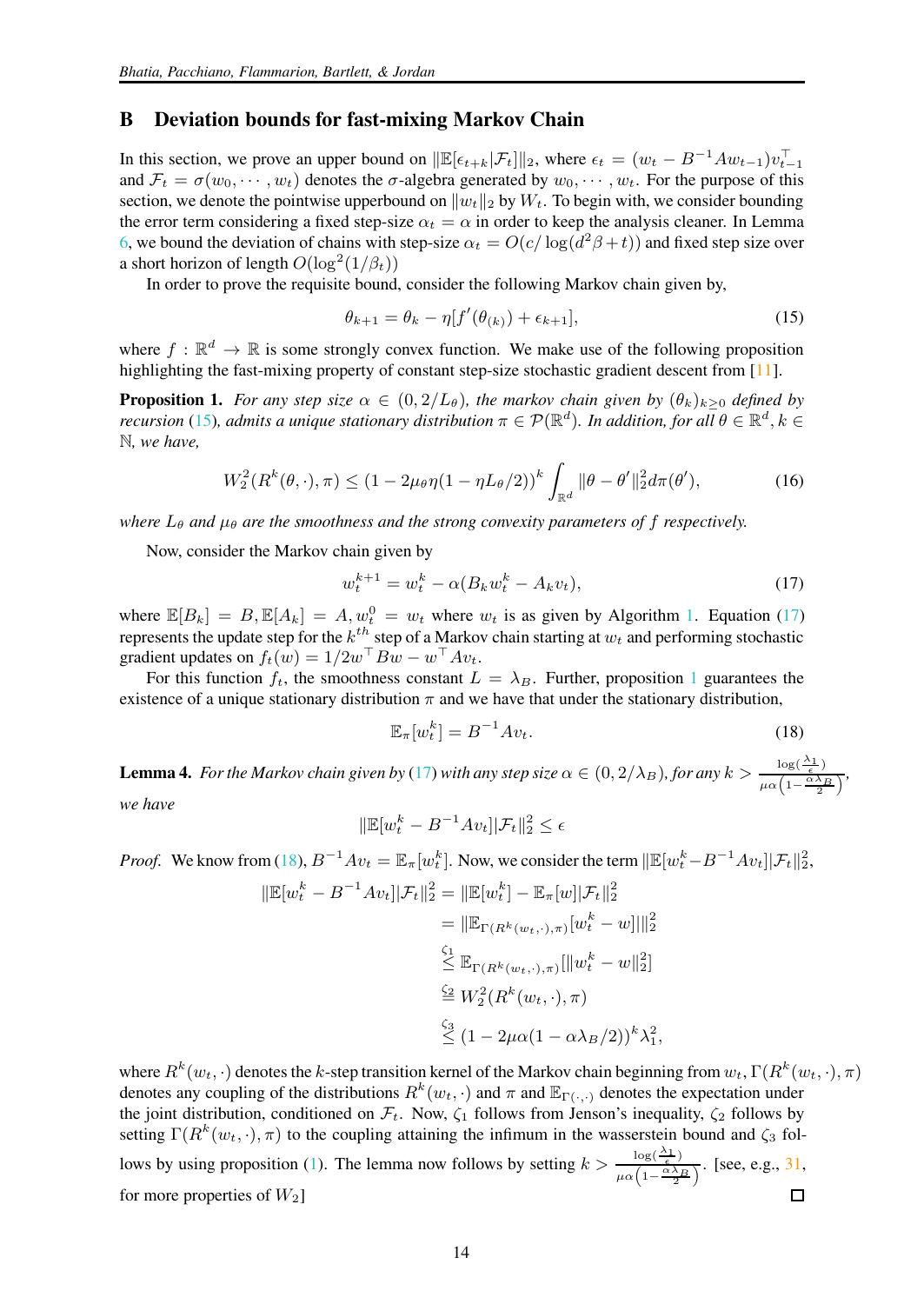**Deviation bound for**  $||v_t - v_{t+k}||_2$ : We now bound the deviation of  $v_{t+k}$  from  $v_t$  if we execute k steps of the algorithm sarting from  $v_t$ ,

<span id="page-14-0"></span>
$$
||v_t - v_{t+k}||_2 \le \sum_{i=0}^{k-1} ||v_{t+i} - v_{t+i+1}||_2.
$$
 (19)

Now, for a single step of the algorithm, using the contractivity of the projection

$$
||v_i - v_{i+1}||_2 \le ||v_i - \frac{v'_{i+1}}{||v'_{i+1}||}||_2 \le ||v_i - v'_{i+1}||_2 \le W_{i+1}\beta_{i+1}.
$$

Using the above bound in [\(19\)](#page-14-0), we obtain,

<span id="page-14-1"></span>
$$
||v_t - v_{t+k}||_2 \le W_{t+k} \sum_{i=0}^{k-1} \beta_{t+i+1} \le W_{t+k} k \beta_t,
$$
\n(20)

by using the fact that  $\beta_t$  is a decreasing sequence.

**Deviation bound for Coupled Chains**: Consider the sequence  $(w_{t+i})_{i=0}^k$  as generated by Al-gorithm [1,](#page-3-0) assuming a constant step-size  $\alpha$ , and the sequence  $(w_t^i)_{i=1}^k$  generated by the recurrence [\(17\)](#page-13-2) in the case when both have the same randomness with respect to the sampling of the matrices  $A_{t+i}, B_{t+i}$ . We now obtain a bound on  $\|\mathbb{E}[w_t^k - w_{t+k}] | \mathcal{F}_t \|_2$ .

$$
\|\mathbb{E}[w_{t}^{k} - w_{t+k}||\mathcal{F}_{t} \|_{2} = \|\mathbb{E}\left[\mathbb{E}[(I - \alpha B_{t+k})(w_{t}^{k-1} - w_{t+k-1}) - \alpha A_{t+k}(v_{t} - v_{t+k-1})]\right]|\mathcal{F}_{t+k-1}||\mathcal{F}_{t} \|_{2}
$$
\n
$$
= \|\mathbb{E}\left[(I - \alpha B)(w_{t}^{k-1} - w_{t+k-1}) - \alpha A(v_{t} - v_{t+k-1})\right]|\mathcal{F}_{t} \|_{2}
$$
\n
$$
\vdots
$$
\n
$$
= \alpha \left\|\mathbb{E}\left[\sum_{i=0}^{k-1} (I - \alpha B)^{i} A(v_{t} - v_{t+k-1-i})|\mathcal{F}_{t}\right]\right\|_{2}
$$
\n
$$
\leq \alpha \mathbb{E}\left[\sum_{i=0}^{k-1} \left\|(I - \alpha B)^{i} A(v_{t} - v_{t+k-1-i})\right\|_{2}|\mathcal{F}_{t}\right]
$$
\n
$$
\leq \alpha \lambda_{A} W_{t+k} k \sum_{i=0}^{k-1} (1 - \alpha \mu)^{i} \beta_{t+k-1-i}
$$
\n
$$
\leq \frac{\lambda_{A} W_{t+k} k \beta_{t}}{\mu}, \qquad (21)
$$

where we expand the terms using the recursion and bound the geometric series by using that  $\alpha\mu \leq 1$ .

<span id="page-14-3"></span>**Lemma 5.** For any choice of  $k > \frac{\log(\frac{1}{\beta_t})}{\log(\frac{\alpha\lambda}{\beta_t})}$  $\frac{2\mu\alpha\left(1-\frac{\alpha\lambda}{2}\right)}{2\mu\alpha\left(1-\frac{\alpha\lambda}{2}\right)}$ , we have that

<span id="page-14-2"></span>
$$
\|\mathbb{E}[\epsilon_{t+k}|\mathcal{F}_t]\|_2 \le \left(\frac{\lambda_A W_{t+k}k}{\mu} + \lambda_1(1+2W_{t+k}k) + W_{t+k}^2k\right)\beta_t = O(W_{t+k}^2k\beta_t)
$$

*Proof.* Consider the term  $\|\mathbb{E}[\epsilon_{t+k}|\mathcal{F}_t]\|_2$ ,

$$
\|\mathbb{E}[\epsilon_{t+k}|\mathcal{F}_t]\|_2 = \|\mathbb{E}[(w_{t+k} - B^{-1}Av_{t+k-1})v_{t+k-1}^\top|\mathcal{F}_t]\|_2
$$
  
\n
$$
\leq \underbrace{\|\mathbb{E}[(w_{t+k} - B^{-1}Av_{t+k-1})v_t^\top|\mathcal{F}_t]\|_2}_{(I)} + \|\underbrace{\mathbb{E}[(w_{t+k} - B^{-1}Av_{t+k-1})(v_{t+k-1} - v_t)^\top|\mathcal{F}_t]\|_2}_{(II)}.
$$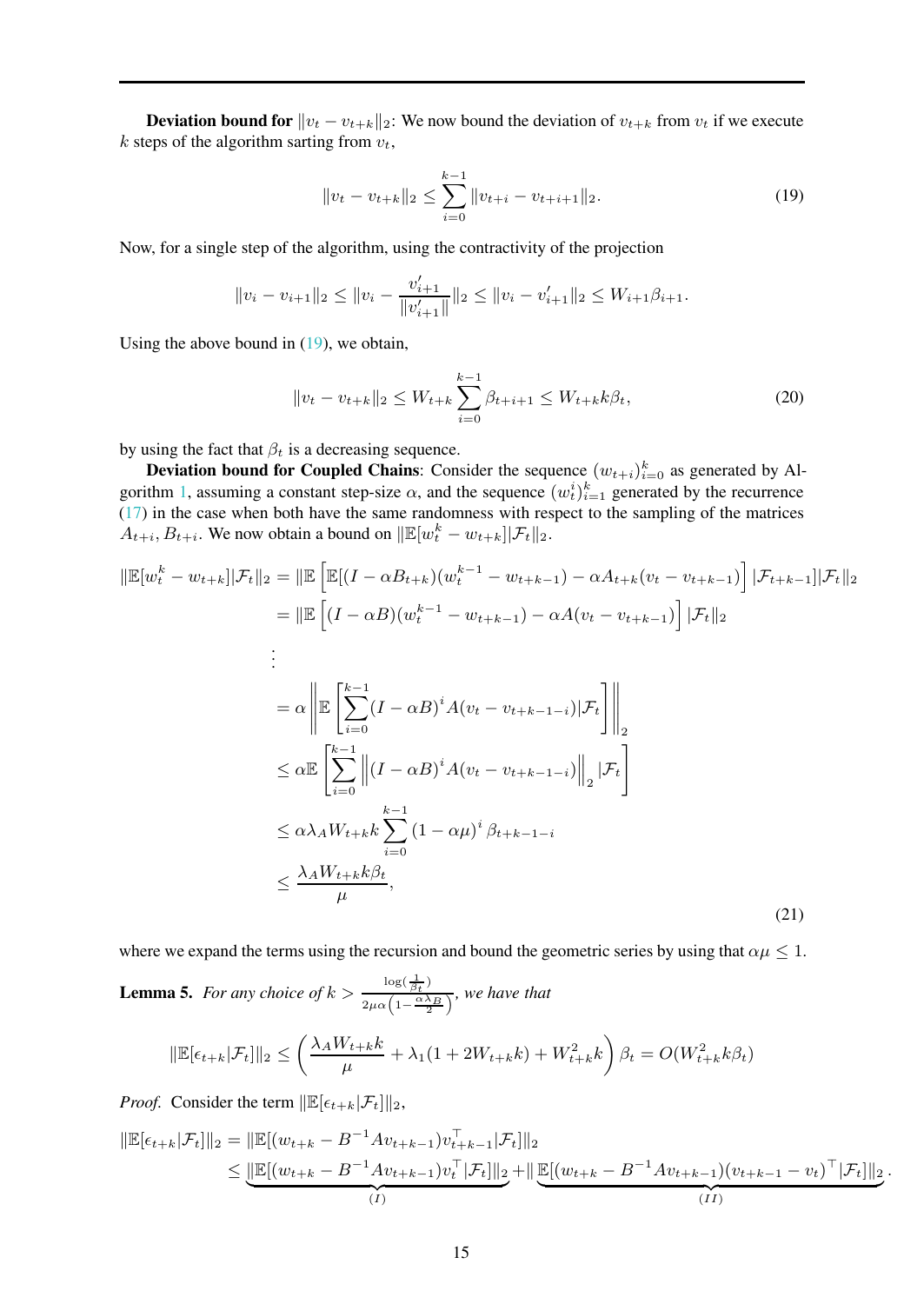We first analyze term (I) in the expansion above.

$$
\|\mathbb{E}[(w_{t+k} - B^{-1}Av_{t+k-1})v_t^{\top}|\mathcal{F}_t]\|_2 = \|\mathbb{E}[(w_{t+k} - w_t^k) + (w_t^k - B^{-1}Av_t) \\
+ (B^{-1}Av_t - B^{-1}Av_{t+k-1}))v_t^{\top}|\mathcal{F}_t]\|_2 \\
\leq \|\mathbb{E}[(w_{t+k} - w_t^k)|\mathcal{F}_t]v_t^{\top}\|_2 + \|\mathbb{E}[(w_t^k - B^{-1}Av_{t+k-1}))|\mathcal{F}_t]v_t^{\top}\|_2 \\
\leq \|\mathbb{E}[(w_{t+k} - w_t^k)|\mathcal{F}_t]\|_2 + \|\mathbb{E}[(w_t^k - B^{-1}Av_t))|\mathcal{F}_t]\|_2 \\
+ \|\mathbb{E}[(B^{-1}Av_t - B^{-1}Av_{t+k-1}))|\mathcal{F}_t]\|_2 \\
\leq \frac{\lambda_A W_{t+k}k}{\mu} \beta_t + \lambda_1 \beta_t + \lambda_1 W_{t+k} \beta_t \\
= (\frac{\lambda_A W_{t+k}k}{\mu} + \lambda_1 (1 + W_{t+k}k))\beta_t, \tag{22}
$$

where  $\zeta_1$  follows from using lemma [4](#page-13-5) with  $k > \frac{\log(\frac{1}{\beta_t})}{\log(\frac{\alpha\lambda}{\beta_t})}$  $\frac{\partial^2 \phi(t)}{\partial t^2}$ , bound in [\(20\)](#page-14-1) and bound in [\(21\)](#page-14-2). We now look at term (II) in the expansion.

$$
\|\mathbb{E}[(w_{t+k} - B^{-1}Av_{t+k-1})(v_{t+k-1} - v_t)^\top | \mathcal{F}_t] \|_2 \le (W_{t+k} + \lambda_1) \|v_{t+k-1} - v_t\|
$$
  
\$\le W\_{t+k}(W\_{t+k} + \lambda\_1)k\beta\_t\$. (23)

Combininig the bounds in [\(22\)](#page-15-0) and [\(23\)](#page-15-1), we get the desired result.

The bound we proved above hold for any fixed fixed step-size  $\alpha$ . However, in order to obtain the sharpest convergence result for our algorithm, we would require the step size  $\alpha_t = \frac{c}{\log(d^2\beta + t)}$  for some constant  $\beta$ . We provide the following lemma which accomodates for this change.

In order to get a bound on the noise term with a logarithmically decaying step size, in addition to the previous analysis, we consider processes  $(\hat{w}_{t+i})_{i=1}^k$  and  $(\hat{v}_{t+i})_{i=1}^k$  which evolve with the same random matrices  $A_{t+i}$  and  $B_{t+i}$ , but with a step size of  $\alpha_{t+i} = \alpha_t = \frac{c}{\log(d^2 \beta + t)}$ .

**Pointwise bound on**  $\|\hat{w}_{t+k}\|_2$ : We can obtain a pointwise bound on  $\|\hat{w}_{t+k}\|_2$  using the simple recursive evaluation:

$$
\|\hat{w}_{t+k}\| \le \|I - \alpha_t B_{t+k}\|_2 \|\hat{w}_{t+k-1}\|_2 + \alpha_t \lambda_A
$$
  
\$\le W\_t + k\alpha\_t \lambda\_A\$, \tag{24}

<span id="page-15-2"></span><span id="page-15-1"></span><span id="page-15-0"></span> $\Box$ 

where the final inequality follows from recursing on  $\|\hat{w}_{t+k-1}\|$  and using the assumption that  $B_i \succeq$ 0.

**Deviation bound for**  $||v_{t+k} - \hat{v}_{t+k}||_2$ : We can obtain a bound on this quantity as follows:

$$
||v_{t+k} - \hat{v}_{t+k}||_2 \le ||v_{t+k} - v'_{t+k}||_2 + ||\hat{v}'_{t+k} - \hat{v}_{t+k}||_2 + ||v'_{t+k} - \hat{v}'_{t+k}||_2
$$
  
\n
$$
\le 2\beta_{t+k}W_{t+k} + 2\beta_{t+k}||\hat{w}_{t+k}||_2 + ||\beta_{t+k}(w_{t+k} - \hat{w}_{t+k})||_2 + ||v_{t+k-1} - \hat{v}_{t+k-1}||_2
$$
  
\n
$$
\le 2\left(\sum_{i=1}^k \beta_{t+i}(W_{t+i} + ||\hat{w}_{t+i}||_2)\right) + \sum_{i=1}^k \beta_{t+i}||w_{t+i} - \hat{w}_{t+i}||_2
$$
  
\n
$$
\le 3\beta_t k(2W_{t+k} + k\alpha_t \lambda_A),
$$
\n(25)

where the final bound is obtained using  $||w_{t+k}||_2 \leq W_{t+k}$  and  $||\hat{w}_{t+k}||_2 \leq W_{t+k} + k\alpha_t\lambda_A$  from Equation [\(24\)](#page-15-2)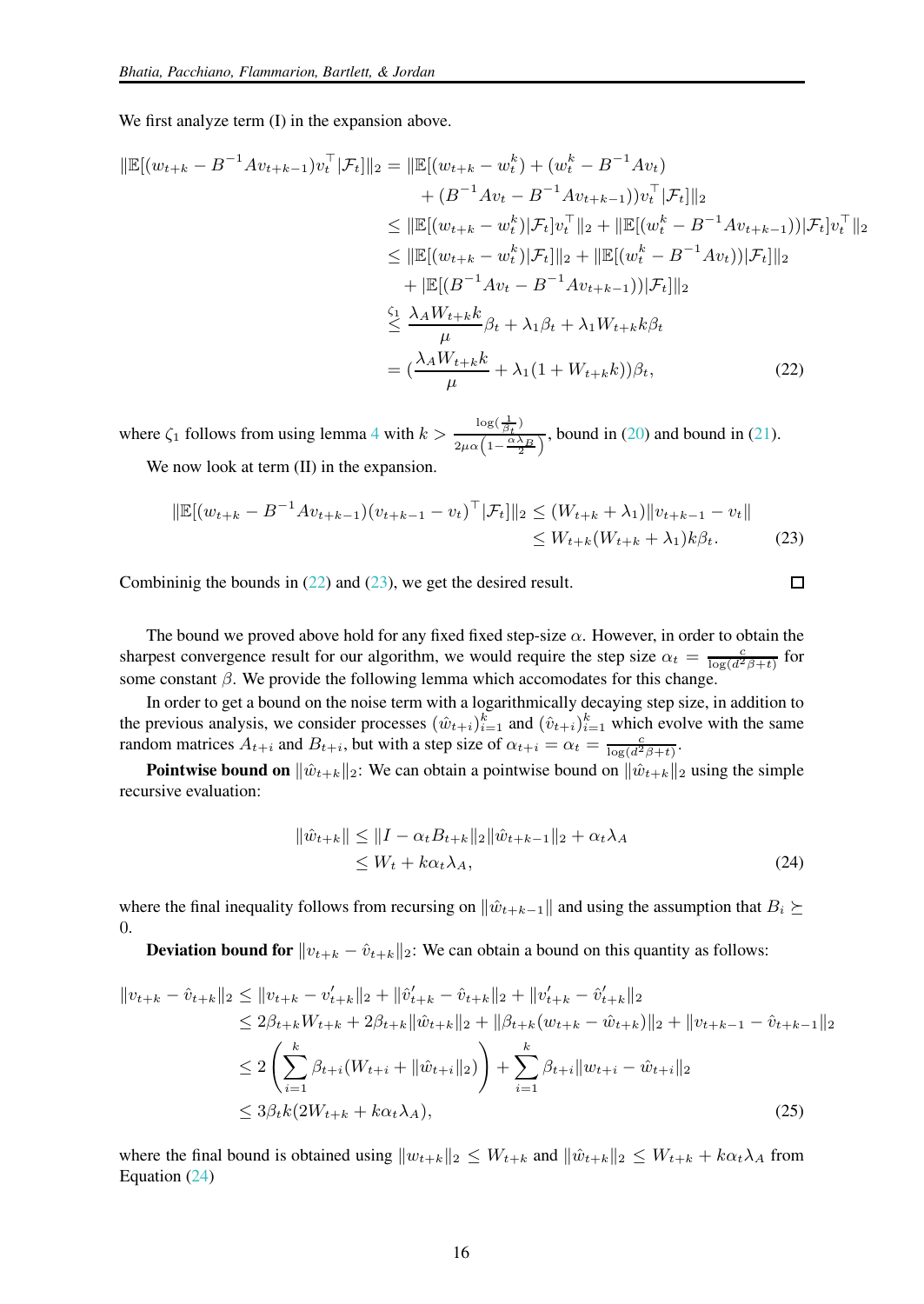<span id="page-16-0"></span>**Lemma 6.** For any choice of  $k > \frac{\log(\frac{1}{\beta_t})}{\log(\frac{\alpha_t}{\beta_t})}$  $\frac{1}{2\mu\alpha_t\left(1-\frac{\alpha_t\lambda_B}{t}\right)}$  and  $\alpha_t \in (0, 2/\lambda_B)$  of the form  $\alpha_t = \frac{c}{\log(d^2\beta+t)},$ 

*we have that*

$$
\|\mathbb{E}[\epsilon_{t+k}|\mathcal{F}_t]\|_2 \le \left(\frac{\lambda_A W_{t+k}k}{\mu} + \lambda_1 (1 + 2W_{t+k}k) + W_{t+k}^2 k\right) \beta_t + \frac{\lambda_B W_{t+k} k \alpha_t \beta_t}{c \mu \gamma} + \frac{\lambda_A k \alpha_t \beta_t}{c \mu \gamma} + \frac{3\lambda_A \beta_t k (2W_{t+k} + k \alpha_t \lambda_A)}{\mu} + (2W_{t+k} + k \alpha_t \lambda_A) W_{t+k} k \beta_t.
$$

*In other words, we get that*  $\|\mathbb{E}[\epsilon_{t+k}|\mathcal{F}_t]\|_2 = O(\beta_t k^2 \alpha_t W_{t+k}).$ 

*Proof.* In continuation from Lemma [5,](#page-14-3) we consider bounding the deviation of the process  $\hat{w}_{t+k}$ from the process  $w_{t+k}$ . The extra components in the error term  $\epsilon_t$  remain the same and we ignore them for clarity of this lemma.

<span id="page-16-1"></span>
$$
\|\mathbb{E}[(w_{t+k} - \hat{w}_{t+k})v_{t+k-1}^{\top}|\mathcal{F}_t]\|_2 \leq \underbrace{\|\mathbb{E}[(w_{t+k} - \hat{w}_{t+k})v_t^{\top}|\mathcal{F}_t]\|_2}_{(I)} + \underbrace{\|\mathbb{E}[(w_{t+k} - \hat{w}_{t+k})(v_{t+k-1} - v_t)^{\top}|\mathcal{F}_t]\|_2}_{(II)}
$$
\n(26)

We proceed by first analyzing term  $(I)$  in Equation  $(26)$ .

$$
\|\mathbb{E}[(w_{t+k} - \hat{w}_{t+k})v_{t}^{\top}|\mathcal{F}_{t}]\|_{2} = \|\mathbb{E}[\mathbb{E}[( (I - \alpha_{t+k}B_{t+k})w_{t+k-1} + \alpha_{t+k}A_{t+k}v_{t+k-1})
$$
  
\n
$$
- ((I - \alpha_{t}B_{t+k})\hat{w}_{t+k-1} + \alpha_{t}A_{t+k}\hat{v}_{t+k-1})|\mathcal{F}_{t+k-1}|v_{t}^{\top}|\mathcal{F}_{t}]\|_{2}
$$
\n
$$
= \|\mathbb{E}[( (I - \alpha_{t+k}B)w_{t+k-1} + \alpha_{t}A\hat{v}_{t+k-1})|\mathcal{F}_{t}|v_{t}^{\top}|\_{2}
$$
\n
$$
= \|\mathbb{E}[(\alpha_{t} - \alpha_{t+k})Bw_{t+k-1} + (I - \alpha_{t}B)(w_{t+k-1} - \hat{w}_{t+k-1})
$$
  
\n
$$
+ (\alpha_{t+k} - \alpha_{t})Av_{t+k-1} + \alpha_{t}A(v_{t+k-1} - \hat{v}_{t+k-1}))|\mathcal{F}_{t}|v_{t}^{\top}||_{2}
$$
\n
$$
\leq \|\mathbb{E}\left[\sum_{i=1}^{k}(\alpha_{t} - \alpha_{t+i})(I - \alpha_{t}B)^{k-i}Bw_{t+i-1}|\mathcal{F}_{t}\right]v_{t}^{\top}\|_{2}
$$
  
\n
$$
+ \alpha_{t}\|\mathbb{E}\left[\sum_{i=1}^{k}(\alpha_{t+i} - \alpha_{t})(I - \alpha_{t}B)^{k-i}Av_{t+i-1}|\mathcal{F}_{t}\right]v_{t}^{\top}\|_{2}
$$
  
\n
$$
\leq \frac{(\alpha_{t} - \alpha_{t+k})\lambda_{B}W_{t+k}}{\alpha_{t}\mu} + \frac{(\alpha_{t} - \alpha_{t+k})\lambda_{A}}{\alpha_{t}\mu} + \frac{\lambda_{A}\|v_{t+k-1} - \hat{v}_{t+k-1}\|_{2}}{\mu}
$$
  
\n
$$
\leq \frac{\lambda_{B}W_{t+k}k\alpha_{t}}{\alpha_{t}\mu} + \frac{\lambda_{A}k\alpha_{t}}{\alpha_{t}\mu} + \frac{3\lambda_{A}\beta_{t}k(2
$$

where the second last inequality follows using Jensen's ineuality along with a trinagle inequality and using the fact that  $B \succeq \mu I$  and the last equality follows from using the form of  $\beta_t = \frac{b}{d^2\beta + t}$  for some constant b.

We now consider term (II) in Equation [\(26\)](#page-16-1).

<span id="page-16-3"></span><span id="page-16-2"></span>
$$
\|\mathbb{E}[(w_{t+k} - \hat{w}_{t+k})(v_{t+k-1} - v_t)^\top | \mathcal{F}_t] \|_2 \le (2W_{t+k} + k\alpha_t \lambda_A)W_{t+k}k\beta_t,
$$
 (28)

by using Jensen's inequality along with bound [\(20\)](#page-14-1). Combining [\(27\)](#page-16-2) and [\(28\)](#page-16-3) with [\(26\)](#page-16-1), and using Lemma [5,](#page-14-3) we obtain the desired result. □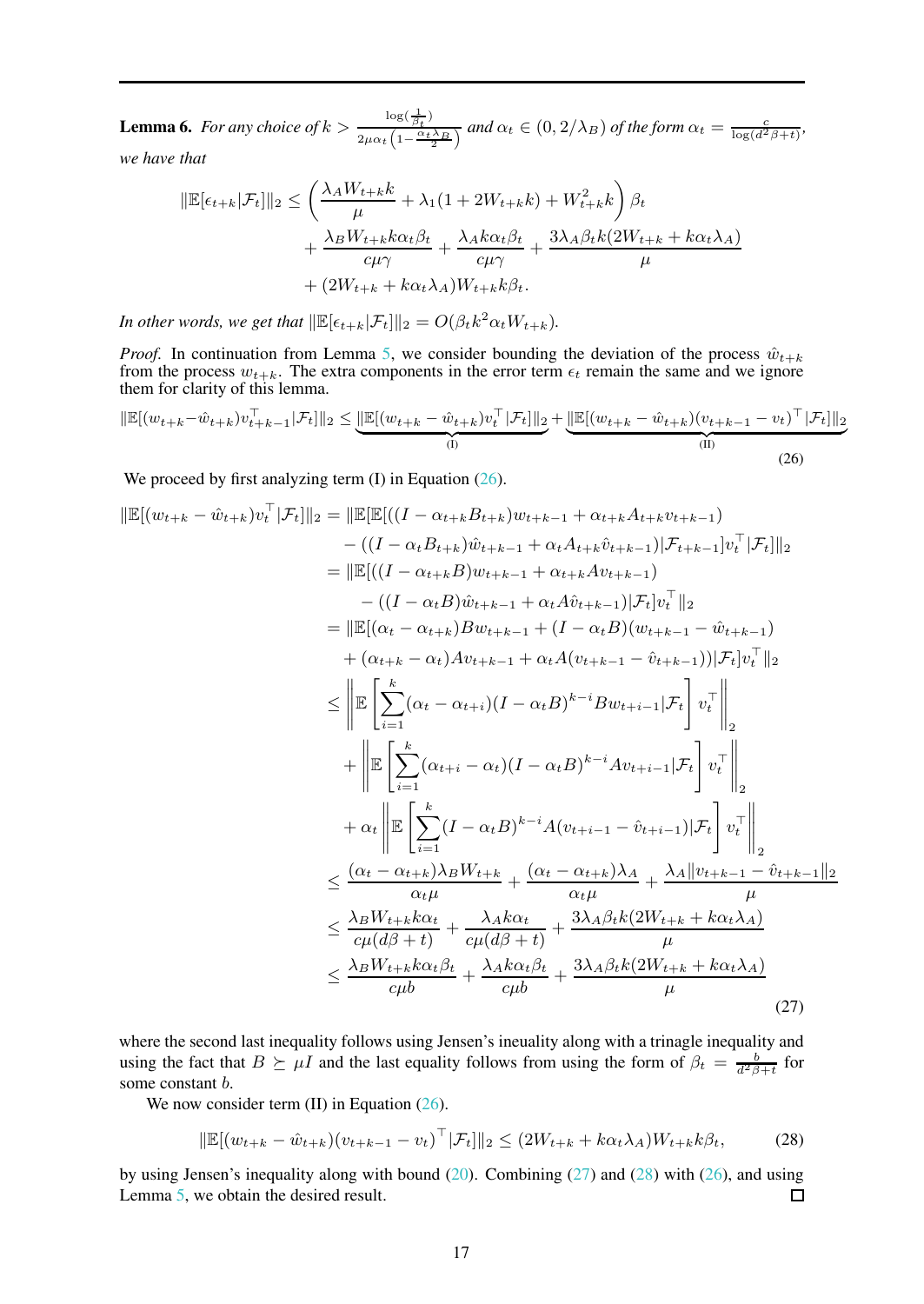Note that in order to prove the final convergence for Algorithm [1,](#page-3-0) we use the form of the step sizes  $\alpha_t$  and  $\beta_t$  as mentioned in this section.

In the following sections we denote by  $r_t = \frac{1}{2}$  $\frac{1}{2\mu\alpha_t\left(1-\frac{\alpha_t\lambda_B}{2}\right)}\log^2(\frac{1}{\beta_t})$  and  $\mathcal{A}_t$  to be such that:  $\mathcal{A}_{t} r_t \beta_t \geq \|\mathbb{E} \left[\epsilon_{t+k}|\mathcal{F}_t\right] \|$  (29)

When  $\alpha_t = \frac{c}{\log(d^2 \beta + t)}$ ,  $r_t$  will be  $O(\log^3(1/\beta_t))$  and when  $\alpha_t$  is contant,  $r_t$  will be  $O(\log^2(1/\beta_t))$ .

#### <span id="page-17-0"></span>C Controlling Markov Chain  $w_t$

For the purpose of this section, we stick with bounds  $R_A, R_B$  the maximum of which equals R in the main paper. In this section we provide a bound on the norm of the markov chain  $w_t$ . We start by showing the p moments of the norms of  $w_t$  are bounded as long as  $\alpha_t = \alpha$  a small enough constant  $\forall t$ . Ultimately we will use a time dependent  $\alpha_t$  as defined in the previous section, but for warm up we start by showing some lemmas that bring out the behavior of  $w_t$  when  $\alpha_t = \alpha$  for all t. The proofs for a moving  $\alpha_t$  will follow a similar though technically involved arguments.

<span id="page-17-1"></span>**Lemma 7.** *For*  $\alpha \leq 1/R_B^2$  *we have* 

$$
\mathbb{E}[\|w_t\|_2^2] \le [(1 - \mu \alpha/2)^t \|w_0\|_2 + 2\frac{R_A^2}{\mu}]^2.
$$

*If, in addition we assume that*  $\alpha \leq \frac{2}{R_B^2(p-2)}$  *for*  $p \geq 3$  *we have:* 

$$
\mathbb{E}\big[\|w_t\|_2^p\big] \le \Big[\big(1-\mu\alpha/4\big)^t \|w_0\|_2 + 4\frac{R_A^2}{\mu}\Big]^p.
$$

*Proof.* We first expand  $w_{t+1} = (I - \alpha B_{t+1})w_t + \alpha A_{t+1}v_t$  and use the Minkowski inequality on  $L_2$ -norm (denoted by  $\|\|_{L_2}$ ) to obtain:

$$
||w_{t+1}||_{L_2} \le ||(I - \alpha B_t)w_t||_{L_2} + ||\alpha A_{t+1}v_t||_{L_2}
$$

We directly have that  $\|\alpha A_{t+1}v_t\|_{L_2} \leq \alpha R_A^2$  almost surely and we can directly compute for  $\alpha$  $1/R_B^2$ :

$$
||(I - \alpha B_{t+1})w_t||_{L_2}^2 = \mathbb{E}[w_t^\top (I - \alpha B_{t+1})^2 w_t] = \mathbb{E}[w_t^\top (I - 2\alpha B_{t+1} + \alpha^2 B_{t+1}^2) w_t]
$$
  
\n
$$
\leq \mathbb{E}[w_t^\top (I - \alpha B_{t+1}) w_t] \leq \mathbb{E}[w_t^\top (I - \alpha \mathbb{E}[B_{t+1}|\mathcal{F}_u]) w_t] \leq (1 - \alpha \mu) \mathbb{E}[\|w_t\|_2^2],
$$

where (1) follows as  $B_{t+1} \preccurlyeq R_B^2 I$ . We obtain expanding the recursion (and using  $\sqrt{1-x} \leq$  $1 - x/2$  for  $x \ge 0$ ):

$$
||w_t||_{L_2} \le (1 - \alpha \mu/2)^t ||w_0||_{L_2} + \alpha R_A^2 \sum_{i=0}^{t-1} (1 - \alpha \mu/2)^i.
$$

We conclude

$$
||w_t||_{L_2} \le (1 - \mu \alpha/2)^t ||w_0||_{L_2} + 2\frac{R_A^2}{\mu}.
$$

We consider now  $p \ge 3$ . We expand again  $w_{t+1} = (I - \alpha B_{t+1})w_t + \alpha A_{t+1}v_t$  and use now the Minkowski inequality on  $L_p$ -norm on  $(\mathbb{R}^d, \|\|_2)$  (denoted by  $\|\|_{L_p}$  and defined by  $\|x\|_{L_p} =$  $(\mathbb{E}[\|x\|_2^p])^{1/p}$  to obtain:

$$
||w_{t+1}||_{L_p} \le ||(I - \alpha B_t)w_t||_{L_p} + ||\alpha A_{t+1}v_t||_{L_p}
$$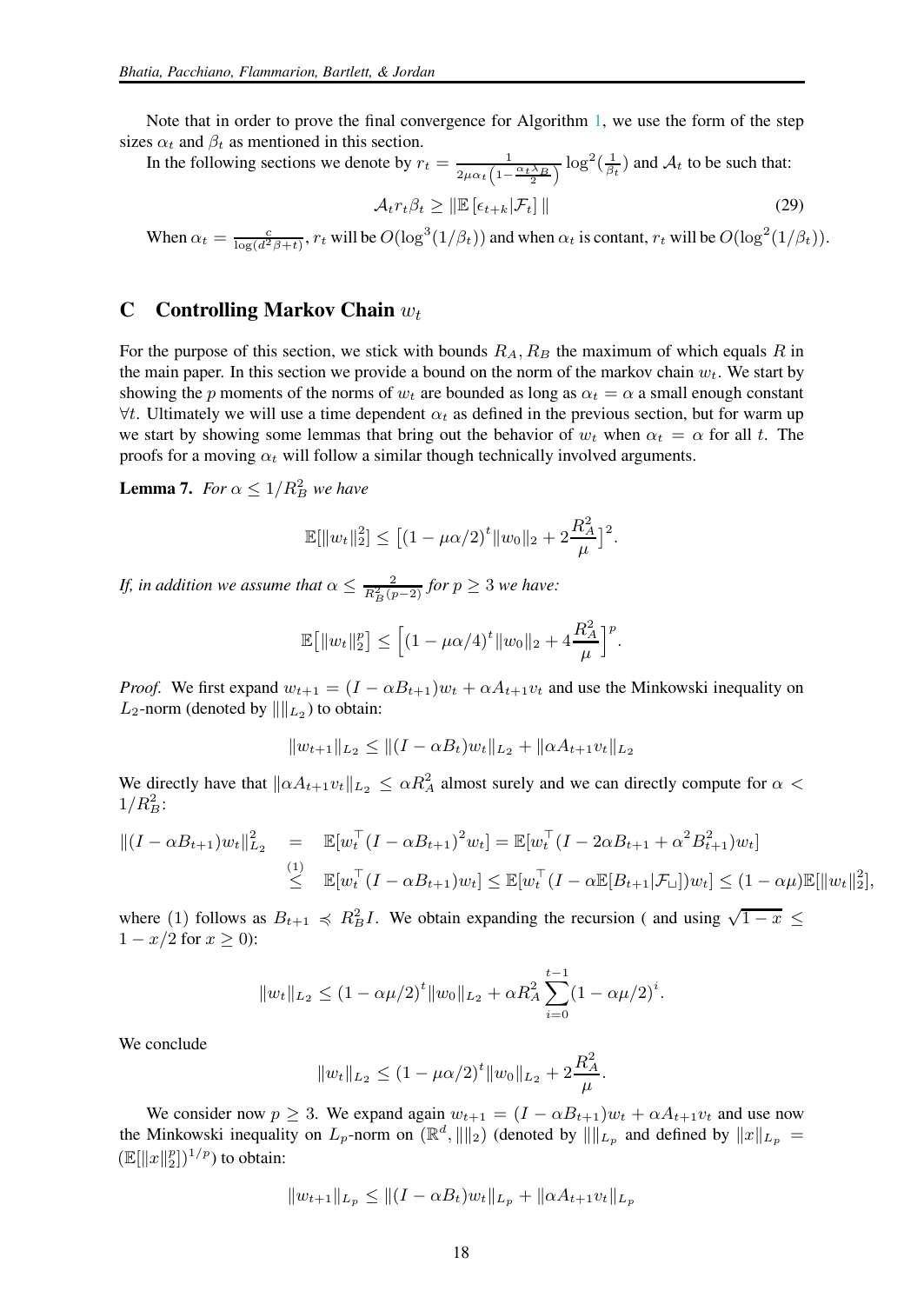We then compute for  $\alpha < 1/R_B^2$ 

$$
\begin{array}{rcl}\n\|(I - \alpha B_{t+1})w_t\|_{L_p}^p & = & \mathbb{E}[(w_t^\top (I - \alpha B_{t+1})^2 w_t)^{p/2}] = \mathbb{E}[(w_t^\top (I - 2\alpha B_{t+1} + \alpha^2 B_{t+1}^2)w_t)^{p/2}] \\
&\leq & \mathbb{E}[(w_t^\top (I - \alpha B_{t+1})w_t)^{p/2}] \leq \mathbb{E}[\|w_t\|_2^p \left(1 - \alpha \frac{w_t^\top B_{t+1}w_t}{\|w_t\|_2^2}\right)^{p/2}] \\
&\stackrel{(1)}{\leq} & \mathbb{E}[\|w_t\|_2^p \left(1 - p\alpha \frac{w_t^\top B_{t+1}w_t}{2\|w_t\|_2^2} + \alpha^2 \frac{p(p-2)}{8} \frac{(w_t^\top B_{t+1}w_t)^2}{\|w_t\|_2^4}\right)] \\
&\stackrel{(2)}{\leq} & \mathbb{E}[\|w_t\|_2^p \left(1 - p\alpha \frac{w_t^\top B_{t+1}w_t}{2\|w_t\|_2^2} + \alpha^2 R_B^2 \frac{p(p-2)}{8} \frac{w_t^\top B_{t+1}w_t}{\|w_t\|_2^2}\right)] \\
&\leq & \mathbb{E}[\|w_t\|_2^p \left(1 - \frac{p\alpha}{2}(1 - \alpha R_B^2 \frac{p-2}{4}) \frac{w_t^\top B_{t+1}w_t}{\|w_t\|_2^2}\right)] \\
&\stackrel{(3)}{\leq} & \mathbb{E}[\|w_t\|_2^p \left(1 - \frac{p\alpha}{2}(1 - \alpha R_B^2 \frac{p-2}{4})\mu\right)],\n\end{array}
$$

where (1) follows as  $(1-x)^p \le (1-px+p(p-1)/2x^2)$  for  $x \in [0,1]$ , (2) follows as  $w_t^{\top} B_{t+1} w_t \le$  $R_B^2 ||w_t||_2^2$  and (3) follows as  $\mathbb{E}[B_{t+1}|\mathcal{F}_t] = B \succcurlyeq \mu I$ . Then using  $(1-x)^{1/p} \leq 1-x/p$  for  $x \geq 0$ ) yields

$$
||(I - \alpha B_{t+1})w_t||_{L_p} \leq ||w_t||_{L_p} \left(1 - \frac{\alpha}{2}(1 - \alpha R_B^2 \frac{p-2}{4})\mu\right).
$$

Moreover

$$
\|\alpha A_{t+1}v_t\|_{L_p}\leq \alpha R_A^2 \quad \text{a.s.}
$$

And therefore

<span id="page-18-1"></span>
$$
||w_{t+1}||_{L_p} \le ||w_t||_{L_p} \left(1 - \frac{\alpha}{2}(1 - \alpha R_B^2 \frac{p-2}{4})\mu\right) + \alpha R_A^2.
$$
 (30)

Let us denote by  $\delta = \frac{\alpha}{2}(1 - \alpha R_B^2 \frac{p-2}{4})\mu$ , then we directly obtain expanding the recursion:

$$
||w_t||_{L_p} \le (1 - \delta)^t ||w_0||_{L_p} + \alpha R_A^2 \sum_{i=0}^{t-1} (1 - \delta)^i.
$$

We conclude for  $\alpha \leq \frac{2}{R_B^2(p-2)}$ 

$$
||w_t||_{L_p} \le (1 - \mu \alpha/4)^t ||w_0||_{L_p} + 4 \frac{R_A^2}{\mu}.
$$

This concludes the proof.

As a corollary, we conclude that:

<span id="page-18-0"></span>**Corollary 1.** If  $p \ge 3$ ,  $w_0$  is sampled from the unit sphere, and  $\alpha$  satisfies  $\alpha \le \min(\frac{2}{R_B^2(p-2)}, \frac{4}{\mu})$ *then:*

$$
\mathbb{E}\left[\|w_t\|_2^p\right] \le \left(1 + 4\frac{R_A^2}{\mu}\right)^p\tag{31}
$$

We can leverage corollary [1](#page-18-0) to obtain the following control on the norms of  $w_t$ . As a warm up first we show that polynomial control on the norms of  $w$  is possible.

 $\Box$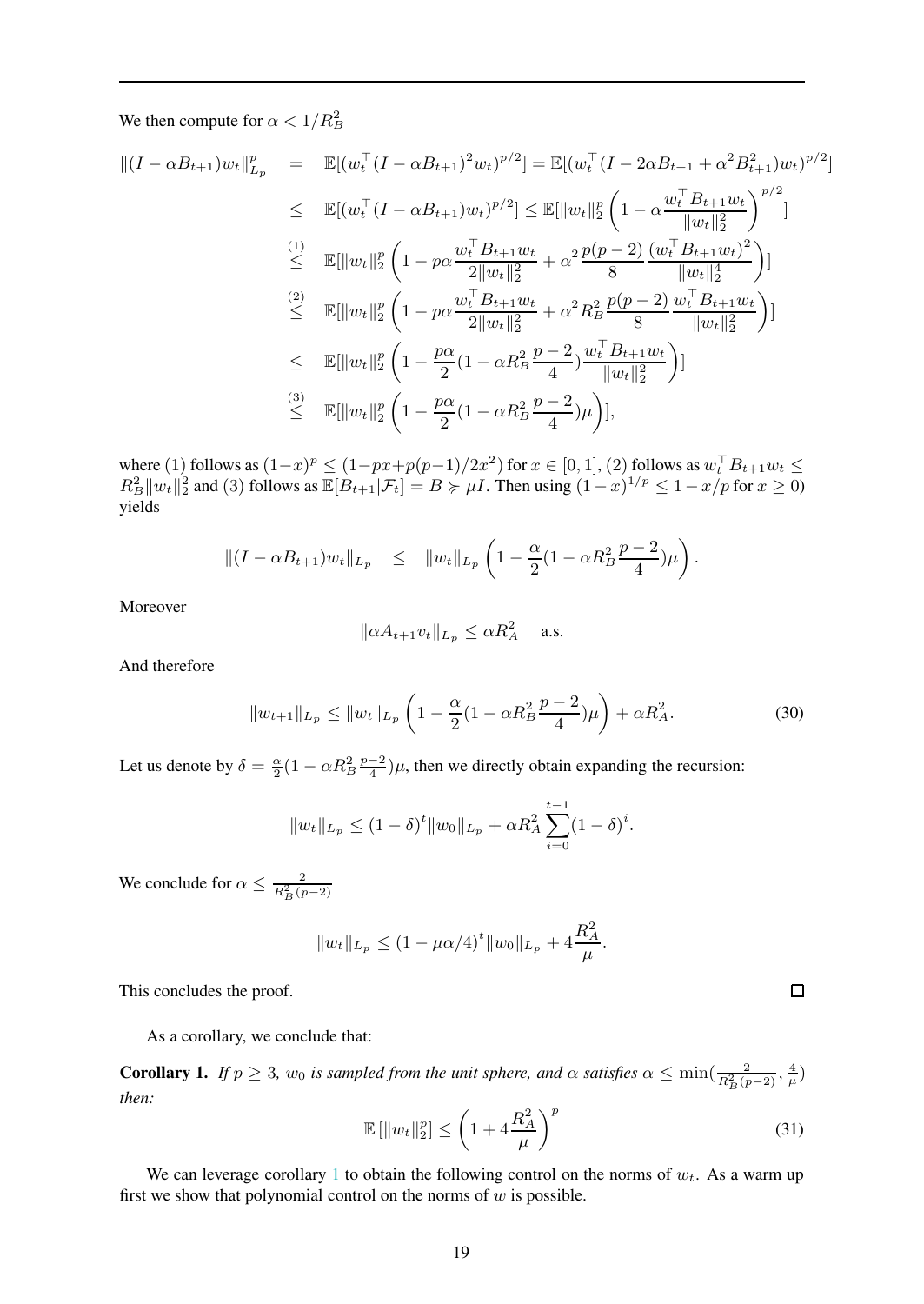**Lemma 8.** *Let*  $\eta > 0$  *and*  $b > 0$ *. If:* 

$$
p = \frac{1+a}{b}, \qquad c \ge \frac{\left(1 + 4\frac{R_A^2}{\mu}\right)}{\eta^{1/p}} \left(\sum_{j=1}^{\infty} \frac{1}{j^{1+a}}\right)^{1/p} \tag{32}
$$

*Then whenever*  $\alpha \le \min(\frac{2}{R_B^2(p-2)})$ , we have that with probability  $1 - \eta$ ,  $||w_t|| \le ct^b$  for all  $t \le n$ .

*Proof.* By Corollary [1](#page-18-0) and Markov's inequality:

$$
\Pr\left(\|w_t\|^p \ge c^p t^{bp}\right) \le \frac{\mathbb{E}\left[\|w_t\|^p\right]}{c^p t^{bp}} \le \left(\frac{1 + 4R_A^2/\mu}{c}\right)^p \frac{1}{t^{bp}} \le \eta \left(\frac{1}{\sum_{j=1}^{\infty} \frac{1}{j^{1+a}}}\right) \frac{1}{t^{bp}}
$$

The first inequality follows by Markov, the second by Corollary [1](#page-18-0) and the third by the definition of c, and p. Applying the union bound to all  $w_t$  from  $t = 1$  to  $\infty$  yields the desired result. П

The lemma above implies that for any probability level  $\eta$ , whenever the step size  $\alpha_t$  is a small enough constant, independent of time t, by picking  $\alpha$  small enough, we can show pointwise control on the norms of  $||w_t||$  with constant probability so that at time  $t$ ,  $||w_t|| \le ct^b$ .

Notice that for a fixed a,  $\sum_{j=1}^{\infty} \frac{1}{j^{1+a}}$  converges, and that in case  $a \ge 1$ ,  $\sum_{j=1}^{\infty} \frac{1}{j^{1+a}} < 10$  (and absolute constant).

We now proceed to show that in fact for any  $\delta > 0$ , there is a constant  $\mathcal{C}(\delta, \mu, R_B, R_A, \log(d))$ such that with probability  $1 - \delta$ ,  $w_t < \mathcal{B}(\delta, \mu, R_B, R_A, \log(d))$  for all t whenever the step size is  $\alpha_t = \frac{c}{\log(d^2\beta + t)}$  with  $\beta \geq 0$ .

We start with the following observation:

<span id="page-19-0"></span>**Lemma 9.** Let  $t_0 \in \mathbb{N}$  and  $t_1 = 2t_0$ . Assume  $\|w_{t_0}\| \leq \mathcal{B}$ . Then for all  $t_0 + k \in [t_0 + \mathcal{B}]$  $\frac{8 \log(B) \log(d^2 \beta + t_0)}{\mu c}, \cdots, t_1]$ , the following holds:

$$
\mathbb{E}\left[\|w_{t_0+k}\|^{c_1\log(t_1)}\right] \le (1+\frac{8R_A^2}{\mu})^{c_1\log(t_1)}
$$

*Where*  $\alpha_{t_0+k} = \frac{c}{\log(d^2\beta+t_0+k)}$ ,  $t_0 \geq 2$ . And c, c<sub>1</sub> are positive constants such that  $c \leq \frac{1}{R_B^2c_1}$ .

*Proof.* Mimicking the proof of Lemma [7,](#page-17-1) the same result of said Lemma holds up to Equation [30](#page-18-1) even if the step size  $\alpha_{t_0+m} = \frac{c}{\log(d^2\beta+t_0+m)}$ , therefore for any m:

$$
||w_{t_0+m+1}||_{L_p} \le ||w_{t_0+m}||_{L_p} \left(1 - \frac{\alpha_{t_0+m}}{2} \left(1 - \alpha_{t_0+m} R_B^2 \frac{p-2}{4}\right) \mu\right) + \alpha_{t_0+k} R_A^2
$$

Let  $\delta_{t_0+m} = \frac{\alpha_{t_0+m}}{2} \left(1 - \alpha_{t_0+m} R_B^2 \frac{p-2}{4}\right) \mu$ , we obtain the recursion:

$$
||w_{t_0+m+1}||_{L_p} \le ||w_{t_0+m}||_{L_p} (1 - \delta_{t_0+m}) + \alpha_{t_0+m} R_A^2
$$

Which for any  $k$  can be expanded to:

$$
||w_{t_0+k}||_{L_p} \le \prod_{m=0}^{k-1} (1 - \delta_{t_0+m}) ||w_{t_0}||_{L_p} + R_A^2 \sum_{m'=0}^{k-1} \alpha_{t_0+m'} \prod_{j=m'+1}^{k-1} (1 - \delta_{t_0+j})
$$

We now show that we can substitute all instances of  $\delta_{t_0+k}$  in the upper bound with a fixed quantity, which will allow us to bound the whole expression afterwards.

Notice that  $\alpha_{t_0+k}$  is decreasing and that  $\delta_{t_0+k} \geq \frac{\alpha_{t_1}}{2} \left(1 - 2\alpha_{t_1} R_B^2 \frac{p-2}{4}\right) \mu$ . The later follows because by assumption  $\alpha_{t_0+k} = \frac{c}{\log(d^2\beta+t_0+k)} \leq 2 \frac{c}{\log(d^2\beta+t_1)} = 2\alpha_{t_1}$  (recall that  $t_1 = 2t_0$ , implying this is true as long as  $t_0 \ge 2$ ) and therefore  $\alpha_{t_1} \le \alpha_{t_0+k} \le 2\alpha_{t_1}$ .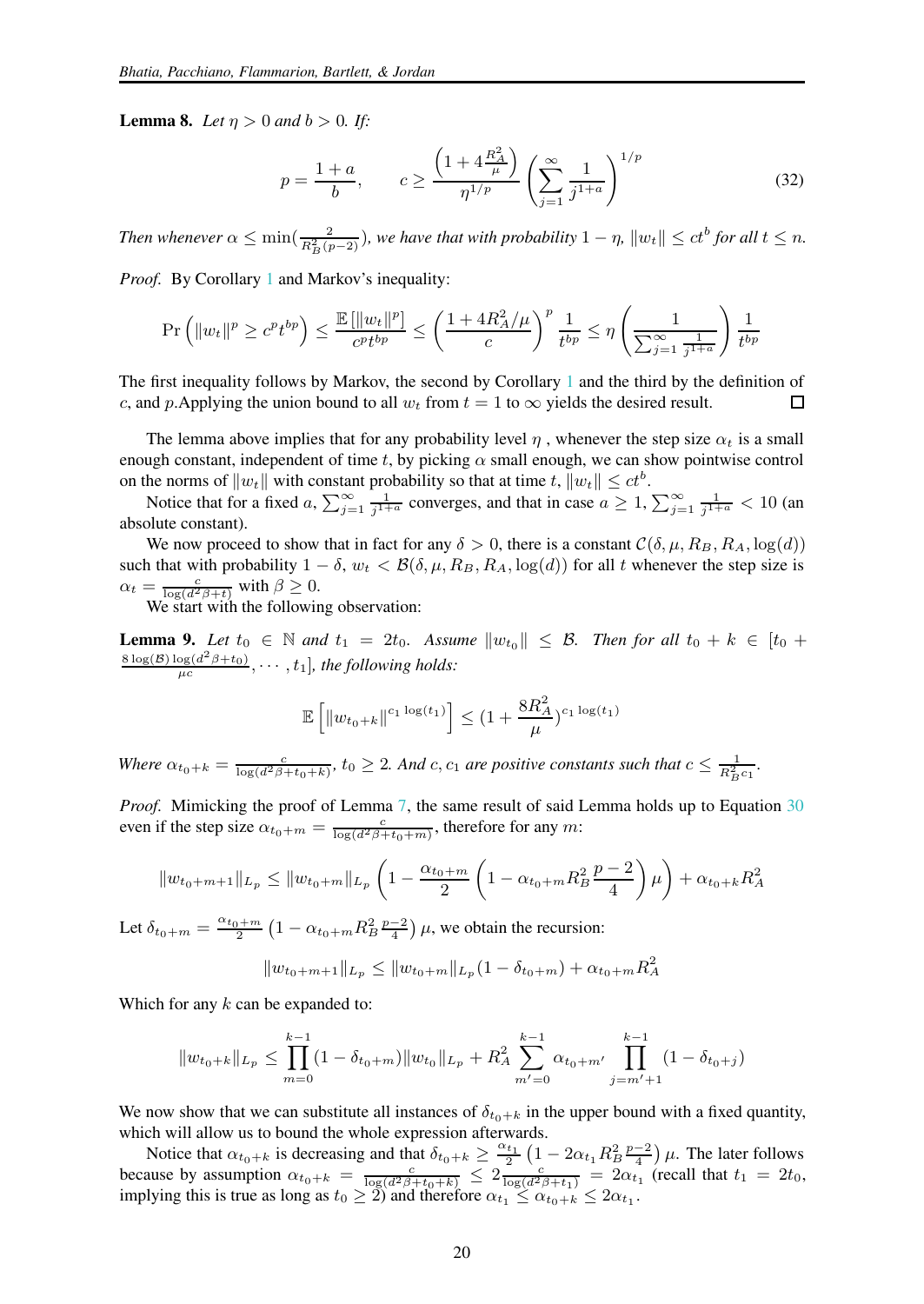Define  $\delta'_{t_1} := \frac{\alpha_{t_1}}{2} \left(1 - 2\alpha_{t_1} R_B^2 \frac{p-2}{4}\right) \mu$ . As a consequence:

$$
||w_{t_0+k}||_{L_p} \le \prod_{i=0}^{k-1} (1 - \delta'_{t_1}) ||w_{t_0}||_{L_p} + 2R_A^2 \alpha_{t_1} \sum_{m'=0}^{k-1} (1 - \delta'_{t_1})^{m'}
$$
  

$$
\le \prod_{i=0}^{k-1} (1 - \delta'_{t_1}) ||w_{t_0}||_{L_p} + 2R_A^2 \alpha_{t_1} \frac{1}{\delta'_{t_1}}
$$
  

$$
= (1 - \delta'_{t_1})^k ||w_{t_0}||_{L_p} + 2R_A^2 \alpha_{t_1} \frac{1}{\delta'_{t_1}}
$$

If  $\alpha_{t_1} < \frac{1}{R_B^2(p-2)}$ , then  $\delta'_{t_1} > \frac{\alpha_{t_1}}{4}\mu$ . Then:

$$
||w_{t_0+k}||_{L_p} \le (1 - \mu \alpha_{t_1}/4)^k ||w_{t_0}||_{L_p} + 8 \frac{R_A^2}{\mu}
$$

And therefore:

$$
\mathbb{E}[\|w_{t_0+k}\|^p] \le \left( (1 - \mu \alpha_{t_1}/4)^k \|w_{t_0}\|_{L_p} + 8\frac{R_A^2}{\mu} \right)^p
$$

Notice that  $(1 - \mu \alpha_{t_1}/4)^k \leq \exp(-\frac{\mu \alpha_{t_1} k}{4})$  $\frac{u_{t_1}k}{4}$ ) and therefore  $(1 - \mu \alpha_{t_1}/4)^k ||w_{t_0}||_{L_p} \le 1$  whenever  $-\mu\alpha_{t_1}k/4 + \log(B) \leq 0$ . Since  $2\log(d^2\beta+t_0) \geq \log(d^2\beta+t_1)$  (because  $t_0 \geq 2$ ), the relationship  $(1 - \mu \alpha_{t_1}/4)^k \|w_{t_0}\|_{L_p} \le 1$  holds (at least) whenever  $k \ge \frac{8 \log(B) \log(d^2 \beta + t_0)}{\mu c}$ .

Recall that  $p = c_1 \log(t_1)$ . Since the above conditions require  $\alpha_{t_1} < \frac{1}{R_B^2(p-2)}$  to hold, it is enough to ensure that:

$$
\alpha_{t_1} = \frac{c}{\log(d^2\beta + t_1)} \le \frac{1}{R_B^2 p} = \frac{1}{R_B^2 c_1 \log(t_1)} < \frac{1}{R_B^2 (p-2)} = \frac{1}{R_B^2 (c_1 \log(t_1) - 2)}
$$

It is enough to take  $c \leq \frac{1}{R_B^2 c_1}$  to satisfy the bound. Putting all these relationships together:

$$
\mathbb{E}[\|w_{t_0+k}\|^p] \le \left(1 + 8\frac{R_A^2}{\mu}\right)^p
$$

 $\Box$ 

For  $p = c_1 \log(t_1)$  and for all k such that  $k \in \left[\frac{8 \log(B) \log(d^2 \beta + t_0)}{\mu c}, \dots, t_0\right]$ .

As a consequence of Lemma [9,](#page-19-0) we have the following corollary:

**Corollary 2.** Let  $t_0 \in \mathbb{N}$  and  $t_1 = 2t_0$ . Assume  $\|w_{t_0}\| \leq \mathcal{B}$ . Then for all  $t_0 + k \in [t_0 + \mathcal{B}]$  $\frac{8 \log(B) \log(d^2 \beta + t_0)}{\mu c}, \cdots, t_1]$ , the following holds:

$$
\mathbb{E}\left[\|w_{t_0+k}\|^{c_1 \log(t_0+k)}\right] \le (1 + \frac{8R_A^2}{\mu})^{c_1 \log(t_0+k)}
$$

*Where*  $\alpha_{t_0+k} = \frac{c}{\log(d^2\beta+t_0+k)}$ ,  $t_0 \geq 2$ . And c, c<sub>1</sub> are positive constants such that  $c \leq \frac{1}{R_B^2c_1}$ .

The proof of this result follows the exact same template as the proof of Lemma [9,](#page-19-0) the only difference is the subtitution of p with the desired  $c_1 \log(t_0 + k)$  wherever necessary.

Now we proceed to show that having control up to the  $c_1 \log(t)$  moments for  $||w_t||$  implies boundedness of  $w_t$  with high probability:

<span id="page-20-0"></span>**Lemma 10.** Assume  $\mathbb{E}\left[\Vert w_t \Vert^{c_1\log(t)}\right] \leq (1+8\frac{R_A^2}{\mu})^{c_1\log(t)}$ , and  $\delta > 0$ , then for  $\mathcal{B} \geq 2\left(1+\frac{8R_A^2}{\mu}\right)\frac{1}{\delta}$ , *we have:*  $\Pr \left( \left\Vert w_{t}\right\Vert \geq \mathcal{B}\right) \leq \frac{1}{t^{c}}$  $\frac{1}{t^{c_1}}\delta^{c_1 \log(t)}$ 

*Where* log *is base* 2*.*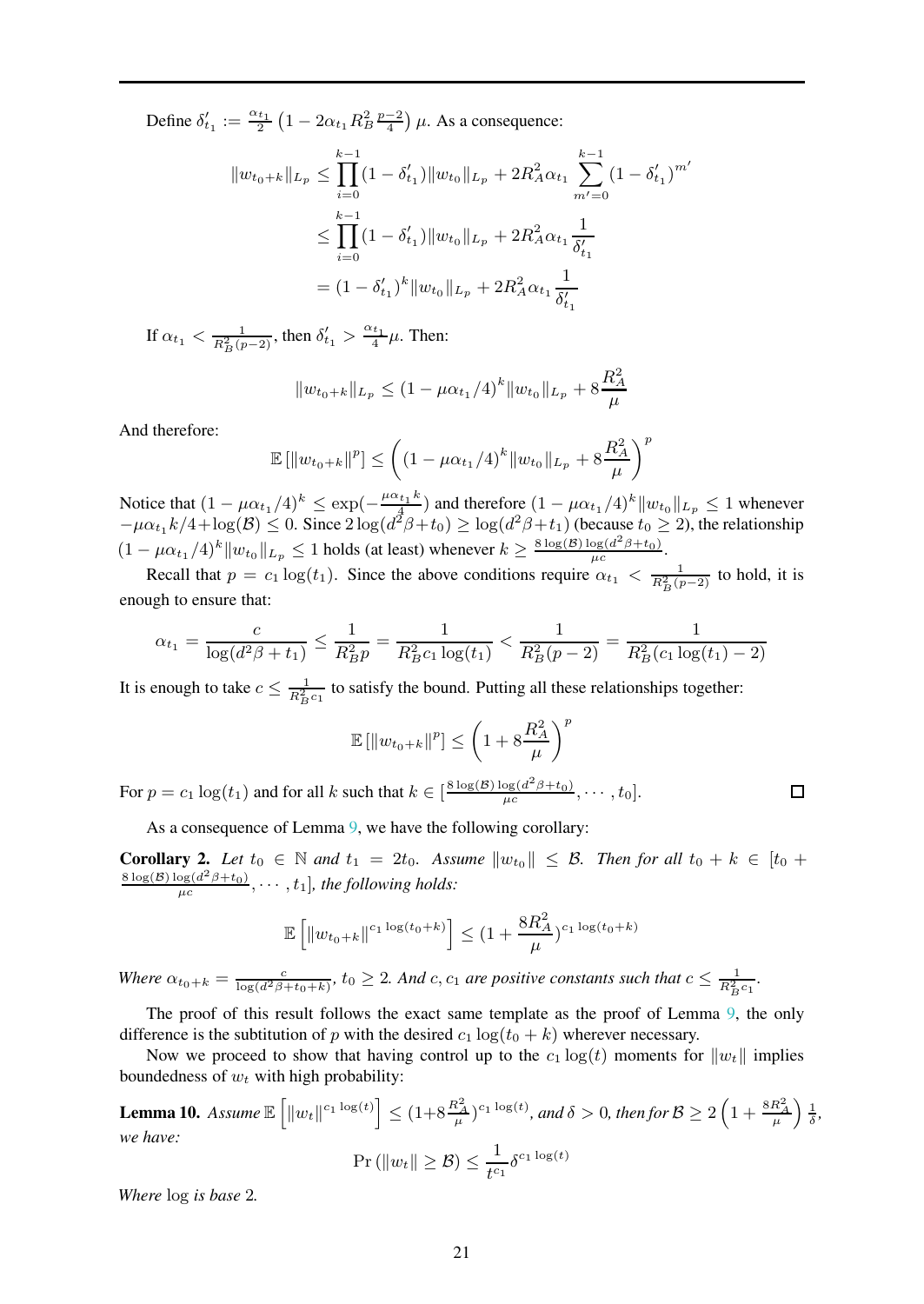*Proof.* The proof follows from a simple application of Markov's inequality:

$$
\Pr\left(\|w_t\| \ge \mathcal{B}\right) \le \Pr\left(\|w_t\|^{c_1 \log(t)} \ge \mathcal{B}^{c_1 \log(t)}\right)
$$

$$
\le \frac{1}{t^{c_1}} \delta^{c_1 \log(t)}
$$

This concludes the proof.

We now show that if there is t<sub>0</sub> for which  $||w_t|| \leq B$ , for some large enough constant B, then by leveraging Lemmas [9](#page-19-0) and [10](#page-20-0) then we can say that with any constant probability a large chunk of the  $w_t$  are bounded provided  $\alpha$  is time dependent  $\alpha_t$  with  $\alpha_t = \frac{c}{\log(d^2 \beta + t)}$  for some constant c.

<span id="page-21-0"></span>**Lemma 11.** Let  $\delta > 0$ , define  $\eta := \frac{\sum_{j=1}^{\infty} \frac{1}{j^2}}{\delta}$ , and let the step size  $\alpha_t = \frac{c}{\log(d^2 \beta + t)}$  with  $c > 0$ *satisfying*  $c \le \frac{1}{2R_B^2}$ . Assume there exists  $t_0 \ge 2$  such that  $||w_{t_0}|| \le \mathcal{B}$  with  $\mathcal{B} \ge 2\left(1 + \frac{8R_A^2}{\mu}\right)\eta$ .  $\textit{Define } t_1 = 2t_0 \textit{ and } t_{i+1} = 2t_i \textit{ for all } i \geq 1. \textit{ With probability } 1 - \delta \textit{ it holds that for all } t \geq t_0 \textit{ such that } t_0 = \delta t_0 \textit{ for all } t \geq 0.$ that  $t \in [t_i + \frac{2\log(B)\log(d^2\beta + t_i)}{\mu}2R_B^2, \cdots, t_{i+1}]$  *it follows that:* 

$$
||w_t|| \leq \mathcal{B}
$$

*Proof.* The proof is a simple application of Lemmas [9](#page-19-0) and [10.](#page-20-0) Indeed, by Lemma 9 and the assumptions on  $w_{t_0}$  and the step size, conditioning on the event that  $w_{t_0} \leq \mathcal{B}$ , the  $2 \log(t_1)$  moments (and in fact the  $2\log(t)$  moments as well) of  $||w_t||$  for  $t \in [t_0 + \frac{2\log(\mathcal{B})\log(d^2\beta + t_0)}{\mu}2R_B^2, \cdots, t_1]$  are bounded by  $\left(1+\frac{8R_A^2}{\mu}\right)^2\log(t_1)}$  (respectively  $\left(1+\frac{8R_A^2}{\mu}\right)^2\log(t)$  for the  $2\log(t)$  moments). This in turn  $\mu$  / (respectively  $\mu$   $\mu$ implies by Lemma [10,](#page-20-0) that conditional on  $||w_{t_0}|| \leq \mathcal{B}$ , for any  $t \in [t_0 + \frac{2 \log(\mathcal{B}) \log(d^2 \beta + t_0)}{\mu} 2R_B^2, \cdots, t_1]$ the probability that  $||w_t||$  is larger than B is upper bounded by  $\frac{1}{t^2} \frac{1}{\eta^{2 \log(t)}} \leq \frac{1}{t^2} \frac{\delta}{\sum_{j=1}^{\infty} \frac{1}{j^2}}$  (this inequality follows because  $\eta \geq 1$  and  $2\log(t) \geq 1$  as well). Consequently, the probability that any  $||w_t|| > \mathcal{B}$  for  $t \in [t_0 + \frac{2 \log(\mathcal{B}) \log(d^2 \beta + t_0)}{\mu} 2R_B^2, \cdots, t_1]$  can be bounded by the union bound as:

$$
\frac{\delta}{\sum_{j=1}^{\infty}\frac{1}{j^2}}\sum_{t\in [t_0+\frac{2\log(\mathcal{B})\log(d^2\beta+t_0)}{\mu}2R_B^2,\cdots,t_1]}\frac{1}{t^2}
$$

Conditioning on  $||w_{t_1}|| \leq B$  and repeating the argument, for all i, we obtain that the probability that there is any t such that  $||w_t|| > B$  and  $t \in [t_i + \frac{2 \log(B) \log(d^2 \beta + t_i)}{\mu} 2R_B^2, \dots, t_{i+1}]$  is at most:

$$
\frac{\delta}{\sum_{j=1}^\infty\frac{1}{j^2}}\sum_{i=0}^\infty\sum_{\substack{t\in[t_i+\frac{2\log(\mathcal{B})\log(d^2\beta+t_i)}{\mu}2R_B^2,\cdots,t_{i+1}]}}\frac{1}{t^2}\leq \delta
$$

This concludes the proof.

Now we show that in fact, for any  $\delta \in (0, 1)$ , then, with probability  $1 - \delta$ , for all t, all  $w_t$  are bounded (by a quantity that depends inversely on  $\delta$ ). More formally:

**Lemma 12.** Define  $R_A$  and  $R_B$  such that  $R_A = R_B \geq \frac{1}{2}$ . Let

$$
\mathcal{B} = \max\left(1 + \frac{1}{R_B}, \left(1 + \frac{8R_A^2}{\mu}\right) \frac{\sum_{j=1}^{\infty} \frac{1}{j^2}}{\delta}, 2, \left(5 + 72 \cdot \frac{\log^2(1 + d^2 \beta)R_B^3}{\mu^2}\right)^2\right).
$$

*If*  $\alpha_t = \frac{c}{\log(d^2\beta + t)}$  with  $c = \frac{1}{2R_B^2}$  and  $||w_0|| = 1$ , then with probability  $1 - \delta$  for all t:

$$
||w_t|| \leq \mathcal{B} + \frac{2\log(\mathcal{B})R_B}{\mu} := \mathcal{C}(\delta, \mu, R_B, R_A, \log(d))
$$

 $\Box$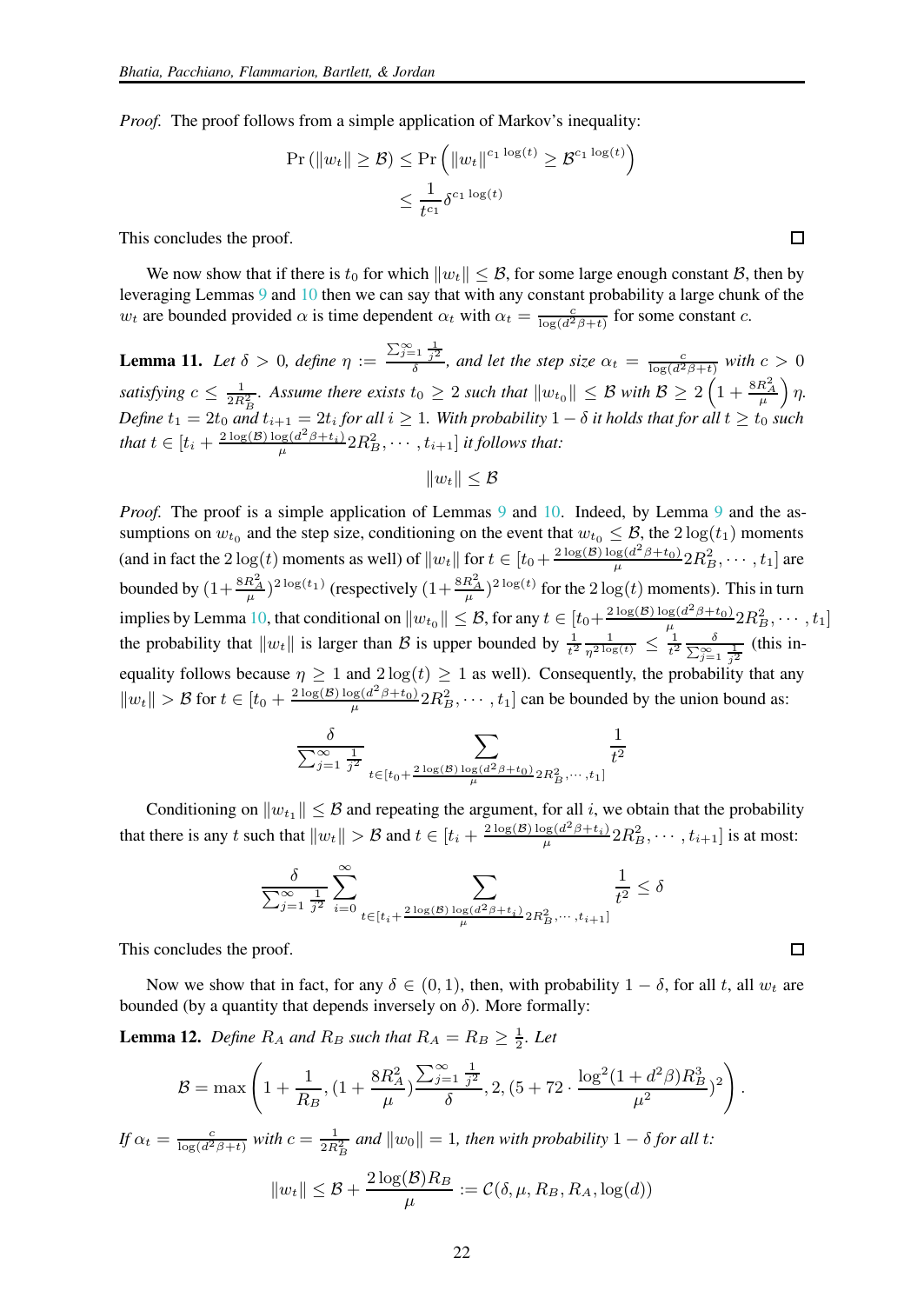*Proof.* Let  $t_0 = \max\left(\frac{4}{3} * \frac{4\log(1+d^2\beta)\log(B)R_B^2}{\mu}\right)^2$ , 2). Define  $t_1 = 2t_0$  and in general for all  $i > 1, t_i = 2t_{i-1}.$ 

• We start by showing that  $t_0 \geq 4 \frac{\log(B) \log(d^2 \beta + t_0) R_B^2}{\mu}$ , which will allow us to show that the interval  $[t_0 + 4 \frac{\log \log(B) \log(d^2 \beta + t_0) R_B^2}{\mu}, \dots, t_1]$  is nonempty.

First notice that for all  $t \geq 1$ , (and in particular for all  $t \geq 2$ ), we have that:

$$
\frac{t}{\log_2(t)} \ge \frac{3}{4}t^{\frac{1}{2}}
$$

Therefore:

$$
\frac{t_0}{\log(t_0)} \ge \frac{3}{4} t_0^{1/2} \ge \max\left(\frac{4\log(1+d^2\beta)\log(\beta)R_B^2}{\mu}\right), 1) \ge \frac{4\log(1+d^2\beta)\log(\beta)R_B^2}{\mu}
$$

And therefore, since  $\log(t_0) \log(1 + d^2 \beta) \ge \log(d^2 \beta + t_0)$ :

$$
t_0 \ge \frac{4\log(t_0)\log(1+d^2\beta)\log(\mathcal{B})R_B^2}{\mu} \ge \frac{4\log(d^2\beta+t_0)\log(\mathcal{B})R_B^2}{\mu}
$$

Which implies the desired inequality.

• Now we see that  $||w_t|| \leq \mathcal{B}$  for all  $t \leq t_0$ .

We use a very rough bound on  $w_t$ . Recall that  $w_t = (I - \alpha_{t-1}B_t)w_{t-1} + \alpha_{t-1}A_t v_t$ . The following sequence of inequalities holds:

$$
||w_t|| \le ||I - \alpha_{t-1}B_t|| ||w_{t-1}|| + \frac{1}{2R_B^2} ||A_t||
$$
  

$$
\le ||w_{t-1}|| + \frac{1}{2R_B}
$$

This holds as long as  $||I - \alpha_{t-1}B_t|| \le 1$ , which is true since by assumption  $B_t \succeq 0$  for all t and therefore  $\|\alpha_{t-1}B_t\| \le \frac{1}{2R_B}R_B = \frac{1}{2R_B} \le 1$ . The last inequality follows because  $R_B \ge \frac{1}{2}$ . Consequently,  $||w_t|| \leq 1 + \frac{t}{2R_B}$  for  $t \leq t_0$ . We want to ensure  $B \geq 1 + \frac{t_0}{2R_B}$ . Notice that:

$$
1 + \frac{t_0}{2R_B} = 1 + \frac{\max(\left(\frac{4}{3}\frac{4\log(1+d^2\beta)\log(B)R_B^2}{\mu}\right)^2, 1)}{2R_B}
$$

If  $t_0 = 1$ , this provides the condition  $B \ge 1 + \frac{1}{R_B}$ . When the max defining  $t_0$  is achieved at  $\left(\frac{4}{3}\frac{4\log(1+d^2\beta)\log(B)R_B^2}{\mu}\right)^2$ , we obtain the condition:

<span id="page-22-0"></span>
$$
1 + \left(\frac{4^4}{2*3^2} \frac{\log^2(1+d^2\beta)\log^2(\mathcal{B})R_B^3}{\mu^2}\right) \le \mathcal{B}
$$
 (33)

Since we already have  $\mathcal{B} \geq 2$ , it follows that  $\log(\mathcal{B}) \geq 1$ . And therefore, Equation [33](#page-22-0) is satisfied as long as:

$$
\log^2(\mathcal{B})\left(1+\left(\frac{4^4}{2*3^2}\frac{\log^2(1+d^2\beta)R_B^3}{\mu^2}\right)\right)\leq \mathcal{B}
$$

Notice that for all  $x \geq 1$ :

$$
\frac{x}{\log^2(x)} \ge \frac{1}{5} x^{1/2}
$$

Therefore, picking  $\mathcal{B} \ge (5 + 72 \cdot \frac{\log^2(1+d^2\beta)R_B^3}{\mu^2})^2 \ge (5 + 5\frac{4^4}{2*3^2} \cdot \frac{\log^2(1+d^2\beta)R_B^3}{\mu^2})^2$  guarantees that Equation  $33$  is satisfied, (since  $\beta$  is also greater than 1).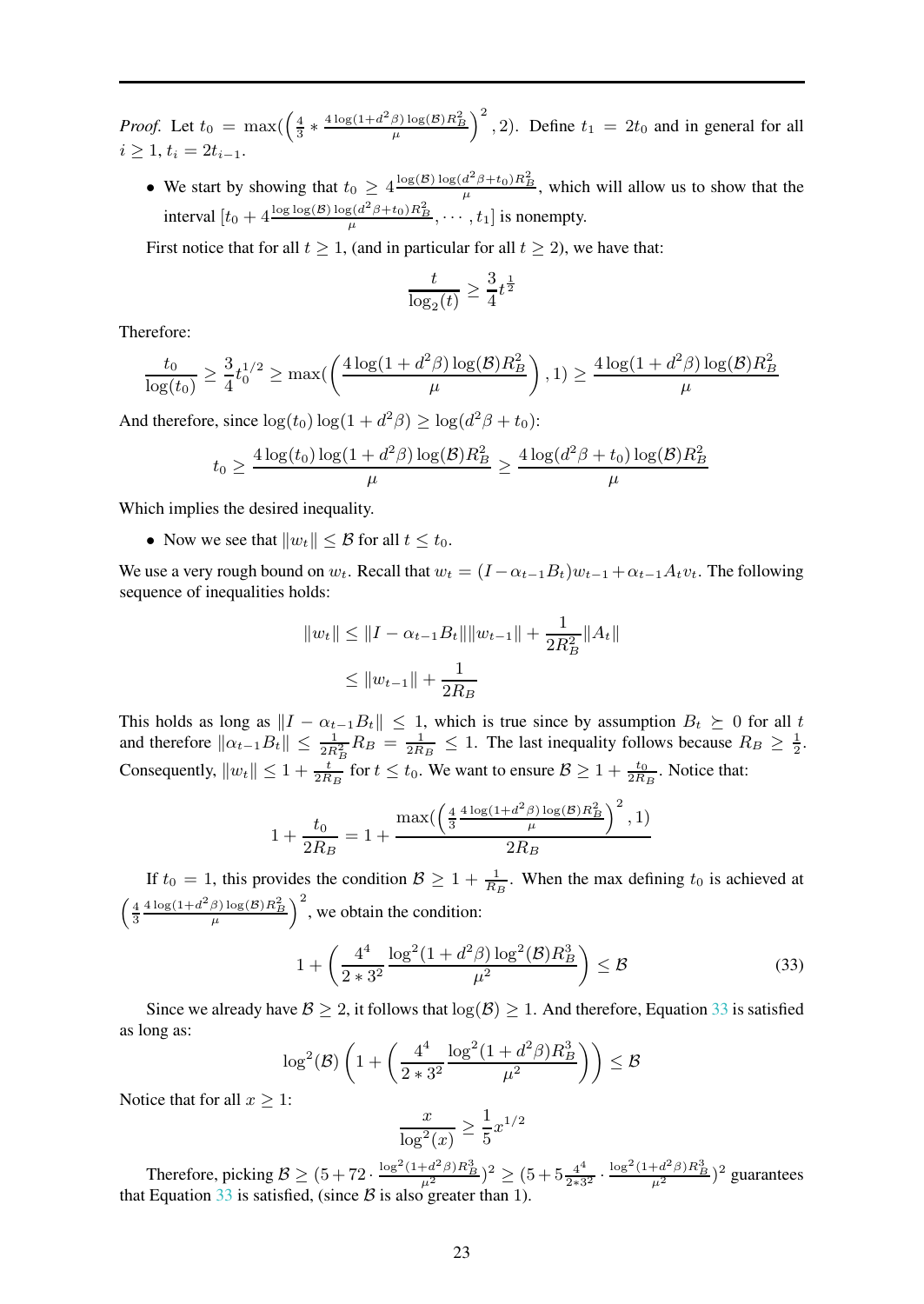- We can therefore invoke Lemma [11](#page-21-0) to the sequence  $\{t_i\}$  and conclude that with probability  $1 - \delta$  for all t such that  $t \in [t_i + \frac{4 \log(\mathcal{B}) \log(d^2 \beta + t_i) R_B^2}{\mu}, \dots, t_{i+1}]$  for some i, we have  $||w_t|| \leq \mathcal{B}$  simultaneously for all such t. This uses the fact that  $\mathcal{B} \geq \left(1 + \frac{8R_A^2}{\mu}\right) \frac{\sum_{j=1}^{\infty} \frac{1}{j^2}}{\delta}$ .
- The final step is to show a bound on  $w_t$  for the remaining blocks.

For the remaining blocks notice that if  $||w_{t_i}|| \leq \mathcal{B}$ , then by a crude bound since  $\alpha_t = \frac{c}{\log(d^2 \beta + t)}$ , with  $c = \frac{1}{2R_B^2}$ , at each step starting from  $t_i$ ,  $w_t$  grows by at most an additive  $\frac{1}{\log(d^2\beta + t_i)}$  factor:

$$
||w_t|| \le ||I - \alpha_{t-1}B_t|| ||w_{t-1}|| + \frac{1}{2R_B^2 \log(d^2\beta + t_i)} ||A_t||
$$
  

$$
\le ||w_{t-1}|| + \frac{1}{2R_B \log(d^2\beta + t_i)}
$$

For all  $t \in [t_i + 1, \dots, t_i + \frac{2 \log(B) \log(d^2 \beta + t_i)}{\mu} 2R_B^2]$ .

Since  $\|w_{t_i}\| \leq \mathcal{B}$ , we have that  $\|w_t\| \leq \mathcal{B} + \frac{2 \log(\mathcal{B}) R_B}{\mu}$  for all  $t \in [t_i + 1, \dots, t_i +$  $\frac{2 \log(\mathcal{B}) \log(d^2\beta+t_i)}{\mu} 2R_B^2$ .

As desired.

Notation for following sections: Throughout the following sections we use the following notation:

We use the assumption that  $\|\mathbb{E}\left[\epsilon_t|\mathcal{F}_{t-r_t}\right]\| \leq \mathcal{A}_t r_t \beta_t$  as proved in Section [B](#page-13-0) where  $r_t$  is the mixing time window at time  $t$ .

Also, as proved in Section [C,](#page-17-0) we have that  $||w_t|| \leq W_t$  and consequently:

$$
\|\epsilon_t\| \le \|w_t - B^{-1}Av_{t-1}\| \le W_t + \|B^{-1}A\| := B_{\epsilon_t}
$$
\n(34)

 $\Box$ 

Additionally we also have that:

 $||G_t|| \leq \lambda_1 + B_{\epsilon_t} := \mathcal{G}_t$ 

Notice that  $B_{\epsilon_t}$  and  $\mathcal{G}_t$  are of the same order.

### <span id="page-23-0"></span>D Analysis burn in times

In order to provide a convergence analysis for Algorithm [1,](#page-3-0) we use Lemma [3](#page-12-1) and bound each of the terms appearing in it. To obtain those bounds, we use a mixing time argument that allows us to bound the expected error accumulated by terms of the form  $\beta_t \left( \epsilon_t H_{t-1} H_{t-1}^\top + H_{t-1} H_{t-1}^\top \epsilon_t \right)$ .

To control terms of this kind we deal with the set  $\{t\}$  such that  $t \geq r_t$  and the set of  $\{t\}$  such that  $t < r_t$  differently. Let  $t_0 = \max t$  such that  $t < r_t$ . This value  $t_0$  is finite because  $r_t$  grows polylogarithmically.

Recall that  $r_t = O(\log^3(\frac{1}{\beta_t}))$  where  $\beta_t = \frac{b}{d^2\beta + 1}$ . We define  $r_t := \log^3(\frac{1}{\beta_t})\mathcal{C}_r$ . Where  $\mathcal{C}_r$  is a constant capturing all the missing dependencies between  $r_t$  and  $A, B$ . Let's start with an auxiliary lemma:

<span id="page-23-1"></span>**Lemma 13.** Let  $c > 0$  be some constant. If  $x \ge 6!c$  then,  $x^{\frac{1}{3}} \ge \log(cx)$ .

*Proof.* Observe that  $x^{\frac{1}{3}} \ge \log(cx)$  iff  $\exp(x^{\frac{1}{3}}) \ge cx$ . Let's write the left hand side using its taylor series:

$$
\exp(x^{\frac{1}{3}}) = \sum_{i=0}^{\infty} \frac{x^{\frac{i}{3}}}{i!}
$$

Notice that  $\sum_{i=0}^{\infty} \frac{x^{\frac{i}{3}}}{i!} \geq \frac{x^2}{6!}$ , which in turn implies that if  $\frac{x^2}{6!} \geq cx$  and therefore  $x \geq 6!c$ , then  $\exp(x^{\frac{1}{3}}) \geq cx$ , as desired.  $\Box$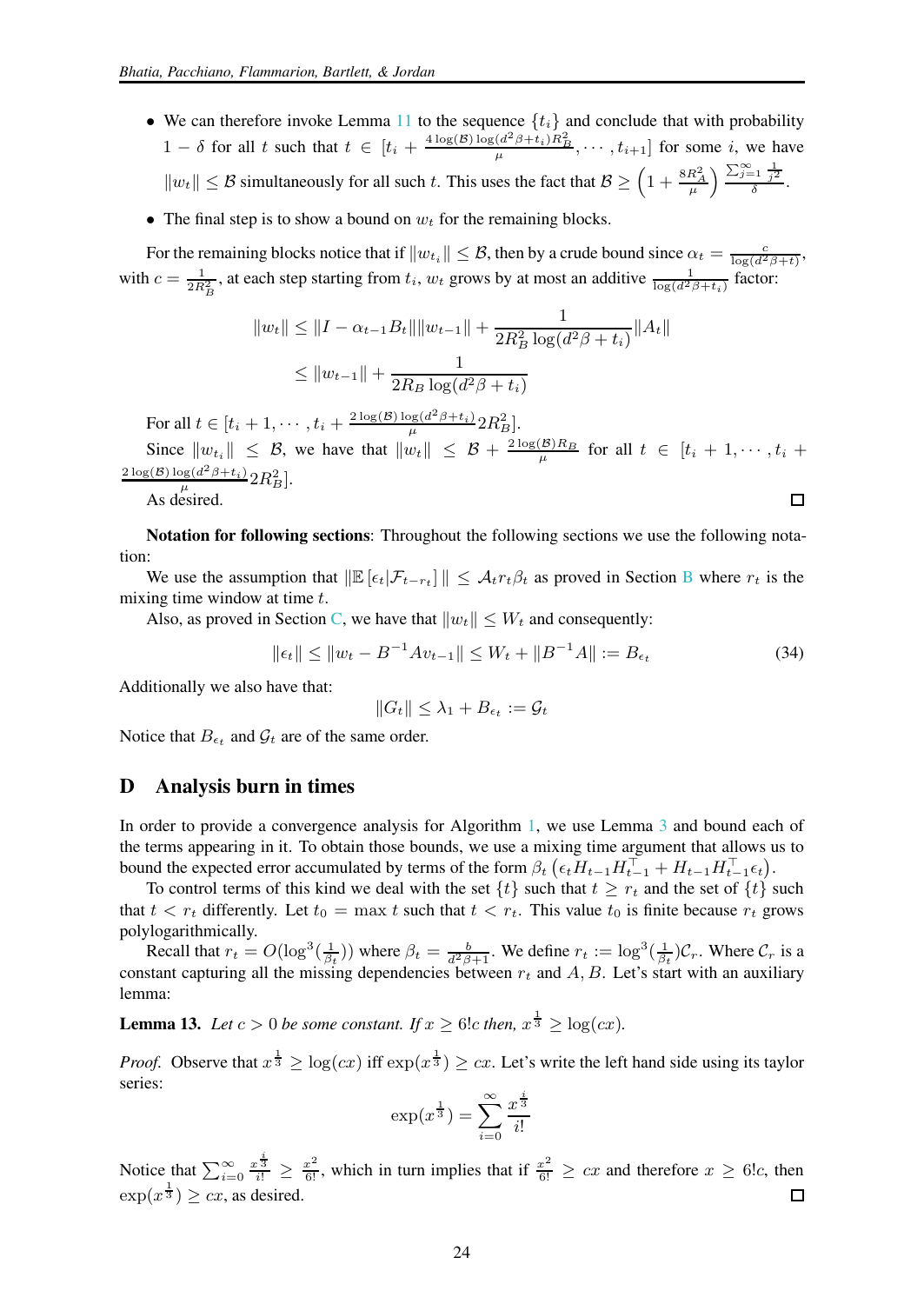We provide an upper bound for  $t_0$ :

**Lemma 14.** *The breakpoint*  $t_0$  *satisfies:* 

$$
t_0 = \max(\mathcal{B}_1(b, \mathcal{C}_r), \mathcal{C}_r \left(\log(d^2\beta) + \log(b) - 1\right)^3)
$$

*Where*  $B_1(b, C_r) := 1440 \frac{c_r^2}{b}$  *is a constant dependent only on b and*  $C_r$ *.* 

*Proof.* We would like to show  $t_0$  satisfies the property that for all  $t \geq t_0$ , it follows that  $t \geq$  $\mathcal{C}_r \log^3(\frac{1}{\beta_t})$ . This is true iff  $t^{\frac{1}{3}} - \mathcal{C}_r^{\frac{1}{3}} \log(\frac{1}{\beta_t}) \ge 0$ . The following sequence of equalities holds:

$$
t^{\frac{1}{3}} - C_r^{\frac{1}{3}} \log(\frac{1}{\beta_t}) = t^{\frac{1}{3}} - C_r^{\frac{1}{3}} \log(d^2 \beta + t) + \log(b)C_r^{\frac{1}{3}}
$$
  
=  $t^{\frac{1}{3}} - C_r^{\frac{1}{3}} \log(\frac{d^2 \beta + t}{t}) - C_r^{\frac{1}{3}} \log(t) + \log(b)C_r^{\frac{1}{3}}$   
=  $t^{\frac{1}{3}} - C_r^{\frac{1}{3}} \log(\frac{d^2 \beta}{t} + 1) - C_r^{\frac{1}{3}} \log(t) + \log(b)C_r^{\frac{1}{3}}$ 

We now massage this expression by considering two cases and making use of the following inequality: For  $\log(1+x) \leq \log(x) + 1$  if  $x \geq 1$ 

Case 1 :  $t \geq d^2\beta$ 

This implies that  $\log(\frac{d^2\beta}{t} + 1) \leq \log(1 + 1) = 1$ . The following inequalities hold:

$$
t^{\frac{1}{3}} - C_r^{\frac{1}{3}} \log(\frac{d^2 \beta}{t} + 1) - C_r^{\frac{1}{3}} \log(t) + \log(b)C_r^{\frac{1}{3}} \ge t^{\frac{1}{3}} - C_r^{\frac{1}{3}} - C_r^{\frac{1}{3}} \log(t) + \log(b)C_r^{\frac{1}{3}}
$$
  
=  $t^{\frac{1}{3}} - C_r^{\frac{1}{3}}$   $(1 - \log(b) + \log(t))$   
=  $t^{\frac{1}{3}} - C_r^{\frac{1}{3}}$   $\left(\log\left(\frac{2}{b}\right) + \log(t)\right)$   
=  $t^{\frac{1}{3}} - C_r^{\frac{1}{3}}$   $\left(\log\left(\frac{2t}{b}\right)\right)$ 

Let  $t = C<sub>r</sub>h$ . Substituting into the previous equation, we would like to find a condition for h such that  $t^{\frac{1}{3}} - C_r^{\frac{1}{3}} (\log(\frac{2t}{b})) = C_r^{\frac{1}{3}} (h^{\frac{1}{3}} - \log(\frac{2C_r h}{b})) \ge 0$ . This follows as long as  $h \ge 6! \frac{2C_r}{b} = 1440 \frac{C_r}{b}$ by Lemma [13.](#page-23-1) Let  $B_1(b, C_r) = 1440 \frac{C_r^2}{b}$ .

We conclude that as long as we have  $t \geq \mathcal{B}_1(b, \mathcal{C}_r)$  for some constant  $\mathcal{B}_1(b, \mathcal{C}_r)$  depending on  $\gamma$ and  $\mathcal{C}_r$ , we can guarantee that  $t^{\frac{1}{3}} - \mathcal{C}_r^{\frac{1}{3}}\left(\log\left(\frac{2t}{b}\right)\right) \geq 0$ .

Case 2 : 
$$
t < d^2\beta
$$
.

This implies that  $\log(\frac{d^2\beta}{t}+1) \leq \log(\frac{d^2\beta}{t})+1$ . The following inequalities hold:

$$
t^{\frac{1}{3}} - C_r^{\frac{1}{3}} \log(\frac{d^2 \beta}{t} + 1) - C_r^{\frac{1}{3}} \log(t) + \log(b)C_r^{\frac{1}{3}} \ge t^{\frac{1}{3}} - C_r^{\frac{1}{3}} \log(\frac{d^2 \beta}{t}) - C_r^{\frac{1}{3}} - C_r^{\frac{1}{3}} \log(t) + \log(b)C_r^{\frac{1}{3}}
$$
  
=  $t^{\frac{1}{3}} - C_r^{\frac{1}{3}} \log(d^2 \beta) - C_r^{\frac{1}{3}} + \log(b)C_r^{\frac{1}{3}}$ 

And therefore the last expression is greater than zero if  $t \geq C_r (\log(d\beta) + \log(b) - 1)^3$ . As a consequence we get that as long as  $t \ge t_0 = \max(\mathcal{B}_1(b, \mathcal{C}_r), \mathcal{C}_r(\log(d\beta) + \log(b) - 1)^3)$  we have that  $t \geq C_r \log^3(\frac{1}{\beta_t})$  as desired.  $\Box$ 

Throughout the next sections, we use  $t_0$  to denote this breakpoint.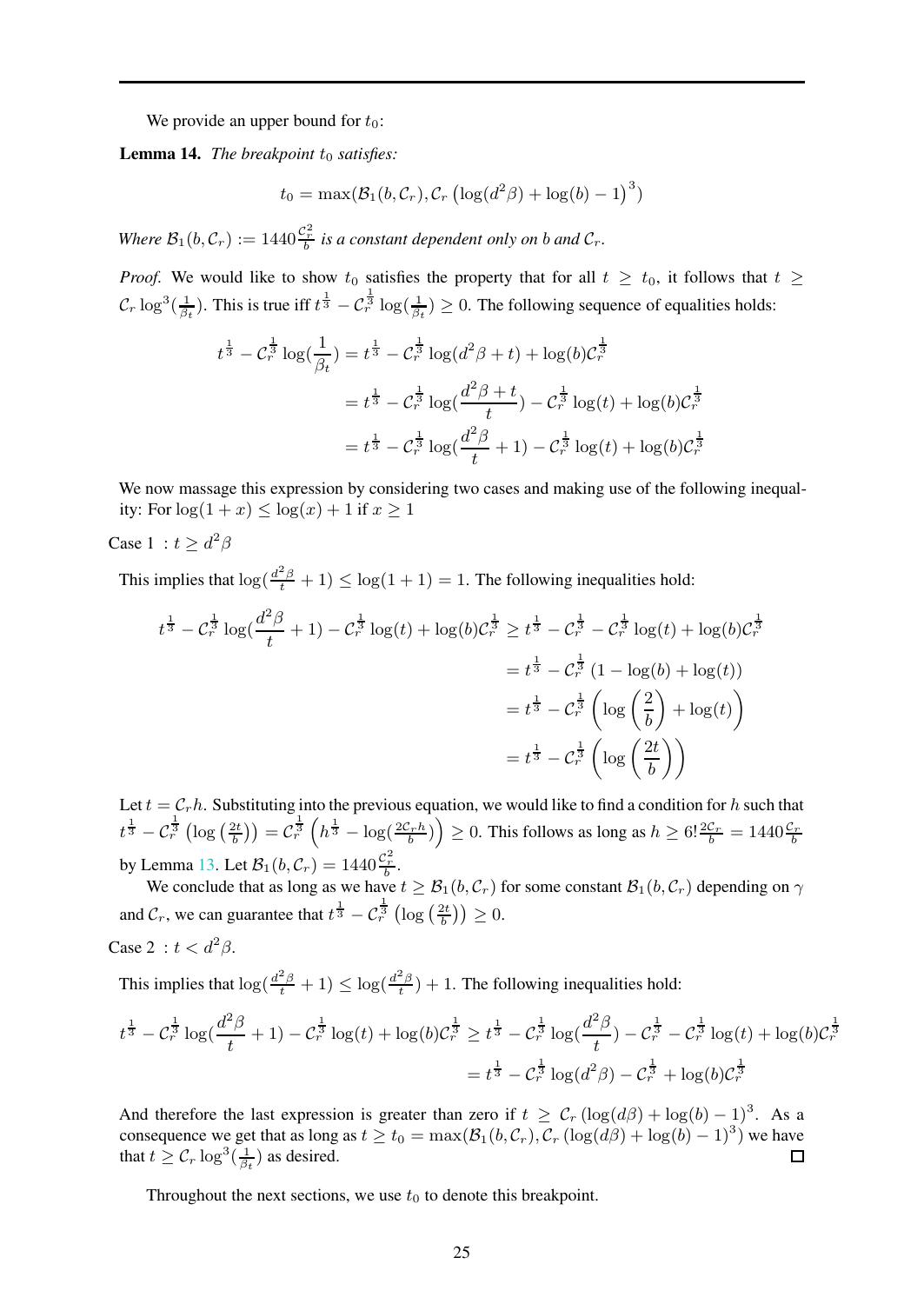## <span id="page-25-0"></span>E Analysis for Gen-Oja

In this section, we provide bounds on expectations of various terms appearing in Lemma [3](#page-12-1) which are required to obtain a convergence bound for Gen-Oja.

# <span id="page-25-1"></span>**E.1** Upper Bound on Operator Norm of  $\mathbb{E}\left[H_t H_t^\top\right]$

We start by showing an upper bound for  $\|\mathbb{E}\left[H_t H_t^{\top}\right]\|$ .

<span id="page-25-3"></span>**Lemma 15.** *For all*  $t \geq 0$ *:* 

$$
\|\mathbb{E}\left[H_tH_t^{\top}\right]\| \leq \exp\left(2\sum_{i=1}^t \beta_i\lambda_1 + \beta_i^2 dr_i(\mathcal{A}_i + B_{\epsilon_i}\mathcal{G}_i + B_{\epsilon_i}^2)\mathcal{C}^{(1)} + \sum_{j=1}^{t_0} \beta_j 2d B_{\epsilon_j}\right)
$$

*Where*  $C^{(1)}$  *is a constant. Assuming that for all*  $t \geq 0$ ,  $\beta_t r_t \mathcal{G}_t < \frac{1}{4}$ *.* 

*Proof.* We start by substituting the identity:  $H_t = (I + \beta_t G_t)H_{t-1} = (I + \beta_t B^{-1}A + \beta_t \epsilon_t)H_{t-1}$ into the expectation:

$$
\mathbb{E}\left[H_t H_t^{\top}\right] = \mathbb{E}\left[(I + \beta_t B^{-1} A + \beta_t \epsilon_t) H_{t-1} H_{t-1}^{\top} (I + \beta_t B^{-1} A + \beta_t \epsilon_t)^{\top}\right]
$$
  
=  $(I + \beta_t B^{-1} A)\mathbb{E}\left[H_{t-1} H_{t-1}^{\top}\right] (I + \beta_t B^{-1} A)^{\top} + \beta_t \mathbb{E}\left[\epsilon_t H_{t-1} H_{t-1}^{\top} + H_{t-1} H_{t-1}^{\top} \epsilon_t^{\top}\right]$   
+  $\beta_t^2 \mathbb{E}\left[\epsilon_t H_{t-1} H_{t-1}^{\top} \epsilon_t^{\top}\right]$ 

If we assume to have a series of upper bounds  $\theta_1 \leq \cdots \leq \theta_{t-1}$  such that:

$$
\mathbb{E}\left[B_u B_u^\top\right] \preceq \theta_u I \tag{35}
$$

The following inequality holds:

<span id="page-25-2"></span>
$$
(I + \beta_t B^{-1} A) \mathbb{E} \left[ H_{t-1} H_{t-1}^{\top} \right] (I + \beta_t B^{-1} A)^{\top} \preceq \theta_{t-1} (I + \beta_t B^{-1} A) (I + \beta_t B^{-1} A)^{\top} \tag{36}
$$

Furthermore, we show how that  $(I + \beta_t B^{-1}A)(I + \beta_t B^{-1}A)^{\top} \preceq (1 + \beta_t \lambda_1)^2 I$ :

Indeed, let v be an eigenvector of  $B^{-\frac{1}{2}}AB^{-\frac{1}{2}}$  with eigenvalue  $\lambda$  and denote  $\tilde{v} = B^{\frac{1}{2}}v$ . We show that  $\tilde{v}$  is an eigenvector of  $(I + \beta_t B^{-1}A)(I + \beta_t B^{-1}A)^{\top}$  with eigenvalue  $(1 + \beta_t \lambda)^2$ :

$$
\tilde{v}^{\top}(I + \beta_t B^{-1}A)(I + \beta_t B^{-1}A)^{\top}\tilde{v} = v^{\top}(B^{\frac{1}{2}} + \beta_t B^{-\frac{1}{2}}A)(B^{\frac{1}{2}} + \beta_t B^{-\frac{1}{2}}A)^{\top}v
$$
\n
$$
= v^{\top}(B^{\frac{1}{2}} + \beta_t B^{-\frac{1}{2}}A)B^{-\frac{1}{2}}B^{\frac{1}{2}}B^{\frac{1}{2}}B^{-\frac{1}{2}}(B^{\frac{1}{2}} + \beta_t B^{-\frac{1}{2}}A)^{\top}v
$$
\n
$$
= v^{\top}(I + \beta_t B^{-\frac{1}{2}}AB^{-\frac{1}{2}})B(I + \beta_t B^{-\frac{1}{2}}AB^{-\frac{1}{2}})^{\top}v
$$
\n
$$
= (1 + \beta_t \lambda)^2 v^{\top} Bv
$$
\n
$$
= (1 + \beta_t \lambda)^2 \tilde{v}^{\top}\tilde{v}
$$

As a consequence, we conclude the set of eigenvalues of  $(I + \beta_t B^{-1}A)(I + \beta_t B^{-1}A)^{\top}$  equals  $\{(1+\beta_t\lambda_i)^2\}_{i=1}^d$ , since the set of eigenvalues of  $B^{-\frac{1}{2}}AB^{-\frac{1}{2}}$  equals  $\{\lambda_i\}_{i=1}^d$ , the set of eigenvalues of  $B^{-1}A$ . Therefore we conclude that

<span id="page-25-4"></span>
$$
(I + \beta_t B^{-1} A)(I + \beta_t B^{-1} A)^{\top} \preceq (1 + \beta_t \lambda_1)^2 I \tag{37}
$$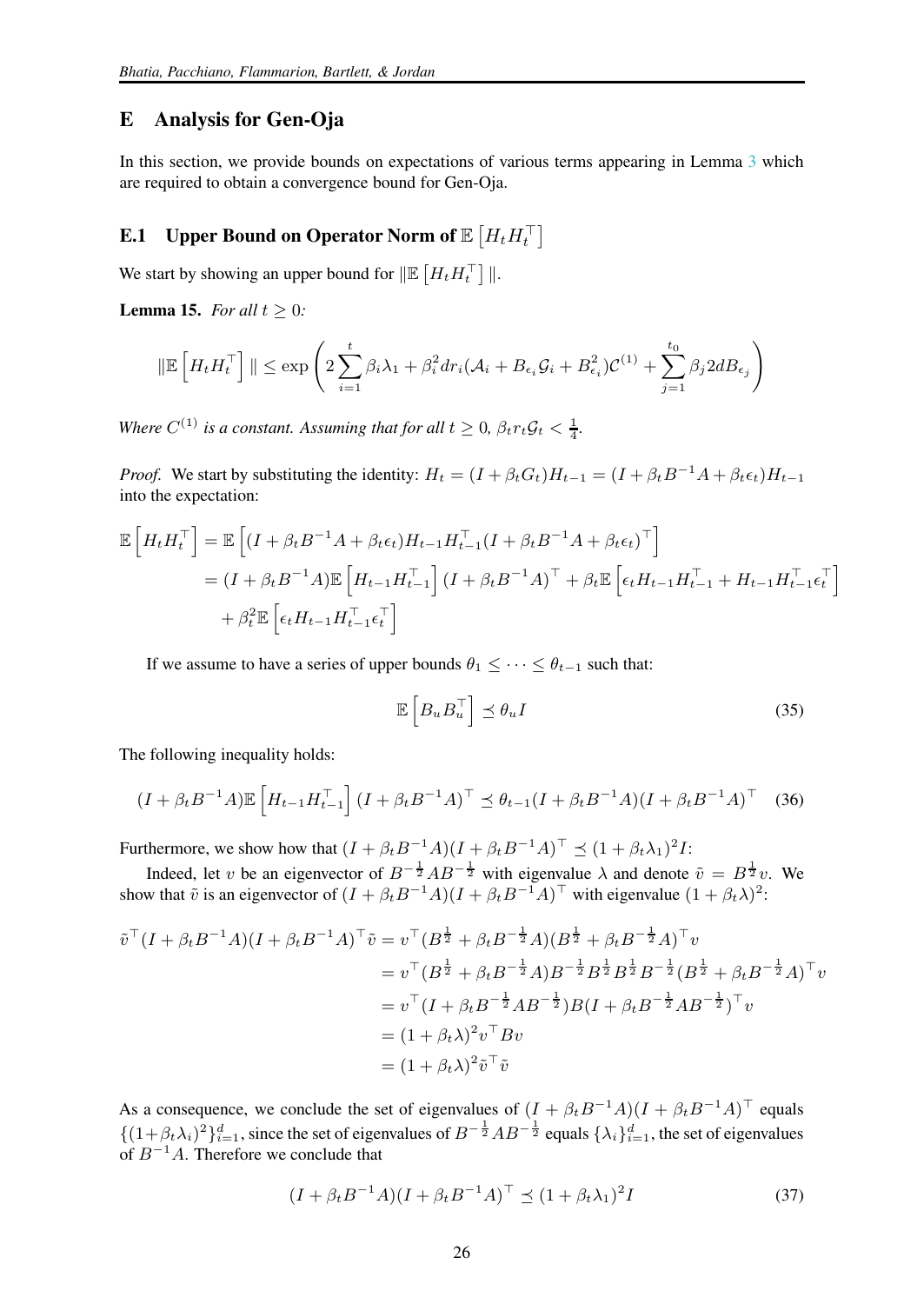We proceed to bound the remaining terms.

<span id="page-26-0"></span>
$$
\mathbb{E}\left[\epsilon_{t}H_{t-1}H_{t-1}^{\top}\epsilon_{t}^{\top}\right] \leq \mathbb{E}\left[\|\epsilon_{t}\|\|H_{t-1}H_{t-1}^{\top}\|\|\epsilon_{t}^{\top}\|\right] \n\leq B_{\epsilon_{t}}^{2}\mathbb{E}\left[\|H_{t-1}H_{t-1}^{\top}\|\right] \n\leq B_{\epsilon_{t}}^{2}\mathbb{E}\left[\text{Tr}(H_{t-1}H_{t-1}^{\top})\right] \n\leq dB_{\epsilon_{t}}^{2}\|\mathbb{E}\left[H_{t-1}H_{t-1}^{\top}\right]\| \n\leq dB_{\epsilon_{t}}^{2}\theta_{t-1}
$$
\n(38)

The first step is a consequence of Cauchy Schwartz, the second step because of the uniform boundedness of  $\epsilon_t$  and the last step is true because  $H_{t-1}H_{t-1}^{\perp}$  is a positive semidefinite matrix.

Terms with a single  $\epsilon_t$ : Let  $H_{t-1} = \prod_{j=t-r_t+1}^{t-1} (I + \beta_j G_j) H_{t-r_t}$ . Define  $H_{t-1}^{t-r_t+1} := \prod_{j=t-r_t+1}^{t-1} (I + \beta_j G_j)$  and  $L_{t-1}^{t-r_t+1} := H_{t-1}^{t-r_t+1} - I$ .

In order to control this term we start by bounding  $||L_{t-1}^{t-r_t+1}||$ . For this we use a crude bound.

$$
L_{t-1}^{t-r_t-1} = \sum_{k=1}^{r_t} \left( \sum_{i_1 > \dots > i_k \in [t-r_t-1, \dots, t-1]} \left[ \prod_{j=1}^k \beta_{i_j} G_{i_j} \right] \right)
$$
(39)

For any  $k \in [1, \cdots, r_t]$ :

$$
\left\| \sum_{i_1 > \dots > i_k \in [t-r_t-1, \dots, t-1]} \left[ \prod_{j=1}^k \beta_{i_j} G_{i_j} \right] \right\| \leq \sum_{i_1 > \dots > i_k \in [t-r_t-1, \dots, t-1]} \left[ \prod_{j=1}^k \|\beta_{i_j} G_{i_j}\| \right]
$$
  

$$
\leq \sum_{i_1 > \dots > i_k \in [t-r_t-1, \dots, t-1]} G_t^k \beta_{t-r_t}
$$
  

$$
\leq [r_t \mathcal{G}_t \beta_{t-r_t}]^k
$$

The first follows from the triangle inequality, the second because of the uniform boundedness assumptions at the beginning of the section and the third because  $\binom{r_t}{k} \leq r_t^k$ .

For all  $t \geq 0$ , since the step size condition holds:

$$
[r_t \mathcal{G}_t \beta_{t-r_t}]^k \leq [2r_t \mathcal{G}_t \beta_t]^k \leq 2r_t \mathcal{G}_t \beta_t \leq \frac{1}{2}
$$

Putting these rough bounds together we conclude that:

<span id="page-26-1"></span>
$$
||L_{t-1}^{t-r_t-1}|| \le \sum_{k=1}^{r_t} \left[2r_t \mathcal{G}_t \beta_t\right]^k = \left[2r_t \mathcal{G}_t \beta_t\right] \frac{1 - \left[2r_t \mathcal{G}_t \beta_t\right]^k}{1 - \left[2r_t \mathcal{G}_t \beta_t\right]} \le 2\left[2r_t \mathcal{G}_t \beta_t\right] = 4r_t \mathcal{G}_t \beta_t,\tag{40}
$$

where we have used that  $1/(1-x) \leq 2x$  for  $x \in [0,1/2]$ . We can write  $H_t = (I + L_{t-1}^{t-r_t+1})H_{t-r_t}$ where we have used that  $1/(1-x) \leq 2x$  for  $x \in [0, 1/2]$ . We can write  $H_t = (1+2t_{t-1})$   $H_{t-t}$   $H_{t-1}$   $H_{t-1}$   $H_{t-1}$   $H_{t-1}$   $H_{t-1}$   $H_{t-1}$   $H_{t-1}$   $H_{t-1}$   $H_{t-1}$   $H_{t-1}$   $H_{t-1}$   $H_{t-1}$   $H_{t-1}$   $H_{t-1}$   $\mathbb{E}\left[\epsilon_{t}H_{t-1}H_{t-1}^{\top}+H_{t-1}H_{t-1}^{\top}\epsilon_{t}^{\top}\right]=\mathbb{E}\left[\epsilon_{t}(H_{t-r_{t}}+L_{t-1}^{t-r_{t}+1}H_{t-r_{t}})(H_{t-r_{t}}+L_{t-1}^{t-r_{t}+1}H_{t-r_{t}})^{\top}\right]$  $+ \mathbb{E}\left[ (H_{t-r_t} + L_{t-1}^{t-r_t+1} H_{t-r_t}) (H_{t-r_t} + L_{t-1}^{t-r_t+1} H_{t-r_t})^\top \epsilon_t^\top \right]$  $= \mathbb{E}\left[\epsilon_t H_{t-r_t} H_{t-r_t}^\top\right] + \mathbb{E}\left[\epsilon_t H_{t-r_t} H_{t-r_t}^\top (L_{t-1}^{t-r_t+1})^\top\right]$  $+ \ \mathbb{E}\left[\epsilon_{t} L_{t-1}^{t-r_t+1} H_{t-r_t} H_{t-r_t}^\top \right] + \mathbb{E}\left[\epsilon_{t} L_{t-1}^{t-r_t+1} H_{t-r_t} H_{t-r_t}^\top (L_{t-1}^{t-r_t+1})^\top \right]$  $+ \ \mathbb{E}\left[ H_{t-\boldsymbol{r}_t}H_{t-\boldsymbol{r}_t}^\top \epsilon_t^\top \right] + \mathbb{E}\left[ H_{t-\boldsymbol{r}_t}H_{t-\boldsymbol{r}_t}^\top (L_{t-1}^{t-\boldsymbol{r}_t+1})^\top \epsilon_t^\top \right]$  $+ \ \mathbb{E}\left[ L_{t-1}^{t-r_t+1} H_{t-r_t} H_{t-r_t}^\top \epsilon_t^\top \right] + \mathbb{E}\left[ L_{t-1}^{t-r_t+1} H_{t-r_t} H_{t-r_t}^\top (L_{t-1}^{t-r_t+1})^\top \epsilon_t^\top \right]$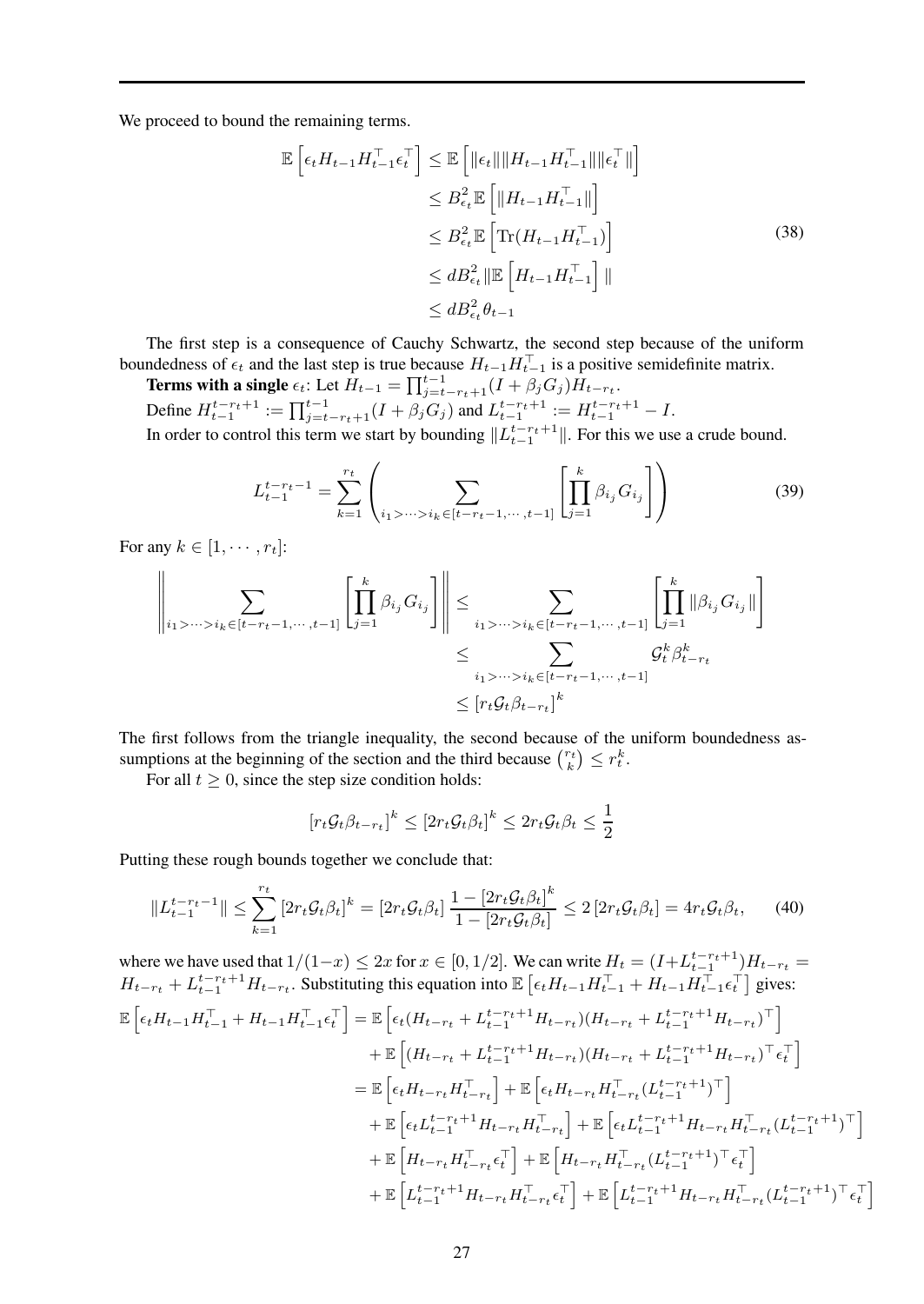We focus first on bounding the terms of this expansion containing  $L_{t-1}^{t-r_t+1}$ . We analyze the term  $\mathbb{E}\left[\epsilon_t L_{t-1}^{t-r_t+1} H_{t-r_t} H_{t-r_t}^{\top}\right].$ 

$$
\|\mathbb{E}\left[\epsilon_{t}L_{t-1}^{t-r_{t}+1}H_{t-r_{t}}H_{t-r_{t}}^{\top}\right]\| \leq \mathbb{E}\left[\|\epsilon_{t}\|\|L_{t-1}^{t-r_{t}+1}\|\|H_{t-r_{t}}H_{t-r_{t}}^{\top}\| \right] \n\leq B_{\epsilon_{t}}4r_{t}\mathcal{G}_{t}\beta_{t}\mathbb{E}\left[\|H_{t-r_{t}}H_{t-r_{t}}^{\top}\|\right] \n\leq B_{\epsilon_{t}}4r_{t}\mathcal{G}_{t}\beta_{t}\mathbb{E}\left[\text{Tr}(H_{t-r_{t}}H_{t-r_{t}})\right] \n\leq B_{\epsilon_{t}}4r_{t}\mathcal{G}_{t}\beta_{t}d\|\mathbb{E}\left[H_{t-r_{t}}H_{t-r_{t}}\right]\|
$$

All other terms containing  $L_{t-1}^{t-r_t+1}$  can be bounded in the same way. Combining these terms, we obtain the following bound for the sum of all these terms:

$$
\|\mathbb{E}\left[\epsilon_t H_{t-1} H_{t-1}^\top + H_{t-1} H_{t-1}^\top \epsilon_t^\top\right] \| \leq B_{\epsilon_t} 4\mathcal{G}_t dr_t \beta_t (4 + 8\mathcal{G}_t r_t \beta_t)
$$
  
=  $16B_{\epsilon_t} \mathcal{G}_t dr_t \beta_t + 32d B_{\epsilon_t} \mathcal{G}_t^2 r_t \beta_t^2$   
 $\leq 8d B_{\epsilon_t} \mathcal{G}_t \beta_t + 16B_{\epsilon_t} \mathcal{G}_t d\beta_t r_t$   
=  $8d B_{\epsilon_t} \mathcal{G}_t \beta_t (2r_t + 1)$ 

The last inequality holds because of the step size condition. It remains to bound the terms  $\mathcal{E}\left[\epsilon_t H_{t-r_t} H_{t-r_t}^\top\right]$ and  $\mathcal{E}\left[H_{t-r_t}H_{t-r_t}^\top \epsilon_t^\top\right]$ .

By assumption, we know  $\|\mathbb{E}\left[\epsilon_t|\mathcal{F}_{t-r_t}\right]\| \leq \mathcal{A}_t \beta_t r_t$  and therefore:

$$
\|\mathbb{E}\left[\epsilon_t H_{t-r_t} H_{t-r_t}^\top\right]\| \leq \mathbb{E}\left[\|\mathbb{E}\left[\epsilon_t|\mathcal{F}_{t-r_t}\right] H_{t-r_t} H_{t-r_t}^\top\| \right] \\
\leq \mathbb{E}\left[\|\mathbb{E}\left[\epsilon_t|\mathcal{F}_{t-r_t}\right]\| \|H_{t-r_t} H_{t-r_t}^\top\| \right] \\
\leq \mathcal{A}_{t} r_t \beta_t \mathbb{E}\left[\|H_{t-r_t} H_{t-r_t}^\top\| \right] \\
\leq \mathcal{A}_{t} r_t \beta_t \mathbb{E}\left[\text{Tr}(H_{t-r_t} H_{t-r_t}^\top) \right] \\
\leq d \cdot \mathcal{A}_{t} r_t \beta_t \mathbb{E}\left[\|H_{t-r_t} H_{t-r_t}^\top\| \right] \\
\leq d \cdot \mathcal{A}_{t} r_t \beta_t \theta_{t-r_t} \\
\leq d \cdot \mathcal{A}_{t} r_t \beta_t \theta_{t-1}
$$

Combining the last bounds we get that whenever  $t > t_0$ :

<span id="page-27-0"></span>
$$
\|\mathbb{E}\left[\epsilon_t H_{t-1} H_{t-1}^\top + H_{t-1} H_{t-1}^\top \epsilon_t^\top\right]\| \leq (8 dB_{\epsilon_t} \mathcal{G}_t \beta_t (2r_t + 1) + d\mathcal{A}_t r_t \beta_t) \theta_{t-1} \tag{41}
$$

Also, whenever  $t \leq t_0$ , we have that,

<span id="page-27-1"></span>
$$
\|\mathbb{E}\left[\epsilon_t H_{t-1} H_{t-1}^\top + H_{t-1} H_{t-1}^\top \epsilon_t^\top\right]\| \le 2d B_{\epsilon_t} \theta_{t-1} \tag{42}
$$

Combining the bound of equation [41](#page-27-0) with equations [36,](#page-25-2) [38,](#page-26-0) and [42](#page-27-1) yields for  $t > t_0$ 

$$
\|\mathbb{E}\left[H_t H_t^\top\right]\| \leq \theta_{t-1} \|(I + \beta_t B^{-1} A)(I + \beta_t B^{-1} A)^\top\| + \theta_{t-1} \beta_t^2 (8 dB_{\epsilon_t} \mathcal{G}_t (2r_t + 1) + d\mathcal{A}_t r_t) + \theta_{t-1} \beta_t^2 dB_{\epsilon}^2 \leq \theta_{t-1} \left(1 + 2\beta_t \lambda_1 + \beta_t^2 (\Lambda_1 + dB_{\epsilon}^2) + \beta_t^2 (8 dB_{\epsilon_t} \mathcal{G}_t (2r_t + 1) + d\mathcal{A}_t r_t)\right)
$$

where  $\Lambda_1 = \lambda_1^2$ . This gives us a recursion of the form:

$$
\theta_t = \theta_{t-1} \left( 1 + 2\beta_t \lambda_1 + \beta_t^2 dr_t (\mathcal{A}_t + B_{\epsilon_t} \mathcal{G}_t) \mathcal{C}^{(1)} \right)
$$
(43)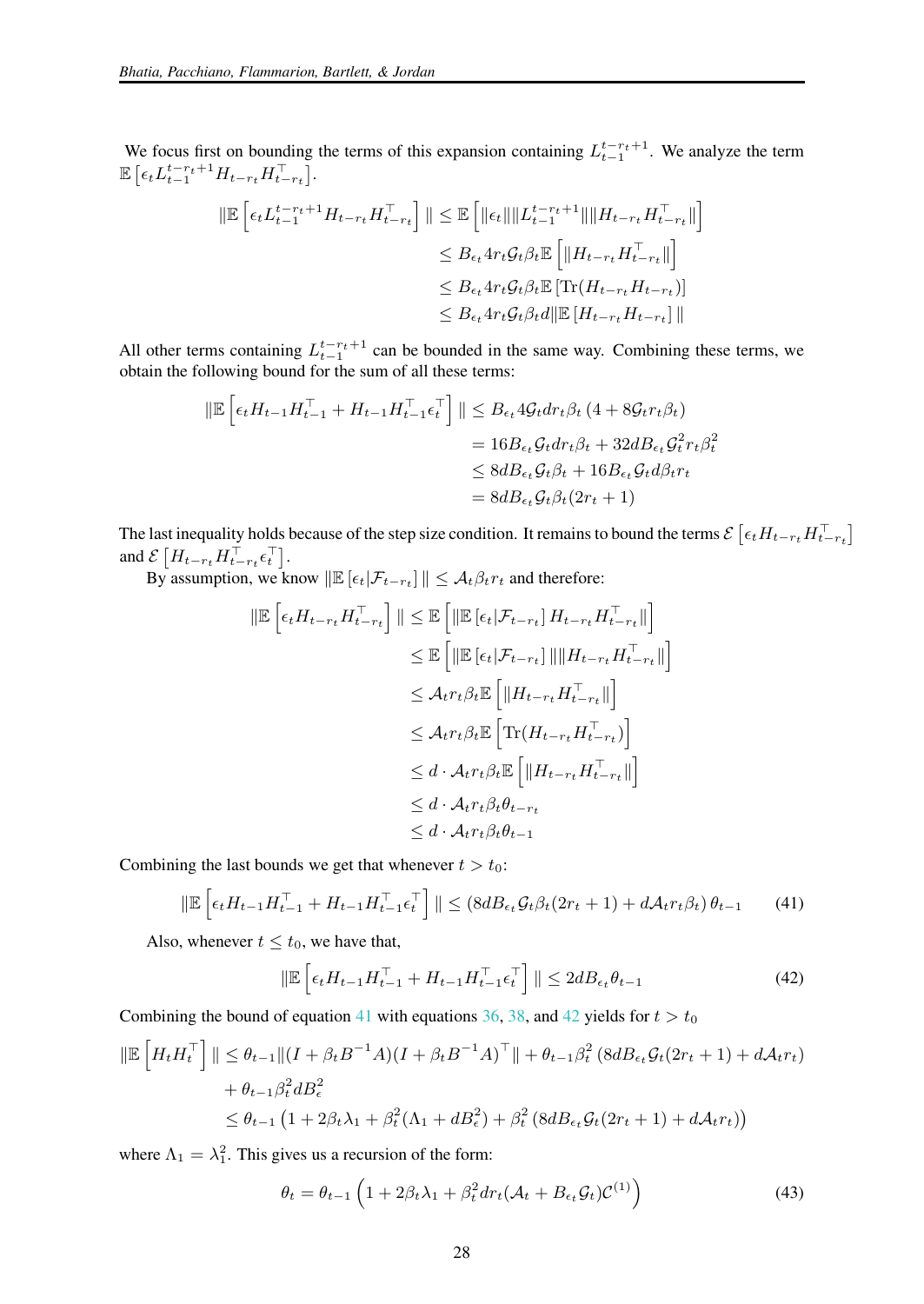where  $C^{(1)}$  is the smallest constant depending on  $\Lambda_1$  such that:

$$
dr_t(\mathcal{A}_t + B_{\epsilon_t} \mathcal{G}_t + B_{\epsilon_t}^2) \mathcal{C}^{(1)} \ge \Lambda_1 + dB_{\epsilon}^2 + 8dB_{\epsilon_t} \mathcal{G}_t(2r_t + 1) + d\mathcal{A}_t r_t \tag{44}
$$

Similarly, whenever  $t \leq t_0$ , we have that

$$
\|\mathbb{E}\left[H_t H_t^\top\right]\| \leq \theta_{t-1} \|(I + \beta_t B^{-1}A)(I + \beta_t B^{-1}A)^\top\| + \theta_{t-1}\beta_t * 2dB_{\epsilon_t}
$$
  
+  $\theta_{t-1}\beta_t^2 dB_{\epsilon}^2$   

$$
\leq \theta_{t-1} \left(1 + 2\beta_t \lambda_1 + \beta_t^2 (\Lambda_1 + dB_{\epsilon}^2) + \beta_t * 2dB_{\epsilon_t}\right)
$$
  

$$
\leq \theta_{t-1} \left(1 + 2\beta_t \lambda_1 + \beta_t^2 dr_i (\mathcal{A}_i + B_{\epsilon_i} \mathcal{G}_i + B_{\epsilon_i}^2) \mathcal{C}^{(1)} + \beta_t * 2dB_{\epsilon_t}\right)
$$

Using the inequality  $(1 + x) \le \exp(x)$  for  $x \ge 0$ , and noting that  $\theta_0 = 1$  we obtain the desired result:

$$
\theta_t \le \exp\left(\sum_{i=1}^t 2\beta_i \lambda_1 + \beta_i^2 dr_i (\mathcal{A}_i + B_{\epsilon_i} \mathcal{G}_i + B_{\epsilon_i}^2) \mathcal{C}^{(1)} + \sum_{j=1}^{t_0} \beta_j 2 d B_{\epsilon_j}\right)
$$

# <span id="page-28-1"></span>**E.2** Orthogonal Subspace: Upper Bound on Expectation of  $\text{Tr}(V_{\perp}^{\top}H_tH_t^{\top}V_{\perp})$

In this section, we provide a bound on  $\mathbb{E} \left[ \text{Tr}(V_{\perp}^{\top} H_t H_t^{\top} V_{\perp}) \right]$ .

<span id="page-28-0"></span>**Lemma 16.** *For all*  $t > 0$  *and*  $\beta_t$  *is such that*  $\beta_t \mathcal{G}_t r_t < \frac{1}{4}$  (which can be obtained by appropriately *controlling the constant* β *in the step size).,*

$$
\mathbb{E}\left[\text{Tr}(V_{\perp}^{\top}H_tH_t^{\top}V_{\perp})\right] \leq \exp\left(\sum_{j=1}^t 2\beta_j\lambda_2 + \beta_j^2\lambda_2^2\right)\left(\text{Tr}(V_{\perp}V_{\perp}^{\top}) + d\|V_{\perp}V_{\perp}^{\top}\|_2\sum_{i=1}^t \left(r_i\beta_i^2\mathcal{S}_i\mathcal{C}^{(2)} + 1(i \leq t_0)\beta_i * 2dB_{\epsilon_i}\right)\cdot\right.
$$

$$
\exp\left(\sum_{j=1}^i 2\beta_j(\lambda_1 - \lambda_2) + \beta_j^2(\mathcal{S}_jdr_j\mathcal{C}^{(1)} - \lambda_2^2) + \sum_{j=1}^{\min(i,t_0)} \beta_j 2 * dB_{\epsilon_j}\right)\right)
$$

*where the*  $V_{\perp}$  *matrix contains in its columns*  $\tilde{u}_2, \ldots, \tilde{u}_d$ *, where each*  $\tilde{u}_1 = Bu_i$  *is the unnormalized* left eigenvector of the matrix  $B^{-1}A$  and  $S_i = (A_i + B_{\epsilon_i} \mathcal{G}_i + B_{\epsilon_i}^2)$  for all i.

*Proof.* Let  $\gamma_t = \mathbb{E} \left[ \text{Tr}(V_{\perp}^\top H_t H_t^\top V_{\perp}) \right]$ . By definition:

$$
\gamma_t = \text{Tr}(\mathbb{E}\left[H_t H_t^{\top}\right] V_{\perp} V_{\perp}^{\top})
$$
\n
$$
= \underbrace{\text{Tr}(\mathbb{E}\left[H_{t-1} H_{t-1}^{\top}\right] (I + \beta_t B^{-1} A)^{\top} V_{\perp} V_{\perp}^{\top} (I + \beta_t B^{-1} A))}
$$
\n
$$
+ \underbrace{\text{Tr}(\beta_t \mathbb{E}\left[\epsilon_t H_{t-1} H_{t-1}^{\top} + H_{t-1} H_{t-1}^{\top} \epsilon_t^{\top}\right] V_{\perp} V_{\perp}^{\top} + \beta_t^2 \mathbb{E}\left[\epsilon_t H_{t-1} H_{t-1}^{\top} \epsilon_t^{\top}\right] V_{\perp} V_{\perp}^{\top})}
$$

We focus on term **♠**:

$$
\underbrace{(I + \beta_t B^{-1}A)^{\top}V_{\perp}V_{\perp}^{\top}(I + \beta_t B^{-1}A)}_{\blacklozenge_0} = \underbrace{V_{\perp}V_{\perp}^{\top} + \beta_t (B^{-1}A)^{\top}V_{\perp}V_{\perp}^{\top} + \beta_t V_{\perp}V_{\perp}^{\top}(B^{-1}A)}_{\blacktriangle_1} + \beta_t^2 (B^{-1}A)^{\top}V_{\perp}V_{\perp}^{\top}B^{-1}A
$$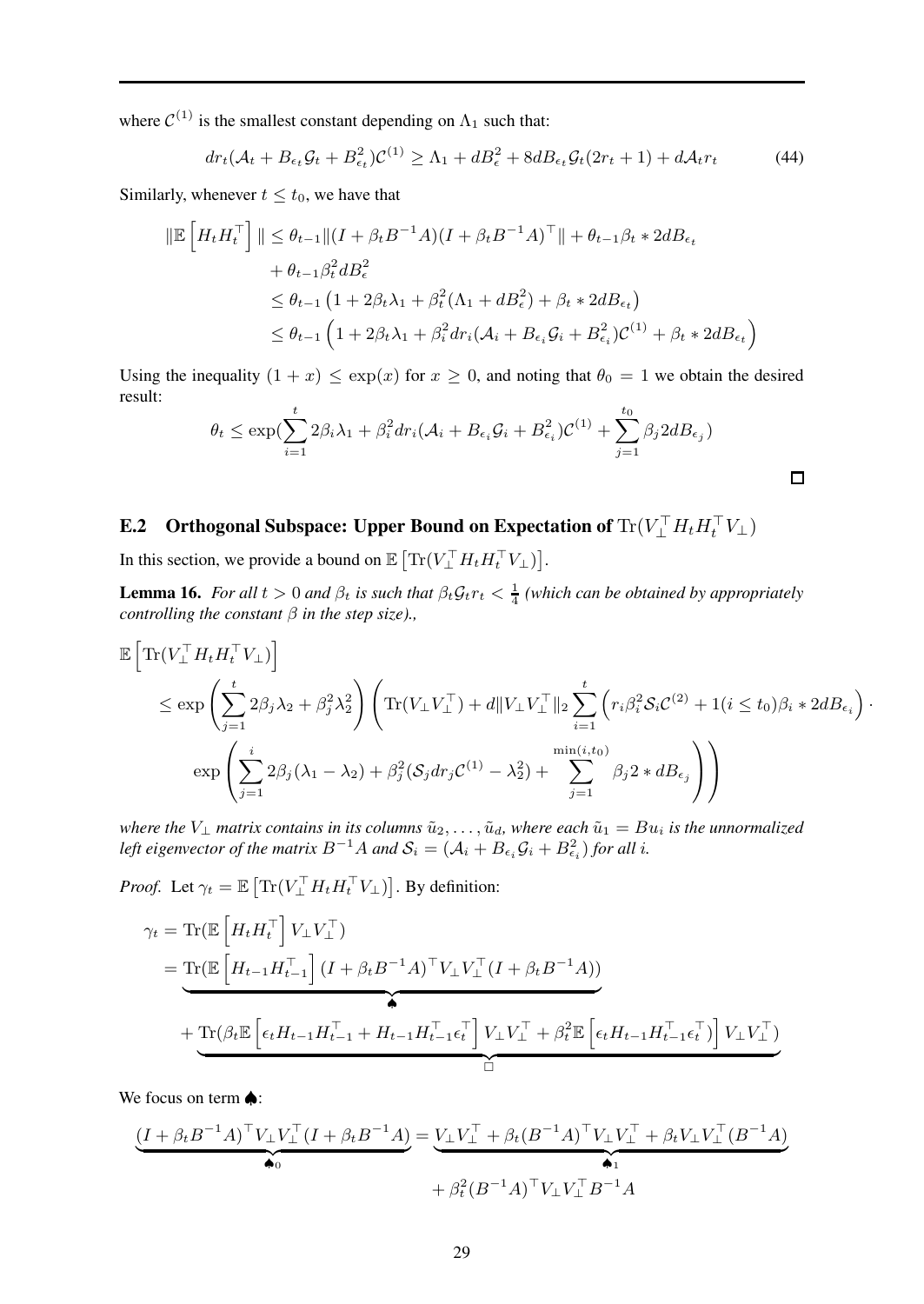Analysis of  $\spadesuit_1$ : We begin by noting that the columns of  $V_\perp$  contain the vectors  $\tilde{u}_i$  which are the unnormalized left eigenvectors of  $B^{-1}A$  and therefore,

$$
V_{\perp}^{\top} (B^{-1}A) = V_{\perp}^{\top} \Lambda,
$$

where  $\Lambda$  is a diagonal matrix with  $\Lambda_{i,i} = \lambda_{i+1} \ \forall i = 2 \dots d$ . Noting that  $V_{\perp} V_{\perp} \Lambda \preceq \lambda_2 V_{\perp} V_{\perp}^{\perp}$ , we obtain,

<span id="page-29-0"></span>
$$
\spadesuit_1 \preceq V_{\perp} V_{\perp}^\top (1 + 2\beta_t \lambda_2). \tag{45}
$$

Following a similar argument, we obtain that,

<span id="page-29-1"></span>
$$
(B^{-1}A)^{\top}V_{\perp}V_{\perp}^{\top}B^{-1}A \preceq \lambda_2^2 V_{\perp}V_{\perp}^{\top}.
$$
 (46)

Combining Eqs  $(45)$  and  $(46)$ , we obtain,

$$
\blacklozenge \leq \text{Tr}\left(\mathbb{E}[H_{t-1}H_{t-1}^T]V_{\perp}V_{\perp}^{\top}(1+2\beta_t\lambda_2+\beta_t^2\lambda_2^2)\right)
$$

The terms corresponding to  $\Box$  can also be bounded by bonding the operator norms of its two con-stituent expectations. In the same way as in Lemma [15,](#page-25-3) let  $H_{t-1} = (I + L_{t-1}^{t-r_t+1})H_{t-r_t}$ . Note that  $V_{\perp} V_{\perp}^{\top} \preceq ||V_{\perp} V_{\perp}^{\top}||_2 I$  and we bound the normalized term  $\Box/||V_{\perp} V_{\perp}^{\top}||_2$ .

$$
\frac{\operatorname{Tr}(\mathbb{E}\left[\epsilon_{t}H_{t-1}H_{t-1}^{\top}+H_{t-1}H_{t-1}^{\top}t_{t}^{\top}\right]V_{\perp}V_{\perp}^{\top})}{\|V_{\perp}V_{\perp}^{\top}\|_{2}} \leq \operatorname{Tr}(\mathbb{E}\left[\epsilon_{t}H_{t-1}H_{t-1}^{\top}+H_{t-1}H_{t-1}^{\top}\epsilon_{t}^{\top}\right])
$$
\n
$$
= \underbrace{\operatorname{Tr}(\mathbb{E}\left[H_{t-r_{t}}H_{t-r_{t}}^{\top}(\epsilon_{t}+\epsilon_{t}^{\top})\right])}_{\Gamma_{1}} + \underbrace{\operatorname{Tr}(\mathbb{E}\left[H_{t-r_{t}}H_{t-r_{t}}^{\top}\left((L_{t-1}^{t-r_{t}+1})^{\top}\epsilon_{t}^{\top}+\epsilon_{t}L_{t-1}^{t-r_{t}+1}\right)\right])}_{\Gamma_{2}}
$$
\n
$$
+ \underbrace{\operatorname{Tr}(\mathbb{E}\left[H_{t-r_{t}}H_{t-r_{t}}^{\top}\left((L_{t-1}^{t-r_{t}+1})^{\top}\epsilon_{t}+\epsilon_{t}^{\top}L_{t-1}^{t-r_{t}+1}\right)\right])}_{\Gamma_{3}}
$$
\n
$$
+ \underbrace{\operatorname{Tr}(\mathbb{E}\left[H_{t-r_{t}}H_{t-r_{t}}^{\top}\left((L_{t-1}^{t-r_{t}+1})^{\top}\epsilon_{t}L_{t-1}^{t-r_{t}+1}+(L_{t-1}^{t-r_{t}+1})^{\top}\epsilon_{t}^{\top}L_{t-1}^{t-r_{t}+1}\right)\right])}_{\Gamma_{4}}
$$

Recall that  $||L_{t-1}^{t-r_t+1}|| \leq 4r_t \mathcal{G}_t \beta_t$ . As a consequence:

$$
(L_{t-1}^{t-r_t+1})^{\top} \epsilon_t^{\top} + \epsilon_t L_{t-1}^{t-r_t+1} \preceq 2B_{\epsilon_t} * 4r_t \mathcal{G}_t \beta_t I = 8B_{\epsilon_t} r_t \mathcal{G}_t \beta_t I
$$

$$
(L_{t-1}^{t-r_t+1})^{\top} \epsilon_t + \epsilon_t^{\top} L_{t-1}^{t-r_t+1} \preceq 2B_{\epsilon_t} * 4r_t \mathcal{G}_t \beta_t I = 8B_{\epsilon_t} r_t \mathcal{G}_t \beta_t I
$$

$$
(L_{t-1}^{t-r_t+1})^{\top} \epsilon_t L_{t-1}^{t-r_t+1} + (L_{t-1}^{t-r_t+1})^{\top} \epsilon_t^{\top} L_{t-1}^{t-r_t+1} \preceq 2(4r_t \mathcal{G}_t \beta_t)^2 B_{\epsilon_t} I \preceq 8B_{\epsilon_t} r_t \mathcal{G}_t \beta_t I
$$

The second inequality in the last line follows from the step size condition. Therefore:

$$
\Gamma_2 + \Gamma_3 + \Gamma_4 \leq 32 B_{\epsilon_t} r_t \mathcal{G}_t \beta_t \operatorname{Tr}(\mathbb{E}\left[H_{t-r_t} H_{t-r_t}^\top\right])
$$
  

$$
\leq 32 B_{\epsilon_t} r_t \mathcal{G}_t \beta_t d \|\mathbb{E}\left[H_{t-r_t} H_{t-r_t}^\top\right]\|
$$
  

$$
\leq 32 B_{\epsilon_t} r_t \mathcal{G}_t \beta_t d\theta_{t-r_t}
$$
  

$$
\leq 32 B_{\epsilon_t} r_t \mathcal{G}_t \beta_t d\theta_{t-1}
$$

We proceed to bound  $\Gamma_1$ . We know that  $\|\mathbb{E}\left[\epsilon_t|\mathcal{F}_{t-r_t}\right]\| = \mathcal{A}_t\beta_t r_t$  and therefore  $\mathbb{E}\left[\epsilon_t + \epsilon_t^{\top}|\mathcal{F}_{t-r_t}\right] \preceq$  $2\mathcal{A}_t\beta_t r_t I$ 

$$
\Gamma_1 = \text{Tr}(\mathbb{E}\left[H_{t-r_t}H_{t-r_t}^{\top}(\epsilon_t + \epsilon_t^{\top})\right]) = \mathbb{E}\left[\text{Tr}(H_{t-r_t}H_{t-r_t}^{\top}\mathbb{E}\left[\epsilon_t + \epsilon_t^{\top}|\mathcal{F}_{t-r_t}\right])\right]
$$

$$
\leq 2\mathcal{A}_t\beta_t r_t \mathbb{E}\left[H_{t-r_t}H_{t-r_t}^{\top}\right]
$$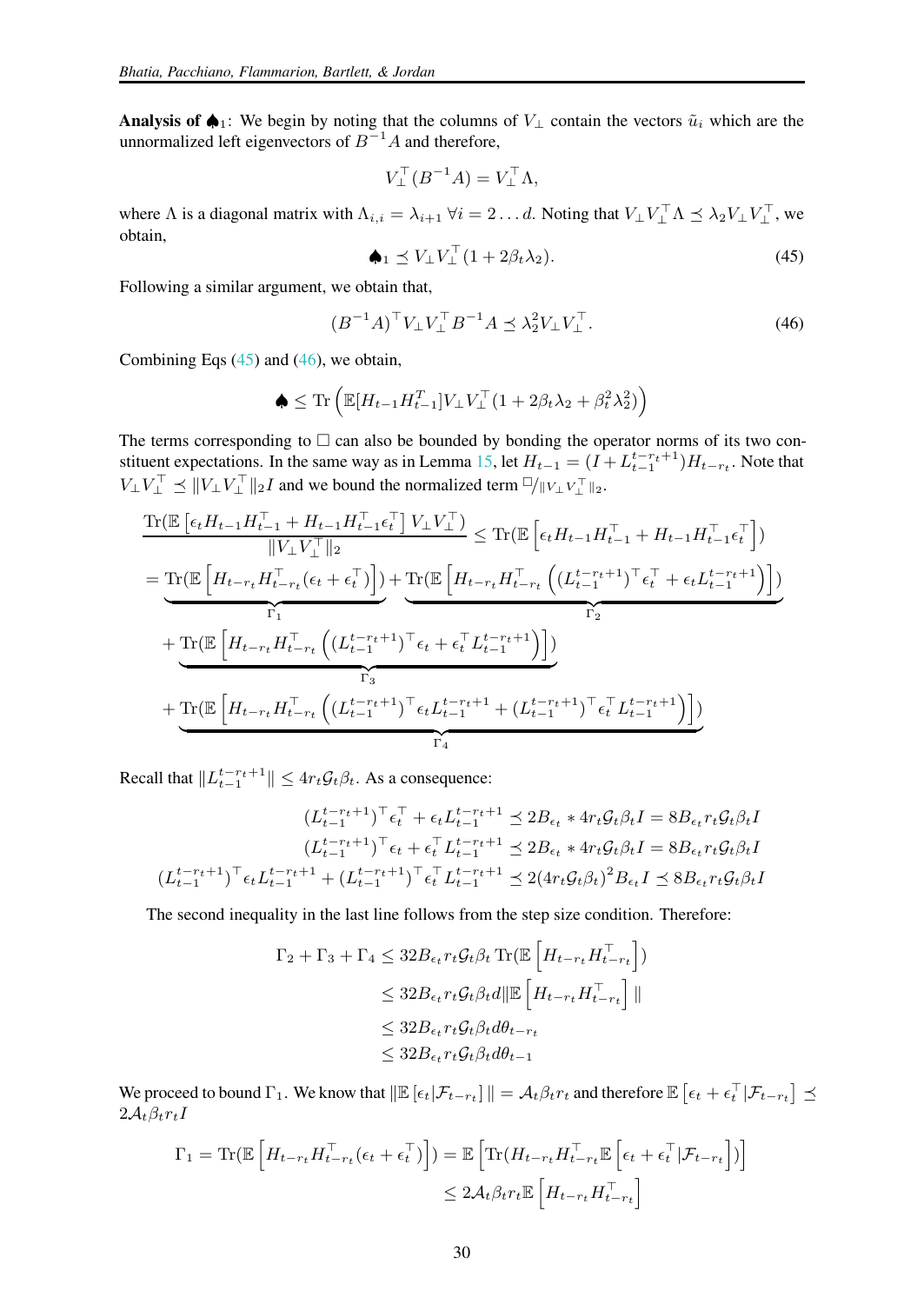$$
\leq 2\mathcal{A}_t \beta_t r_t d \|\mathbb{E}\left[H_{t-r_t} H_{t-r_t}^\top\right]\|
$$
  

$$
\leq 2\mathcal{A}_t \beta_t r_t d\theta_{t-r_t}
$$
  

$$
\leq 2\mathcal{A}_t \beta_t r_t d\theta_{t-1}
$$

The last inequalities follow from the same argument as in equation [41,](#page-27-0) where  $\theta_{t-1}$  is the upper bound obtained in the previous lemma for  $\|\mathbb{E}\left[H_{t-1}H_{t-1}^{\top}\right]\|$ .

As a consequence, whenever  $t \ge t_0$  the first term in  $\frac{t}{t} \le t_1 \cdot \frac{t}{t}$  an be bounded by:

$$
\frac{\text{Tr}(\mathbb{E}\left[\epsilon_t H_{t-1} H_{t-1}^\top + H_{t-1} H_{t-1}^\top \epsilon_t^\top\right] V_\perp V_\perp^\top)}{\|V_\perp V_\perp^\top\|_2} \leq 32 B_{\epsilon_t} r_t \mathcal{G}_t \beta_t d\theta_{t-1} + 2 \mathcal{A}_t \beta_t r_t d\theta_{t-1}
$$

For the case when  $t < t_0$ :

$$
\frac{\text{Tr}\left(\mathbb{E}\left[\epsilon_{t}H_{t-1}H_{t-1}^{\top}+H_{t-1}H_{t-1}^{\top}\epsilon_{t}^{\top}\right]V_{\perp}V_{\perp}^{\top}}{\|V_{\perp}V_{\perp}^{\top}\|_{2}}\right]}{\leq \frac{\mathbb{E}\left[\text{Tr}\left((H_{t-1}H_{t-1}^{\top})(V_{\perp}V_{\perp}^{\top}\epsilon_{t}+\epsilon_{t}^{\top}V_{\perp}V_{\perp}^{\top})\right)\right]}{\|V_{\perp}V_{\perp}^{\top}\|_{2}}
$$

$$
\leq 2B_{\epsilon_{t}}\text{Tr}(\mathbb{E}\left[H_{t-1}H_{t-1}^{\top}\right])
$$

$$
\leq 2dB_{\epsilon_{t}}\|\mathbb{E}\left[H_{t-1}H_{t-1}^{\top}\right]\|
$$

$$
\leq 2dB_{\epsilon_{t}}\|\mathbb{E}\left[H_{t-1}H_{t-1}^{\top}\right]\|
$$

where the first inequality follows because  $||V_{\perp}V_{\perp}^{\perp} \epsilon_t + \epsilon_t^{\perp} V_{\perp}V_{\perp}^{\perp}|| \leq 2B_{\epsilon_t}||V_{\perp}V_{\perp}^{\perp}||_2$ . And the second term in  $\Box/\Vert V_{\bot}V_{\bot}^{\top}\Vert_2$  can be bounded for all t:

$$
\frac{\text{Tr}(\mathbb{E}\left[\epsilon_{t}H_{t-1}H_{t-1}^{\top}\epsilon_{t}^{\top}\right]V_{\perp}V_{\perp}^{\top})}{\|V_{\perp}V_{\perp}^{\top}\|_{2}} \leq \text{Tr}(\mathbb{E}\left[\epsilon_{t}H_{t-1}H_{t-1}^{\top}\epsilon_{t}^{\top}\right])
$$
\n
$$
= \text{Tr}(\mathbb{E}\left[H_{t-1}H_{t-1}^{\top}\epsilon_{t}^{\top}\epsilon_{t}\right])
$$
\n
$$
\leq B_{\epsilon_{t}}^{2} \text{Tr}(\mathbb{E}\left[H_{t-1}H_{t-1}^{\top}\right])
$$
\n
$$
\leq dB_{\epsilon_{t}}^{2}\|\mathbb{E}\left[H_{t-1}H_{t-1}^{\top}\right]\|
$$
\n
$$
\leq dB_{\epsilon_{t}}^{2}\|\mathbb{E}\left[H_{t-1}H_{t-1}^{\top}\right]\|
$$

Let  $C^{(2)}$  be a constant such that  $dr_t(\mathcal{A}_t + B_{\epsilon_t}\mathcal{G}_t + B_{\epsilon_t}^2)\mathcal{C}^{(2)} \geq 32dB_{\epsilon_t}r_t\mathcal{G}_t + 2d\mathcal{A}_t r_t + dB_{\epsilon}^2$ .

The last inequalities follow from the same argument as in equation [38.](#page-26-0) We conclude that whenever  $t > t_0$ :

$$
\Box = \beta_t \operatorname{Tr}(\mathbb{E}\left[\epsilon_t H_{t-1} H_{t-1}^\top + H_{t-1} H_{t-1}^\top \epsilon_t^\top\right] V_\perp V_\perp^\top) + \beta_t^2 \operatorname{Tr}(\mathbb{E}\left[\epsilon_t H_{t-1} H_{t-1}^\top \epsilon_t^\top\right] V_\perp V_\perp^\top)
$$
  

$$
\leq dr_t \beta_t^2 (\mathcal{A}_t + B_{\epsilon_t} \mathcal{G}_t + B_{\epsilon_t}^2) \mathcal{C}^{(2)} \theta_{t-1} \|V_\perp V_\perp^\top\|_2
$$

Combining  $\spadesuit$  with  $\Box$ , whenever  $t > t_0$ :

$$
\gamma_t = \spadesuit + \square \leq \gamma_{t-1} (1 + 2\beta_t \lambda_2 + \beta_t \lambda_2^2) + dr_t \beta_t^2 (\mathcal{A}_t + B_{\epsilon_t} \mathcal{G}_t + B_{\epsilon_t}^2) \mathcal{C}^{(2)} \theta_{t-1} \| V_{\perp} V_{\perp}^{\top} \|_2
$$

On the other hand, for  $t \le t_0$ :

$$
\Box = \beta_t \operatorname{Tr} (\mathbb{E} \left[ \epsilon_t H_{t-1} H_{t-1}^\top + H_{t-1} H_{t-1}^\top \epsilon_t^\top \right] V_\perp V_\perp^\top) + \beta_t^2 \operatorname{Tr} (\mathbb{E} \left[ \epsilon_t H_{t-1} H_{t-1}^\top \epsilon_t^\top \right] V_\perp V_\perp^\top) \n\leq \left( dr_t \beta_t^2 (\mathcal{A}_t + B_{\epsilon_t} \mathcal{G}_t + B_{\epsilon_t}^2) \mathcal{C}^{(2)} + \beta_t * dB_{\epsilon_t} \right) \theta_{t-1} ||V_\perp V_\perp^\top||_2
$$

And consequently:

$$
\gamma_t = \spadesuit + \square \leq \gamma_{t-1} (1 + 2\beta_t \lambda_2 + \beta_t^2 \lambda_2^2) + \left( dr_t \beta_t^2 (\mathcal{A}_t + B_{\epsilon_t} \mathcal{G}_t + B_{\epsilon_t}^2) \mathcal{C}^{(2)} + \beta_t 2 * dB_{\epsilon_t} \right) \theta_{t-1} \|V_{\perp} V_{\perp}^\top\|_2
$$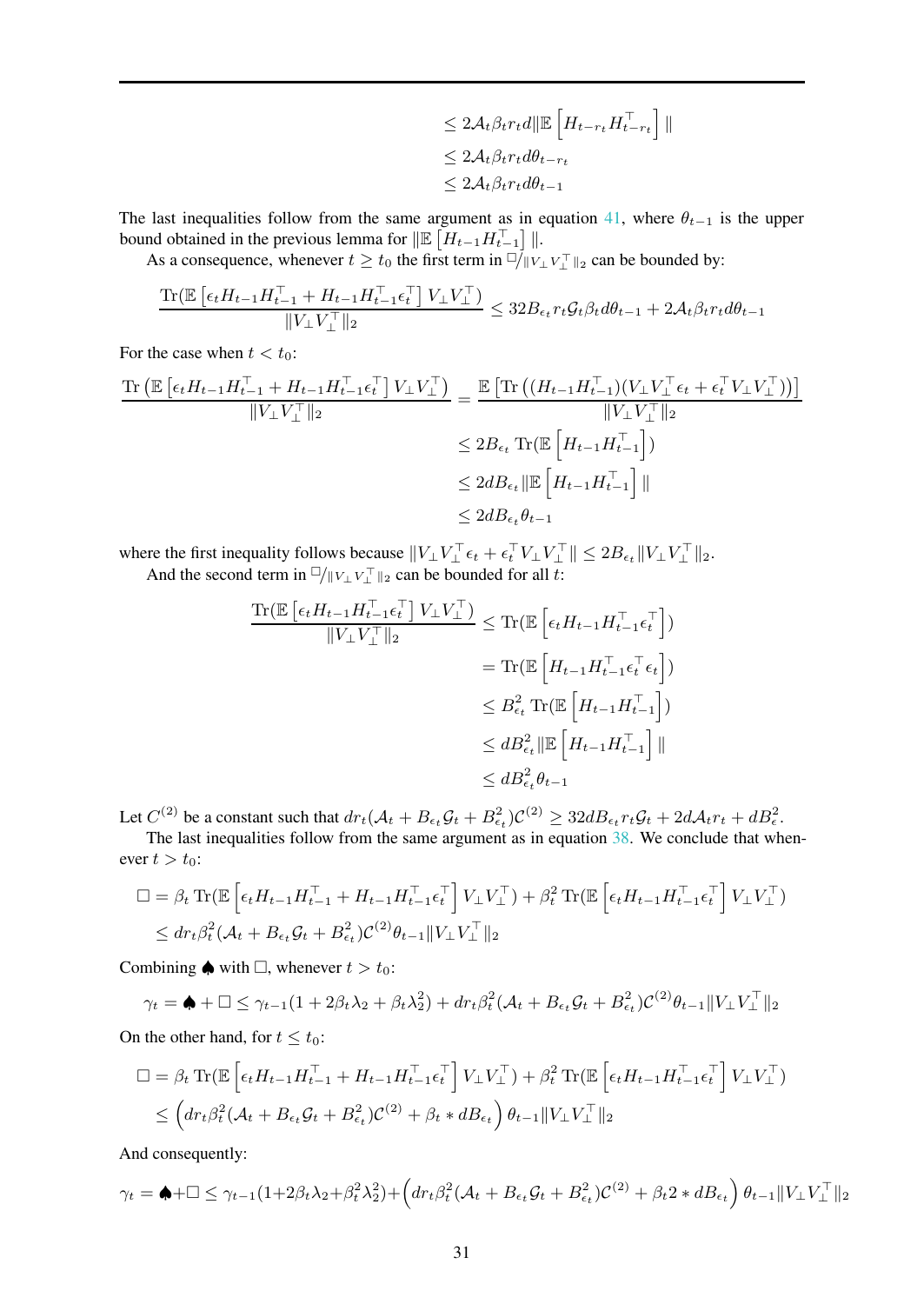Using the bound for  $\theta_{t-1}$  in Lemma [15](#page-25-3) and the inequality  $1 + x \le e^x$ :

$$
\gamma_t \le \exp(2\beta_t \lambda_2 + \beta_t^2 \lambda_2^2) \gamma_{t-1} +
$$
  
\n
$$
||V_{\perp} V_{\perp}^\top||_2 \left( dr_t \beta_t^2 (\mathcal{A}_t + B_{\epsilon_t} \mathcal{G}_t + B_{\epsilon_t}^2) C^{(2)} + 1(t \le t_0) \beta_t * 2d B_{\epsilon_t} \right) \cdot
$$
  
\n
$$
\exp \left( \sum_{i=1}^{t-1} 2\beta_i \lambda_1 + dr_i \beta_i^2 (\mathcal{A}_i + B_{\epsilon_i} \mathcal{G}_i + B_{\epsilon_i}^2) C^{(1)} + \sum_{j=1}^{\min(t, t_0)} \beta_j 2 * dB_{\epsilon_j} \right)
$$

After doing recursion we obtain the upper bound,

$$
\gamma_t \leq \sum_{i=1}^t \left[ ||V_\perp V_\perp^\top||_2 \left( dr_i \beta_i^2 (\mathcal{A}_i + B_{\epsilon_i} \mathcal{G}_i + B_{\epsilon_i}^2) C^{(2)} + 1 (i \leq t_0) \beta_i 2 d B_{\epsilon_i} \right) \exp \left( \sum_{j=i+1}^t 2 \beta_j \lambda_2 + \beta_j^2 \lambda_2^2 \right) \cdot \exp \left( \sum_{j=1}^i 2 \beta_j \lambda_1 + dr_j \beta_j^2 (\mathcal{A}_j + B_{\epsilon_j} \mathcal{G}_j + B_{\epsilon_j}^2) C^{(1)} + \sum_{j=1}^{\min(i, t_0)} \beta_j 2 * dB_{\epsilon_j} \right) \right] + \exp \left( \sum_{j=1}^t 2 \beta_j \lambda_2 + \beta_j^2 \lambda_2^2 \right) \gamma_0
$$

Where  $\gamma_0 = \text{Tr}(V_{\perp} V_{\perp}^{\top})$ . Let  $\mathcal{S}_i = (\mathcal{A}_i + B_{\epsilon_i} \mathcal{G}_i + B_{\epsilon_i}^2)$ 

$$
\gamma_t \le \exp\left(\sum_{j=1}^t 2\beta_j \lambda_2 + \beta_j^2 \lambda_2^2\right) \left( \text{Tr}(V_\perp V_\perp^\top) + d \|V_\perp V_\perp^\top\|_2 \sum_{i=1}^t \left( r_i \beta_i^2 \mathcal{S}_i C^{(2)} + 1 (i \le t_0) \beta_i * 2d B_{\epsilon_i} \right) \cdot \exp\left(\sum_{j=1}^i 2\beta_j (\lambda_1 - \lambda_2) + \beta_j^2 (\mathcal{S}_j dr_j C^{(1)} - \lambda_2^2) + \sum_{j=1}^{\min(i, t_0)} \beta_j 2 * dB_{\epsilon_j}\right) \right)
$$

# <span id="page-31-1"></span>**E.3** Lower Bound on Expectation of  $\tilde{u}_1^\top H_t H_t^\top \tilde{u}_1$

<span id="page-31-0"></span>**Lemma 17.** *For all*  $t \geq 0$  *and*  $\beta_t \geq 0$  *we have,* 

$$
\mathbb{E}[\tilde{u}_1^\top H_t H_t^\top \tilde{u}_1] \geq \|\tilde{u}_1\|_2^2 \exp\left(\sum_{i=1}^t 2\beta_i \lambda_1 - 4\beta_i^2 \lambda_1^2\right) - d\|\tilde{u}_1\|_2^2 \sum_{i=1}^t \left((\beta_i^2 r_t (\mathcal{A}_t + B_{\epsilon_t} \mathcal{G}_t + B_{\epsilon_t}^2) \mathcal{C}^{(2)} + \beta_i \mathbb{I}(t \leq t_0)(B_{\epsilon_t})) \exp\left(\sum_{j=1}^{i-1} 2\beta_j \lambda_1 + \beta_j^2 dr_j (\mathcal{A}_j + B_{\epsilon_j} \mathcal{G}_j + B_{\epsilon_j}^2) \mathcal{C}^{(1)} + \sum_{j=1}^{\min(t-1, t_0)} \beta_j 2d B_{\epsilon_j}\right)\right),
$$
\n(47)

*where*  $\tilde{u}_1$  *is the unnormalized left eigenvector corresponding to the maximum eigenvalue*  $\lambda_1$  *of*  $(B^{-1}A)^{\top}$ ).

*Proof.* Let  $\gamma_t \triangleq \mathbb{E}[v^\top H_t H_t^\top v]$  where  $v = \tilde{u}_1 / \|\tilde{u}_1\|_2$  be the normalized left eigenvector and  $\Sigma =$  $B^{-1}A$ . Since  $H_t = (I + \beta_t G_t)$ , we can obtain a bound on  $\gamma_t$  as,

$$
\gamma_t = \mathbb{E}[v^\top (I + \beta_t G_t) H_{t-1} H_{t-1}^\top (I + \beta_t G_t)^\top v]
$$
  
\n
$$
= \mathbb{E}[v^\top (I + \beta_t \Sigma) H_{t-1} H_{t-1}^\top (I + \beta_t \Sigma)^\top v] + \beta_t \mathbb{E}[v^\top (\epsilon_t H_{t-1} H_{t-1}^\top + H_{t-1} H_{t-1}^\top \epsilon_t^\top) v]
$$
  
\n
$$
+ \beta_t^2 \mathbb{E}[v^\top (\epsilon_t + \Sigma) H_{t-1} H_{t-1}^\top (\epsilon_t + \Sigma)^\top v] - \beta_t^2 \mathbb{E}[v^\top \Sigma H_{t-1} H_{t-1}^\top \Sigma^\top v]
$$
  
\n
$$
\stackrel{\zeta_1}{\geq} \mathbb{E}[v^\top H_{t-1} H_{t-1}^\top v] + \beta_t \mathbb{E}[v^\top \Sigma H_{t-1} H_{t-1}^\top v] + \beta_t \mathbb{E}[v^\top H_{t-1} H_{t-1}^\top \Sigma^\top v]
$$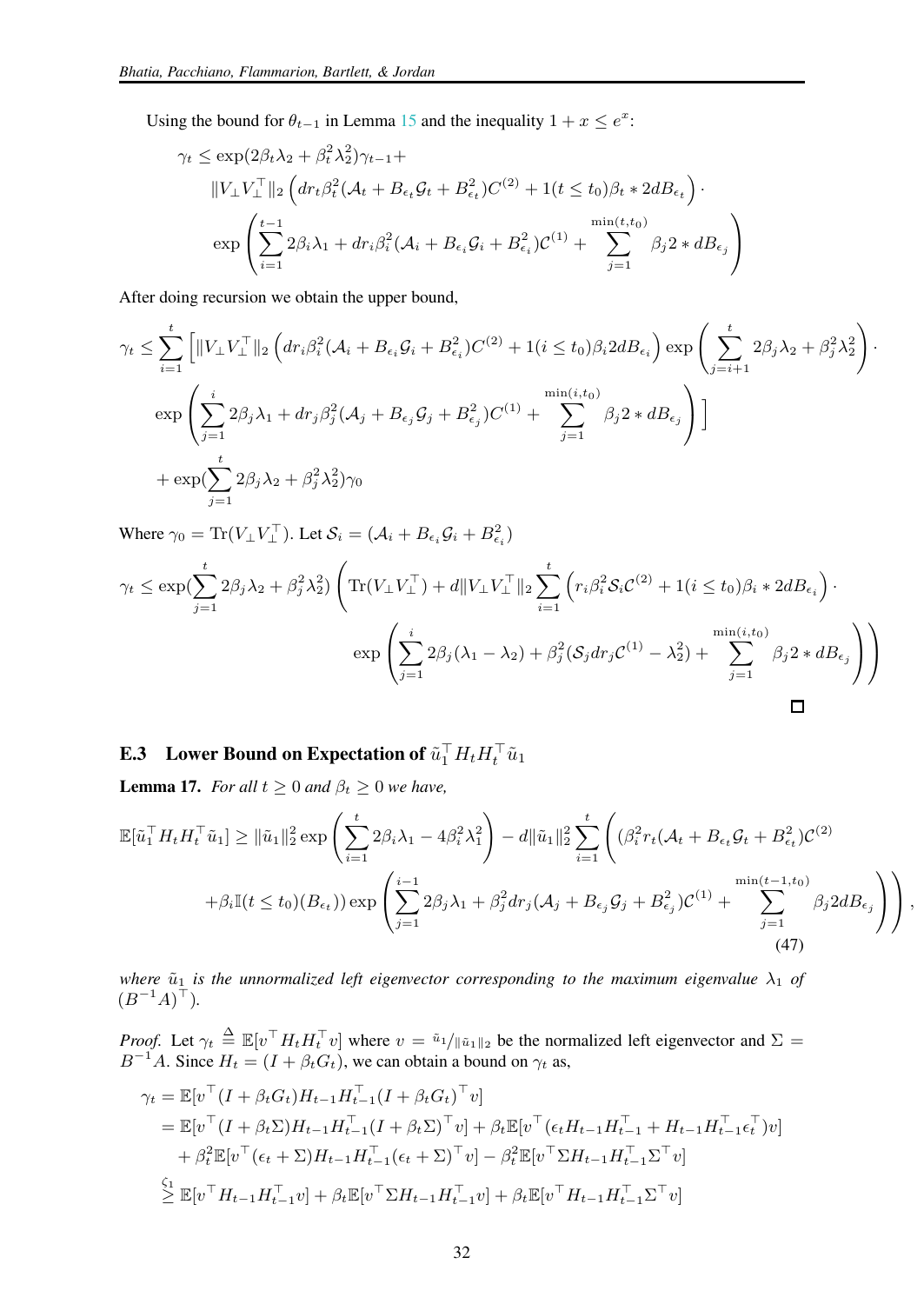$$
+ \beta_t \mathbb{E}[v^\top (\epsilon_t H_{t-1} H_{t-1}^\top + H_{t-1} H_{t-1}^\top \epsilon_t^\top) v] \n\stackrel{\zeta_2}{=} (1 + 2\lambda_1 \beta_t) \gamma_{t-1} + \beta_t \underbrace{\mathbb{E}[v^\top (\epsilon_t H_{t-1} H_{t-1}^\top + H_{t-1} H_{t-1}^\top \epsilon_t^\top) v]}_{(I)},
$$
\n(48)

where  $\zeta_1$  follows since  $(\epsilon_t + \Sigma)H_{t-1}H_{t-1}(\epsilon_t + \Sigma)$  is a positive semi-definite matrix and  $\zeta_2$  follows since v is the top left eigenvector of  $\Sigma$ . Now, in order to bound term (I), we note that

$$
\mathbb{E}[v^{\top}(\epsilon_t H_{t-1} H_{t-1}^{\top} + H_{t-1} H_{t-1}^{\top} \epsilon_t^{\top}) v] \geq -\|\mathbb{E}[\epsilon_t H_{t-1} H_{t-1}^{\top} + H_{t-1} H_{t-1}^{\top} \epsilon_t^{\top}]\|_2.
$$

Using the bound obtained in [\(41\)](#page-27-0), we get that for  $t > t_0$ ,

$$
\mathbb{E}[v^\top(\epsilon_t H_{t-1} H_{t-1}^\top + H_{t-1} H_{t-1}^\top \epsilon_t^\top)v] \geq -\beta_t (8 dB_{\epsilon_t} \mathcal{G}_t (2r_t + 1) + d\mathcal{A}_t r_t) \theta_{t-1},
$$

and for  $t \le t_0$ , we have from equation [\(42\)](#page-27-1)

<span id="page-32-0"></span>
$$
\mathbb{E}[v^\top(\epsilon_t H_{t-1} H_{t-1}^\top + H_{t-1} H_{t-1}^\top \epsilon_t^\top)v] \ge -2d B_{\epsilon_t} \theta_{t-1},
$$

Where  $\theta_{t-1}$  is defined as in [15.](#page-25-3) We next use the bound from lemma [15](#page-25-3) to lower bound - $\theta_{t-1}$ ,

$$
\mathbb{E}[v^{\top}(\epsilon_{t}H_{t-1}H_{t-1}^{\top} + H_{t-1}H_{t-1}^{\top}\epsilon_{t}^{\top})v] \geq -\beta_{t}(8dB_{\epsilon_{t}}\mathcal{G}_{t}(2r_{t}+1) + d\mathcal{A}_{t}r_{t} + \mathbb{I}(t \leq t_{0})(2dB_{\epsilon_{t}}))\cdot \exp\left(\sum_{i=1}^{t-1} 2\beta_{i}\lambda_{1} + \beta_{i}^{2}dr_{i}(\mathcal{A}_{i} + B_{\epsilon_{i}}\mathcal{G}_{i} + B_{\epsilon_{i}}^{2})\mathcal{C}^{(1)} + \sum_{j=1}^{\min(t-1,t_{0})} \beta_{j}2dB_{\epsilon_{j}}\right).
$$

Recall that in Lemma [16](#page-28-0) we defined  $C^{(2)}$  as a constant such that:  $dr_t(\mathcal{A}_t + B_{\epsilon_t} \mathcal{G}_t + B_{\epsilon_t}^2) \mathcal{C}^{(2)} \ge$  $32dB_{\epsilon_t}r_t\mathcal{G}_t + 2d\mathcal{A}_t r_t + dB_\epsilon^2$ , therefore:

$$
\mathbb{E}[v^{\top}(\epsilon_{t}H_{t-1}H_{t-1}^{\top} + H_{t-1}H_{t-1}^{\top}\epsilon_{t}^{\top})v] \geq -\left(\beta_{t}dr_{t}(\mathcal{A}_{t} + B_{\epsilon_{t}}\mathcal{G}_{t} + B_{\epsilon_{t}}^{2})\mathcal{C}^{(2)} + \mathbb{I}(t \leq t_{0})(2dB_{\epsilon_{t}})\right) \cdot \exp\left(\sum_{i=1}^{t-1} 2\beta_{i}\lambda_{1} + \beta_{i}^{2}dr_{i}(\mathcal{A}_{i} + B_{\epsilon_{i}}\mathcal{G}_{i} + B_{\epsilon_{i}}^{2})\mathcal{C}^{(1)} + \sum_{j=1}^{\min(t-1, t_{0})} \beta_{j}2dB_{\epsilon_{j}}\right).
$$

Substituting the above in equation [\(48\)](#page-32-0), we obtain the following recursion,

$$
\gamma_t \ge (1 + 2\lambda_1 \beta_t)\gamma_{t-1} - \left(\beta_t dr_t (\mathcal{A}_t + B_{\epsilon_t} \mathcal{G}_t + B_{\epsilon_t}^2) \mathcal{C}^{(2)} + \mathbb{I}(t \le t_0) (2d B_{\epsilon_t})\right) \cdot \exp\left(\sum_{i=1}^{t-1} 2\beta_i \lambda_1 + \beta_i^2 dr_i (\mathcal{A}_i + B_{\epsilon_i} \mathcal{G}_i + B_{\epsilon_i}^2) \mathcal{C}^{(1)} + \sum_{j=1}^{\min(t-1, t_0)} \beta_j 2d B_{\epsilon_j}\right).
$$

Using the inequality  $1 + x \ge \exp(x - x^2)$  for all  $x \ge 0$ , along with  $\gamma_0 = 1$ , we obtain,

$$
\gamma_t \ge \exp\left(\sum_{i=1}^t 2\beta_i \lambda_1 - 4\beta_i^2 \lambda_1^2\right) - d \sum_{i=1}^t \left((\beta_i^2 r_t (\mathcal{A}_t + B_{\epsilon_t} \mathcal{G}_t + B_{\epsilon_t}^2) \mathcal{C}^{(2)} + \beta_i \mathbb{I}(t \le t_0) (B_{\epsilon_t})) \cdot \exp\left(\sum_{j=1}^{i-1} 2\beta_j \lambda_1 + \beta_j^2 dr_j (\mathcal{A}_j + B_{\epsilon_j} \mathcal{G}_j + B_{\epsilon_j}^2) \mathcal{C}^{(1)} + \sum_{j=1}^{\min(t-1, t_0)} \beta_j 2d B_{\epsilon_j}\right)\right)
$$
\n(49)

which concludes the proof of the lemma.

 $\Box$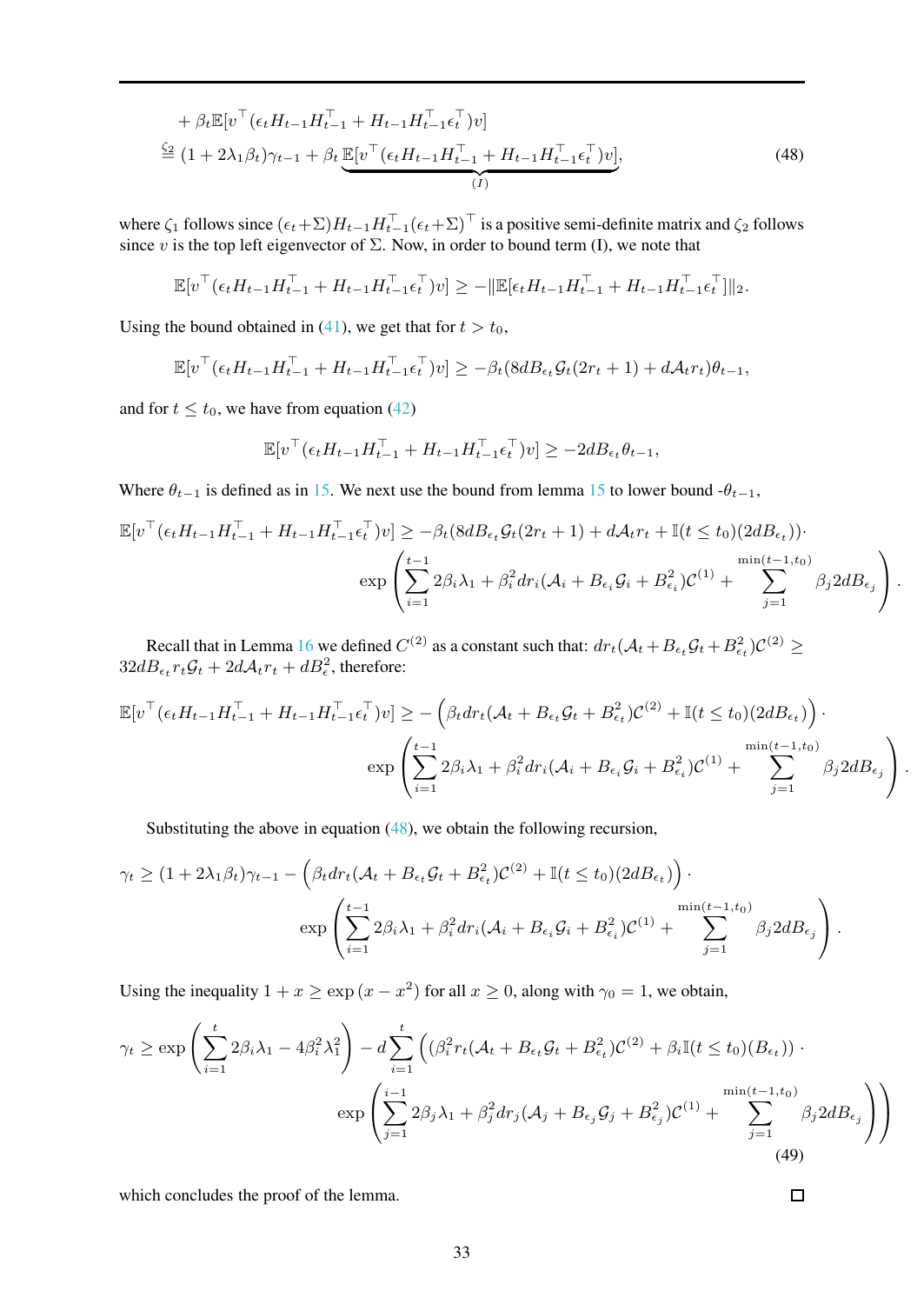# <span id="page-33-0"></span>**E.4** Upper Bound on Variance of  $\tilde{u}_1^\top H_t H_t^\top \tilde{u}_1$

In this section, we provide an upper bound on  $\mathbb{E}[(v^\top H_t H_t^\top v)^2]$  which will be later used in order to lower bound the requisite term using the Chebychev Inequality. We first prove an upper bound on  $\mathbb{E}\left[\text{Tr}(H_t H_t^\top H_t H_t^\top)\right]$  and use this in the next lemma to obtain the requisite bounds.

<span id="page-33-1"></span>**Lemma 18.** *For all*  $t \geq 0$ *:* 

$$
\mathbb{E}\left[\text{Tr}(H_t H_t^\top H_t H_t^\top)\right] \leq d \exp\left(\sum_{i=1}^t 4\lambda_1 \beta_i + dr_i(\mathcal{A}_i + B_{\epsilon_i}^2 + B_{\epsilon_i} \mathcal{G}_i) C^{(3)} \beta_i^2 + \sum_{j=1}^{\min(t, t_0)} \beta_j 2 * (\frac{101}{100})^3 B_{\epsilon_j}\right)
$$

*As long as*  $\beta_t$  *satisfies that for all*  $t$ ,  $\|I + \beta_t B^{-1}A\| \le \frac{101}{100}$ ,  $\beta_t r_t \mathcal{G}_t < \frac{1}{4}$ , and  $\beta_t r_t \mathcal{B}_{\epsilon_t} < \frac{1}{4}$ .

*Proof.* We start by substituting the identity:  $H_t = (I + \beta_t G_t)H_{t-1} = (I + \beta_t B^{-1}A + \beta_t \epsilon_t)H_{t-1}$ . Substituting this decomposition intro the trace we want to bound we obtain:

$$
\mathbb{E}\left[\text{Tr}(H_t H_t^\top H_t H_t^\top)\right] = \text{Tr}\,\mathbb{E}\left[(I + \beta_t G_t) H_{t-1} H_{t-1}^\top (I + \beta_t G_t)^\top (I + \beta_t G_t) H_{t-1} H_{t-1}^\top (I + \beta_t G_t)^\top\right]
$$
\n
$$
= \text{Tr}\,\mathbb{E}\left[\underbrace{H_{t-1} H_{t-1}^\top (I + \beta_t G_t)^\top (I + \beta_t G_t)}_{\Gamma_1} \underbrace{H_{t-1} H_{t-1}^\top (I + \beta_t G_t)^\top (I + \beta_t G_t)^\top (I + \beta_t G_t)}_{\Gamma_2}\right]
$$
\n
$$
\leq \text{Tr}\,\mathbb{E}\left[H_{t-1} H_{t-1}^\top H_{t-1} H_{t-1}^\top (I + \beta_t G_t)^\top (I + \beta_t G_t) (I + \beta_t G_t)^\top (I + \beta_t G_t)\right]
$$

where last inequality follows from the trace inequality:  $\text{Tr}\left(\Gamma_1\Gamma_2\Gamma_1\Gamma_2\right) \leq \text{Tr}\left(\Gamma_1^2\Gamma_2^2\right)$ .

Expanding ♠ yields:

$$
\begin{split}\n\spadesuit &= \underbrace{(I + \beta_t B^{-1}A)^{\top}(I + \beta_t B^{-1}A)(I + \beta_t B^{-1}A)^{\top}(I + \beta_t B^{-1}A)}_{\spadesuit_1} \\
&+ \underbrace{\beta_t \left(\epsilon_t^{\top} (I + \beta_t B^{-1}A)(I + \beta_t B^{-1}A)^{\top} (I + \beta_t B^{-1}A) + (I + \beta_t B^{-1}A)^{\top} \epsilon_t (I + \beta_t B^{-1}A)^{\top} (I + \beta_t B^{-1}A)\right)}_{\spadesuit_2^{(1)}} \\
&+ \underbrace{\beta_t \left((I + \beta_t B^{-1}A)^{\top} (I + \beta_t B^{-1}A) \epsilon_t^{\top} (I + \beta_t B^{-1}A) + (I + \beta_t B^{-1}A)^{\top} (I + \beta_t B^{-1}A)(I + \beta_t B^{-1}A)^{\top} \epsilon_t\right)}_{\spadesuit_2^{(2)}}\n\end{split}
$$

 $+ \spadesuit_3,$ 

where  $\clubsuit_3$  contains all terms with at least two  $\epsilon_t$ . Additionally,  $\spadesuit_3$  is a symmetric matrix with norm satisfying:

$$
\|\spadesuit_3\| \leq \beta_t^2 \binom{4}{2} \|\epsilon_t\|^2 \|I + \beta_t B^{-1} A\|^2 + \beta_t^3 \binom{4}{3} \|\epsilon_t\|^3 \|I + \beta_t B^{-1} A\| + \beta_t^4 \binom{4}{4} \|\epsilon_t\|^4
$$
  

$$
\leq \beta_t^2 * 6B_{\epsilon_t}^2 \left(\frac{101}{100}\right)^2 + \beta_t^3 * 4 * B_{\epsilon_t}^3 \left(\frac{101}{100}\right) + \beta_t^4 B_{\epsilon_t}^4
$$
  

$$
\leq \beta_t^2 * 6B_{\epsilon_t}^2 \left(\frac{101}{100}\right)^2 + \beta_t^2 B_{\epsilon_t}^2 \left(\frac{101}{100}\right) + \beta_t^2 B_{\epsilon_t}^2 \frac{1}{16}
$$
  

$$
\leq 8\beta_t^2 B_{\epsilon_t}^2
$$

where the inequality  $\gamma_1$  follows from triangle, and  $\gamma_2$ ,  $\gamma_3$  from the step size condition. Recall that:

$$
\mathrm{Tr}\,\mathbb{E}\left[H_{t-1}H_{t-1}^\top H_{t-1}H_{t-1}^\top\spadesuit\right]=\mathrm{Tr}\,\mathbb{E}\left[H_{t-1}H_{t-1}^\top H_{t-1}H_{t-1}^\top\left(\spadesuit_1+(\spadesuit_2^{(1)}+\spadesuit_2^{(2)})+\spadesuit_3\right)\right]
$$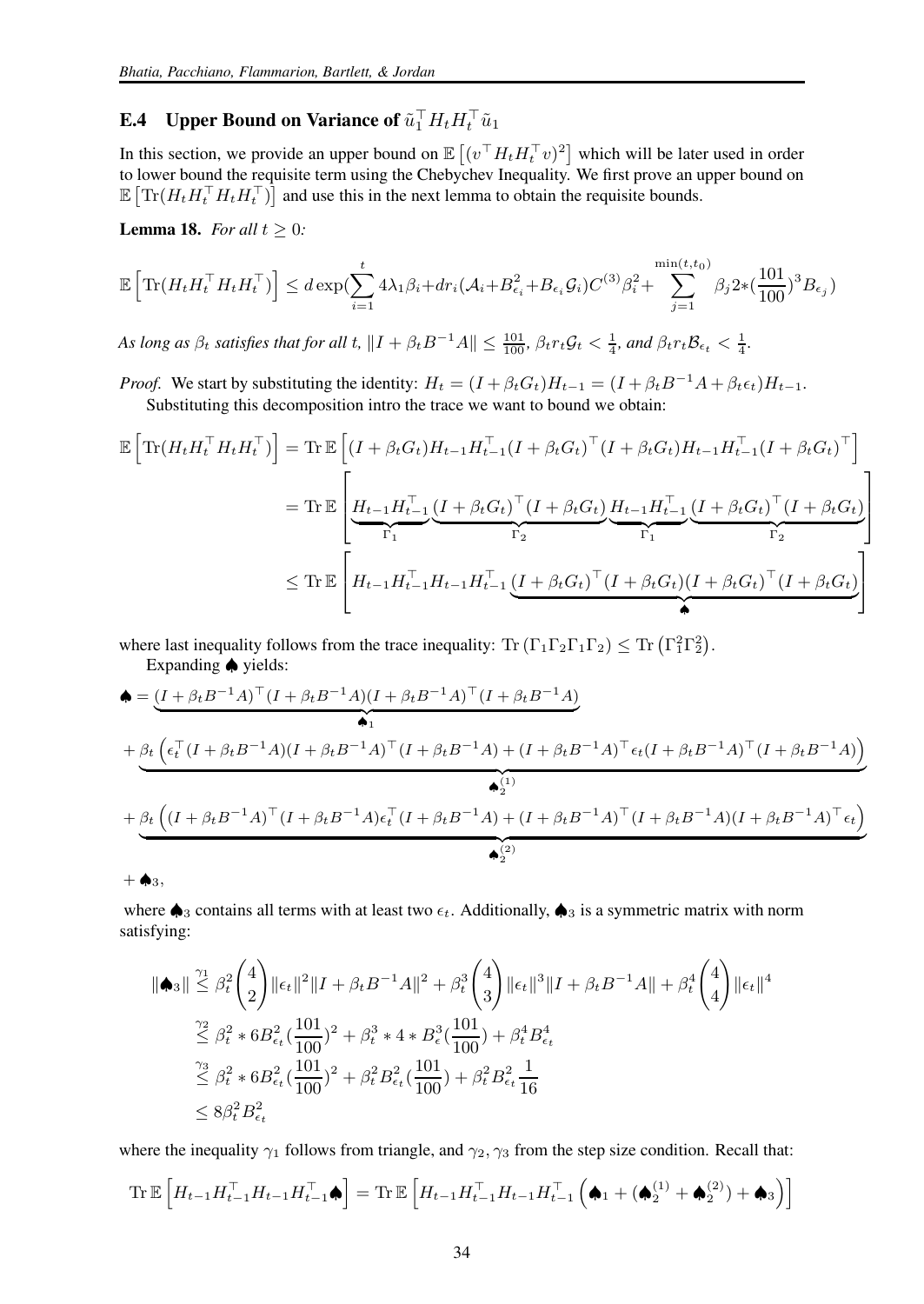Since, as shown in equation Equation [37](#page-25-4) we have that  $(I + \beta_t B^{-1}A)(I + \beta_t B^{-1}A)^{\top} \preceq$  $(1 + \beta_t \lambda_1)^2 I$ . then,  $\spadesuit_1 \preceq (1 + \beta_t \lambda_1)^4 I$  (this is because  $(I + \beta_t B^{-1} A)(I + \beta_t B^{-1} A)^{\top}$  and  $(I + \beta_t B^{-1}A)^{\dagger} (I + \beta_t B^{-1}A)$  have the same eigenvalues. And therefore  $\bigoplus_{i=1}^{\infty} \leq (1 + \beta_t \lambda_1)^4 I \leq$  $(1 + 4\beta_t \lambda_1 + 11\beta_t^2 \max(\lambda_1^4, 1))I$  and  $\spadesuit_3 \preceq 8\beta_t^2 B_{\epsilon_t}^2 I$ , thus implying:

$$
\text{Tr}\,\mathbb{E}\left[H_{t-1}H_{t-1}^{\top}H_{t-1}H_{t-1}^{\top}\left(\spadesuit_{1}+\spadesuit_{3}\right)\right]\leq(1+4\beta_{t}\lambda_{1}+11\beta_{t}^{2}(\lambda_{1}^{4}\vee1)+8\beta_{t}^{2}B_{\epsilon_{t}}^{2})\,\text{Tr}\,\mathbb{E}\left[H_{t-1}H_{t-1}^{\top}H_{t-1}H_{t-1}^{\top}\right]
$$

It only remains to bound the term  $\text{Tr}\,\mathbb{E}\left[H_{t-1}H_{t-1}^{\top}H_{t-1}H_{t-1}^{\top}(\spadesuit_2^{(1)}+\spadesuit_2^{(2)})\right]$  ${\rm T}$ . Notice that

 $\blacklozenge_2^{(1)}$  +  $\blacklozenge_2^{(2)}$  is a symmetric matrix. Therefore, whenever  $t \leq t_0$ :

$$
\|\spadesuit_2^{(1)} + \spadesuit_2^{(2)} \| \leq 2\beta_t B_{\epsilon_t} \|I + \beta_t B^{-1} A\|^3 \leq 2\beta_t (\frac{101}{100})^3 B_{\epsilon_t}
$$

And also whenever  $t \leq t_0$ :

$$
\begin{aligned} \text{Tr}\,\mathbb{E}\left[H_{t-1}H_{t-1}^\top H_{t-1}H_{t-1}^\top(\spadesuit_2^{(1)}+\spadesuit_2^{(2)})\right] &\leq 2\beta_t B_{\epsilon_t} \|I+\beta_t B^{-1}A\|^3\\ &\leq 2(1.01)^3 \beta_t \,\text{Tr}\,\mathbb{E}\left[H_{t-1}H_{t-1}^\top H_{t-1}H_{t-1}^\top\right] \end{aligned}
$$

We will use similar arguments to what we used in previous sections to bound these types of terms for the case when  $t > t_0$ :

Let  $H_{t-1} = (I + L_{t-1}^{t-r_t+1})H_{t-r_t}$  as in Lemma [15,](#page-25-3) therefore:

$$
\operatorname{Tr}\mathbb{E}\left[H_{t-1}H_{t-1}^{\top}H_{t-1}H_{t-1}^{\top}(\spadesuit_{2}^{(1)}+\spadesuit_{2}^{(2)})\right] = \operatorname{Tr}\mathbb{E}\left[(I+L_{t-1}^{t-r_{t}+1})H_{t-r_{t}}H_{t-r_{t}}^{\top}(I+L_{t-1}^{t-r_{t}+1})^{\top}\right]
$$
\n
$$
(I+L_{t-1}^{t-r_{t}+1})H_{t-r_{t}}H_{t-r_{t}}^{\top}(I+L_{t-1}^{t-r_{t}+1})^{\top}(\spadesuit_{2}^{(1)}+\spadesuit_{2}^{(2)})\right]
$$

We can now expand the right hand side of the last equation into different types of terms. We start by bounding the term that does not contain any  $L_{t-1}^{t-r_t+1}$  nor  $(L_{t-1}^{t-r_t+1})^{\top}$ . It is easy to see that  $\|\mathbb{E} \left[ \bigoplus_{2}^{(1)} + \bigoplus_{2}^{(2)} |\mathcal{F}_{t-r_t} \right] \| \leq \beta_t^2 \mathcal{A}_{t} r_t \ast \left( \frac{101}{100} \right)^3 \ast 4$ . This follows because  $\|\mathbb{E} \left[ \epsilon_t |\mathcal{F}_{t-r_t} \right] \| \leq$  $\mathcal{A}_t \beta_t r_t$ , and an operator bound on each of the remaining 3 terms in each of the four factors by  $||I + \beta_t B^{-1}A|| \le \frac{101}{100}$ . With these observations and using the fact that  $\bigotimes_2^{(1)} + \bigotimes_2^{(2)}$  is a symmetric matrix, we can bound the following term:

$$
\mathbb{E}\left[\text{Tr}\left(H_{t-r_t}H_{t-r_t}^{\top}H_{t-r_t}H_{t-r_t}^{\top}(\spadesuit_2^{(1)}+\spadesuit_2^{(2)})\right)|\mathcal{F}_{t-r_t}\right]
$$
\n
$$
= \text{Tr}\left(H_{t-r_t}H_{t-r_t}^{\top}H_{t-r_t}H_{t-r_t}^{\top}\mathbb{E}\left[\spadesuit_2^{(1)}+\spadesuit_2^{(2)}|\mathcal{F}_{t-r_t}\right]\right)
$$
\n
$$
\leq \beta_t^2 \mathcal{A}_t r_t * \left(\frac{101}{100}\right)^3 * 4 \text{ Tr}(H_{t-r_t}H_{t-r_t}^{\top}H_{t-r_t}H_{t-r_t}^{\top})
$$
\n
$$
\leq \beta_t^2 \mathcal{A}_t r_t * 5 \text{ Tr}(H_{t-r_t}H_{t-r_t}^{\top}H_{t-r_t}H_{t-r_t})
$$

For the terms of  $\Gamma$  containing  $L_{t-1}^{t-r_t+1}$  components we use a simple bound. Notice that  $\|\spadesuit_2^{(1)}$  +  $t-1$  $\left|\sum_{t=1}^{(2)}\right| \leq \beta_t \left(\frac{101}{100}\right)^3 * 4 * B_{\epsilon_t}$ . And recall just as in Equation [40,](#page-26-1)  $\left\|L_{t-1}^{t-r_t+1}\right\| \leq 4r_t \mathcal{G}_t \beta_t$  and therefore  $||(L_{t-1}^{t-r_t+1})^{\top} L_{t-1}^{t-r_t+1}|| \leq 16r_t^2 \mathcal{G}_t^2 \beta_t^2$ . We look at the term containing four copies of  $L_{t-1}^{t-r_t+1}$  terms: Let  $O_1 = \text{Tr}\left( L_{t-1}^{t-r_t+1} H_{t-r_t} H_{t-r_t}^\top (L_{t-1}^{t-r_t+1})^\top L_{t-1}^{t-r_t+1} H_{t-r_t} H_{t-r_t}^\top (L_{t-1}^{t-r_t+1})^\top (\spadesuit_2^{(1)} + \spadesuit_2^{(1)}) \right)$ 

$$
O_1 \leq \beta_t \left(\frac{101}{100}\right)^3 * 4 * B_{\epsilon_t} \operatorname{Tr} \left( L_{t-1}^{t-r_t+1} H_{t-r_t} H_{t-r_t}^\top (L_{t-1}^{t-r_t+1})^\top L_{t-1}^{t-r_t+1} H_{t-r_t} H_{t-r_t}^\top (L_{t-1}^{t-r_t+1})^\top \right)
$$
  
= 
$$
\beta_t \left(\frac{101}{100}\right)^3 * 4 * B_{\epsilon_t} \operatorname{Tr} \left( \left[ H_{t-r_t} H_{t-r_t}^\top (L_{t-1}^{t-r_t+1})^\top L_{t-1}^{t-r_t+1} H_{t-r_t} H_{t-r_t}^\top \right] (L_{t-1}^{t-r_t+1})^\top L_{t-1}^{t-r_t+1} \right)
$$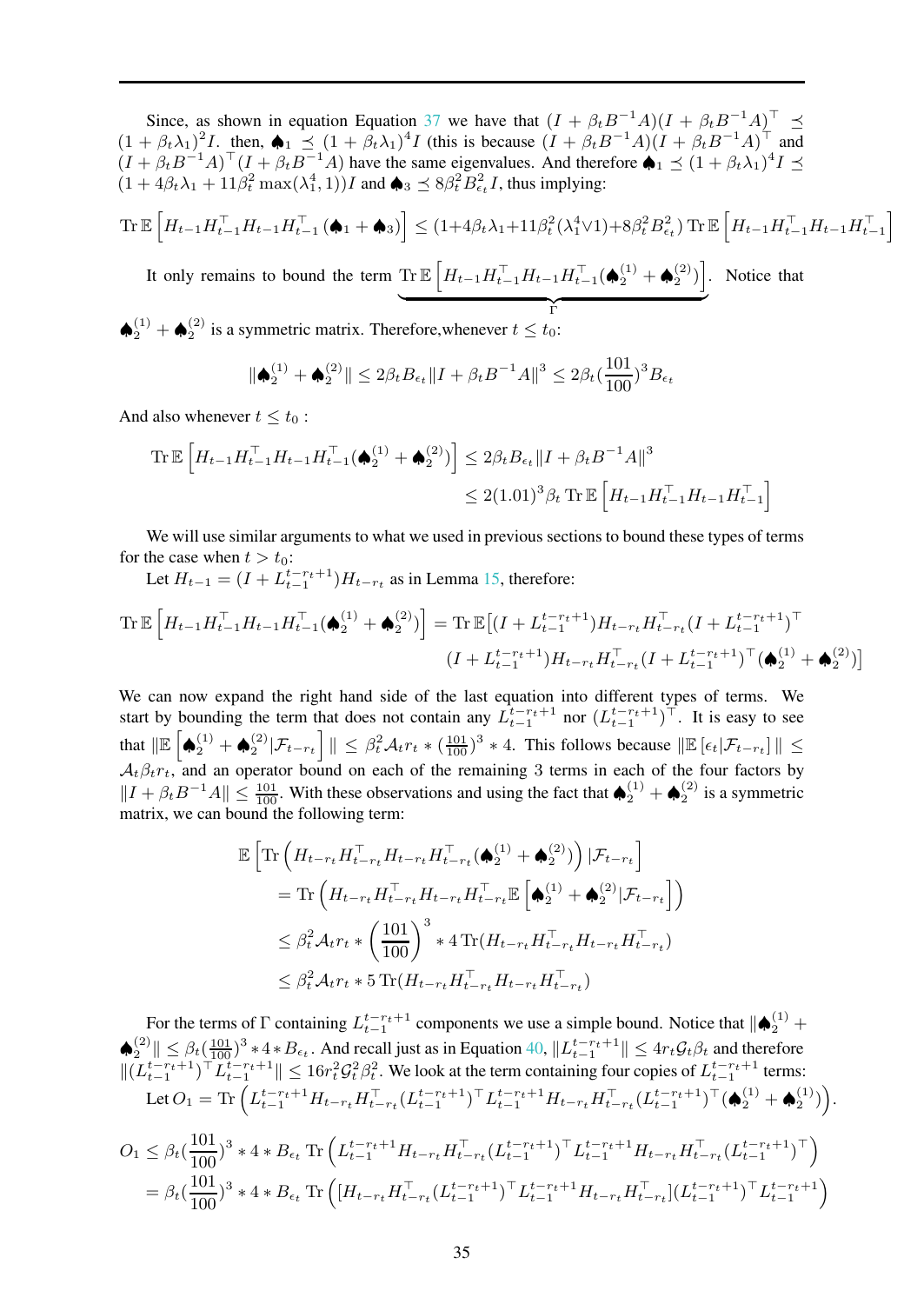$$
\leq \beta_t^3 \left(\frac{101}{100}\right)^3 * 4B_{\epsilon_t} * 16r_t^2 \mathcal{G}_t^2 \operatorname{Tr}\left(H_{t-r_t} H_{t-r_t}^\top (L_{t-1}^{t-r_t+1})^\top L_{t-1}^{t-r_t+1} H_{t-r_t} H_{t-r_t}^\top\right)
$$
\n
$$
= \beta_t^3 \left(\frac{101}{100}\right)^3 * 4B_{\epsilon_t} * 16r_t^2 \mathcal{G}_t^2 \operatorname{Tr}\left(H_{t-r_t} H_{t-r_t}^\top H_{t-r_t} H_{t-r_t}^\top (L_{t-1}^{t-r_t+1})^\top L_{t-1}^{t-r_t+1}\right)
$$
\n
$$
\leq \beta_t^5 \left(\frac{101}{100}\right)^3 * 4B_{\epsilon_t} * 16^2 r_t^4 \mathcal{G}_t^4 \operatorname{Tr}\left(H_{t-r_t} H_{t-r_t}^\top H_{t-r_t} H_{t-r_t}^\top\right)
$$
\n
$$
\leq \beta_t^2 17B_{\epsilon_t} * r_t \mathcal{G}_t \operatorname{Tr}\left(H_{t-r_t} H_{t-r_t}^\top H_{t-r_t} H_{t-r_t}^\top\right)
$$

where the last inequality follows from the step size conditions. We now look at the following term in  $\Gamma$  that has three  $L_{t-1}^{t-r_t+1}$  terms:

$$
O_2 = \text{Tr}(H_{t-r_t} H_{t-r_t}^\top (L_{t-1}^{t-r_t+1})^\top L_{t-1}^{t-r_t+1} H_{t-r_t} H_{t-r_t}^\top (L_{t-1}^{t-r_t+1})^\top (\spadesuit_2^{(1)} + \spadesuit_2^{(2)})) + \text{Tr}(L_{t-1}^{t-r_t+1} H_{t-r_t} H_{t-r_t}^\top (L_{t-1}^{t-r_t+1})^\top L_{t-1}^{t-r_t+1} H_{t-r_t} H_{t-r_t}^\top (\spadesuit_2^{(1)} + \spadesuit_2^{(2)}))
$$

Since  $||(L_{t-1}^{t-r_t+1})^\top (\spadesuit_2^{(1)} + \spadesuit_2^{(2)}) + (\spadesuit_2^{(1)} + \spadesuit_2^{(2)})L_{t-1}^{t-r_t+1}|| \leq \beta_t^2 (\frac{101}{100})^3 B_{\epsilon_t} r_t \mathcal{G}_t$ . Using a similar series of inequalities as in the case above we obtain a bound:

$$
O_{2} = \text{Tr} \left( H_{t-r_{t}} H_{t-r_{t}}^{\top} (L_{t-1}^{t-r_{t}+1})^{\top} L_{t-1}^{t-r_{t}+1} H_{t-r_{t}} H_{t-r_{t}}^{\top} (L_{t-1}^{t-r_{t}+1})^{\top} (\bigotimes_{2}^{(1)} + \bigotimes_{2}^{(2)}) +
$$
\n
$$
L_{t-1}^{t-r_{t}+1} H_{t-r_{t}} H_{t-r_{t}}^{\top} (L_{t-1}^{t-r_{t}+1})^{\top} L_{t-1}^{t-r_{t}+1} H_{t-r_{t}} H_{t-r_{t}}^{\top} (\bigotimes_{2}^{(1)} + \bigotimes_{2}^{(2)}) \right)
$$
\n
$$
= \text{Tr} \left( H_{t-r_{t}} H_{t-r_{t}}^{\top} (L_{t-1}^{t-r_{t}+1})^{\top} L_{t-1}^{t-r_{t}+1} H_{t-r_{t}} H_{t-r_{t}}^{\top} [(L_{t-1}^{t-r_{t}+1})^{\top} (\bigotimes_{2}^{(1)} + \bigotimes_{2}^{(2)}) + (\bigotimes_{2}^{(1)} + \bigotimes_{2}^{(2)}) L_{t-1}^{t-r_{t}+1}] \right)
$$
\n
$$
\leq \beta_{t}^{2} * 32 * (\frac{101}{100})^{3} B_{\epsilon_{t}} G_{t} r_{t} \text{ Tr} \left( H_{t-r_{t}} H_{t-r_{t}}^{\top} (L_{t-1}^{t-r_{t}+1})^{\top} L_{t-1}^{t-r_{t}+1} H_{t-r_{t}} H_{t-r_{t}}^{\top} \right)
$$
\n
$$
= \beta_{t}^{2} * 32 * (\frac{101}{100})^{3} B_{\epsilon_{t}} G_{t} r_{t} \text{ Tr} \left( H_{t-r_{t}} H_{t-r_{t}}^{\top} H_{t-r_{t}} H_{t-r_{t}}^{\top} (L_{t-1}^{t-r_{t}+1})^{\top} L_{t-1}^{t-r_{t}+1} \right)
$$
\n
$$
\leq \beta_{t}^{2} * 32 (\frac{101}{100})^{3} B_{\epsilon_{t}} G_{t} r_{t} \text{ Tr} \left( H_{t-r_{t
$$

The last inequality  $\gamma_1$  follows from the step size conditions.

$$
O'_{2} = \text{Tr}(L_{t-1}^{t-r_{t}+1}H_{t-r_{t}}H_{t-r_{t}}^{T}(L_{t-1}^{t-r_{t}+1})^{\top}H_{t-r_{t}}H_{t-r_{t}}^{T}(L_{t-1}^{t-r_{t}+1})^{\top}(\spadesuit_{2}^{(1)} + \spadesuit_{2}^{(2)})) +
$$
\n
$$
\text{Tr}(L_{t-1}^{t-r_{t}+1}H_{t-r_{t}}H_{t-r_{t}}^{T}(L_{t-1}^{t-r_{t}+1}H_{t-r_{t}}H_{t-r_{t}}^{T}(L_{t-1}^{t-r_{t}+1})^{\top}(\spadesuit_{2}^{(1)} + \spadesuit_{2}^{(2)}))
$$
\n
$$
\text{Since } \|(L_{t-1}^{t-r_{t}+1})^{\top}(\spadesuit_{2}^{(1)} + \spadesuit_{2}^{(2)})L_{t-1}^{t-r_{t}+1}\| \leq \beta_{t}^{3}(\frac{101}{100})^{3} * 4 * B_{\epsilon_{t}}r_{t}^{2}G_{t}^{2}.
$$
\n
$$
O'_{2} = \text{Tr}(L_{t-1}^{t-r_{t}+1}H_{t-r_{t}}H_{t-r_{t}}^{T}(L_{t-1}^{t-r_{t}+1})^{\top}H_{t-r_{t}}H_{t-r_{t}}^{T}(L_{t-1}^{t-r_{t}+1})^{\top}(\spadesuit_{2}^{(1)} + \spadesuit_{2}^{(2)}) +
$$
\n
$$
L_{t-1}^{t-r_{t}+1}H_{t-r_{t}}H_{t-r_{t}}^{T}(L_{t-1}^{t-r_{t}+1}H_{t-r_{t}}(L_{t-1}^{t-r_{t}+1})^{\top}(\spadesuit_{2}^{(1)} + \spadesuit_{2}^{(2)})L_{t-1}^{t-r_{t}+1})
$$
\n
$$
\leq \text{Tr}(H_{t-r_{t}}H_{t-r_{t}}^{T}(L_{t-1}^{t-r_{t}+1} + (L_{t-1}^{t-r_{t}+1})^{\top})H_{t-r_{t}}H_{t-r_{t}}^{T}[(L_{t-1}^{t-r_{t}+1})^{\top}(\spadesuit_{2}^{(1)} + \spadesuit_{2}^{(2)})L_{t-1}^{
$$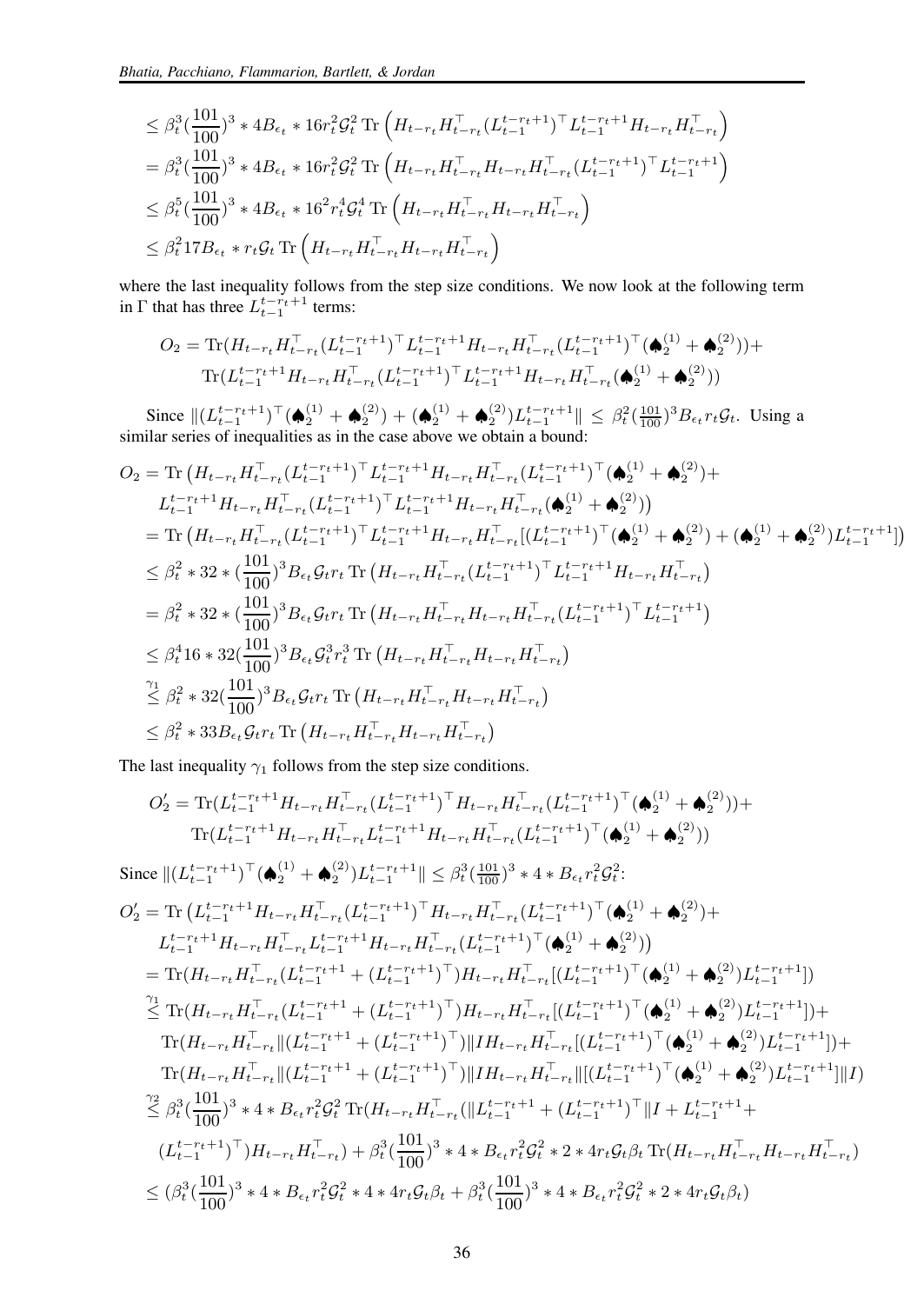$$
\begin{aligned}\n& \quad \text{Tr}(H_{t-r_t} H_{t-r_t}^\top H_{t-r_t} H_{t-r_t}^\top) \\
&= \beta_t^4 \cdot 72 \cdot \left(\frac{101}{100}\right)^3 r_t^3 \mathcal{G}_t^3 B_{\epsilon_t} \text{Tr}(H_{t-r_t} H_{t-r_t}^\top H_{t-r_t} H_{t-r_t}^\top) \\
&\le \beta_t^2 \cdot 5 B_{\epsilon_t} \mathcal{G}_t r_t \text{Tr}(H_{t-r_t} H_{t-r_t}^\top H_{t-r_t} H_{t-r_t}^\top)\n\end{aligned}
$$

where the inequality  $\gamma_1$  follows because the sum of the two added terms is nonnegative. The inequality  $\gamma_2$  follows by combining the first two terms in the previous expression and noting that

$$
H_{t-r_t} H_{t-r_t}^\top H_{t-r_t} H_{t-r_t}^\top \| L_{t-1}^{t-r_t+1} + (L_{t-1}^{t-r_t+1})^\top \| + H_{t-r_t} H_{t-r_t}^\top (L_{t-1}^{t-r_t+1} + (L_{t-1}^{t-r_t+1})^\top) H_{t-r_t} H_{t-r_t}^\top \succeq 0.
$$

The last inequality follows from the step size conditions. This finalizes the analysis for the components in  $\Gamma$  having three  $L_{t-1}^{t-r_t+1}$  terms.

We now look at the components of  $\Gamma$  with two  $L_{t-1}^{t-r_t+1}$  terms. Their sum equals:

$$
\begin{split} & \text{Tr}\left( \left( (L_{t-1}^{t-r_t+1} H_{t-r_t} H_{t-r_t}^\top + H_{t-r_t} H_{t-r_t}^\top L_{t-1}^{t-r-t+1})^2 + (L_{t-1}^{t-r_t+1} H_{t-r_t} H_{t-r_t}^\top (L_{t-1}^{t-r_t+1})^\top + H_{t-r_t} H_{t-r_t}^\top )^2 \right. \\ & \left. - H_{t-r_t} H_{t-r_t}^\top H_{t-r_t} H_{t-r_t}^\top - L_{t-1}^{t-r_t+1} H_{t-r_t} H_{t-r_t}^\top (L_{t-1}^{t-r_t+1} H_{t-r_t} H_{t-r_t}^\top (L_{t-1}^{t-r_t+1})^\top ) (\bigotimes^{(1)}_2 + \bigotimes^{(2)}_2) \right) \right) \end{split}
$$

We look at a generic term of  $\Gamma$  having exactly two  $L_{t-1}^{t-r_t+1}$  terms: Let

$$
O_3 = \text{Tr}(H_{t-r_t} H_{t-r_t}^\top (L_{t-1}^{t-r_t+1})^\top L_{t-1}^{t-r_t+1} H_{t-r_t} H_{t-r_t}^\top (\spadesuit_2^{(1)} + \spadesuit_2^{(2)})).
$$

Then, we have that,

$$
O_3 \le d \| L_{t-1}^{t-r_t+1} \|^2 \| H_{t-r_t} H_{t-r_t}^\top \|^2 \| \spadesuit_2^{(1)} + \spadesuit_2^{(2)} \|
$$
  
\n
$$
\le d\beta_t^2 * 4^2 * r_t^2 * \mathcal{G}_t^2 * (\frac{101}{100})^3 * 4 * B_{\epsilon_t} \| (H_{t-r_t} H_{t-r_t}^\top)^2 \|
$$
  
\n
$$
\le d\beta_t^2 17 \mathcal{G}_t B_{\epsilon_t} \text{Tr}(H_{t-r_t} H_{t-r_t}^\top H_{t-r_t} H_{t-r_t})
$$

The last inequality follows from a the step size conditions plus the fact that trace is larger than operator norm for a PSD matrix.

We now look at a generic term in  $\Gamma$  with one  $L_{t-1}^{t-r_t+1}$  term: Let

$$
O_4 = \text{Tr}(H_{t-r_t} H_{t-r_t}^\top (L_{t-1}^{t-r_t+1})^\top H_{t-r_t} H_{t-r_t}^\top (\spadesuit_2^{(1)} + \spadesuit_2^{(2)})).
$$

Then, we have that,

$$
O_4 \le d \| L_{t-1}^{t-r_t+1} \| \| H_{t-r_t} H_{t-r_t}^{\top} \|^{2} \| \spadesuit_2^{(1)} + \spadesuit_2^{(2)} \|
$$
  

$$
\le d^2 r_t \mathcal{G}_t \beta_t \left( \frac{101}{100} \right)^3 * 4B_{\epsilon_t} \| (H_{t-r_t} H_{t-r_t}^{\top})^2 \|
$$
  

$$
\le 17 d \beta_t^2 r_t \mathcal{G}_t B_{\epsilon_t} \text{Tr} (H_{t-r_t} H_{t-r_t}^{\top} H_{t-r_t} H_{t-r_t}^{\top})
$$

Since there is a single term of type  $O_1$ , four of type  $O_2$ , six of type  $O_3$  and four of type  $O_4$ , we obtain the bound whenever  $t > t_0$ :

$$
\operatorname{Tr}\mathbb{E}\left[H_{t-1}H_{t-1}^{\top}H_{t-1}H_{t-1}^{\top}(\spadesuit_2^{(1)}+\spadesuit_2^{(2)})\right] \leq \beta_t^2(5r_t\mathcal{A}_t+55B_{\epsilon_t}\mathcal{G}_t r_t+23d\mathcal{G}_tB_{\epsilon_t}r_t)\cdot \mathbb{E}\left[\operatorname{Tr}(H_{t-r_t}H_{t-r_t}^{\top}H_{t-r_t}H_{t-r_t}^{\top})\right]
$$

Therefore we obtain the following recursion:

$$
\begin{split} \text{Tr}(\mathbb{E}\left[H_{t}H_{t}^{\top}H_{t}H_{t}^{\top}\right]) &\leq \text{Tr}\,\mathbb{E}\left[H_{t-1}H_{t-1}^{\top}H_{t-1}H_{t-1}^{\top}\spadesuit\right] \\ &\leq (1+4\beta_{t}\lambda_{1}+11\beta_{t}^{2}\max(\lambda_{1}^{4},1)+8\beta_{t}^{2}B_{\epsilon_{t}}^{2})\,\text{Tr}\,\mathbb{E}\left[H_{t-1}H_{t-1}^{\top}H_{t-1}H_{t-1}^{\top}\right] + \\ &\beta_{t}^{2}(5r_{t}\mathcal{A}_{t}+55B_{\epsilon_{t}}\mathcal{G}_{t}r_{t}+23d\mathcal{G}_{t}B_{\epsilon_{t}}r_{t}+1(t\leq t_{0})2\beta_{t}(\frac{101}{100})^{3}B_{\epsilon_{t}}). \end{split}
$$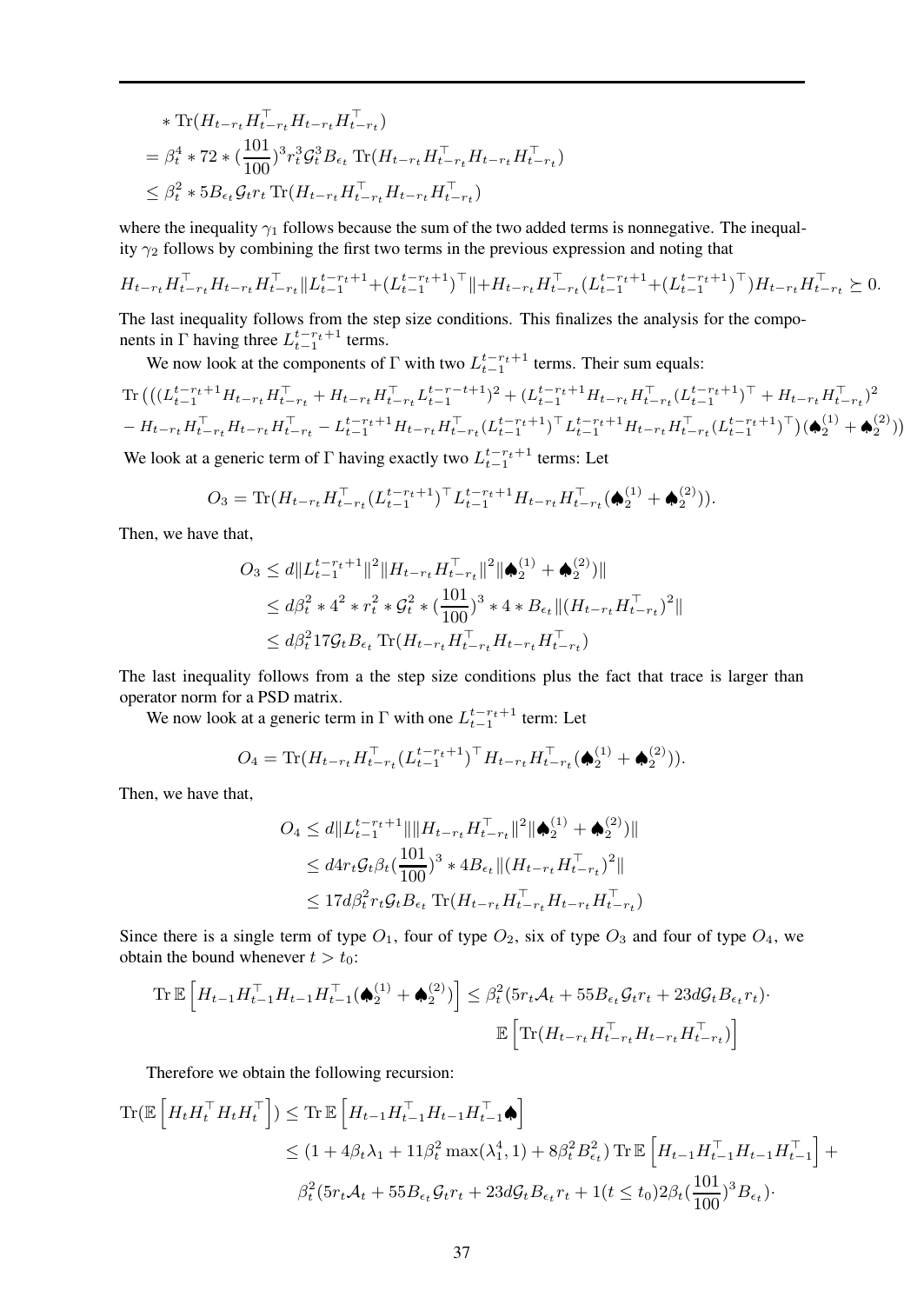$$
\mathbb{E}\left[\text{Tr}(\boldsymbol{H}_{t-r_t}\boldsymbol{H}_{t-r_t}^\top\boldsymbol{H}_{t-r_t}\boldsymbol{H}_{t-r_t}^\top)\right]
$$

Let  $C^{(3)}$  be a constant such that:

 $dr_t(\mathcal{A}_t + B_{\epsilon_t}^2 + B_{\epsilon_t}\mathcal{G}_t)C^{(3)} \ge (5r_t\mathcal{A}_t + 55B_{\epsilon_t}\mathcal{G}_t r_t + 23d\mathcal{G}_tB_{\epsilon_t}r_t) + 11\max(\lambda_1^4, 1) + 8B_{\epsilon_t}^2$ Let  $\{\eta_i\}$  be a sequence of increasing upper bounds for  $\mathbb{E} \left[ \text{Tr} (H_i H_i^\top H_i H_i^\top) \right]$ . In other words,

$$
\mathbb{E}\left[\text{Tr}(H_i H_i^\top H_i H_i^\top)\right] \leq \eta_i \; \forall i
$$

And  $\eta_0 \leq \eta_1 \leq \eta_2 \leq \cdots$ , where  $\eta_0 = d$ . Let  $\mathcal{C}_t^{(3)} = E_\epsilon + \mathcal{D}_t^{(3)} + 11 \max(\lambda_1^4, 1)$ . We can obtain a recursion of the form:

$$
\eta_t \le (1 + 4\beta_t \lambda_1 + \beta_t^2 dr_t (\mathcal{A}_t + B_{\epsilon_t}^2 + B_{\epsilon_t} \mathcal{G}_t) C^{(3)} + 1(t \le t_0) 2\beta_t (\frac{101}{100})^3 B_{\epsilon_t}) \eta_{t-1}
$$

We conclude by applying the inequality  $1 + x \leq \exp(x)$  for  $x > 0$  and the initial condition  $\eta_0 = d$ :

$$
\eta_t \leq d \exp\left(\sum_{i=1}^t 4\lambda_1 \beta_i + dr_i (\mathcal{A}_i + B_{\epsilon_i}^2 + B_{\epsilon_i} \mathcal{G}_i) C^{(3)} \beta_i^2 + \sum_{j=1}^{\min(t, t_0)} \beta_j 2 * (\frac{101}{100})^3 B_{\epsilon_j}\right)
$$

<span id="page-37-0"></span>**Lemma 19.** *For*  $t > 0$ *, we have that* 

$$
\mathbb{E}\left[ (\tilde{u}_{i}^{\top} H_{t} H_{t}^{\top} \tilde{u}_{i})^{2} \right] \n\leq \|\tilde{u}_{1}\|_{2}^{4} \exp\left( \sum_{i=1}^{t} 4\lambda_{1} \beta_{i} + 11\lambda_{1}^{2} \beta_{t}^{2} \right) + \|\tilde{u}_{1}\|_{2}^{4} \sum_{i=1}^{t} \left( \beta_{i}^{2} dr_{i} (\mathcal{A}_{i} + B_{\epsilon_{i}}^{2} + B_{\epsilon_{i}} \mathcal{G}_{i}) \mathcal{U}_{2} + 1(i \leq t_{0})\beta_{i} 4B_{\epsilon_{i}} \right) \cdot \exp\left( \sum_{j=1}^{i} 4\lambda_{1} \beta_{j} + dr_{j} (\mathcal{A}_{j} + B_{\epsilon_{j}}^{2} + \mathcal{G}_{j} B_{\epsilon_{j}}) \mathcal{C}^{(3)} \beta_{j}^{2} + \sum_{j=i}^{\min(t, t_{0})} \beta_{j} 2 * (\frac{101}{100})^{3} B_{\epsilon_{j}} \right) \right)
$$

 $\Box$ 

*where*  $\tilde{u}_1$  *is the unnormalized left eigenvector corresponding to the maximum eigenvalue*  $\lambda_1$  *of*  $B^{-1}A$ *. As long as*  $\beta_t$  *follows that*  $\|I + \beta_t B^{-1}A\| \leq \frac{101}{100}$ *,*  $\beta_t B_{\epsilon_t} < 1$ 

*Proof.* As in the previous lemma, we let  $v = \frac{\tilde{u}_1}{\|\tilde{u}_1\|_2}$  denote the normalized left principal eigenvector. Let  $H_t = (I + \beta_t G_t)H_{t-1} = (I + \beta_t B^{-1}A + \beta_t \epsilon_t)H_{t-1}$ . The desired expectation can be written as:

$$
\mathbb{E}\left[\left(v^{\top}H_tH_t^{\top}v\right)^2\right] = \mathbb{E}\left[v^{\top}(I+\beta_tG_t)H_{t-1}H_{t-1}^{\top}(I+\beta_tG_t)^{\top}vv^{\top}(I+\beta_tG_t)H_{t-1}H_{t-1}^{\top}(I+\beta_tG_t)^{\top}v\right]
$$
\n
$$
= \mathbb{E}\left[\underbrace{v^{\top}(I+\beta_tB^{-1}A)H_{t-1}H_{t-1}^{\top}(I+\beta_tB^{-1}A)^{\top}vv^{\top}(I+\beta_tB^{-1}A)H_{t-1}H_{t-1}^{\top}(I+\beta_tB^{-1}A)^{\top}v}_{\Gamma_0}\right]
$$
\n
$$
+ \mathbb{E}\left[\Gamma_1+\Gamma_2+\Gamma_3+\Gamma_4\right]
$$

where  $\Gamma_i$  is the collection of terms in the expansion of  $\mathbb{E}[(v^\top H_t H_t^\top v)^2]$  that have exactly i terms of the form  $\epsilon_t$ .

Since v is a left eigenvector of  $B^{-1}A$ , the term  $\Gamma_0$  can be written as follows:

$$
\mathbb{E}[\Gamma_0] = (1 + \beta_t \lambda_1)^4 \mathbb{E}\left[v^\top H_{t-1} H_{t-1}^\top vv^\top H_{t-1} H_{t-1}^\top v\right]
$$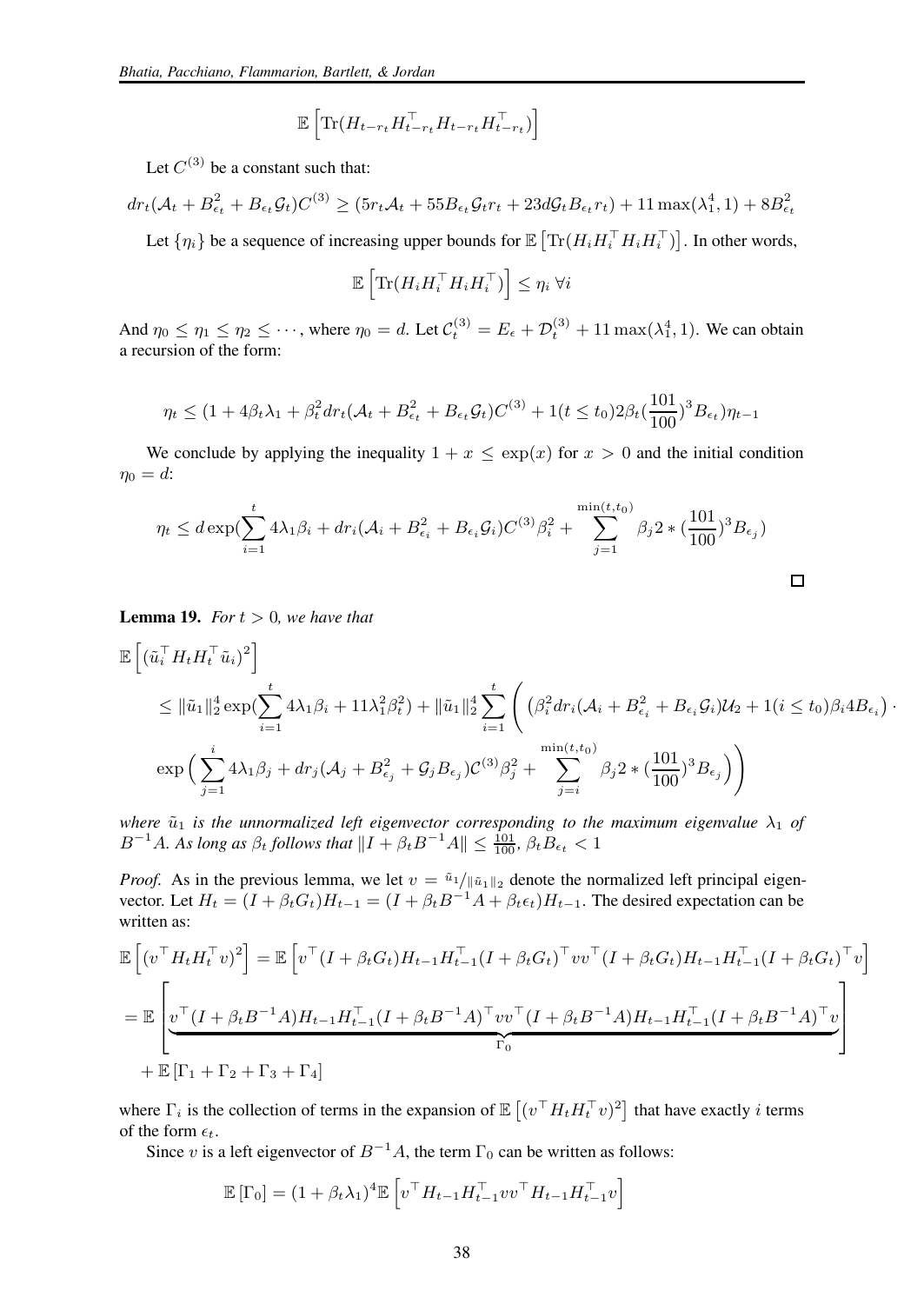$$
\leq \exp(4\lambda_1\beta_t + 11\lambda_1^2\beta_t^2)\mathbb{E}\left[v^{\top}H_{t-1}H_{t-1}^{\top}vv^{\top}H_{t-1}H_{t-1}^{\top}v\right]
$$

Now we bound the terms  $\Gamma_i$  with  $i > 2$ . Each of these terms is formed of component terms with at least two  $\beta_t \epsilon_t$  each. Let's look at a generic term like this one and bound it, for example one that has two terms of the form  $\epsilon_t$ :

$$
|v^\top \beta_t \epsilon_t H_{t-1} H_{t-1}^\top \beta_t \epsilon_t v v^\top (I + \beta_t B^{-1} A) H_{t-1} H_{t-1}^\top (I + \beta_t B^{-1} A)^\top v| \leq \beta_t^2 \|H_{t-1} H_{t-1}^\top\|^2 B_{\epsilon_t}^2 \left(\frac{101}{100}\right)^2
$$
  

$$
\leq 2B_{\epsilon_t}^2 \beta_t^2 \operatorname{Tr}(H_{t-1} H_{t-1}^\top H_{t-1} H_{t-1}^\top)
$$

By a similar argument, and using the step size conditions  $\beta_t \mathcal{B}_{\epsilon_t} < 1$ , we can bound each of the terms in  $\Gamma_2, \Gamma_3$  and  $\Gamma_4$  and obtain (using the fact that  $\beta_t < 1$ ):

$$
\Gamma_2 + \Gamma_3 + \Gamma_4 \leq \beta_t^2 B_{\epsilon_t}^2 \mathcal{U}_1 \operatorname{Tr} (H_{t-1} H_{t-1}^\top H_{t-1} H_{t-1}^\top)
$$
\n(50)

For some universal constant  $U_1$  depending on  $\frac{101}{100}$  and the number of component terms in  $\Gamma_2, \Gamma_3$ , and  $\Gamma_4$ . Therefore,

$$
\mathbb{E} [\Gamma_2 + \Gamma_3 + \Gamma_4] \leq \beta_t^2 B_{\epsilon_t}^2 \mathcal{U}_1 \mathbb{E} \left[ \text{Tr} (H_{t-1} H_{t-1}^\top H_{t-1} H_{t-1}^\top) \right] \n\leq \beta_t^2 B_{\epsilon-t}^2 \mathcal{U}_1 d \exp \left( \sum_{i=1}^{t-1} 4\lambda_1 \beta_i + dr_i (\mathcal{A}_i + B_{\epsilon_i}^2 + B_{\epsilon_i} \mathcal{G}_i)^{C^{(3)}} \beta_i^2 + \sum_{j=1}^{\min(t, t_0)} 2 * \beta_j (\frac{101}{100})^3 B_{\epsilon_j} \right)
$$

**Bounding expectation of Γ<sub>1</sub>:** We start by bounding the expectation of  $\Gamma_1$  whenever  $t \leq t_0$ . Let's look at a generic term from  $\Gamma_1$ :

$$
\mathcal{Z} := v^\top (I + \beta_t B^{-1} A) H_{t-1} H_{t-1}^\top \beta_t \epsilon_t v v^\top (I + \beta_t B^{-1} A) H_{t-1} H_{t-1}^\top (I + \beta_t B^{-1} A)^\top v
$$

We bound this term naively:

$$
\begin{aligned} \|\mathcal{Z}\| &\leq \beta_t \|I + \beta_t B^{-1} A\|^3 \|H_{t-1} H_{t-1}^\top\|^2 B_{\epsilon_t} \\ &\leq \beta_t \left(\frac{101}{100}\right)^3 \text{Tr}(H_{t-1} H_{t-1}^\top H_{t-1} H_{t-1}^\top) B_{\epsilon_t} \end{aligned}
$$

There are exactly 4 terms of type  $\mathcal{Z}$ . Now we proceed to bound the expectation of  $\Gamma_1$  whenever  $t > t_0$ : Let's look at a generic term from Γ<sub>1</sub>:

<span id="page-38-0"></span>
$$
v^{\top} (I + \beta_t B^{-1} A) H_{t-1} H_{t-1}^{\top} \beta_t \epsilon_t v v^{\top} (I + \beta_t B^{-1} A) H_{t-1} H_{t-1}^{\top} (I + \beta_t B^{-1} A)^{\top} v \tag{51}
$$

In the same way as in previous lemmas, in order to obtain a bound for this term, we write  $H_{t-1}$  =  $(I + L_{t-1}^{t-r_t+1})H_{t-r_t}$  and substitute this equality in Equation [51.](#page-38-0) Recall that  $||L_{t-1}^{t-r_t+1}|| \leq 4r_t \mathcal{G}_t \beta_t$ . In this expansion, we bound all terms that have at least one  $L_{t-1}^{t-r_t+1}$  using a simple bound. Let's look at a generic such term and bound it:

$$
\begin{split} \spadesuit &:= |v^\top (I + \beta_t B^{-1} A) L_{t-1}^{t-r_t+1} H_{t-r_t} H_{t-r_t}^\top \beta_t \epsilon_t v v^\top (I + \beta_t B^{-1} A) H_{t-r_t} H_{t-r_t}^\top (I + \beta_t B^{-1} A)^\top v | \\ & \text{(52)} \\ \spadesuit &\leq 4r_t \mathcal{G}_t \beta_t^2 \left(\frac{101}{100}\right)^3 \cdot \|H_{t-r_t} H_{t-r_t}^\top\|^2 B_\epsilon \\ &\leq 2r_t \mathcal{G}_t \beta_t^2 B_{\epsilon_t} \left(\frac{101}{100}\right)^3 \cdot \text{Tr}(H_{t-r_t} H_{t-r_t}^\top H_{t-r_t} H_{t-r_t}^\top) \end{split}
$$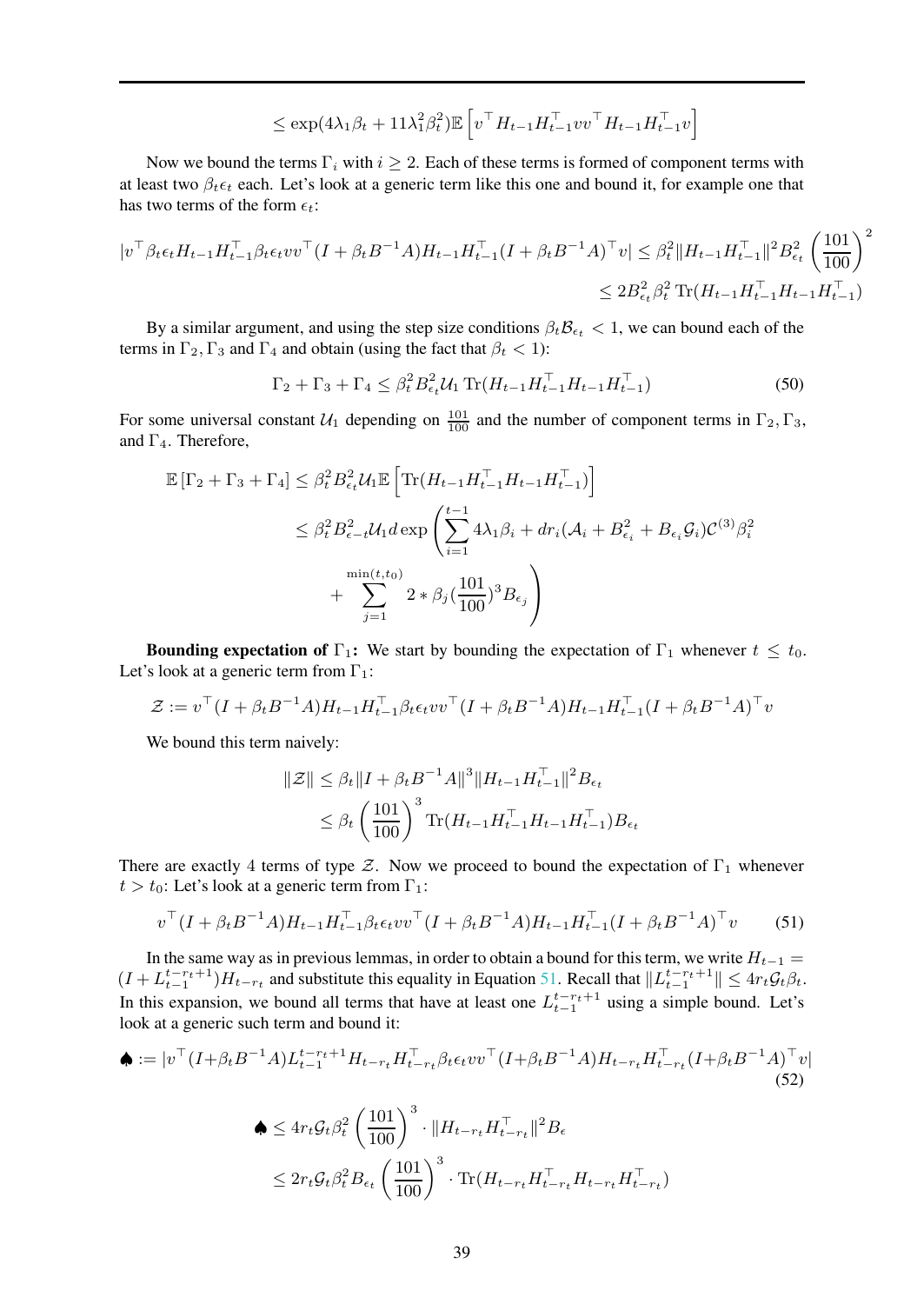And therefore:

$$
\mathbb{E}[\spadesuit] \leq 2r_t \mathcal{G}_t \beta_t^2 B_{\epsilon_t} \left(\frac{101}{100}\right)^3 d \exp\left(\sum_{i=1}^{t-r_t} 4\lambda_1 \beta_i + dr_i (\mathcal{A}_i + B_{\epsilon_i}^2 + B_{\epsilon_i} \mathcal{G}_i)^{C^{(3)}} \beta_i^2\right)
$$
  

$$
\leq 2r_t \mathcal{G}_t \beta_t^2 B_{\epsilon_t} \left(\frac{101}{100}\right)^3 d \exp\left(\sum_{i=1}^{t-1} 4\lambda_1 \beta_i + dr_i (\mathcal{A}_i + B_{\epsilon_i}^2 + B_{\epsilon_i} \mathcal{G}_i)^{C^{(3)}} \beta_i^2\right)
$$

Using the step size condition,  $\beta_t G_t r_t \leq \frac{1}{4}$ , all of the remaining terms with at least one  $L_{t-1}^{t-r_t+1}$ can be upper bounded by a expression of order  $O(\beta_t^2 r_t G_t B_{\epsilon_t} \text{Tr}(H_{t-r_t} H_{t-r_t}^T H_{t-r_t}^T H_{t-r_t}^T))$ . This procedure will handle the terms in  $\Gamma_1$  that after the subsitution  $H_{t-1} = (I + L_{t-1}^{t-r_t+1})H_{t-r_t}$  have at least one  $L_{t-1}^{t-r_t+1}$ .

The only terms remaining to bound are those coming from  $\Gamma_1$ , such that after substituting  $H_{t-1} = (I + L_{t-1}^{t-r_t+1})H_{t-r_t}$  do not involve any  $L_{t-1}^{t-r_t+1}$ . Let's look at a generic such term and bound its expectation:

$$
\diamondsuit := \mathbb{E}\left[\underbrace{v^\top (I+\beta_t B^{-1}A)H_{t-r_t}H_{t-r_t}^\top \beta_t \epsilon_t vv^\top (I+\beta_t B^{-1}A)H_{t-r_t}H_{t-r_t}^\top (I+\beta_t B^{-1}A)^\top v}_{\diamondsuit_1}\right]
$$

Recall that  $\|\mathbb{E}[\epsilon_t|\mathcal{F}_{t-r_t}]\| \leq \mathcal{A}_t\beta_t r_t$ . We bound  $\diamondsuit$  by first bounding the norm of the conditional expectation of  $\diamondsuit_1$ :

$$
\|\mathbb{E}[\langle \chi_1 | \mathcal{F}_{t-r_t}] \| \leq \beta_t^2 O(r_t) \left(\frac{101}{100}\right)^3 \| H_{t-r_t} H_{t-r_t}^\top \|^2
$$
  

$$
\leq \beta_t^2 \mathcal{A}_{t} r_t \left(\frac{101}{100}\right)^3 \text{Tr}(H_{t-r_t} H_{t-r_t}^\top H_{t-r_t} H_{t-r_t}^\top)
$$

And therefore:

$$
\diamondsuit = \mathbb{E}[\diamondsuit_1] \leq \mathbb{E}[\|\mathbb{E}[\diamondsuit_1|\mathcal{F}_{t-r_t}]\|]
$$
\n
$$
\leq \beta_t^2 \mathcal{A}_t r_t \left(\frac{101}{100}\right)^3 d \exp\left(\sum_{i=1}^{t-r_t} 4\lambda_1 \beta_i + dr_i(\mathcal{A}_i + B_{\epsilon_i}^2 + B_{\epsilon_i} \mathcal{G}_i) \mathcal{C}^{(3)} \beta_i^2 + \sum_{j=1}^{\min(t-r_t, t_0)} \beta_j 2 * (\frac{101}{100})^3 B_{\epsilon_j}\right)
$$
\n
$$
\leq \beta_t^2 \mathcal{A}_t r_t \left(\frac{101}{100}\right)^3 d \exp\left(\sum_{i=1}^{t-1} 4\lambda_1 \beta_i + dr_i(\mathcal{A}_i + B_{\epsilon_i}^2 + B_{\epsilon_i} \mathcal{G}_i) \mathcal{C}^{(3)} \beta_i^2 + \sum_{j=1}^{\min(t, t_0)} \beta_j 2 * (\frac{101}{100})^3 B_{\epsilon_j}\right)
$$

The last inequality follows from the results of  $18$ . Combining all these bounds yields for all t we have:

$$
\mathbb{E}[\Gamma_1 + \Gamma_2 + \Gamma_3 + \Gamma_4] \leq \left(\beta_t^2 dr_t (\mathcal{A}_t + B_{\epsilon_t}^2 + B_{\epsilon_t} \mathcal{G}_t) \mathcal{U}_2 + 1(t \leq t_0) \beta_t 4 * B_{\epsilon_t} (\frac{101}{100})^3\right)
$$

$$
\exp\Big(\sum_{i=1}^{t-1} 4\lambda_1 \beta_i + dr_i (\mathcal{A}_i + B_{\epsilon_i}^2 + B_{\epsilon_i} \mathcal{G}_i)^{C^{(3)}} \beta_i^2 + \sum_{j=1}^{\min(t, t_0)} \beta_j 2 * (\frac{101}{100})^3\Big)
$$

where  $\mathcal{U}_2$  is an absolute constant depending on  $\frac{101}{100}$ , and the number of terms in  $\Gamma_1, \Gamma_2, \cdots, \Gamma_4$ .

Combining all these terms we get a recursion of the form:

$$
\mathbb{E}\left[\left(v^{\top}H_tH_t^{\top}v\right)^2\right] \leq \exp(4\lambda_1\beta_t + 11\lambda_1^2\beta_t^2)\mathbb{E}\left[\left(v^{\top}H_{t-1}H_{t-1}^{\top}v\right)^2\right] + \left(\beta_t^2dr_t(\mathcal{A}_t + B_{\epsilon_t}^2 + B_{\epsilon_t}\mathcal{G}_t)\mathcal{U}_2 + 1\left(t \leq t_0\right)\beta_tB_{\epsilon_t}\left(\frac{101}{100}\right)^3\right)\exp\left(\sum_{i=1}^{t-1}4\lambda_1\beta_i + dr_i(\mathcal{A}_i + B_{\epsilon_i}^2 + B_{\epsilon_i}\mathcal{G}_i)\mathcal{C}^{(3)}\beta_i^2\right)
$$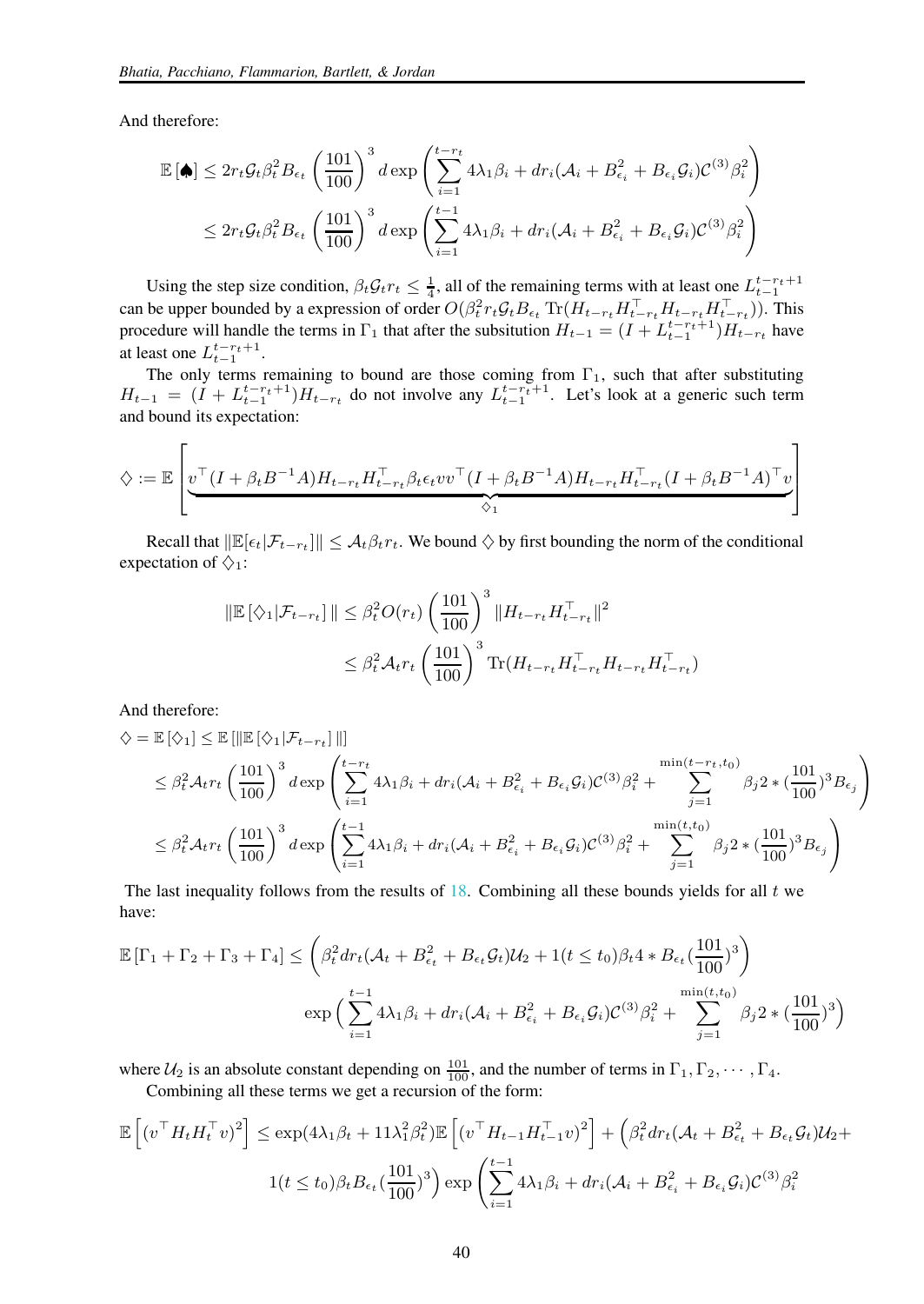$$
+\sum_{j=1}^{\min(t,t_0)}\beta_j(\frac{101}{100})^3B_{\epsilon_j}\Bigg)
$$

After applying recursion on this equation we obtain:

$$
\mathbb{E}\left[(v^{\top}H_tH_t^{\top}v)^2\right] \leq \exp(\sum_{i=1}^t 4\lambda_1\beta_i + 11\lambda_1^2\beta_t^2) \n+ \sum_{i=1}^t \left(\beta_i^2 dr_i(\mathcal{A}_i + B_{\epsilon_i}^2 + B_{\epsilon_i}\mathcal{G}_i)\mathcal{U}_2 + 1(i \leq t_0)\beta_i 4B_{\epsilon_i}(\frac{101}{100})^3\right) \exp\left(\sum_{j=1}^t 4\lambda_1\beta_j + d_{\epsilon_j}(\mathcal{A}_j + B_{\epsilon_j}^2 + \mathcal{G}_jB_{\epsilon_j})C^{(3)}\beta_j^2 + \sum_{j=i}^{\min(t,t_0)} \beta_j 2(\frac{101}{100})^3 B_{\epsilon_j}\right)
$$

<span id="page-40-2"></span><span id="page-40-1"></span> $\Box$ 

As desired.

## <span id="page-40-0"></span>F Convergence Analysis and Main Result

We reproduce the bounds that we will be requiring in this section from the previous ones. We begin by reporducing the lower bound of Lemma 5.3.

$$
\frac{\mathbb{E}[\tilde{u}_1^\top H_n H_n^\top \tilde{u}_1]}{\|\tilde{u}_1\|_2^2} \ge \exp\left(\sum_{t=1}^n 2\beta_t \lambda_1 - 4\beta_t^2 \lambda_1^2\right) - \frac{d \sum_{t=1}^n c_1 \left( (\beta_t^2 r_t + \beta_t \mathbb{I}(t \le t_0)) \exp\left(\sum_{i=1}^t 2\beta_i \lambda_1 + c_2 \beta_i^2 dr_i + c_3 \sum_{i=1}^{t_0} \beta_i d\right)\right)}{(I)},
$$
\n(53)

where we have merged previous explicit constants into  $c_1, c_2$  and  $c_3$ , which throughout the course of this section might assume different values. Restating the bound from Lemma 5.4, we have,

$$
\frac{\mathbb{E}\left[ (\tilde{u}_{1}^{\top} H_{n} H_{n}^{\top} \tilde{u}_{1})^{2} \right]}{\|\tilde{u}_{1}\|_{2}^{4}} \leq \exp\left( \sum_{t=1}^{n} 4\lambda_{1} \beta_{t} + 11\lambda_{1}^{2} \beta_{t}^{2} \right) + \frac{c_{1} \sum_{t=1}^{n} \left( (d\beta_{t}^{2} r_{t} + \mathbb{I}(t \leq t_{0})\beta_{t}) \exp\left( \sum_{i=1}^{t} 4\lambda_{1} \beta_{i} + c_{2} dr_{i} \beta_{i}^{2} + c_{3} \sum_{i=1}^{t_{0}} \beta_{i} \right) \right)}{(H)}
$$
\n
$$
(54)
$$

Note that as mentioned before in Section [B,](#page-13-0) the term  $r_t = O(\log^3(\beta_t^{-1}))$  and  $t_0 = O(\log^3(d^2\beta))$ . In the following, we substitute the step size  $\beta_t = \frac{b}{d^2\beta + t}$ , where  $b, \beta$  are constants, implying that  $r_t = O(\log^3(d^2\beta + t)).$ 

Bounds on partial sums of series: We begin by obtaining bounds on partial sums of some series which will be useful in our analysis. We first prove the following upper bound:

$$
\sum_{i=1}^{t} 4\beta_i \lambda_1 = 4b\lambda_1 \sum_{i=1}^{t} \frac{1}{d^2 \beta + i} = 4b\lambda_1 \sum_{i=d^2\beta + 1}^{d^2 \beta + t} \frac{1}{i} \le 4b\lambda_1 \log\left(\frac{d^2 \beta + t}{d^2 \beta}\right).
$$
 (55)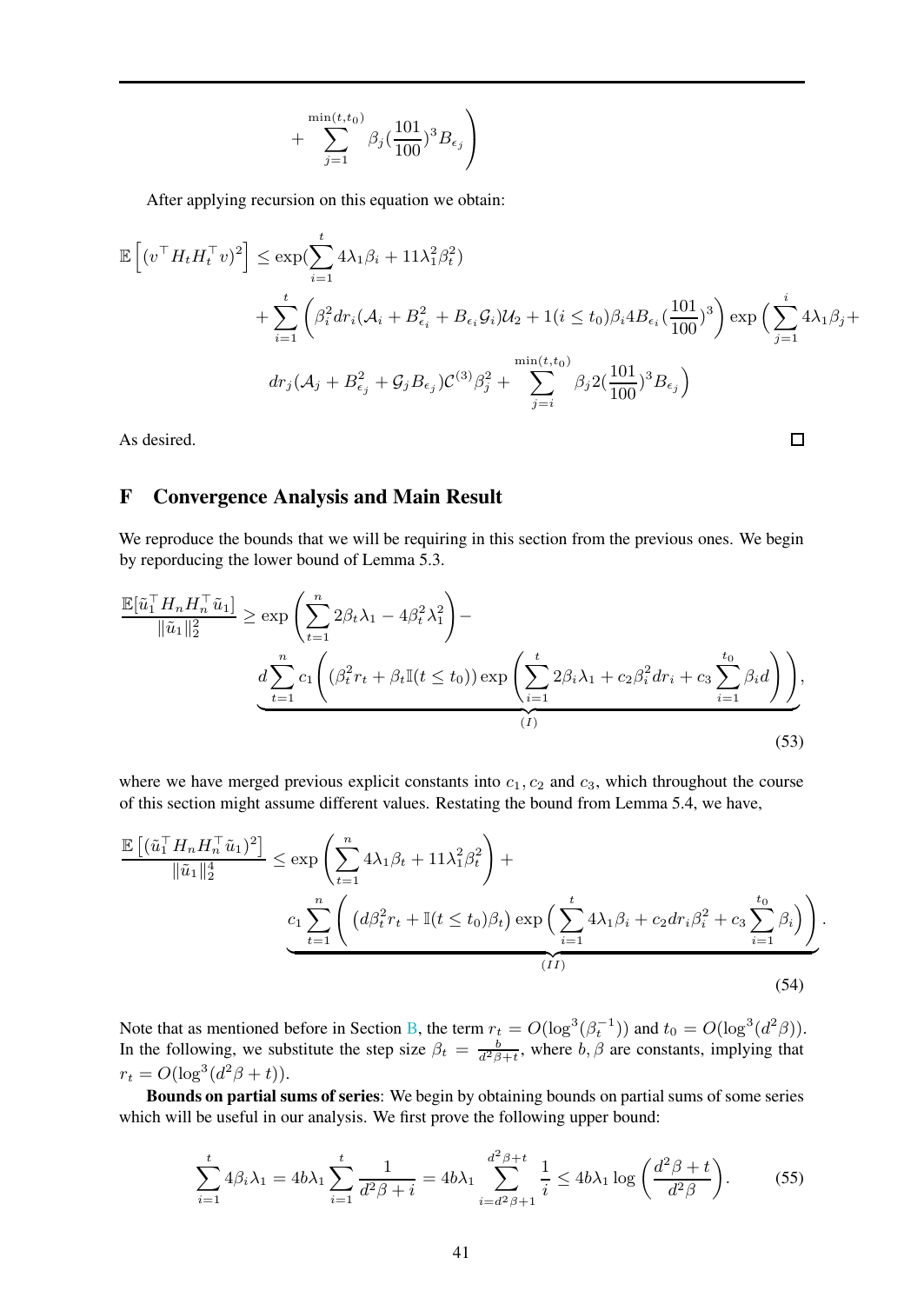We next have the following lower bound:

$$
\sum_{i=1}^{t} 4\beta_i \lambda_1 = 4b\lambda_1 \sum_{i=1}^{t} \frac{1}{d^2 \beta + i} = 4b\lambda_1 \sum_{i=d^2\beta + 1}^{d^2 \beta + t} \frac{1}{i} \ge 4b\lambda_1 \log\left(\frac{d^2 \beta + t + 1}{d^2 \beta + 1}\right).
$$
 (56)

We can obtain the following bound on the squared terms:

$$
c \sum_{i=1}^{t} \beta_i^2 \log^3(d^2 \beta + i) = c \sum_{i=1}^{t} \frac{\log^3(d^2 \beta + i)}{(d^2 \beta + i)^2}
$$
  
= 
$$
c \sum_{i=d^2 \beta + 1}^{d^2 \beta + t} \frac{\log^3(i)}{i^2} \le c \int_{d^2 \beta}^{\infty} \frac{\log^3(x)}{x^2} dx \le c \frac{\log^3(d\beta)}{d^2 \beta},
$$

where c is a constant which changes with inequality. Next, we proceed by bounding the excess terms in the exponent corresponding to the summation over the  $t_0$  terms.

<span id="page-41-0"></span>
$$
c\sum_{i=1}^{t_0} \beta_i \le cb \log\left(\frac{d^2\beta + t_0}{d^2\beta}\right) \le \frac{ct_0}{d^2\beta} \le \frac{c\log^3(d\beta)}{d^2\beta} \le \frac{c}{d},\tag{57}
$$

where the last inequality follows since  $\frac{\log^3(x)}{(x)} \leq 2$ .

**Bounds on**  $\mathbb{E}[v^\top H_n H_n^\top v]$  and  $\mathbb{E}[(v^\top H_n H_n^\top v)^2]$ : We first proceed by providing upper bounds on Term  $(I)$  in  $(53)$  and Term  $(II)$  in  $(54)$ .

$$
d\sum_{t=1}^{n} c_1 \left( (\beta_t^2 r_t + \beta_t \mathbb{I}(t \le t_0)) \exp \left( \sum_{i=1}^t 2\beta_i \lambda_1 + c_2 \beta_i^2 dr_i + c_3 \sum_{i=1}^{t_0} \beta_i d \right) \right) \le c d \sum_{t=1}^{n} \left( (\beta_t^2 r_t + \beta_t \mathbb{I}(t \le t_0)) \times \left( \frac{d^2 \beta + t}{d^2 \beta} \right)^{2b} \right).
$$

Similarly term  $(II)$  by:

$$
c_1 \sum_{t=1}^n \left( \left( d\beta_t^2 r_t + \mathbb{I}(t \le t_0) \beta_t \right) \exp \left( \sum_{i=1}^t 4\lambda_1 \beta_i + c_2 dr_i \beta_i^2 + c_3 \sum_{i=1}^{t_0} \beta_i \right) \right)
$$
  

$$
\le c \sum_{t=1}^n (d\beta_t^2 r_t + \beta_t \mathbb{I}(t \le t_0)) \left( \frac{d^2 \beta + t}{d^2 \beta} \right)^{4b\lambda_1}.
$$

<span id="page-41-1"></span>**Lemma 20.** *For any*  $\delta_1 \in (0,1)$  *and n satisfying*,

$$
\frac{d^2\beta + n}{\log^{\frac{4}{\min(1, 2b\lambda_1)}}(d^2\beta + n)} \ge \max\left(\left(\frac{\exp(\frac{c\lambda_1^2}{d^2})}{\delta_1}\right)^{1/2b\lambda_1} (d^2\beta + 1), \frac{c d\beta^{2b\lambda_1}}{\delta_1} \exp\left(\frac{c\lambda_1^2}{d^2}\right) \left(\left(1 + \frac{1}{d^2\beta}\right)^{2b\lambda_1} + d^2\beta\right), \frac{c\beta^2 d^3 \exp\left(\frac{c\lambda_1^2}{d^2}\right)}{\delta_1}\right)
$$

*we have that*

$$
\frac{\mathbb{E}[\tilde{u}_1^\top H_n H_n^\top \tilde{u}_1]}{\|\tilde{u}_1\|_2^2} \ge (1 - \delta_1) \exp\left(\sum_{t=1}^n 2\beta_t \lambda_1 - 4\beta_t^2 \lambda_1^2\right),
$$

*where c depends polynomially on*  $b, \beta, \lambda_1$ *.*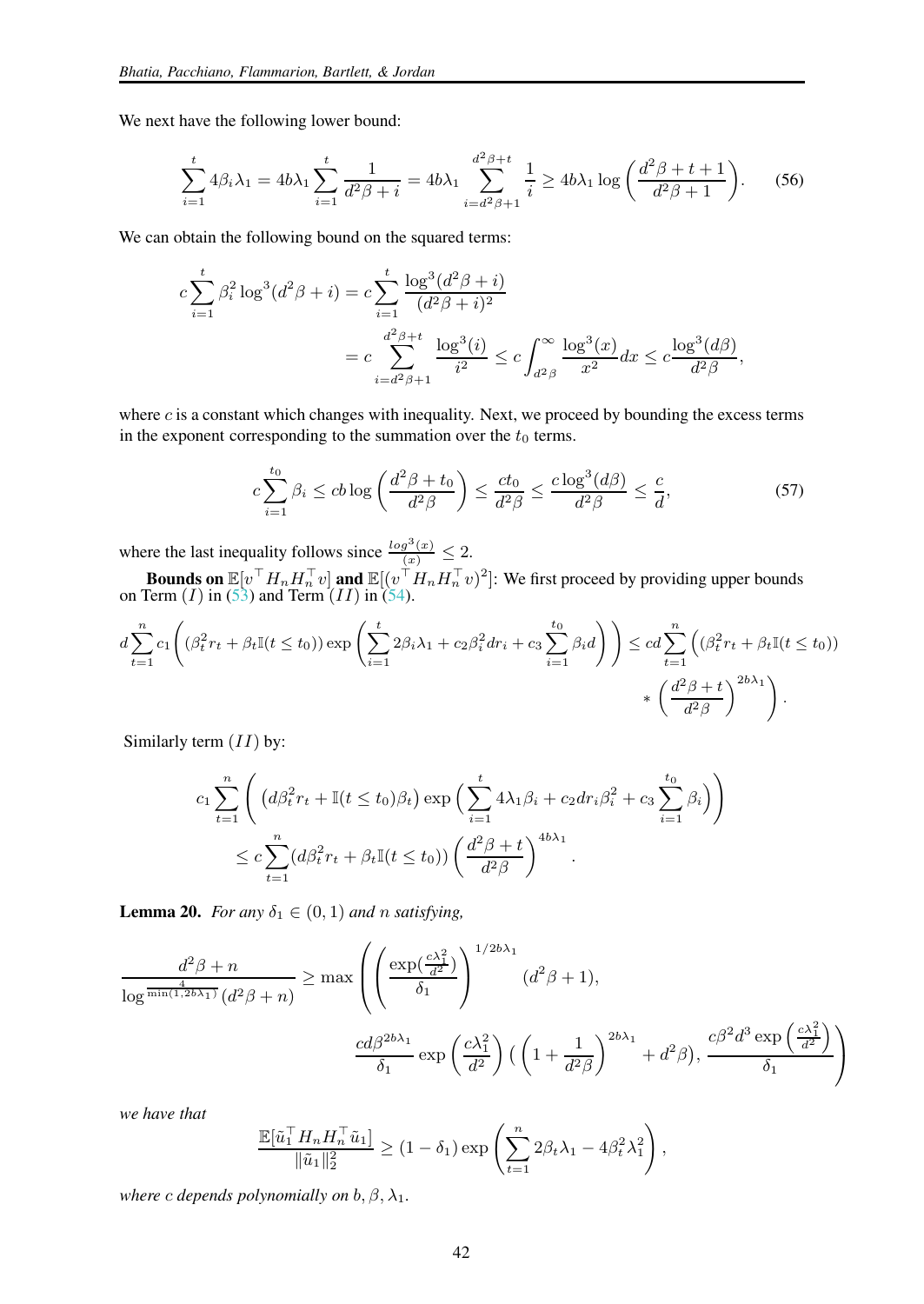*Proof.* We consider the term  $\mathbb{E}[\tilde{u}_1^\top H_n H_n^\top \tilde{u}_1]$  from Equation [\(53\)](#page-40-1),

$$
\frac{\mathbb{E}[ \tilde{u}_{1}^{T}H_{n}H_{n}^{T}\tilde{u}_{1}]}{\|\tilde{u}_{1}\|_{2}^{2}} \geq \exp(\sum_{t=1}^{n}2\beta_{t}\lambda_{1}-4\beta_{t}^{2}\lambda_{1}^{2})-cd\sum_{t=1}^{n}(\beta_{t}^{2}r_{t}+\beta_{t}\mathbb{I}(t\leq t_{0}))\left(\frac{d^{2}\beta+t}{d^{2}\beta}\right)^{2b\lambda_{1}}
$$
\n
$$
= (1-\delta_{1})\exp\left(\sum_{t=1}^{n}2\beta_{t}\lambda_{1}-4\beta_{t}^{2}\lambda_{1}^{2}\right)-cd\sum_{t=1}^{n}(\beta_{t}^{2}r_{t}+\beta_{t}\mathbb{I}(t\leq t_{0}))\left(\frac{d^{2}\beta+t}{d^{2}\beta}\right)^{2b\lambda_{1}}
$$
\n
$$
+ \delta_{1}\exp\left(\sum_{t=1}^{n}2\beta_{t}\lambda_{1}-4\beta_{t}^{2}\lambda_{1}^{2}\right)
$$
\n
$$
\geq (1-\delta_{1})\exp\left(\sum_{t=1}^{n}2\beta_{t}\lambda_{1}-4\beta_{t}^{2}\lambda_{1}^{2}\right)-\frac{c}{d^{4b\lambda_{1}-1}}\sum_{t=1}^{n}(\beta_{t}^{2}r_{t}+\beta_{t}\mathbb{I}(t\leq t_{0}))\left(d^{2}\beta+t\right)^{2b\lambda_{1}}
$$
\n
$$
+ \delta_{1}\exp\left(-\frac{c'\lambda_{1}^{2}}{d^{2}}\right)\left(\frac{d^{2}\beta+n+1}{d^{2}\beta+1}\right)^{2b\lambda_{1}}
$$
\n
$$
\geq (1-\delta_{1})\exp\left(\sum_{t=1}^{n}2\beta_{t}\lambda_{1}-4\beta_{t}^{2}\lambda_{1}^{2}\right)-\frac{c}{d^{4b\lambda_{1}-1}}\sum_{t=1}^{n}(\beta_{t}^{2}r_{t})\left(d^{2}\beta+t\right)^{2b\lambda_{1}}
$$
\n
$$
+ \delta_{1}\exp\left(-\frac{c'\lambda_{1}^{2}}{d^{2}}\right)\left(\frac{d^{2}\beta+n+1}{d^{2}\beta+1}\right)^{2b\lambda_{1}}-\frac{c}{d^{4b\lambda_{1}-1}}\sum_{
$$

where  $\zeta_1$  from using  $\sum_{i=1}^n i^{\gamma} \leq n^{\gamma+1}/\gamma + 1$  for  $\gamma > -1$  and  $\zeta_2$  follows from the fact that  $\log^3(x) \leq cx$ . We now consider the following three cases:

**Case 1:**  $2b\lambda_1 < 1$ 

In this case we can lower bound the term  $\frac{\mathbb{E}[\tilde{u}_1^\top H_n H_n^\top \tilde{u}_1]}{\mathbb{E}[\tilde{u}_1]^\top}$  $\frac{\prod_{n} \prod_{n} u_{1}}{\|\tilde{u}_{1}\|_{2}^{2}}$  as,

$$
\frac{\mathbb{E}[\tilde{u}_1^\top H_n H_n^\top \tilde{u}_1]}{\|\tilde{u}_1\|_2^2} \ge (1 - \delta_1) \exp\left(\sum_{t=1}^n 2\beta_t \lambda_1 - 4\beta_t^2 \lambda_1^2\right) - \frac{c \log^3(d^2\beta + n)}{d^{4b\lambda_1 - 1}(d^2\beta)^{(1 - 2b\lambda_1)}} + \delta_1 \exp\left(-\frac{c'\lambda_1^2}{d^2}\right) \left(\frac{d^2\beta + n + 1}{d^2\beta + 1}\right)^{2b\lambda_1} - c\beta^{2b\lambda_1} d
$$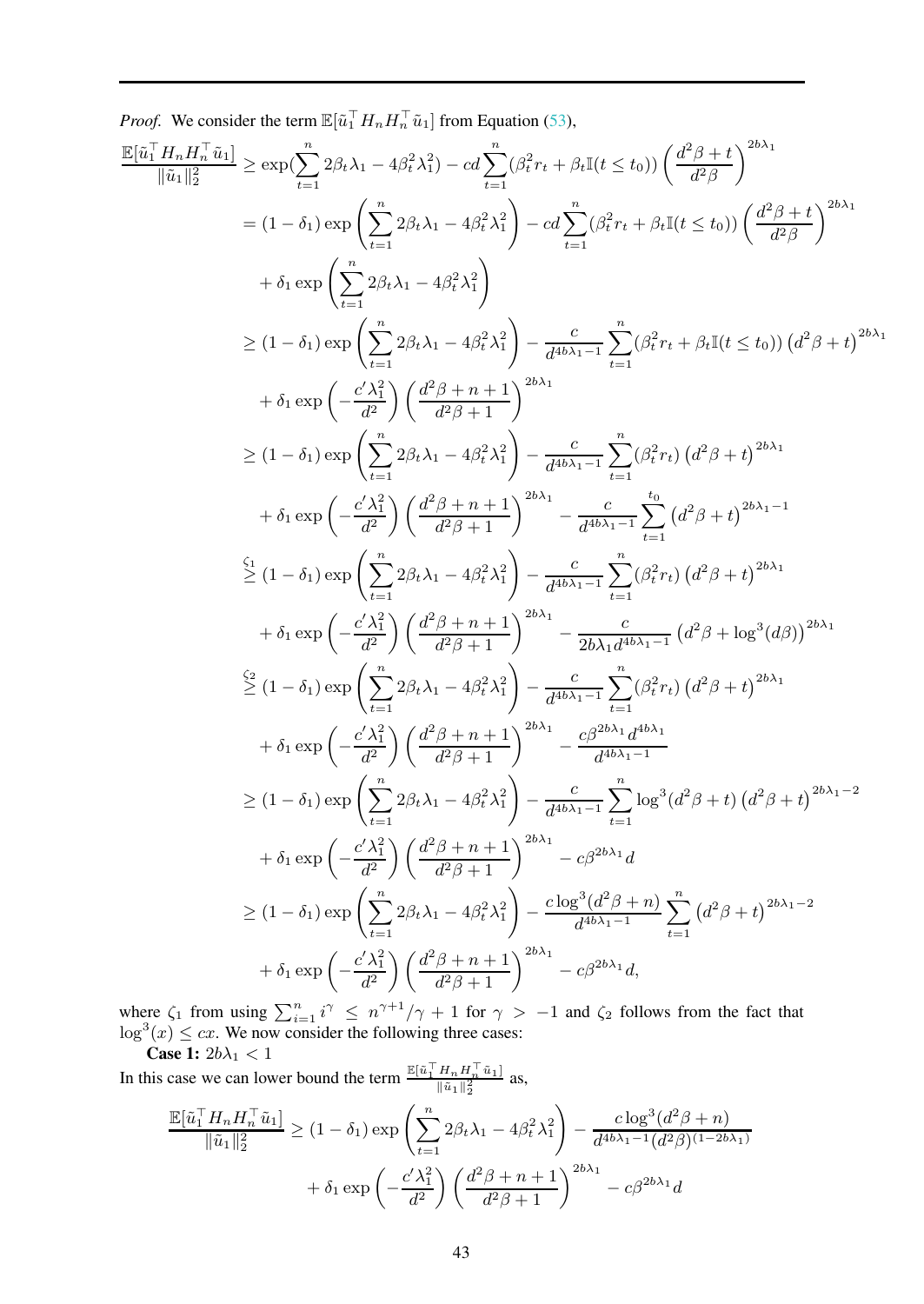$$
\geq (1 - \delta_1) \exp\left(\sum_{t=1}^n 2\beta_t \lambda_1 - 4\beta_t^2 \lambda_1^2\right) - \frac{c\beta^{2b\lambda_1} \log^3(d^2\beta + n)}{d\beta}
$$
  
+  $\delta_1 \exp\left(-\frac{c'\lambda_1^2}{d^2}\right) \left(\frac{d^2\beta + n + 1}{d^2\beta + 1}\right)^{2b\lambda_1} - c\beta^{2b\lambda_1}d$   

$$
\geq (1 - \delta_1) \exp\left(\sum_{t=1}^n 2\beta_t \lambda_1 - 4\beta_t^2 \lambda_1^2\right) - cd\beta^{2b\lambda_1} \log^3(d^2\beta + n)
$$
  
+  $\delta_1 \exp\left(-\frac{c'\lambda_1^2}{d^2}\right) \left(\frac{d^2\beta + n + 1}{d^2\beta + 1}\right)^{2b\lambda_1}$   

$$
\geq (1 - \delta_1) \exp\left(\sum_{t=1}^n 2\beta_t \lambda_1 - 4\beta_t^2 \lambda_1^2\right),
$$

where  $\zeta_1$  follows by using that

$$
\frac{d^2\beta + n}{\log^{3/2b\lambda_1}(d^2\beta + n)} \ge \left(\frac{cd}{\delta_1}\right)^{1/2b\lambda_1}(d^2\beta + 1).
$$

**Case 2:**  $2b\lambda_1 > 1$ <br>In this case, we can lower bound the term  $\frac{\mathbb{E}[\tilde{u}_1^\top H_n H_n^\top \tilde{u}_1]}{\|\tilde{u}_1\|^2}$  $\frac{\ln n \ln n}{\|\tilde{u}_1\|_2^2}$  as,

$$
\frac{\mathbb{E}[\tilde{u}_1^\top H_n H_n^\top \tilde{u}_1]}{\|\tilde{u}_1\|_2^2} \ge (1 - \delta_1) \exp\left(\sum_{t=1}^n 2\beta_t \lambda_1 - 4\beta_t^2 \lambda_1^2\right) - \frac{c \log^3(d^2 \beta + n)}{d^{4b\lambda_1 - 1}} \frac{(d^2 \beta + n)^{2b\lambda_1 - 1}}{2b\lambda_1 - 1}
$$
  
+  $\delta_1 \exp\left(-\frac{c'\lambda_1^2}{d^2}\right) \left(\frac{d^2 \beta + n + 1}{d^2 \beta + 1}\right)^{2b\lambda_1} - c\beta^{2b\lambda_1} d$   

$$
\ge \left(\frac{d^2 \beta + n}{d^2 \beta + 1}\right)^{2b\lambda_1} \left(\delta_1 \exp\left(-\frac{c'\lambda_1^2}{d^2}\right) - c\beta^{2b\lambda_1} d\left(\frac{d^2 \beta + 1}{d^2 \beta + n}\right)
$$
  
-  $cd\beta^{2b\lambda_1} \left(1 + \frac{1}{d^2 \beta}\right)^{2b\lambda_1} \frac{\log^3(d^2 \beta + n)}{d^2 \beta + n} + (1 - \delta_1) \exp\left(\sum_{t=1}^n 2\beta_t \lambda_1 - 4\beta_t^2 \lambda_1^2\right)$   

$$
\stackrel{\zeta_1}{\ge} (1 - \delta_1) \exp\left(\sum_{t=1}^n 2\beta_t \lambda_1 - 4\beta_t^2 \lambda_1^2\right),
$$

where  $\zeta_1$  follows by using that

$$
\frac{d^2\beta + n}{\log^3(d^2\beta + n)} \ge \frac{cd\beta^{2b\lambda_1}}{\delta_1} \exp\left(\frac{c\lambda_1^2}{d^2}\right) \left( \left(1 + \frac{1}{d^2\beta}\right)^{2b\lambda_1} + d^2\beta \right)
$$

Case 3:  $2b\lambda_1 = 1$ 

In this case, we can lower bound the term  $\frac{\mathbb{E}[\tilde{u}_1^\top H_n H_n^\top \tilde{u}_1]}{\mathbb{E}[\tilde{u}_1^\top H_n^\top]^{2}}$  $\frac{\prod_{n} H_n u_{11}}{\|\tilde{u}_1\|_2^2}$  as,

$$
\frac{\mathbb{E}[\tilde{u}_1^\top H_n H_n^\top \tilde{u}_1]}{\|\tilde{u}_1\|_2^2} \ge (1 - \delta_1) \exp\left(\sum_{t=1}^n 2\beta_t \lambda_1 - 4\beta_t^2 \lambda_1^2\right) - \frac{c \log^4(d^2 \beta + n)}{d}
$$

$$
+ \delta_1 \exp\left(-\frac{c'\lambda_1^2}{d^2}\right) \left(\frac{d^2 \beta + n + 1}{d^2 \beta + 1}\right) - c\beta d
$$

$$
\stackrel{\zeta_1}{\ge} (1 - \delta_1) \exp\left(\sum_{t=1}^n 2\beta_t \lambda_1 - 4\beta_t^2 \lambda_1^2\right),
$$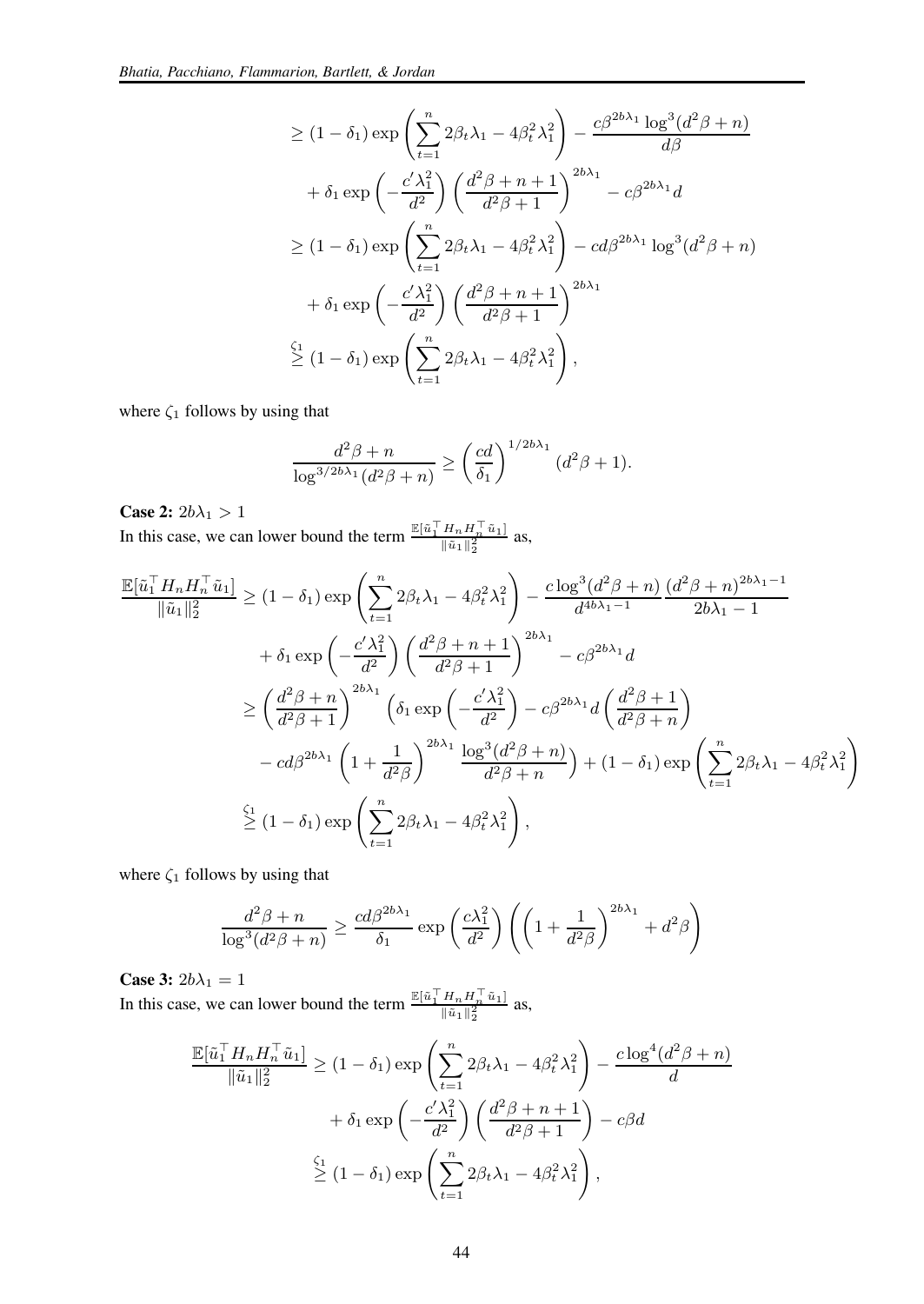where  $\zeta_1$  follows from using

$$
\frac{d^2\beta + n}{\log^4(d^2\beta + n)} \ge \frac{c\beta^2 d^3 \exp\left(\frac{c\lambda_1^2}{d^2}\right)}{\delta_1}.
$$

<span id="page-44-0"></span>**Lemma 21.** *For any*  $\delta_2 \in (0, 1)$  *and n satisfying*,

$$
\frac{d^2\beta + n}{\log^{4\min(1,1/4b\lambda_1)}(d^2\beta + n)} \ge \max\left(\frac{c(d^2\beta + 1)}{(\delta_2\log^3(d\beta))^{\frac{1}{4b\lambda_1}}}, \frac{c^{4b\lambda_1}}{\delta_2}(d^2\beta + n)\right),
$$

*we have that,*

$$
\frac{\mathbb{E}\left[ (\tilde{u}_1^\top H_n H_n^\top \tilde{u}_1)^2 \right]}{\|\tilde{u}_1\|_2^4} \le (1+\delta_2) \exp\left( \sum_{t=1}^n 4\lambda_1 \beta_t + 11\lambda_1^2 \beta_t^2 \right),
$$

*where c depends polynomially on*  $b, \beta, \lambda_1, \Delta_\lambda$ .

*Proof.* We consider the term  $\mathbb{E} \left[ \left( \tilde{u}_1^\top H_n H_n^\top \tilde{u}_1 \right)^2 \right]$  from Equation [\(54\)](#page-40-2),

$$
\frac{\mathbb{E}\left[(\tilde{u}_{1}^{\top}H_{n}H_{n}^{\top}\tilde{u}_{1})^{2}\right]}{\|\tilde{u}_{1}\|_{2}^{4}} \leq \exp\left(\sum_{t=1}^{n}4\lambda_{1}\beta_{t}+11\lambda_{1}^{2}\beta_{t}^{2}\right)+c\sum_{t=1}^{n}(d\beta_{t}^{2}r_{t}+\beta_{t}\mathbb{I}(t\leq t_{0}))\left(\frac{d^{2}\beta+t}{d^{2}\beta}\right)^{4b\lambda_{1}} \\ =c\sum_{t=1}^{n}(d\beta_{t}^{2}r_{t}+\beta_{t}\mathbb{I}(t\leq t_{0}))\left(\frac{d^{2}\beta+t}{d^{2}\beta}\right)^{4b\lambda_{1}}-\delta_{2}\exp\left(\sum_{t=1}^{n}4\lambda_{1}\beta_{t}+11\lambda_{1}^{2}\beta_{t}^{2}\right) \\ +\left(1+\delta_{2}\right)\exp\left(\sum_{t=1}^{n}4\lambda_{1}\beta_{t}+11\lambda_{1}^{2}\beta_{t}^{2}\right) \\ =c\sum_{t=1}^{n}(d\beta_{t}^{2}r_{t})\left(\frac{d^{2}\beta+t}{d^{2}\beta}\right)^{4b\lambda_{1}}-\delta_{2}\exp\left(\sum_{t=1}^{n}4\lambda_{1}\beta_{t}+11\lambda_{1}^{2}\beta_{t}^{2}\right) \\ +c b\sum_{t=1}^{t_{0}}\frac{1}{d^{2}\beta+t}\left(\frac{d^{2}\beta+t}{d^{2}\beta}\right)^{4b\lambda_{1}}+(1+\delta_{2})\exp\left(\sum_{t=1}^{n}4\lambda_{1}\beta_{t}+11\lambda_{1}^{2}\beta_{t}^{2}\right) \\ =c\sum_{t=1}^{n}(d\beta_{t}^{2}r_{t})\left(\frac{d^{2}\beta+t}{d^{2}\beta}\right)^{4b\lambda_{1}-1}+(1+\delta_{2})\exp\left(\sum_{t=1}^{n}4\lambda_{1}\beta_{t}+11\lambda_{1}^{2}\beta_{t}^{2}\right) \\ +\frac{cb}{(d^{2}\beta)^{4b\lambda_{1}}}\sum_{t=1}^{t_{0}}(d^{2}\beta+t)^{4b\lambda_{1}-1}+(1+\delta_{2})\exp\left(\sum_{t=1}^{n}4\lambda_{1}\beta_{t}+11\lambda_{1
$$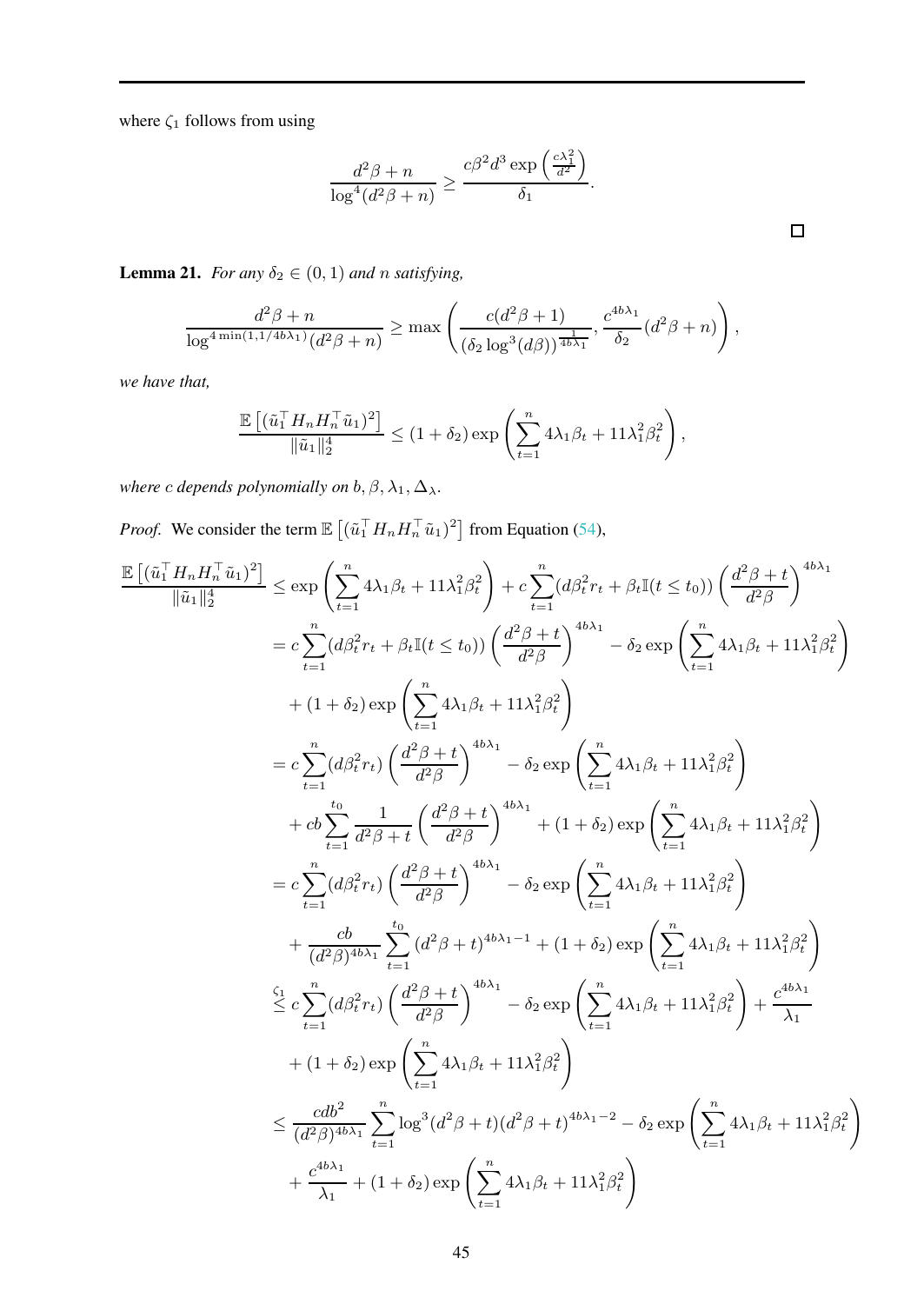$$
\leq \frac{cdb^2 \log^3(d^2 \beta + n)}{(d^2 \beta)^{4b\lambda_1}} \sum_{t=1}^n (d^2 \beta + t)^{4b\lambda_1 - 2} - \delta_2 \exp\left(\sum_{t=1}^n 4\lambda_1 \beta_t + 11\lambda_1^2 \beta_t^2\right) + \frac{c^{4b\lambda_1}}{\lambda_1} + (1 + \delta_2) \exp\left(\sum_{t=1}^n 4\lambda_1 \beta_t + 11\lambda_1^2 \beta_t^2\right)
$$
  

$$
\leq \frac{cdb^2 \log^3(d^2 \beta + n)}{(d^2 \beta)^{4b\lambda_1}} \sum_{t=1}^n (d^2 \beta + t)^{4b\lambda_1 - 2} - \delta_2 \left(\frac{d^2 \beta + n + 1}{d^2 \beta + 1}\right)^{4b\lambda_1} + \frac{c^{4b\lambda_1}}{\lambda_1}
$$
  

$$
+ (1 + \delta_2) \exp\left(\sum_{t=1}^n 4\lambda_1 \beta_t + 11\lambda_1^2 \beta_t^2\right),
$$

where  $\zeta_1$  follows by using the fact that  $\sum_{i=1}^n i^{\gamma} \leq n^{\gamma+1}/\gamma + 1$  for  $\gamma > -1$ . We consider now the following three cases as before:

Case 1:  $4b\lambda_1<1$ In this case, we can upper bound the term  $\frac{\mathbb{E}[(\tilde{u}_1^\top H_n H_n^\top \tilde{u}_1)^2]}{\|\tilde{u}_1\|^4}$  $\frac{\ln n \ln n}{\|\tilde{u}_1\|_2^4}$  as,

$$
\frac{\mathbb{E}\left[(\tilde{u}_1^\top H_n H_n^\top \tilde{u}_1)^2\right]}{\|\tilde{u}_1\|_2^4} \le \frac{cb^2 \log^3(d^2\beta + n)}{d\beta} - \delta_2 \left(\frac{d^2\beta + n + 1}{d^2\beta + 1}\right)^{4b\lambda_1} + \frac{c^{4b\lambda_1}}{\lambda_1} + (1 + \delta_2) \exp\left(\sum_{t=1}^n 4\lambda_1 \beta_t + 11\lambda_1^2 \beta_t^2\right)
$$

$$
\stackrel{\zeta_1}{\le} (1 + \delta_2) \exp\left(\sum_{t=1}^n 4\lambda_1 \beta_t + 11\lambda_1^2 \beta_t^2\right),
$$

where  $\zeta_1$  follows from using that

$$
\frac{d^2\beta + n}{\log^{\frac{3}{4b\lambda_1}}(d^2\beta + n)} \ge \frac{c(d^2\beta + 1)}{(\delta_2\log^3(d\beta))^{\frac{1}{4b\lambda_1}}}.
$$

Case 2:  $4b\lambda_1 > 1$ 

In this case, we can upper bound the term  $\frac{\mathbb{E}[(\tilde{u}_1^\top H_n H_n^\top \tilde{u}_1)^2]}{\|\tilde{u}_1\|^4}$  $\frac{\ln n \ln n}{\|\tilde{u}_1\|_2^4}$  as,

$$
\frac{\mathbb{E}\left[(\tilde{u}_{1}^{T}H_{n}H_{n}^{T}\tilde{u}_{1})^{2}\right]}{\|\tilde{u}_{1}\|_{2}^{4}} \leq \frac{cdb^{2}\log^{3}(d^{2}\beta+n)}{(d^{2}\beta)^{4b\lambda_{1}}}\sum_{t=1}^{n}(d^{2}\beta+t)^{4b\lambda_{1}-2} - \delta_{2}\left(\frac{d^{2}\beta+n+1}{d^{2}\beta+1}\right)^{4b\lambda_{1}} + \frac{c^{4b\lambda_{1}}}{\lambda_{1}} + (1+\delta_{2})\exp\left(\sum_{t=1}^{n}4\lambda_{1}\beta_{t}+11\lambda_{1}^{2}\beta_{t}^{2}\right)
$$
  

$$
\leq \frac{cdb^{2}\log^{3}(d^{2}\beta+n)}{(d^{2}\beta)^{4b\lambda_{1}}}(d^{2}\beta+n)^{4b\lambda_{1}-1} - \delta_{2}\left(\frac{d^{2}\beta+n+1}{d^{2}\beta+1}\right)^{4b\lambda_{1}} + \frac{c^{4b\lambda_{1}}}{\lambda_{1}} + (1+\delta_{2})\exp\left(\sum_{t=1}^{n}4\lambda_{1}\beta_{t}+11\lambda_{1}^{2}\beta_{t}^{2}\right)
$$
  

$$
\leq (1+\delta_{2})\exp\left(\sum_{t=1}^{n}4\lambda_{1}\beta_{t}+11\lambda_{1}^{2}\beta_{t}^{2}\right),
$$

where  $\zeta_2$  follows by using that

$$
\frac{d^2\beta + n}{\log^3(d^2\beta + n)} \ge \frac{c^{4b\lambda_1}}{\delta_2}(d^2\beta + 1).
$$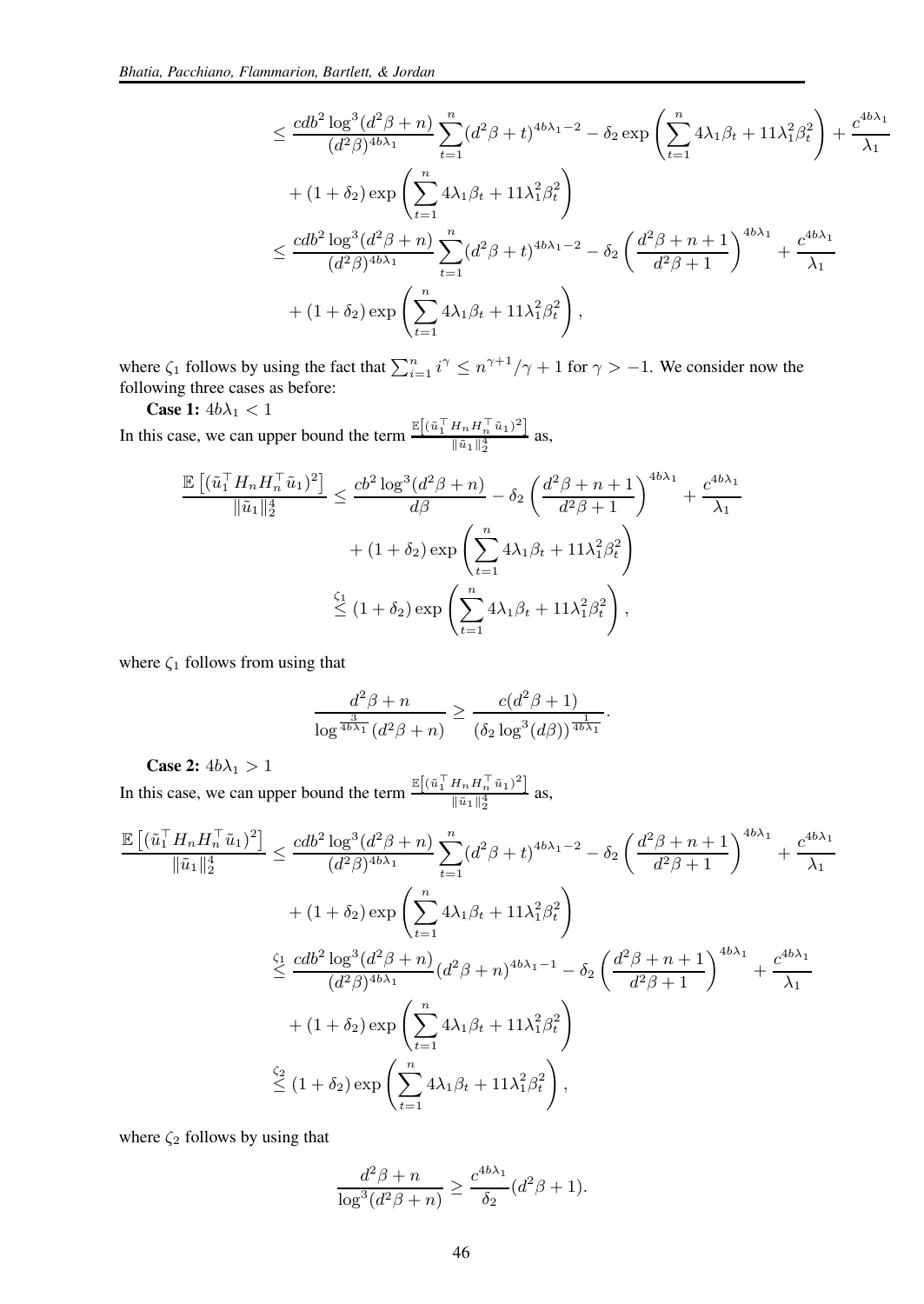Case 3:  $4b\lambda_1 = 1$ In this case, we can upper bound the term  $\frac{\mathbb{E}[(\tilde{u}_1^\top H_n H_n^\top \tilde{u}_1)^2]}{\|\tilde{u}_1\|^4}$  $\frac{\ln n \ln n}{\|\tilde{u}_1\|_2^4}$  as,

$$
\frac{\mathbb{E}\left[(\tilde{u}_1^\top H_n H_n^\top \tilde{u}_1)^2\right]}{\|\tilde{u}_1\|_2^4} \le \frac{cdb^2\log^3(d^2\beta+n)}{(d^2\beta)} \sum_{t=1}^n (d^2\beta+t)^{-1} - \delta_2\left(\frac{d^2\beta+n+1}{d^2\beta+1}\right) + \frac{c}{\lambda_1}
$$

$$
+ (1+\delta_2)\exp\left(\sum_{t=1}^n 4\lambda_1\beta_t + 11\lambda_1^2\beta_t^2\right)
$$

$$
\le \frac{cdb^2\log^3(d^2\beta+n)}{(d^2\beta)}\log\left(\frac{d^2\beta+n}{d^2\beta}\right) - \delta_2\left(\frac{d^2\beta+n+1}{d^2\beta+1}\right) + \frac{c}{\lambda_1}
$$

$$
+ (1+\delta_2)\exp\left(\sum_{t=1}^n 4\lambda_1\beta_t + 11\lambda_1^2\beta_t^2\right)
$$

$$
\stackrel{\zeta_1}{\le}(1+\delta_2)\exp\left(\sum_{t=1}^n 4\lambda_1\beta_t + 11\lambda_1^2\beta_t^2\right),
$$

where  $\zeta_1$  holds due to

$$
\frac{d^2\beta + n}{\log^4(d^2\beta + n)} \ge \frac{cd}{\delta_2}.
$$

<span id="page-46-1"></span>

#### <span id="page-46-0"></span>F.1 Convergence Theorem

We begin by restating the bound obtained on  $\mathbb{E}\left[\text{Tr}(V_{\perp}^{\top} H_t H_t^{\top} V_{\perp})\right]$  in Lemma [16,](#page-28-0)

$$
\mathbb{E}\left[\text{Tr}(V_{\perp}^{\top}H_nH_n^{\top}V_{\perp})\right] \leq \exp\left(\sum_{t=1}^n 2\beta_t\lambda_2 + \beta_t^2\lambda_2^2\right)
$$
\n
$$
\left(\text{Tr}(V_{\perp}V_{\perp}^{\top}) + cd\|V_{\perp}V_{\perp}^{\top}\|_2\sum_{t=1}^n \left(r_t\beta_t^2 + \mathbb{I}(t \leq t_0)\beta_t d\right) \exp\left(2\sum_{i=1}^t \beta_i(\lambda_1 - \lambda_2) + cd\beta_i^2 r_i + c\sum_{i=1}^{t_0} \beta_i d\right)\right)
$$
\n
$$
\overset{\zeta_1}{\leq} \exp\left(\sum_{i=1}^n 2\beta_t\lambda_2 + \beta_t^2\lambda_2^2\right) \left(\text{Tr}(V_{\perp}V_{\perp}^{\top})\right) \tag{58}
$$

$$
\begin{aligned}\n\mathbf{t} &= 1 \\
+ c d \| V_{\perp} V_{\perp}^{\top} \|_2 \sum_{t=1}^n \left( r_t \beta_t^2 + \mathbb{I}(t \le t_0) \beta_t d \right) \exp \left( 2 \sum_{i=1}^t \beta_i (\lambda_1 - \lambda_2) + c d \beta_i^2 r_i \right) \big),\n\end{aligned} \tag{59}
$$

where  $\zeta_1$  follows from using Equation [\(57\)](#page-41-0).

<span id="page-46-2"></span>**Theorem 3** (Convergence Theorem). Let  $\delta > 0$  and the step sizes  $\beta_i = \frac{b}{d^2 \beta + i}$ . The output  $v_n$  of *Algorithm [1](#page-3-0) for* n *satisfying the assumption in Lemma [20](#page-41-1) and [21](#page-44-0) is an* ǫ*-approximation to* u<sup>1</sup> *with probability atleast*  $1 - \delta$  *where,* 

$$
\underbrace{\sin^2_B(u_1, v_n)}_{\epsilon} \leq \frac{d\|V_{\perp}V_{\perp}^{\top}\|_2}{Q} \exp\left(5\lambda_1^2 \sum_{t=1}^n \beta_t^2\right) \left(\exp\left(-2\Delta_{\lambda} \sum_{t=1}^n \beta_t\right) + c \sum_{t=1}^n \left(r_t \beta_t^2 + \mathbb{I}(t \leq t_0)\beta_t d\right) \exp\left(-2\Delta_{\lambda} \sum_{i=t+1}^n \beta_i\right)\right),
$$

*where*  $\Delta_{\lambda} = \lambda_1 - \lambda_2$  *and* 

$$
Q = \frac{2\delta^2 \|\tilde{u}_1\|_2^2}{(2+\epsilon_1)c\log(1/\delta)} \left(1 - \frac{1}{\sqrt{\delta}}\sqrt{(1+\epsilon_1)\exp\left(19\sum_{t=1}^n \beta_t^2 \lambda_1^2\right) - 1}\right),
$$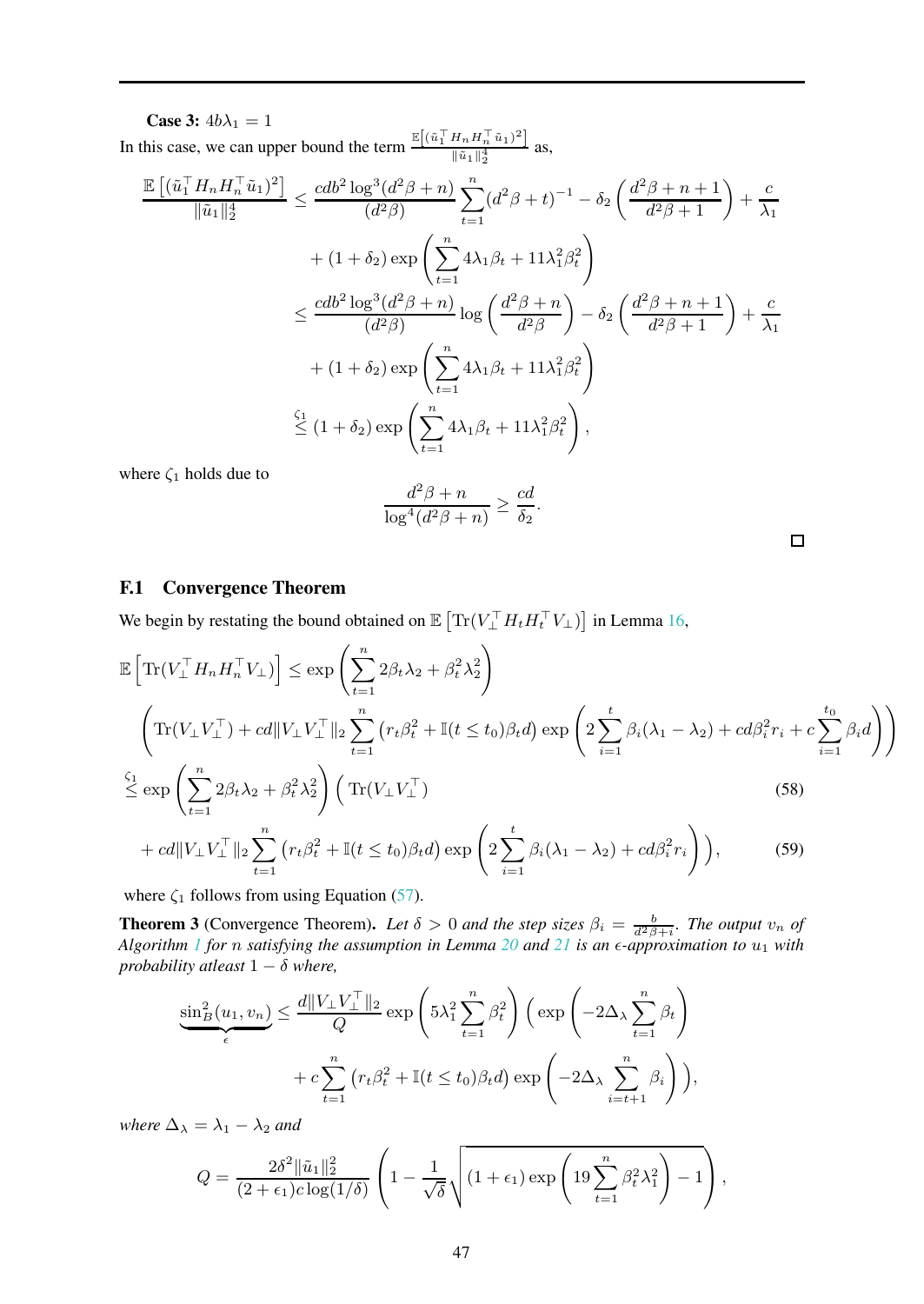*The constant* c *occuring in the equations, as before depends polynomially on problem dependent paramters*  $b, \lambda_1, \Delta_\lambda$  *and the parameters*  $\frac{\delta_1}{2} = \delta_2 = \frac{\epsilon_1}{2 + \epsilon_1}$ .

*Proof.* First, using the Chebychev's inequality, we have:

$$
\mathbb{P}\left[\left|\tilde{u}_1^\top H_n H_n^\top \tilde{u}_1 - \mathbb{E}\left[\tilde{u}_1^\top H_n H_n^\top \tilde{u}_1\right]\right| \geq \frac{1}{\delta} \sqrt{\text{Var}[\tilde{u}_1^\top H_n H_n^\top \tilde{u}_1]}\right] \leq \delta.
$$

With probability greater than  $1 - \delta$ , we have,

<span id="page-47-2"></span>
$$
\tilde{u}_1^\top H_n H_n^\top \tilde{u}_1 \ge \mathbb{E} \left[ \tilde{u}_1^\top H_n H_n^\top \tilde{u}_1 \right] - \frac{1}{\sqrt{\delta}} \sqrt{\text{Var} \left[ \tilde{u}_1^\top H_n H_n^\top \tilde{u}_1 \right]}
$$
\n
$$
= \mathbb{E} \left[ \tilde{u}_1^\top H_n H_n^\top \tilde{u}_1 \right] \left( 1 - \frac{1}{\sqrt{\delta}} \sqrt{\frac{\mathbb{E} [ (\tilde{u}_1^\top H_n H_n^\top \tilde{u}_1)^2 ]}{\mathbb{E} [\tilde{u}_1^\top H_n H_n^\top \tilde{u}_1]^2 } - 1} \right) \tag{60}
$$

Now, using Lemma [21,](#page-44-0) we have that,

<span id="page-47-0"></span>
$$
\frac{\mathbb{E}\left[\left(\tilde{u}_1^\top H_n H_n^\top \tilde{u}_1\right)^2\right]}{\|\tilde{u}_1\|_2^4} \le (1+\delta_2) \exp\left(\sum_{t=1}^n 4\lambda_1 \beta_t + 11\lambda_1^2 \beta_t^2\right) \tag{61}
$$

and using Lemma [20,](#page-41-1) we have,

$$
\frac{\mathbb{E}[\tilde{u}_1^\top H_n H_n^\top \tilde{u}_1]}{\|\tilde{u}_1\|_2^2} \ge (1 - \delta_1) \exp\left(\sum_{t=1}^n 2\beta_t \lambda_1 - 4\beta_t^2 \lambda_1^2\right),
$$

squaring the above, we obtain,

<span id="page-47-1"></span>
$$
\frac{\mathbb{E}[\tilde{u}_1^\top H_n H_n^\top \tilde{u}_1]^2}{\|\tilde{u}_1\|_2^4} \ge (1 - \delta_1') \exp\left(\sum_{t=1}^n 4\beta_t \lambda_1 - 8\beta_t^2 \lambda_1^2\right),\tag{62}
$$

where  $\delta'_1 = 2\delta_1$ . Setting  $\delta'_1 = \delta_2 = \frac{\epsilon_1}{2+\epsilon_1}$  and substituting bounds [\(61\)](#page-47-0) and [\(62\)](#page-47-1) in [\(60\)](#page-47-2), we obtain,

$$
\tilde{u}_1^\top H_n H_n^\top \tilde{u}_1 \ge \frac{2\|\tilde{u}_1\|_2^2}{2+\epsilon_1} \exp\left(\sum_{t=1}^n 2\beta_t \lambda_1 - 4\beta_t^2 \lambda_1^2\right) \left(1 - \frac{1}{\sqrt{\delta}} \sqrt{(1+\epsilon_1) \exp\left(19\sum_{t=1}^n \beta_t^2 \lambda_1^2\right) - 1}\right).
$$

Further, using the Equation [\(58\)](#page-46-1) along with Markov's inequality, we have with probability atleast  $1-\delta$ 

$$
\mathrm{Tr}(V_{\perp}^{\top} H_n H_n^{\top} V_{\perp}) \leq \frac{1}{\delta} \exp\left(\sum_{t=1}^n 2\beta_t \lambda_2 + \beta_t^2 \lambda_2^2\right) \left(\mathrm{Tr}(V_{\perp} V_{\perp}^{\top}) + cd \|V_{\perp} V_{\perp}^{\top}\|_2 \sum_{t=1}^n \left(r_t \beta_t^2 + \mathbb{I}(t \leq t_0)\beta_t d\right) \exp\left(2 \sum_{i=1}^t \beta_i (\lambda_1 - \lambda_2) + cd \beta_i^2 r_i\right)\right).
$$

Combining the above with Lemma [2,](#page-6-2) we have that the output  $v_n$  of Algorithm [1](#page-3-0) is an  $\epsilon$ -approximation to  $u_1$  with probability atleast  $1 - \delta$ ,

$$
\epsilon \leq \frac{c \log(1/\delta)(2 + \epsilon_1)}{2\delta \|\tilde{u}_1\|_2^2} \frac{\exp\left(\sum_{t=1}^n -2\beta_t \lambda_1 + 4\beta_t^2 \lambda_1^2\right) \text{Tr}(V_{\perp}^\top H_n H_n V_{\perp})}{\left(1 - \frac{1}{\sqrt{\delta}} \sqrt{(1 + \epsilon_1) \exp\left(19 \sum_{t=1}^n \beta_t^2 \lambda_1^2\right) - 1}\right)}
$$
  

$$
\leq \frac{d \|V_{\perp} V_{\perp}^\top \|_2}{Q} \exp\left(5\lambda_1^2 \sum_{t=1}^n \beta_t^2\right) \left(\exp\left(-2\Delta_\lambda \sum_{t=1}^n \beta_t\right)\right)
$$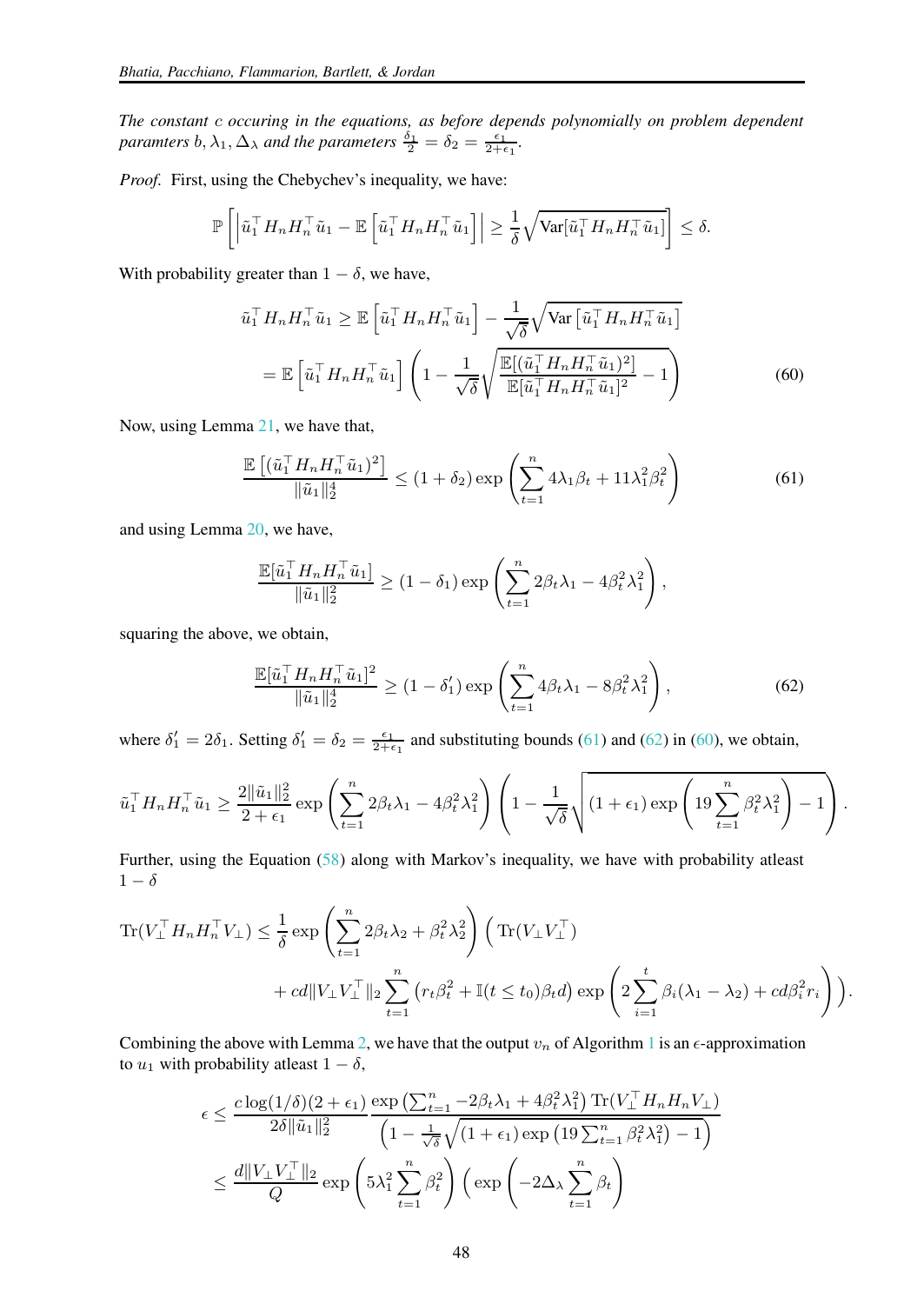$$
+ c \sum_{t=1}^{n} \left( r_t \beta_t^2 + \mathbb{I}(t \le t_0) \beta_t d \right) \exp\left( -2\Delta_{\lambda} \sum_{i=t+1}^{n} \beta_i \right) \Big),
$$

where  $\Delta_{\lambda} = \lambda_1 - \lambda_2$  and

$$
Q = \frac{2\delta^2 \|\tilde{u}_1\|_2^2}{(2+\epsilon_1)c \log(1/\delta)} \left(1 - \frac{1}{\sqrt{\delta}} \sqrt{(1+\epsilon_1) \exp\left(19 \sum_{t=1}^n \beta_t^2 \lambda_1^2\right) - 1}\right).
$$

 $\Box$ 

#### <span id="page-48-0"></span>F.2 Main Result

In this section, we state our main theorem and instantiate the parameters of our algorithm.

**Theorem 4** (Main Result). *Fix any*  $\delta > 0$  *and*  $\epsilon_1 > 0$ . *Suppose that the step sizes are set to*  $\alpha_t = \frac{c}{\log(d^2\beta + t)}$  *and*  $\beta_t = \frac{\gamma}{\Delta_{\lambda}(d^2\beta + t)}$  *for*  $\gamma > 1/2$  *and* 

$$
\beta = \max \left( \frac{20 \gamma^2 \lambda_1^2}{\Delta_\lambda^2 d^2 \log \left( \frac{1+\delta/100}{1+\epsilon_1} \right)}, \frac{200 \left( \frac{R}{\mu} + \frac{R^3}{\mu^2} + \frac{R^5}{\mu^3} \right) \log \left( 1 + \frac{R^2}{\mu} + \frac{R^4}{\mu^2} \right)}{\delta \Delta_\lambda^2} \right).
$$

*Suppose that the number of samples* n *satisfy the assumptions of Lemma [20](#page-41-1) and [21.](#page-44-0) Then, the output* v<sup>n</sup> *of Algorithm [1](#page-3-0) satisfies,*

$$
\sin_B^2(u_1, v_n) \le \frac{(2+\epsilon_1)cd \|\sum_{i=1}^d \tilde{u}_i \tilde{u}_i^{\top}\|_2 \log\left(\frac{1}{\delta}\right)}{\delta^2 \|\tilde{u}_1\|_2^2} \Big(\left(\frac{d^2\beta+1}{d^2\beta+n+1}\right)^{2\gamma} + \frac{c\gamma^2 \log^3(d^2\beta+n)}{\Delta_{\lambda}^2(d^2\beta+n+1)} + \frac{cd}{\Delta_{\lambda}} \left(\frac{d^2\beta+\log^3(d^2\beta)}{d^2\beta+n+1}\right)^{2\gamma}\Big),
$$

*with probability at least*  $1-\delta$  *with*  $c$  *depending polynomially on parameters of the problem*  $\lambda_1, \kappa_B, R, \mu$ *. The parameters*  $\delta_1$ ,  $\delta_2$  *are set as*  $\delta_1 = \frac{\epsilon_1}{2(2+\epsilon_1)}$  *and*  $\delta_2 = \frac{\epsilon_1}{2+\epsilon_1}$ *.* 

*Proof.* With the step size  $\beta_t = \frac{b}{d^2\beta + t}$ , we set the parameter  $b = \frac{\gamma}{\lambda_1 - \lambda_2}$  and thus we get  $\beta_t =$  $\frac{\gamma}{\Delta_{\lambda}(d^2\beta+t)}$ . Now, we have that

$$
\sum_{t=1}^{n} \beta_t^2 \le \frac{\gamma^2}{\Delta_{\lambda}^2 d^2 \beta}
$$

and using the assumption that  $\frac{\gamma^2 \lambda_1^2}{\Delta_\lambda^2 d^2 \beta} \leq \frac{1}{19} \log \left( \frac{1 + \frac{\delta}{100}}{1 + \epsilon_1} \right)$ , we obtain,

<span id="page-48-1"></span>
$$
\sqrt{\left((1+\epsilon_1)\exp\left(19\sum_{t=1}^n\beta_t^2\lambda_1^2\right)-1\right)} \ge \frac{9}{10} \qquad \Rightarrow \qquad Q \ge \frac{c\delta^2\|\tilde{u}_1\|_2^2}{(2+\epsilon_1)\log(1/\delta)}.\tag{63}
$$

Using previous bounds on sums of partial harmonic sums, we have that,

$$
\sum_{t=1}^{n} \beta_t \ge \frac{\gamma}{\Delta_{\lambda}} \log \left( \frac{d^2 \beta + n + 1}{d^2 \beta + 1} \right) \quad \text{and} \quad \sum_{i=t+1}^{n} \beta_i \ge \frac{\gamma}{\Delta_{\lambda}} \log \left( \frac{d^2 \beta + n + 1}{d^2 \beta + t + 1} \right).
$$

Using these bounds, we obtain,

<span id="page-48-2"></span>
$$
\exp\left(-2\Delta_{\lambda}\sum_{t=1}^{n}\beta_{t}\right) \leq \left(\frac{d^{2}\beta+1}{d^{2}\beta+n+1}\right)^{2\gamma}.
$$
\n(64)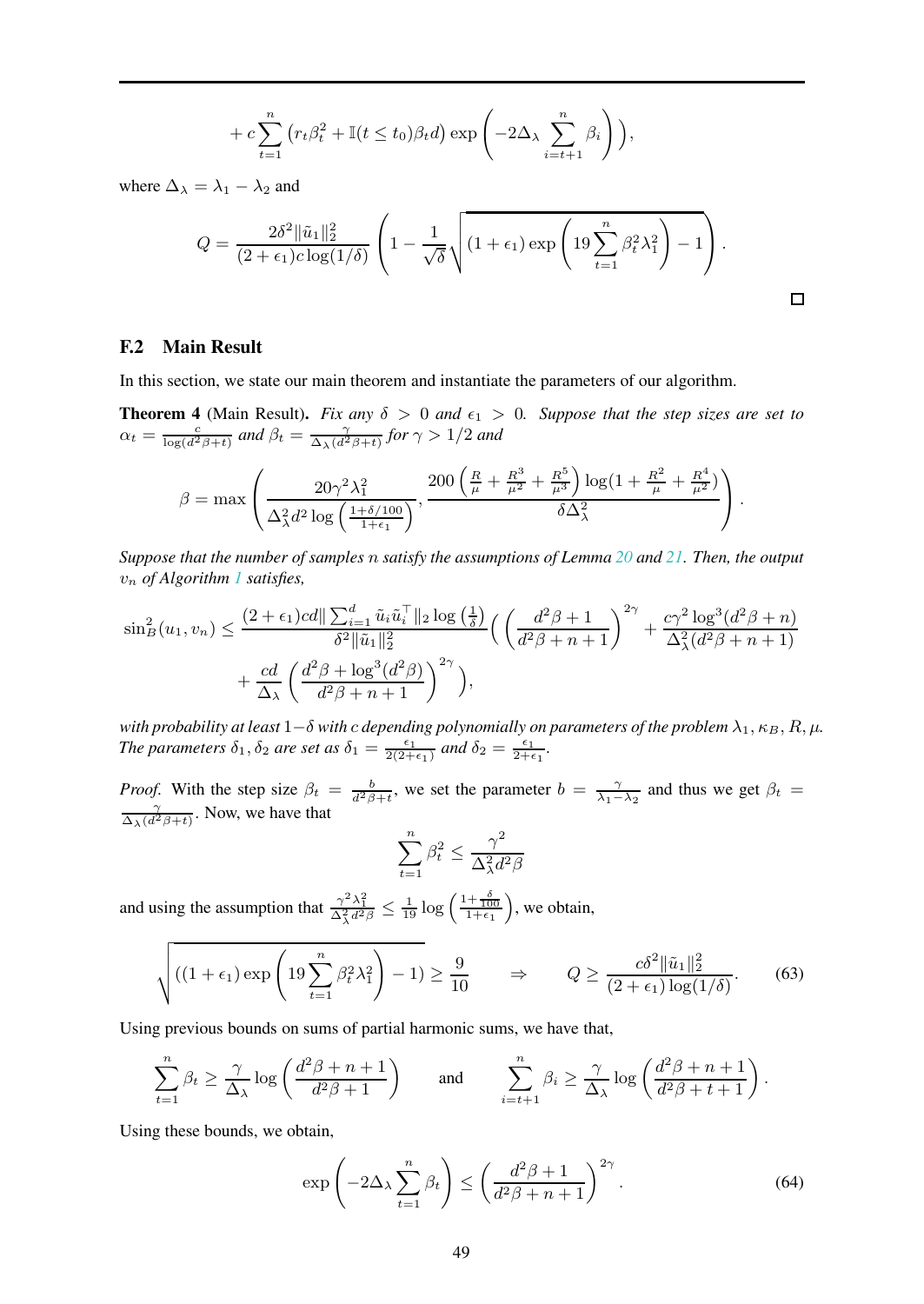In order to bound the remaining terms from Theorem [3,](#page-46-2) we note that,

$$
c \sum_{t=1}^{n} \left( r_t \beta_t^2 + \mathbb{I}(t \le t_0) \beta_t d \right) \exp\left( -2\Delta_\lambda \sum_{i=t+1}^{n} \beta_i \right)
$$
  
\n
$$
\le c \sum_{t=1}^{n} \left( r_t \beta_t^2 + \mathbb{I}(t \le t_0) \beta_t d \right) \left( \frac{d^2 \beta + t + 1}{d^2 \beta + n + 1} \right)^{2\gamma}
$$
  
\n
$$
\le c \sum_{t=1}^{n} \frac{r_t \gamma^2}{(\Delta_\lambda)^2 (d^2 \beta + t)^2} \left( \frac{d^2 \beta + t + 1}{d^2 \beta + n + 1} \right)^{2\gamma} + c d \sum_{t=1}^{t_0} \frac{\gamma}{\Delta_\lambda (d^2 \beta + t)} \left( \frac{d^2 \beta + t + 1}{d^2 \beta + n + 1} \right)^{2\gamma}
$$
  
\n
$$
\le \frac{c \gamma^2 \log^3(d^2 \beta + n)}{\Delta_\lambda^2(2\gamma - 1)(d^2 \beta + n + 1)} + \frac{cd}{\Delta_\lambda} \left( \frac{d^2 \beta + \log^3(d^2 \beta)}{d^2 \beta + n + 1} \right)^{2\gamma}, \tag{65}
$$

where the last bounds holds for any  $\gamma > 1/2$ . Substituting bounds [\(63\)](#page-48-1),[\(64\)](#page-48-2) and [\(65\)](#page-49-3) in the result of Theorem [3,](#page-46-2) we obtain that the output  $v_n$  of Algorithm [1](#page-3-0) satisfies,

$$
\sin^2(B(u_1, v_n) \leq \frac{(2+\epsilon_1)cd \|\sum_{i=1}^d \tilde{u}_i \tilde{u}_i^{\top}\|_2 \log\left(\frac{1}{\delta}\right)}{\delta^2 \|\tilde{u}_1\|_2^2} \Big(\left(\frac{d^2 \beta + 1}{d^2 \beta + n + 1}\right)^{2\gamma} + \frac{c\gamma^2 \log^3(d^2 \beta + n)}{\Delta^2_{\lambda}(d^2 \beta + n + 1)} + \frac{cd}{\Delta_{\lambda}} \left(\frac{d^2 \beta + \log^3(d^2 \beta)}{d^2 \beta + n + 1}\right)^{2\gamma}\Big).
$$

<span id="page-49-3"></span> $\Box$ 

#### <span id="page-49-1"></span><span id="page-49-0"></span>G Auxiliary Properties

#### G.1 Useful Trace Inequalities

In this section we enumerate some useful inequalities.

**Lemma 22.** *1.*  $\langle A, B \rangle \le \langle A, C \rangle$  for PSD matrices A, B, C with  $B \preceq C$ *.* 

2. 
$$
\text{Tr}(A^\top B) \leq \frac{1}{2} \text{Tr}(A^\top A + B^\top B)
$$
 for all matrices  $A, B \in \mathbb{R}^{m \times n}$ 

As a consequence:

**Corollary 3.**  $\langle A, B \rangle \leq \langle A, C \rangle$  *for a PSD matrix* A *and*  $B \preceq C$ *, with* B *and* C *symmetric.* 

*Proof.* If B is PSD, the result follows immediately from the previous lemma. Otherwise let  $\lambda_{min}$  be the smallest eigenvalue of B. Let  $B' = B + |\lambda_{min}|I$  and  $C' = C + |\lambda_{min}|I$ . The matrices B' and  $C'$  are PSD and satisfy  $B' \preceq C'$ . The result follows by applying the lemma above and rearranging the terms.  $\Box$ 

*.*

#### <span id="page-49-2"></span>G.2 Useful spectral norm Inequalities

In this section we enumerate some useful inequalities.

**Lemma 23.** *If*  $0 \leq B \leq C$  *and symmetric then*  $0 \leq ABA^{\top} \leq ACA^{\top}$ .

As a consequence:

**Corollary 4.** *If*  $0 \leq B \leq C$  *and symmetric then*  $||ABA^\top|| \leq ||ACA^\top||$ *.*